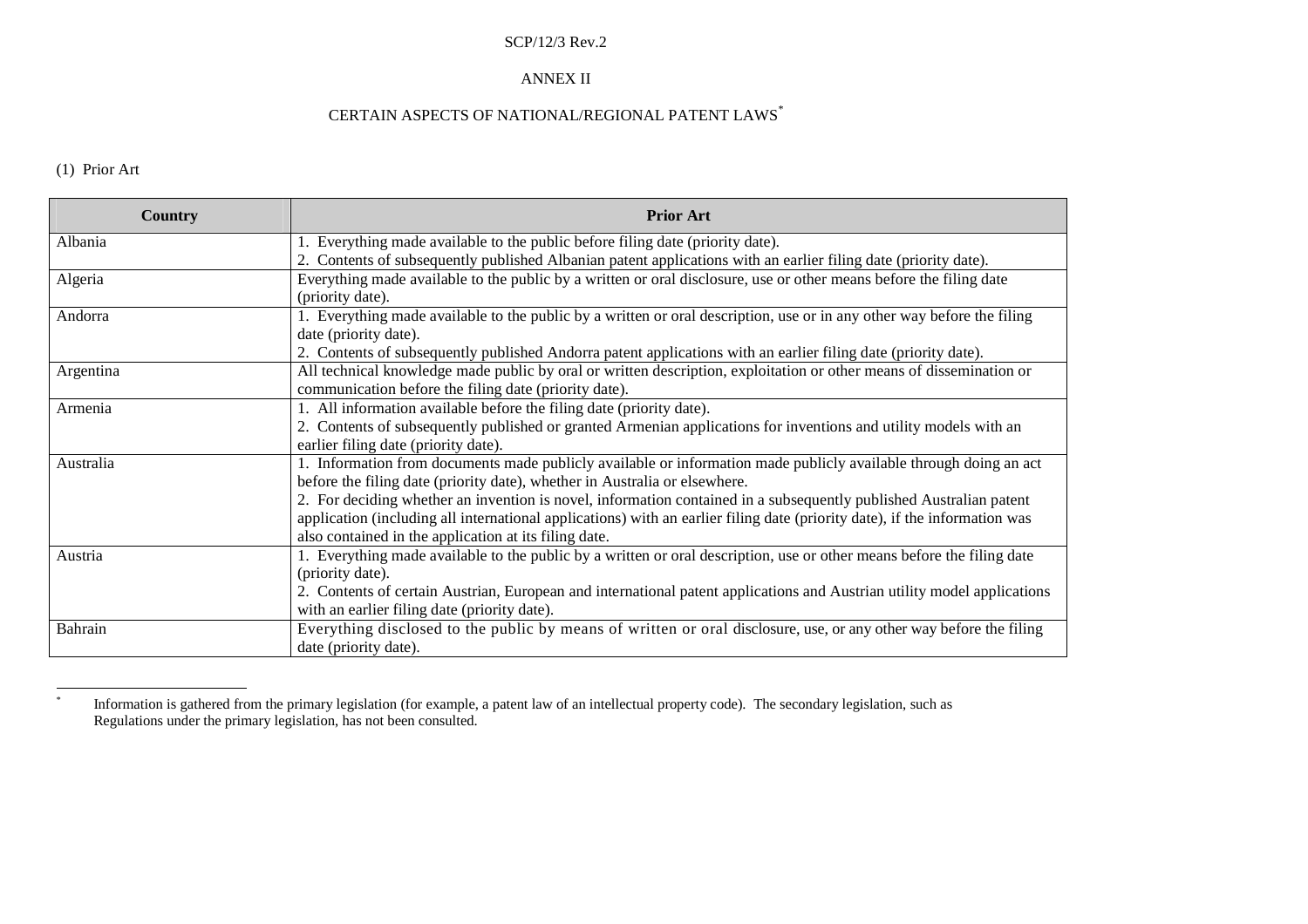| Country                | <b>Prior Art</b>                                                                                                          |
|------------------------|---------------------------------------------------------------------------------------------------------------------------|
| <b>Barbados</b>        | Everything disclosed to the public in a tangible form by oral description or other means before the filing date (priority |
|                        | date).                                                                                                                    |
| <b>Belarus</b>         | 1. Information made available to the public before the filing date (priority date).                                       |
|                        | 2. Contents of Belarus patents and applications for inventions and utility models with an earlier filing date (priority   |
|                        | date).                                                                                                                    |
| Belgium                | 1. Everything made available to the public by a written or oral description, use or in any other way before the filing    |
|                        | date (priority date).                                                                                                     |
|                        | 2. Contents of certain subsequently published Belgian, European and international patent applications and Belgian         |
|                        | utility model applications with an earlier filing date (priority date).                                                   |
| <b>Belize</b>          | Anything disclosed to the public by a written or oral description, use or other means before the filing date (priority    |
|                        | date).                                                                                                                    |
| <b>Bolivia</b>         | 1. Everything made available to the public by written or oral description, use, marketing or other means before the       |
|                        | filing date (priority date).                                                                                              |
|                        | 2. Contents of Bolivian patent applications with an earlier filing date (priority date) which are subsequently published  |
|                        | or made available for public inspection.                                                                                  |
| Bosnia and Herzegovina | 1. Everything made available to the public by a written or oral description, use or other means before the filing date    |
|                        | (priority date).                                                                                                          |
|                        | 2. Contents of certain Bosnia and Herzegovina, European and international patent applications with an earlier filing      |
|                        | date (priority date) made available to the public on or after that date.                                                  |
| <b>Brazil</b>          | 1. Everything made accessible to the public by a written or oral description, use or by any other means before the filing |
|                        | date (priority date).                                                                                                     |
|                        | 2. Contents of subsequently published Brazilian and certain international patent applications with an earlier filing date |
|                        | (priority date).                                                                                                          |
| Bulgaria               | 1. Everything made available to the public by a written or oral description, use or in any other way before the filing    |
|                        | date (priority date).                                                                                                     |
|                        | 2. Contents of subsequently published Bulgarian, European and international patent applications designating Bulgaria      |
|                        | with an earlier filing date (priority date).                                                                              |
| Canada                 | 1. Everything available to the public before the filing date (priority date).                                             |
|                        | 2. Contents of Canadian patent applications with an earlier filing date (priority date).                                  |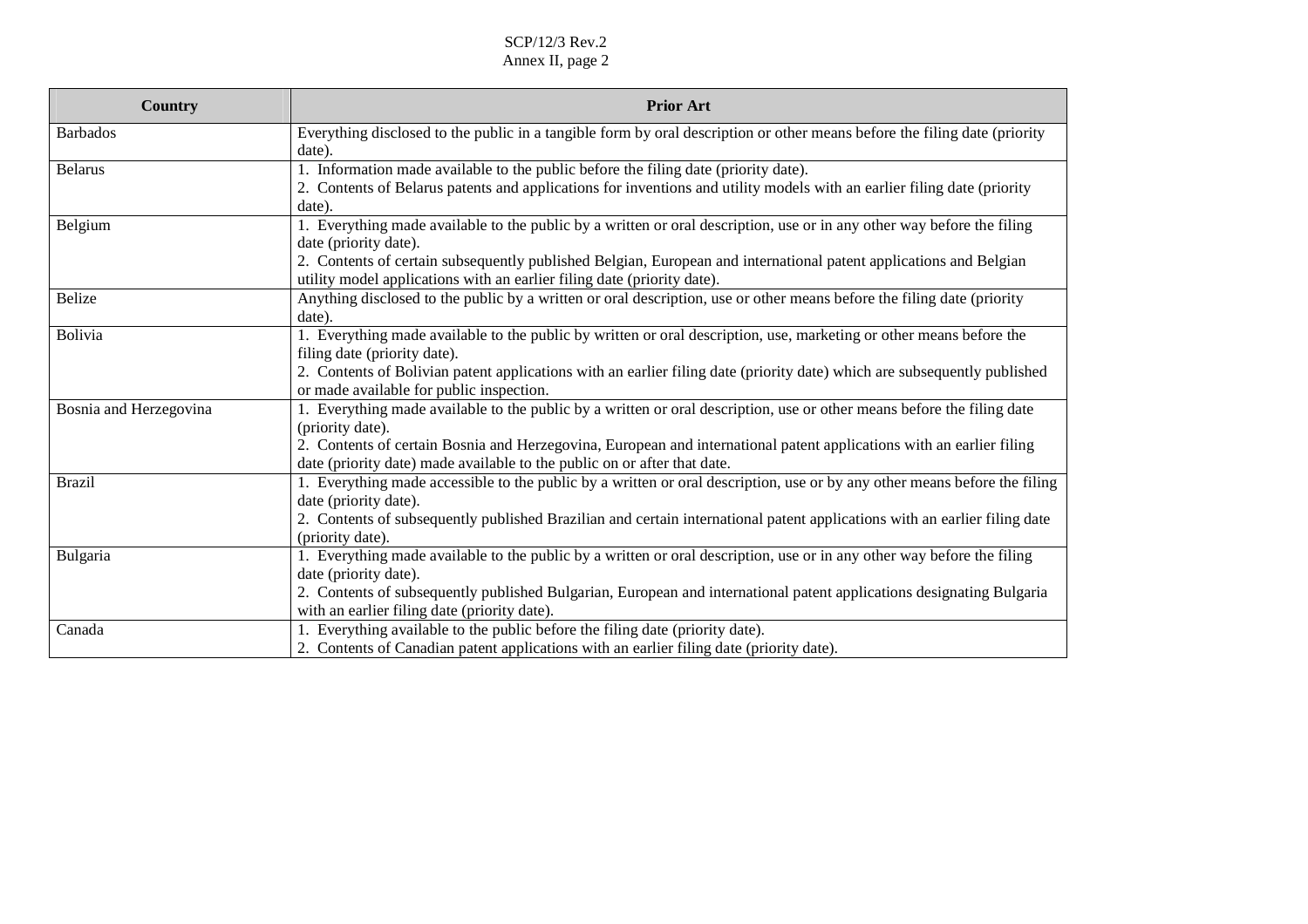| Country        | <b>Prior Art</b>                                                                                                                                |
|----------------|-------------------------------------------------------------------------------------------------------------------------------------------------|
| Chile          | 1. Everything disclosed or made available to the public by publication in tangible form, sale or marketing or use, or in                        |
|                | any other manner, before the filing date (priority date).                                                                                       |
|                | 2. Contents of Chilean patent and utility model applications with an earlier filing date (priority date) made available to                      |
|                | the public on or after that date.                                                                                                               |
| China          | 1. Public disclosure in any publication, or anything which has been publicly used or made known to the public in China                          |
|                | by any other means, before the filing date (priority date).                                                                                     |
|                | 2. Contents of subsequently published Chinese patent and utility model applications with an earlier filing date (priority                       |
|                | date).                                                                                                                                          |
| Colombia       | 1. Everything made available to the public by a written or oral description, use, marketing or other means before the                           |
|                | filing date (priority date).                                                                                                                    |
|                | 2. Contents of Colombian patent applications with an earlier filing date (priority date) which are subsequently                                 |
|                | published or made available for public inspection.                                                                                              |
| Costa Rica     | 1. Everything disclosed or made available to the public anywhere in the world and by any means before the filing date                           |
|                | (priority date).                                                                                                                                |
|                | 2. Contents of non-published patent applications with an earlier filing date (priority date) but only if said contents                          |
|                | remain included in the previous patent application upon publishing.                                                                             |
| Croatia        | 1. Everything made available to the public by a written or oral description, use or in any other way before the filing                          |
|                | date (priority date).                                                                                                                           |
|                | 2. Contents of Croatian patent applications with an earlier filing date (priority date) made available to the public on or                      |
|                | after that date.                                                                                                                                |
| Cyprus         | 1. Everything made available to the public in a written or other graphic form, or by oral description, use or in any other                      |
|                | way before the filing date (priority date).                                                                                                     |
|                | 2. Contents of subsequently published Cyprus applications with an earlier filing date (priority date).                                          |
| Czech Republic | 1. Everything made available to the public by a written or oral description, use or in any other way before the filing                          |
|                | date (priority date).<br>2. Contents of certain Czech, European and international patent applications and Czech utility model applications with |
|                | an earlier filing date (priority date) made available to the public on or after that date.                                                      |
| Denmark        | 1. Everything made available to the public by a written description, use or in any other way before the filing date                             |
|                | (priority date).                                                                                                                                |
|                | 2. Contents of certain Danish, European and international patent applications and Danish utility model applications                             |
|                | with an earlier filing date (priority date) published on or after that date.                                                                    |
|                |                                                                                                                                                 |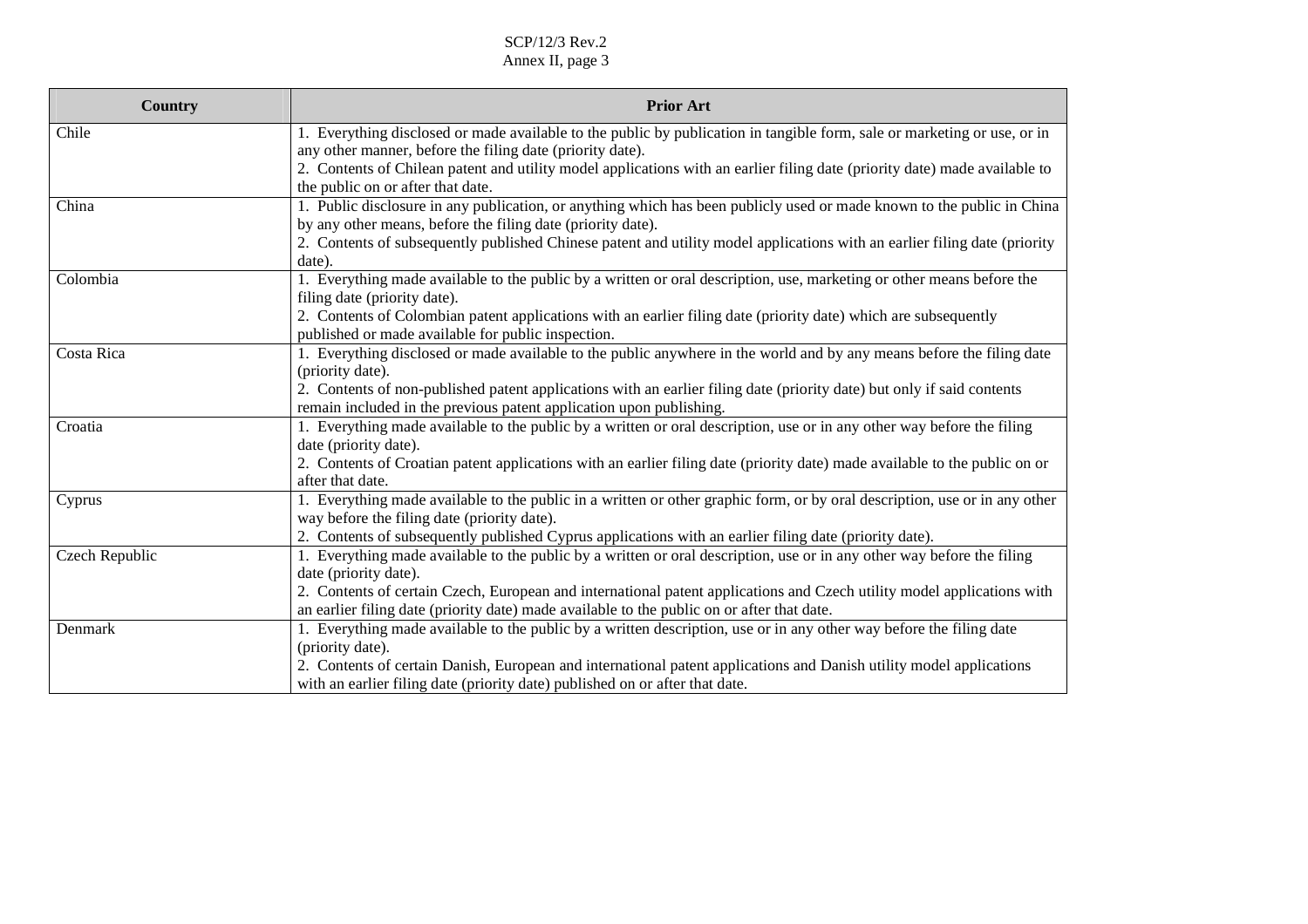| Country     | <b>Prior Art</b>                                                                                                                                                    |
|-------------|---------------------------------------------------------------------------------------------------------------------------------------------------------------------|
| Dominica    | Everything disclosed to the public by oral or written description, use or in any other way before the filing date (priority<br>date).                               |
| Ecuador     | 1. Everything made available to the public by a written or oral description, use, marketing or other means before the                                               |
|             | filing date (priority date).                                                                                                                                        |
|             | 2. Contents of Ecuador patent applications with an earlier filing date (priority date) which are subsequently published<br>or made available for public inspection. |
| Egypt       | 1. Anything publicly described or used before the filing date (priority date).                                                                                      |
|             | 2. Contents of Egyptian and foreign patents granted, and applications filed, before the filing date (priority date).                                                |
| El Salvador | 1. Everything disclosed or made available to the public by publication in tangible form, oral disclosure, sale or                                                   |
|             | marketing, use or any other means before the filing date (priority date).                                                                                           |
|             | 2. Contents of subsequently published El Salvador patent applications with an earlier filing date (priority date).                                                  |
| Estonia     | 1. Everything made available to the public by a written or oral description, use, or in any other way before the filing                                             |
|             | date (priority date).                                                                                                                                               |
|             | 2. Contents of Estonian patent and utility model applications with an earlier filing date (priority date).                                                          |
| Finland     | 1. Everything made available to the public in writing, in lectures, by public use or otherwise before the filing date                                               |
|             | (priority date).                                                                                                                                                    |
|             | 2. Contents of certain Finnish, European and international patent applications, and Finnish utility model applications,                                             |
|             | with an earlier filing date (priority date) which are made available to the public.                                                                                 |
| France      | 1. Everything made available to the public by a written or oral description, use, or in any other way before the filing                                             |
|             | date (priority date).                                                                                                                                               |
|             | 2. Contents of French patent applications and European and international patent applications designating France with                                                |
|             | an earlier filing date (priority date) published on or after that date.                                                                                             |
| Georgia     | 1. Data made available to the public from a written or verbal description, public use or other source before the filing                                             |
|             | date (priority date).                                                                                                                                               |
|             | 2. Contents of Georgian patent and utility model applications with an earlier filing date (priority date).                                                          |
| Germany     | 1. Anything made available to the public by a written or oral description, use, or in any other way before the filing date                                          |
|             | (priority date).                                                                                                                                                    |
|             | 2. Contents of certain German, European and international patent with an earlier filing date (priority date) published on                                           |
|             | or after that date.                                                                                                                                                 |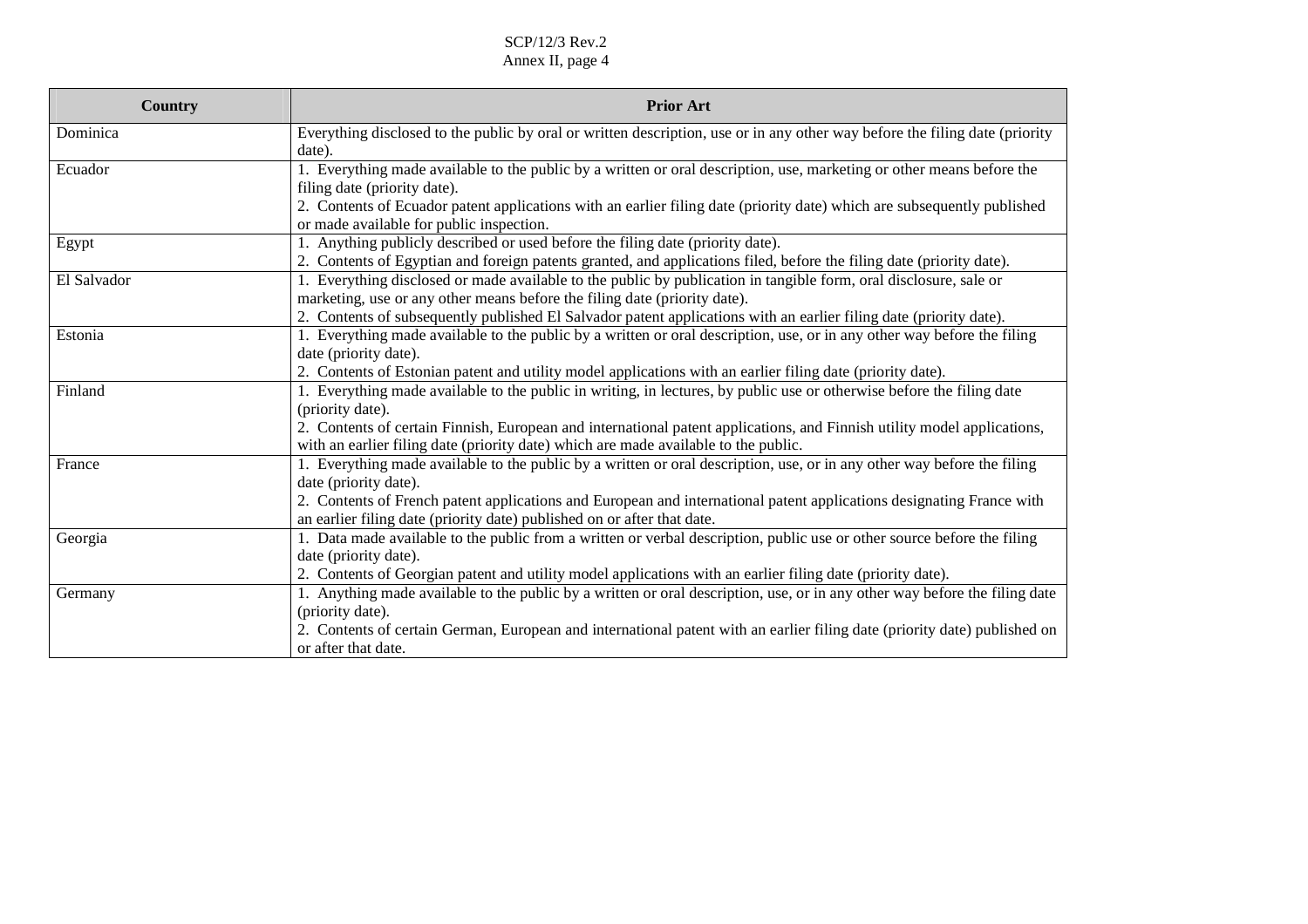| Country   | <b>Prior Art</b>                                                                                                                                                                |
|-----------|---------------------------------------------------------------------------------------------------------------------------------------------------------------------------------|
| Ghana     | 1. Everything made available to the public by a written or oral disclosure, use, exhibition or other non-written means                                                          |
|           | before the filing date (priority date).                                                                                                                                         |
|           | 2. Contents of Ghana patent and utility model applications with an earlier filing date (priority date) which are made                                                           |
|           | available to the public.                                                                                                                                                        |
| Greece    | Anything made available to the public by a written or oral disclosure or any other way before the filing date (priority                                                         |
|           | date).                                                                                                                                                                          |
| Guatemala | 1. Everything disclosed or made available to the public anywhere in the world and by any means before the filing date                                                           |
|           | (priority date).                                                                                                                                                                |
|           | 2. Contents of patent applications with an earlier filing date (priority date) and published after the filing date (priority<br>date) of the patent application under question. |
| Hungary   | 1. Everything made available to the public by a written description, oral communication, use or in any other way                                                                |
|           | before the filing date (priority date).                                                                                                                                         |
|           | 2. Contents of Hungarian patent and utility model applications, and certain European and international applications,                                                            |
|           | with an earlier filing date (priority date) published on or after that date.                                                                                                    |
| Iceland   | 1. Everything made available to the public in writing, in lectures, by public use or otherwise before the filing date                                                           |
|           | (priority date).                                                                                                                                                                |
|           | 2. Contents of certain Icelandic, European and international patent applications with an earlier filing date (priority date)                                                    |
|           | which are made available to the public.                                                                                                                                         |
| India     | Publication in any document or used in India or elsewhere in the world before the filing date (priority date).                                                                  |
| Indonesia | 1. Everything made available to the public by a written or oral description, use, or in any other way before the filing                                                         |
|           | date (priority date).                                                                                                                                                           |
|           | 2. Contents of earlier Indonesian patent applications published on or after filing date (priority date).                                                                        |
| Ireland   | 1. Everything made available to the public by a written or oral description, use, or in any other way before the filing                                                         |
|           | date (priority date).                                                                                                                                                           |
|           | 2. Contents of earlier Irish patent applications published on or after filing date (priority date).                                                                             |
| Israel    | Anything made available to the public before the filing date (priority date) by a written, visual, audible or any other                                                         |
|           | description, use, exploitation or exhibition.                                                                                                                                   |
| Italy     | 1. Everything made available to the public by a written or oral description, use, or in any other way before the filing                                                         |
|           | date (priority date).                                                                                                                                                           |
|           | 2. Contents of certain Italian, European and international patent applications with an earlier filing date (priority date)                                                      |
|           | made available to the public on or after that date.                                                                                                                             |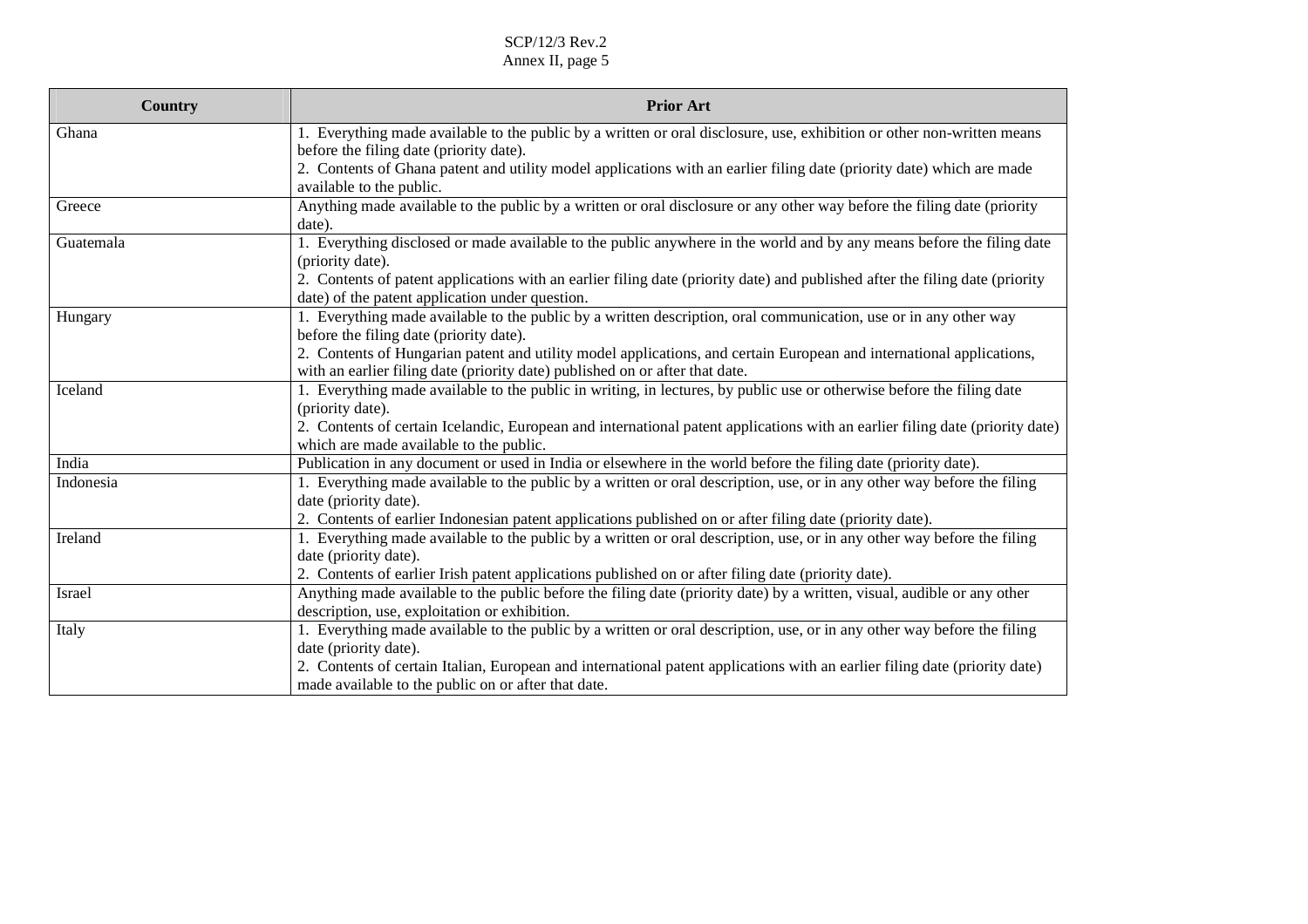| <b>Country</b>  | <b>Prior Art</b>                                                                                                           |
|-----------------|----------------------------------------------------------------------------------------------------------------------------|
| Japan           | 1. Anything which, before the filing date (priority date), was publicly known or worked, published, or made available      |
|                 | to the public through electric telecommunication lines.                                                                    |
|                 | 2. Contents of certain Japanese patent and utility model applications with an earlier filing date (priority date).         |
| Jordan          | Everything disclosed to the public by a written or oral description, use, or in any other way before the filing date       |
|                 | (priority date).                                                                                                           |
| Kenya           | 1. Everything made available to the public by a written or oral disclosure, use, exhibition or other non-written means     |
|                 | before the filing date (priority date).                                                                                    |
|                 | 2. Contents of Kenyan and international patent applications with an earlier filing date (priority date) made available to  |
|                 | the public.                                                                                                                |
| Kyrgyz Republic | 1. Any information generally available to the public before the filing date (priority date).                               |
|                 | 2. Contents of Kyrgyz patent applications with an earlier filing date (priority date).                                     |
| Latvia          | 1. Everything made available to the public by a written or oral disclosure or use before the filing date (priority date).  |
|                 | 2. Contents of published Latvian patent applications with an earlier filing date (priority date).                          |
| Liechtenstein   | 1. Everything made available to the public by a written or oral disclosure, use or any other means before the filing date  |
|                 | (priority date).                                                                                                           |
|                 | 2. Contents of Swiss patent applications with an earlier filing date (priority date).                                      |
|                 | (in accordance with the agreements with Switzerland and the European Economic Area (EEA))                                  |
| Lithuania       | 1. Everything published or publicly used before the filing date (priority date).                                           |
|                 | 2. Contents of Lithuanian patent applications with an earlier filing date (priority date) published on or after that date. |
| Luxembourg      | 1. Everything made available to the public by a written or oral disclosure, use or in any other way before the filing date |
|                 | (priority date).                                                                                                           |
|                 | 2. Contents of certain Luxembourg, European and international patent applications with an earlier filing date (priority    |
|                 | date) published on or after that date.                                                                                     |
| Malaysia        | 1. Everything made available to the public by a written publication, oral disclosure, use or in any other way before the   |
|                 | filing date (priority date).                                                                                               |
|                 | 2. Contents of subsequently granted Malaysian patent applications with an earlier filing date (priority date).             |
| Malta           | 1. Everything made available to the public in a written or other graphic form, oral description, use or in any other way   |
|                 | before the filing date (priority date).                                                                                    |
|                 | 2. Contents of certain subsequently published Malta, European and international patent applications with an earlier        |
|                 | filing date (priority date).                                                                                               |
| Mauritius       | Everything disclosed to the public by publication in tangible form, oral disclosure, use or in any other way before the    |
|                 | filing date (priority date).                                                                                               |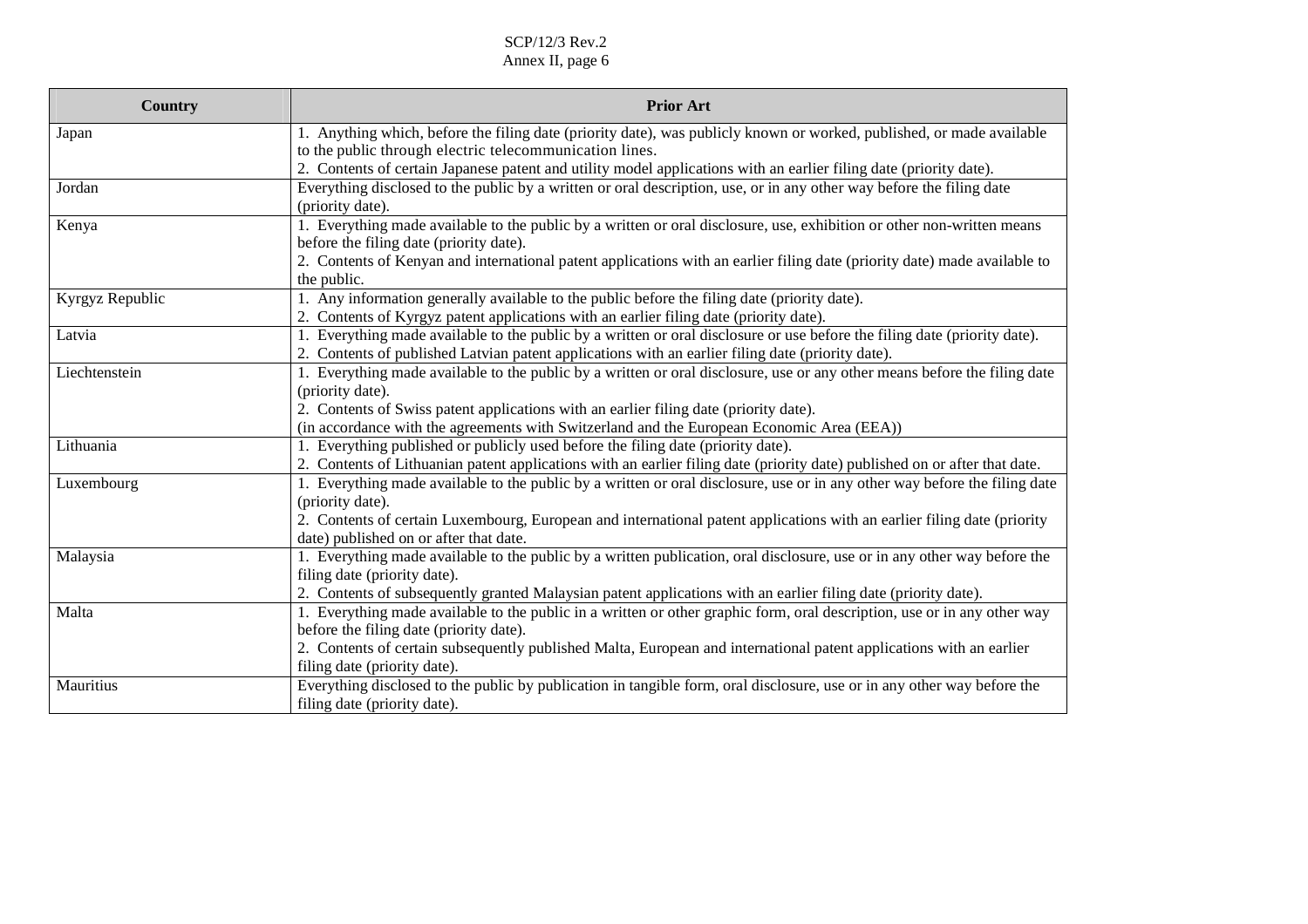| Country               | <b>Prior Art</b>                                                                                                            |
|-----------------------|-----------------------------------------------------------------------------------------------------------------------------|
| Mexico                | 1. The body of technical knowledge that has been made public by oral or written description, by use or by any other         |
|                       | means or dissemination of information both within the country and abroad;                                                   |
|                       | 2. All patent applications filed in Mexico prior to the filing date (priority date) and still pending, even though the      |
|                       | publication referred to in article 52 occurs at a later date.                                                               |
| Moldova (Republic of) | Everything made available to the public before the filing date (priority date).                                             |
| Mongolia              | Any prior product or process.                                                                                               |
| Morocco               | Everything accessible to the public by written or oral disclosure, use or any other means before the filing date (priority  |
|                       | date).                                                                                                                      |
| Mozambique            | Everything made available to the public by verbal description, use or any other way before the filing date (priority        |
|                       | date).                                                                                                                      |
| Netherlands           | 1. Everything made available to the public by written or oral description, use or in any other way before the filing date   |
|                       | (priority date).                                                                                                            |
|                       | 2. Contents of previously filed Netherlands patent applications entered on the patent register on or after the filing date  |
|                       | (priority date), and of certain European and international patent applications with an earlier filing date (priority date)  |
|                       | published on or after that date.                                                                                            |
| New Zealand           | 1. Contents of granted patents published before the filing date (priority date) and dated within 50 years before the filing |
|                       | date.                                                                                                                       |
|                       | 2. Other documents published before the filing date (priority date), other than foreign patent applications filed more      |
|                       | than 50 years before the filing date and abridgments and extracts of such applications.                                     |
|                       | 3. Any use in New Zealand before the filing date (priority date).                                                           |
| Nicaragua             | 1. Everything disclosed or made accessible to the public in any form before the filing date (priority date).                |
|                       | 2. Contents of subsequently published Nicaraguan patent applications with an earlier filing date (priority date).           |
| Nigeria               | Everything made available to the public by a written or oral description, use or in any other way before the filing date    |
|                       | (priority date).                                                                                                            |
| Norway                | 1. Everything made available to the public in writing, in lectures, by use or otherwise before the filing date (priority    |
|                       | date).                                                                                                                      |
|                       | 2. Contents of certain Norwegian, European and international patent applications with an earlier filing date (priority      |
|                       | date) published on or after that date.                                                                                      |
| Oman                  | Everything disclosed to the public anywhere in the world, by publication in tangible form or by oral disclosure, by use     |
|                       | or in any other way, prior to the filing date (priority date).                                                              |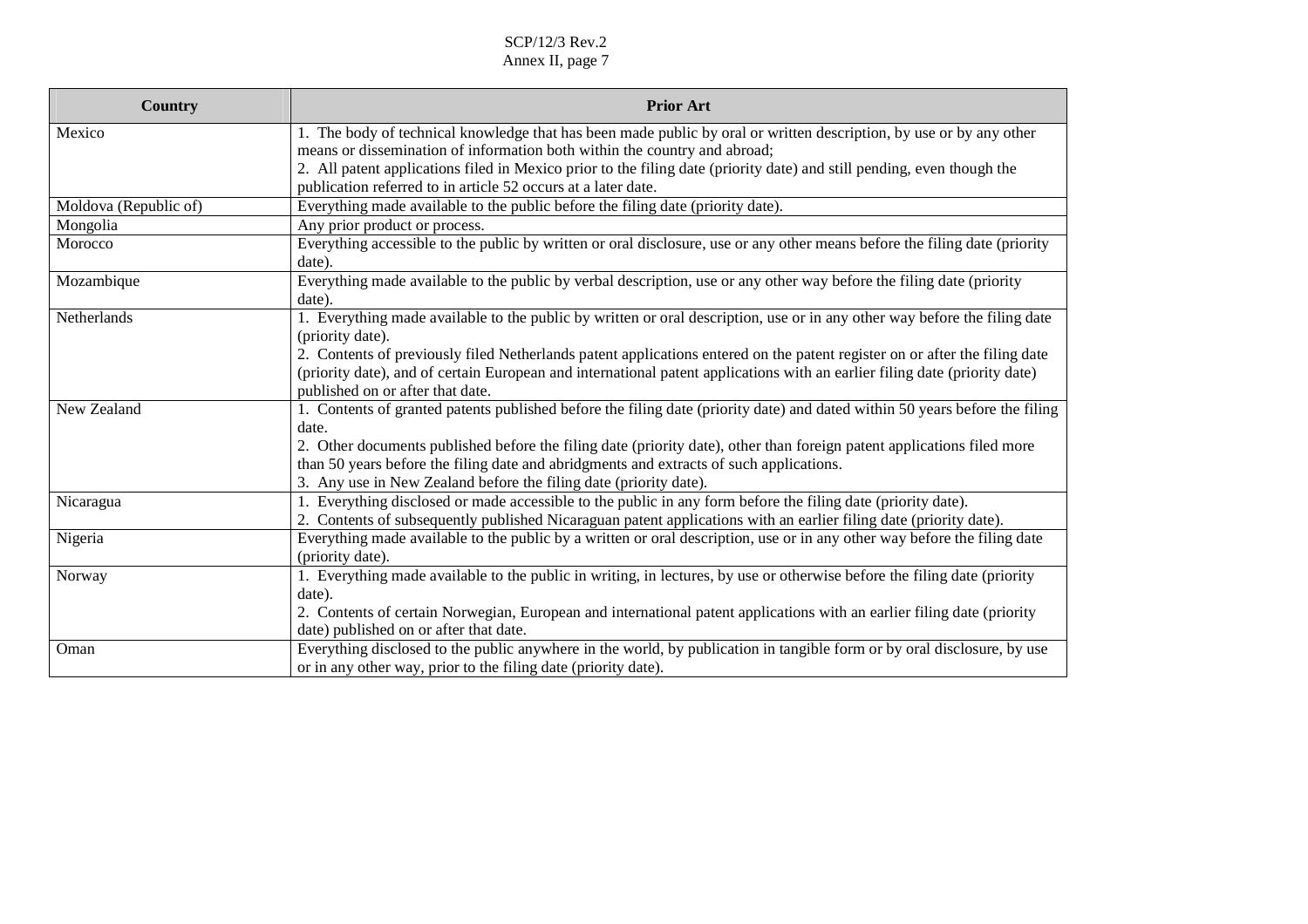| <b>Country</b>    | <b>Prior Art</b>                                                                                                                                            |
|-------------------|-------------------------------------------------------------------------------------------------------------------------------------------------------------|
| Pakistan          | 1. Everything made available to the public by publication in tangible form or oral disclosure, use or in any other way                                      |
|                   | before the filing date (priority date).                                                                                                                     |
|                   | 2. Contents of complete specifications and priority documents published in respect of Pakistan applications with an<br>earlier filing date (priority date). |
| Panama            | 1. Everything disclosed or made accessible to the public by tangible publication, oral disclosure, sale or marketing, use                                   |
|                   | or any other means before the filing date (priority date).                                                                                                  |
|                   | 2. Contents of subsequently published Panama patent applications with an earlier filing date (priority date).                                               |
| Papua New Guinea  | Everything disclosed to the public by tangible publication, oral disclosure, use or any other way before the filing date<br>(priority date).                |
| Peru              | 1. Everything made available to the public by a written or oral description, use, marketing or other means before the                                       |
|                   | filing date (priority date).                                                                                                                                |
|                   | 2. Contents of Peru patent applications with an earlier filing date (priority date) which are subsequently published or                                     |
|                   | made available for public inspection.                                                                                                                       |
| Philippines       | 1. Everything made available to the public before the filing date (priority date).                                                                          |
|                   | 2. Contents of Philippines patent, utility model and industrial design applications with an earlier filing date (priority                                   |
|                   | date).                                                                                                                                                      |
| Poland            | 1. Everything made available to the public by a written or oral description, use, displaying or disclosure in any other                                     |
|                   | way before the filing date (priority date).                                                                                                                 |
|                   | 2. Contents of subsequently published Polish patent and utility model applications with an earlier filing date (priority                                    |
|                   | date).                                                                                                                                                      |
| Portugal          | 1. Everything made available, inside or outside the country, to the public by description, use or other means before the                                    |
|                   | filing date (priority date).                                                                                                                                |
|                   | 2. Contents of non published patent and utility model requests of a previous date than that of the patent application                                       |
|                   | with effect in Portugal.                                                                                                                                    |
| Republic of Korea | 1. Inventions publicly known, worked, described in a publication or made available to the public through electric                                           |
|                   | telecommunication lines before the filing date (priority date).                                                                                             |
|                   | 2. Contents of subsequently laid open or published Republic of Korea patent or utility model applications with an                                           |
|                   | earlier filing date (priority date).                                                                                                                        |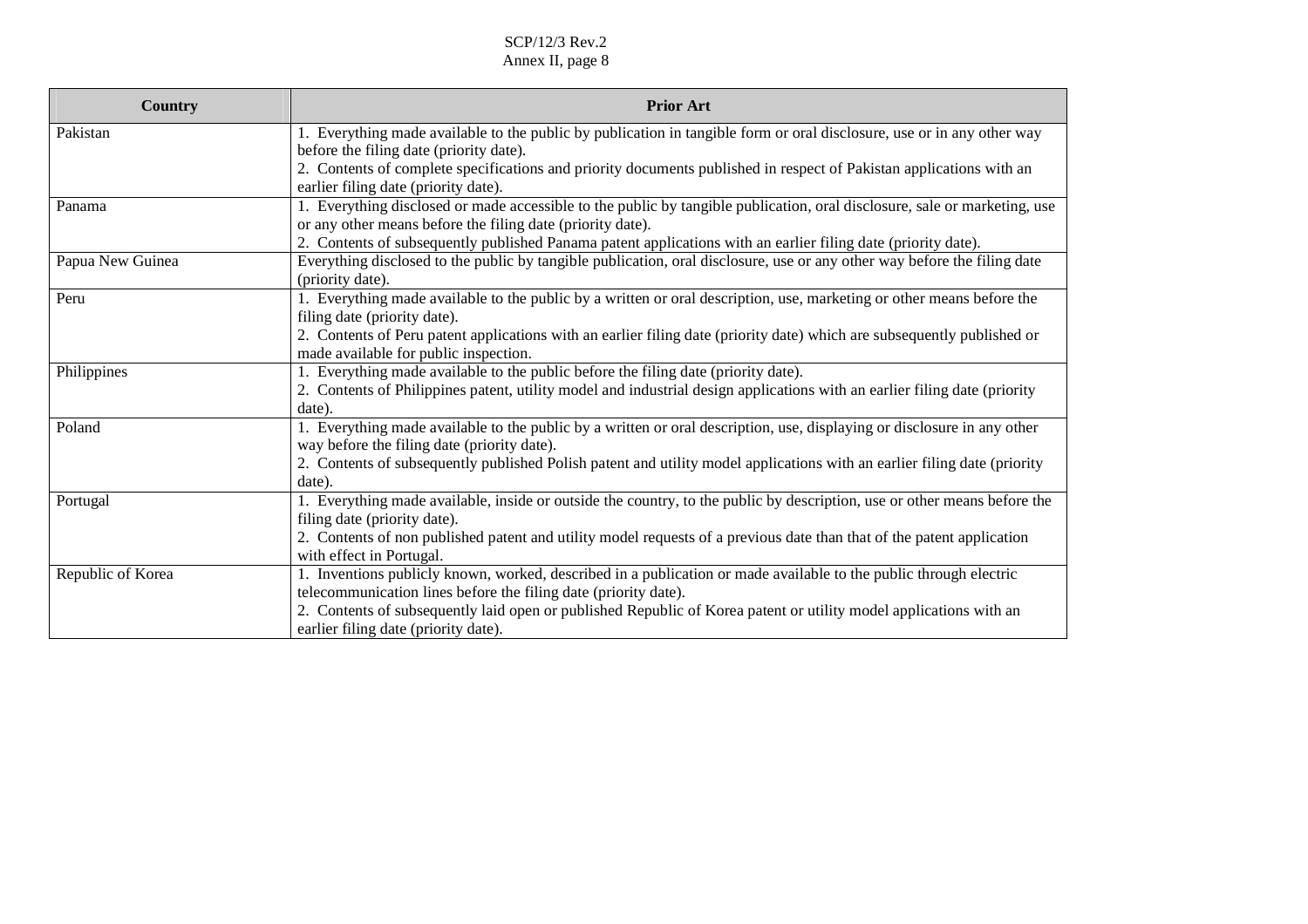| <b>Country</b>            | <b>Prior Art</b>                                                                                                            |
|---------------------------|-----------------------------------------------------------------------------------------------------------------------------|
| Romania                   | 1. All knowledge that has been made available to the public by means of a written or oral description, by use or in any     |
|                           | other way before the filing date (priority date).                                                                           |
|                           | 2. Contents of patent applications filed with OSIM and international applications that have been entered in the national    |
|                           | phase in Romania or certain European patent application designating Romania, as filed, with an earlier filing date          |
|                           | (priority date) made available to the public on or after that date.                                                         |
| <b>Russian Federation</b> | 1. Any information made available to the public before the filing date (priority date).                                     |
|                           | 2. Contents of published Russian Federation patent and utility model applications and grants, international and of          |
|                           | Eurasian applications with an earlier filing date (priority date), and published information thereon.                       |
| Saint Lucia               | 1. Everything made accessible to the public by a written or oral description, use or in any other way before the filing     |
|                           | date (priority date).                                                                                                       |
|                           | 2. Contents of patent applications with an earlier filing date (priority date) published on or after that date.             |
| Serbia                    | 1. Everything made accessible to the public by a written or oral description, use or in any other way before the filing     |
|                           | date (priority date).                                                                                                       |
|                           | 2. Contents of Serbia and Montenegro patent applications with an earlier filing date (priority date) published on or after  |
|                           | that date.                                                                                                                  |
| Singapore                 | 1. Everything made accessible to the public by a written or oral description, use or in any other way before the filing     |
|                           | date (priority date).                                                                                                       |
|                           | 2. Contents of patent applications with an earlier filing date (priority date) published on or after that date.             |
| Slovak Republic           | 1. Everything made available to the public before the filing date (priority date).                                          |
|                           | 2. Contents of certain Slovak, European and international patent applications with an earlier filing date (priority date)   |
|                           | published on or after that date.                                                                                            |
| Slovenia                  | 1. Everything made available to the public by publication, exhibition, demonstration or use before the filing date          |
|                           | (priority date).                                                                                                            |
|                           | 2. Contents of certain Slovenian, foreign patent and international applications with an earlier filing date (priority date) |
|                           | made available to the public after that date.                                                                               |
| South Africa              | 1. Everything made accessible to the public by a written or oral description, use or in any other way before the filing     |
|                           | date (priority date).                                                                                                       |
|                           | 2. Contents of South African and international patent applications with an earlier filing date (priority date) which are or |
|                           | become open to public inspection.                                                                                           |
|                           | 3. Inventions used secretly on a commercial scale in South Africa before the filing date (priority date).                   |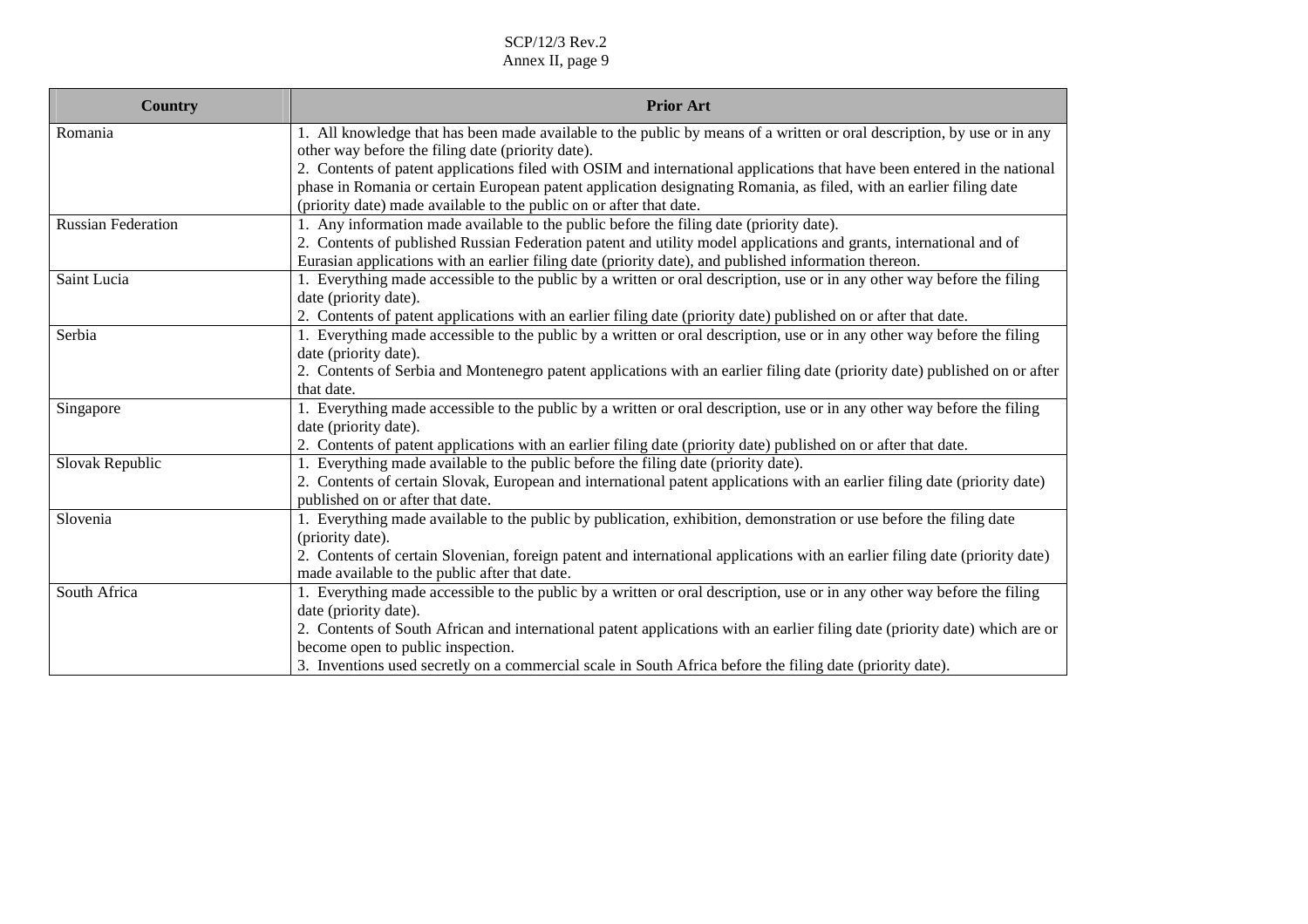| Country                      | <b>Prior Art</b>                                                                                                          |
|------------------------------|---------------------------------------------------------------------------------------------------------------------------|
| Spain                        | 1. Everything made available to the public in Spain or abroad by means of a written or oral description, by use, or by    |
|                              | any other way, before the filing date (priority date).                                                                    |
|                              | 2. Contents of Spanish patent or utility model applications with an earlier filing date (priority date) which are         |
|                              | subsequently published.                                                                                                   |
| Sri Lanka                    | 1. Everything made accessible to the public by a written publication to the public anywhere in the world, or in Sri       |
|                              | Lanka by oral disclosure, use or in any other way, before the filing date (priority date).                                |
|                              | 2. Contents of subsequently granted Sri Lankan patent applications with an earlier filing date (priority date).           |
| Sweden                       | 1. Everything made accessible to the public before the filing date (priority date) in writing, in lectures, use or        |
|                              | otherwise.                                                                                                                |
|                              | 2. Contents of certain Swedish, European and international patent applications an earlier filing date (priority date)     |
|                              | subsequently made available to the public.                                                                                |
| Switzerland                  | 1. Everything made accessible to the public by a written or oral description, use or any other means before the filing    |
|                              | date (priority date).                                                                                                     |
|                              | 2. Contents of subsequently granted Swiss patent applications with an earlier filing date (priority date).                |
| Syrian Arab Republic         | 1. Anything publicly described or used before the filing date (priority date).                                            |
|                              | 2. Contents of Syrian and foreign patents granted, and applications filed, before the filing date (priority date).        |
| Thailand                     | 1. Inventions widely known or used in Thailand before the filing date (priority date).                                    |
|                              | 2. Printed publications and other documents publicly disclosed before the filing date (priority date).                    |
|                              | 3. Thai and foreign patents and petty patents granted before the filing date (priority date).                             |
|                              | 4. Contents of Thai and foreign patent and petty patent applications published before the filing date (priority date).    |
|                              | 5. Contents of foreign patent applications and petty patent applications filed more than 18 months before the filing date |
|                              | but not granted.                                                                                                          |
| The Former Yugoslav Republic | 1. Everything made accessible to the public by a written or oral description, use or in any other way before the filing   |
| of Macedonia                 | date (priority date).                                                                                                     |
|                              | 2. Contents of certain Macedonian, European and international patent applications with an earlier filing date (priority   |
|                              | date).                                                                                                                    |
| Trinidad and Tobago          | Everything made accessible to the public by a written or oral description, use or in any other way before the filing date |
|                              | (priority date).                                                                                                          |
| Tunisia                      | 1. Everything made accessible to the public by a written or oral description, use or in any other way before the filing   |
|                              | date (priority date).                                                                                                     |
|                              | 2. Contents of Tunisian patent applications with an earlier filing date (priority date) published on or after that date.  |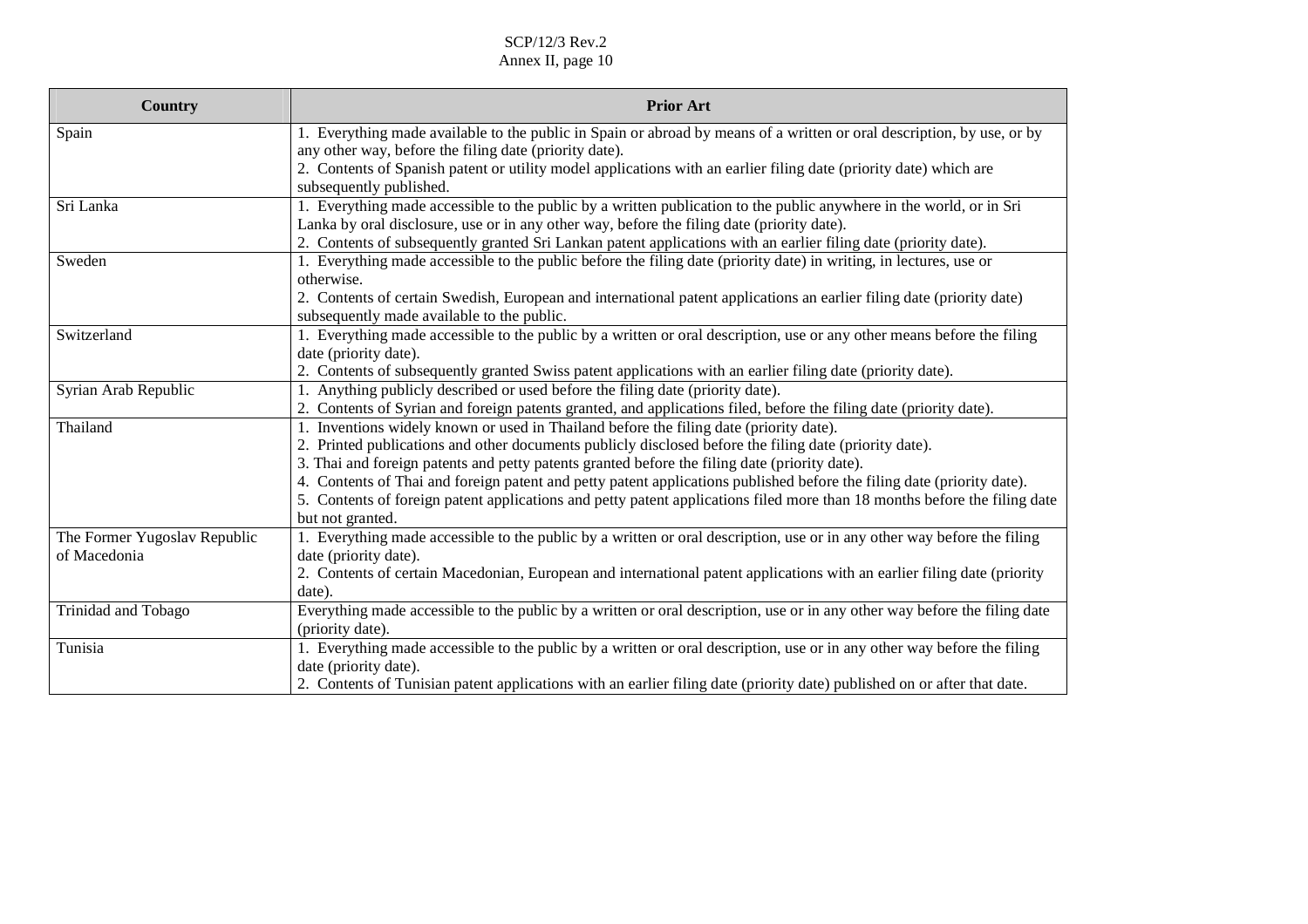| <b>Country</b>                  | <b>Prior Art</b>                                                                                                                                                                                                       |
|---------------------------------|------------------------------------------------------------------------------------------------------------------------------------------------------------------------------------------------------------------------|
| Turkey                          | 1. Everything made accessible to the public by written or oral disclosure, use or in any other way before the filing date                                                                                              |
|                                 | (priority date).                                                                                                                                                                                                       |
|                                 | 2. Contents of Turkish patent and utility model applications with an earlier filing date (priority date) published on or                                                                                               |
|                                 | after that date.                                                                                                                                                                                                       |
| Ukraine                         | 1. Everything made accessible to the public before the filing date (priority date).                                                                                                                                    |
|                                 | 2. Contents of certain Ukraine and international patent applications with an earlier filing date (priority date) published<br>on or after that date.                                                                   |
| <b>United Kingdom</b>           | 1. Everything made accessible to the public by a written or oral description, use or in any other way before the filing                                                                                                |
|                                 | date (priority date).                                                                                                                                                                                                  |
|                                 | 2. Contents of UK patent applications with an earlier filing date (priority date) published on or after that date.                                                                                                     |
| <b>United States of America</b> | 1. An invention which was known or used by others in US, or patented or described in a printed publication in                                                                                                          |
|                                 | US or a foreign country, before the invention by the applicant;                                                                                                                                                        |
|                                 | 2. An invention which was patented or described in a printed publication in US or a foreign country or in public                                                                                                       |
|                                 | use or on sale in US, more than one year before the filing date;                                                                                                                                                       |
|                                 | 3. An invention abandoned by the applicant;                                                                                                                                                                            |
|                                 | 4. An invention which was patented, or was the subject of an inventor's certificate filed by applicant or his legal<br>representatives or assignees in a foreign country more than 12 months prior to the filing date; |
|                                 | 5. An invention which was described in a published US patent application by another or in a patent filed by another                                                                                                    |
|                                 | before the invention by the applicant (for the PCT international applications, only if they designate US and are                                                                                                       |
|                                 | published in English language);                                                                                                                                                                                        |
|                                 | 6. During the course of interference, another inventor establishes that, before the invention date, he/she invented the                                                                                                |
|                                 | invention and not abandoned, surpressed or concealed the invention; or another inventor made the invention in US                                                                                                       |
|                                 | before the invention date and he/she had not abandoned, surpressed or concealed the invention.                                                                                                                         |
| Uruguay                         | 1. Anything made available to the public by a written or oral description, use or any other method of dissemination or                                                                                                 |
|                                 | information before the filing date (priority date).                                                                                                                                                                    |
|                                 | 2. Contents of subsequently published Uruguay patent applications with an earlier filing date (priority date).                                                                                                         |
| Uzbekistan                      | 1. Any information generally accessible before the filing date (priority date).                                                                                                                                        |
|                                 | 2. Contents of withdrawn Uzbekistan patent applications with an earlier filing date (priority date).                                                                                                                   |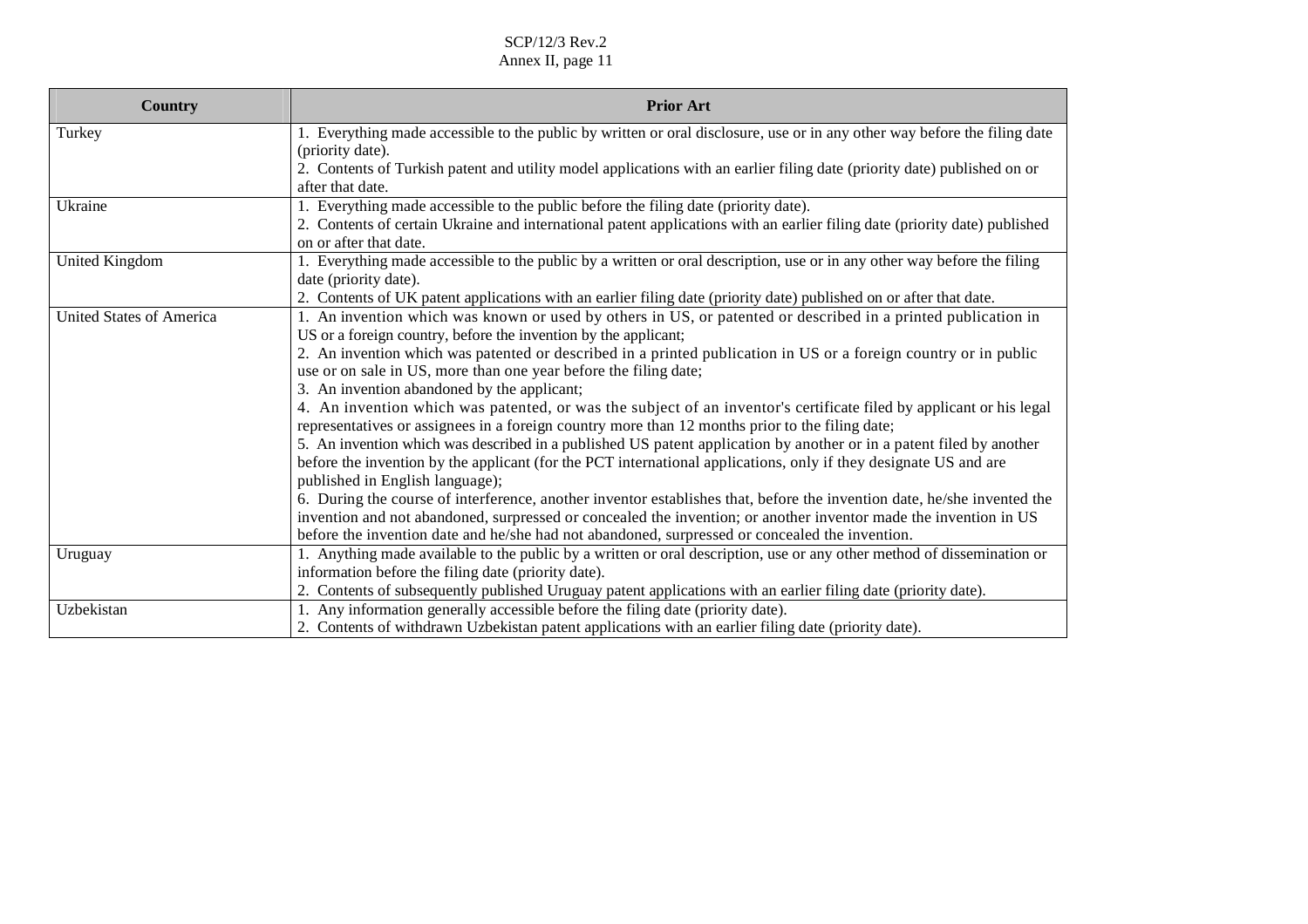| <b>Regional Offices</b>              | <b>Prior Art</b>                                                                                                           |
|--------------------------------------|----------------------------------------------------------------------------------------------------------------------------|
| <b>African Intellectual Property</b> | Anything made available to the public before the filing date (priority date).                                              |
| Organization (OAPI)                  |                                                                                                                            |
| African Regional Intellectual        | Everything made available to the public by means of written disclosure, use or exhibition before the filing date (priority |
| Property Organization (ARIPO)        | date).                                                                                                                     |
| Eurasian Patent Organization         | 1. Anything made available before the filing date (priority date).                                                         |
| (EAPO)                               | 2. Contents of Eurasian patent applications and international applications entered into the regional phase with an earlier |
|                                      | filing date (priority date) published on or after that date.                                                               |
| European Patent Organisation         | 1. Anything made available to the public by a written or oral description, use or in any other way before the filing date  |
| (EPO)                                | (priority date).                                                                                                           |
|                                      | 2. Contents of European patent applications with an earlier filing date (priority date) published on or after that date.   |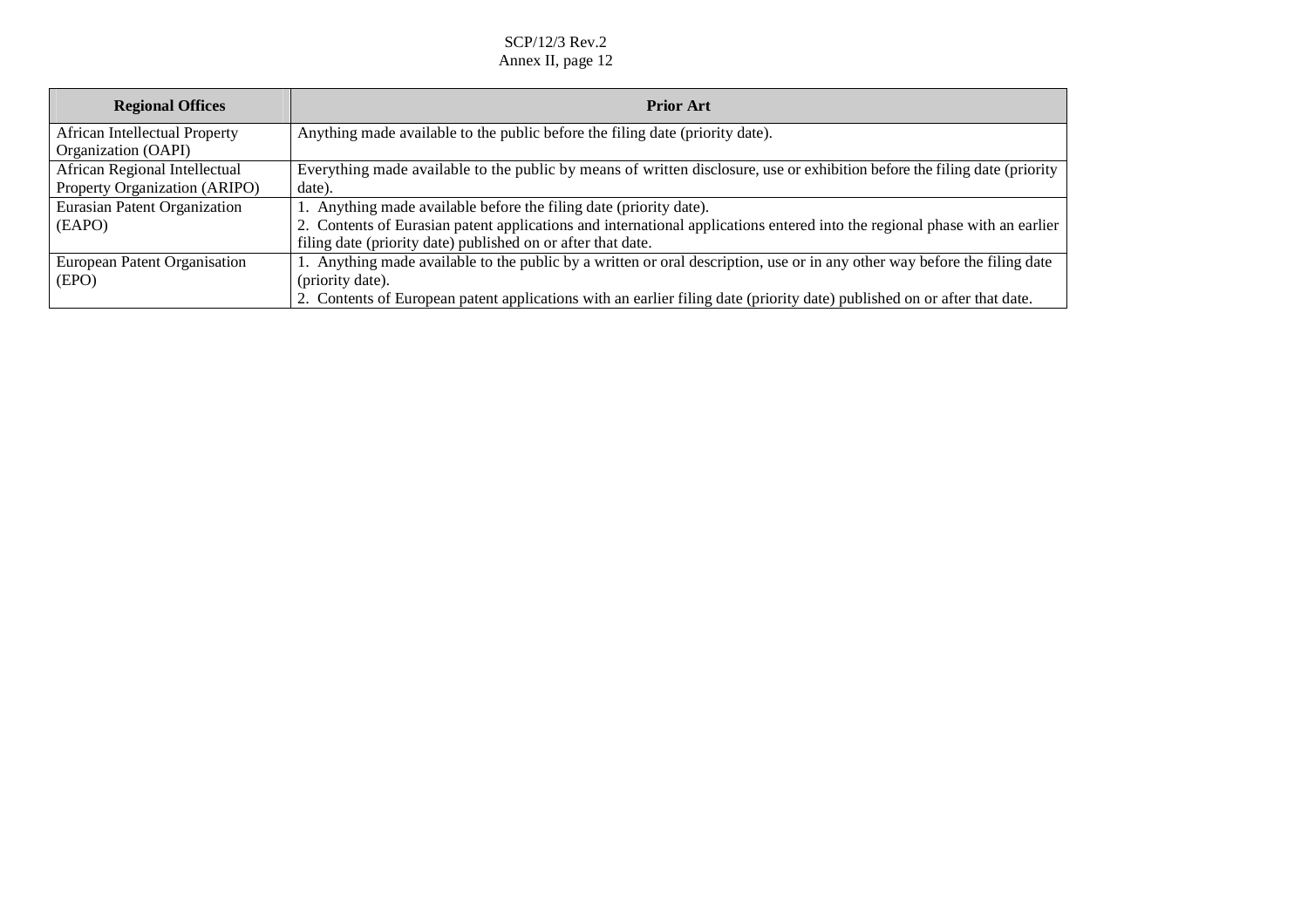(2) Novelty

| <b>Country</b>  | <b>Novelty</b>                                                                                                                                                                                                                                                                                                                                                                                                                                                                       |
|-----------------|--------------------------------------------------------------------------------------------------------------------------------------------------------------------------------------------------------------------------------------------------------------------------------------------------------------------------------------------------------------------------------------------------------------------------------------------------------------------------------------|
| Albania         | The invention does not form part of the prior art. The prior art consists of everything made available to the public<br>before filing date (priority date), and contents of subsequently published Albanian patent applications with an earlier<br>filing date (priority date).                                                                                                                                                                                                      |
| Algeria         | The invention does not form part of the state of the art. The state of the art consists of everything made available to the<br>public by a written or oral disclosure, use or other means before the filing date (priority date).                                                                                                                                                                                                                                                    |
| Andorra         | The invention does not form part of the prior art. The prior art consists of everything made available to the public by a<br>written or oral description, use or in any other way before the filing date (priority date), and the contents of<br>subsequently published Andorran patent applications with an earlier filing date (priority date).                                                                                                                                    |
| Argentina       | The invention is not included in the state of the art. The state of the art consists of all technical knowledge made public<br>by oral or written description, exploitation or other means of dissemination or communication before the filing date<br>(priority date).                                                                                                                                                                                                              |
| Armenia         | The invention does not form part of the prior art. The prior art consists of all information available before the filing<br>date (priority date), and contents of subsequently published or granted Armenian applications for inventions and utility<br>models with an earlier filing date (priority date).                                                                                                                                                                          |
| Australia       | The invention is novel when compared with the prior art. The prior art consists of information from documents or acts<br>publicly available before the filing date (priority date), whether in Australia or elsewhere and information contained in a<br>subsequently published Australian patent application (including all international applications) with an earlier filing date<br>(priority date), if the information was also contained in the application at its filing date. |
| Austria         | The invention does not form part of the prior art. The prior art consists of everything made available to the public by a<br>written or oral description, use or other means before the filing date (priority date), and contents of certain Austrian,<br>European and international patent applications and Austrian utility model applications with an earlier filing date<br>(priority date).                                                                                     |
| Bahrain         | The invention does not form part of the state of the prior art. The prior art consists of everything disclosed to the<br>public by means of written or oral disclosure, use, or any other way before the filing date (priority date).                                                                                                                                                                                                                                                |
| <b>Barbados</b> | The invention is not anticipated by prior art. The prior art consists of everything disclosed to the public in a tangible<br>form, by oral description or other means before the filing date (priority date).                                                                                                                                                                                                                                                                        |
| <b>Belarus</b>  | The invention does not form part of the prior art. The prior art consists of information made available to the public<br>before the filing date (priority date), and contents of Belarus patents and applications for inventions and utility models<br>with an earlier filing date (priority date).                                                                                                                                                                                  |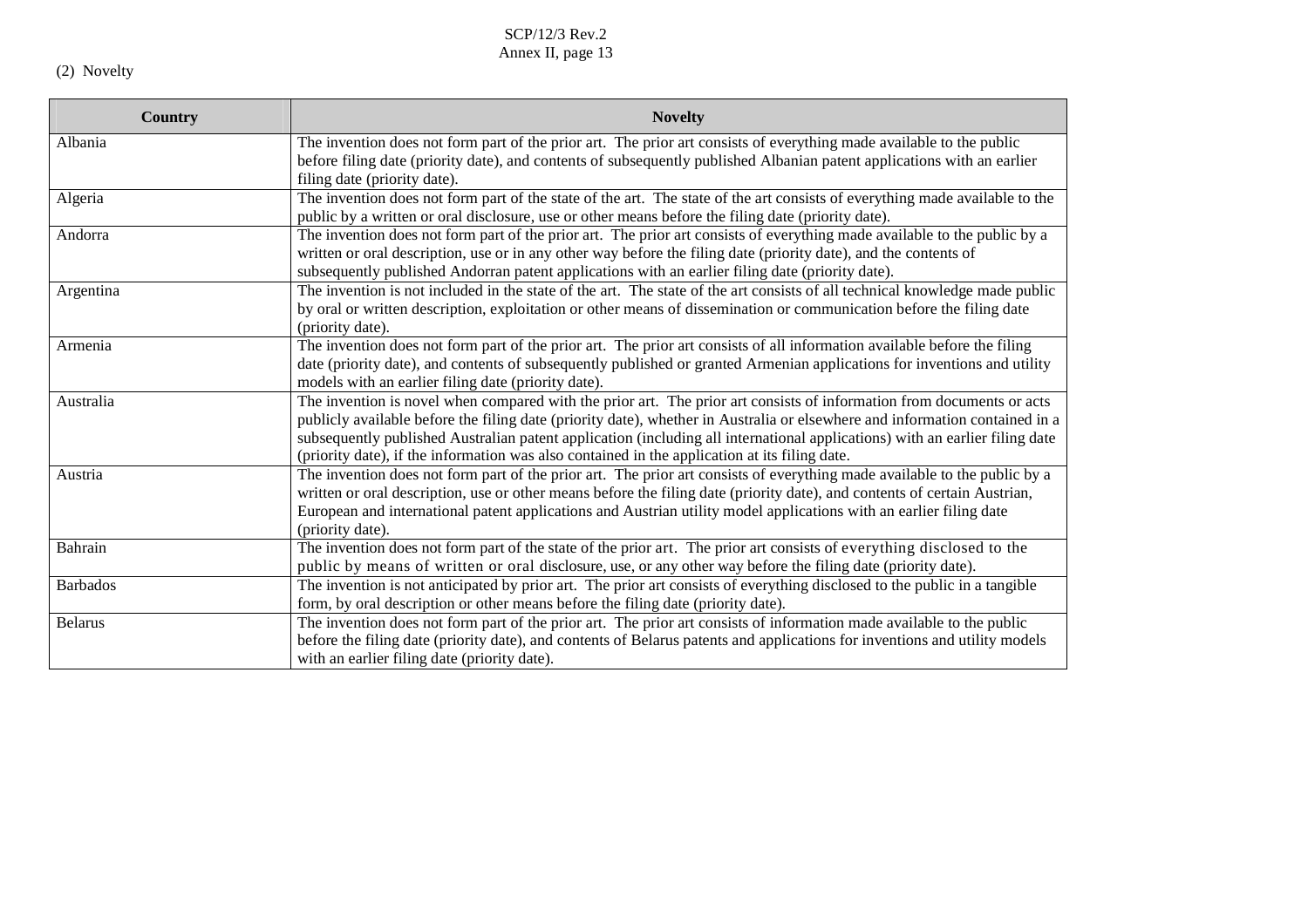| <b>Country</b>         | <b>Novelty</b>                                                                                                                                                                                                                                                                                                                                                                                                                                        |
|------------------------|-------------------------------------------------------------------------------------------------------------------------------------------------------------------------------------------------------------------------------------------------------------------------------------------------------------------------------------------------------------------------------------------------------------------------------------------------------|
| Belgium                | The invention does not form part of the prior art. The prior art consists of everything made available to the public by a<br>written or oral description, use or in any other way before the filing date (priority date), and contents of certain<br>subsequently published Belgian, European and international patent applications and Belgian utility model applications<br>with an earlier filing date (priority date).                            |
| <b>Belize</b>          | The invention does not form part of the prior art. The prior art consists of anything disclosed to the public by a written<br>or oral description, use or other means before the filing date (priority date).                                                                                                                                                                                                                                         |
| Bolivia                | The invention is not included in the state of the art. The state of the art consists of everything made available to the<br>public by a written or oral description, use, marketing or other means before the filing date (priority date) and the<br>contents of Bolivian patent applications with an earlier filing date (priority date) which are subsequently published or<br>made available for public inspection.                                |
| Bosnia and Herzegovina | The invention is not anticipated by prior art. The prior art consists of everything made available to the public by a<br>written or oral description, use or other means before the filing date (priority date), and the contents of certain Bosnia<br>and Herzegovina, European and international patent applications with an earlier filing date (priority date) made<br>available to the public on or after that date.                             |
| <b>Brazil</b>          | The invention is not part of the state of the art. The state of the art consists of everything made accessible to the public<br>by a written or oral description, use or by any other means before the filing date (priority date), and the contents of<br>certain subsequently published Brazilian and international patent applications with an earlier filing date (priority date).                                                                |
| Bulgaria               | The invention does not form part of the state of the art. The state of the art consists of everything made available to the<br>public by a written or oral description, use or in any other way before the filing date (priority date), and the contents of<br>subsequently published Bulgarian, European and international patent applications designating Bulgaria with an earlier<br>filing date (priority date).                                  |
| Canada                 | The subject matter of the invention had not been disclosed:<br>(a) to the public, more than one year before the filing date by the applicant or by a person who obtained knowledge<br>from the applicant;<br>(b) to the public, before the filing date (priority date) by a person not mentioned in (a);<br>(c) in a Canadian patent application with an earlier filing date (priority date) filed by a person other than the applicant.              |
| Chile                  | The invention does not form part of the state of the art. The state of the art consists of everything disclosed or made<br>available to the public by publication in tangible form, sale or marketing or use, or in any other manner, before the<br>filing date (priority date), and the contents of Chilean patent and utility model applications with an earlier filing date<br>(priority date) made available to the public on or after that date. |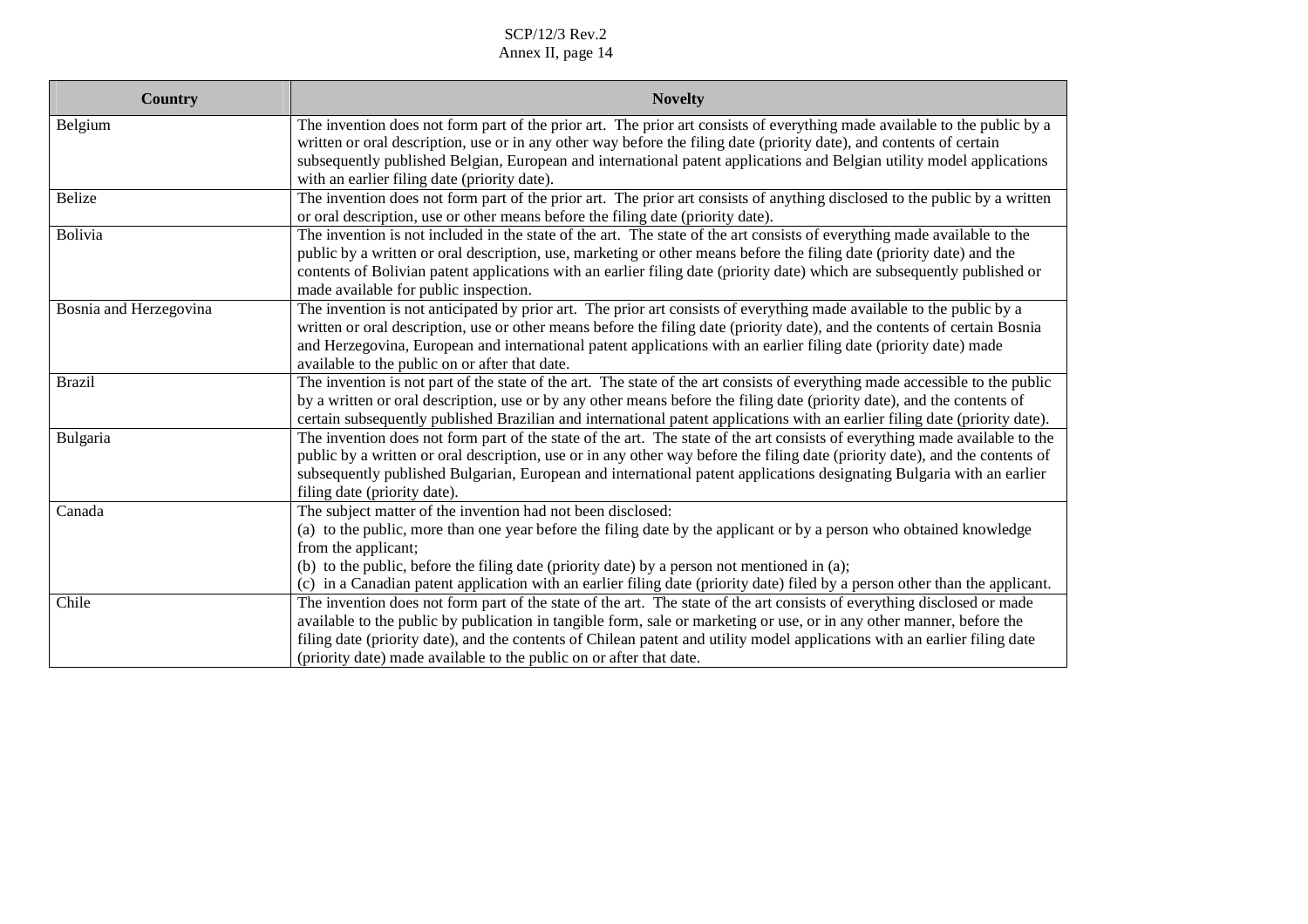| <b>Country</b> | <b>Novelty</b>                                                                                                                                                                                                                                                                                                                                                                                                                                                                       |
|----------------|--------------------------------------------------------------------------------------------------------------------------------------------------------------------------------------------------------------------------------------------------------------------------------------------------------------------------------------------------------------------------------------------------------------------------------------------------------------------------------------|
| China          | The invention had not been previously disclosed, used, made known or described, i.e., public disclosure in any<br>publication, or anything which been publicly used or made known to the public in China by any other means, before the<br>filing date (priority date). The contents of subsequently published Chinese patent and utility model applications with an<br>earlier filing date (priority date) shall be also taken into consideration for the determination of novelty. |
| Colombia       | The invention is not included in the state of the art. The state of the art consists of everything made available to the<br>public by a written or oral description, use, marketing or other means before the filing date (priority date) and the<br>contents of Colombian patent applications with an earlier filing date (priority date) which are subsequently published or<br>made available for public inspection.                                                              |
| Costa Rica     | The invention does not form part of the state of the art. The state of the art consists of everything disclosed or made<br>available to the public anywhere in the world and by any means before the filing date (priority date) and contents of<br>previous non-published patent applications with an earlier filing date (priority date) in so far as said contents remain<br>included in the previous patent application upon publishing.                                         |
| Croatia        | The invention does not form part of the state of the art. The state of the art consists of everything made available to the<br>public by a written or oral description, use or in any other way before the filing date (priority date), and the contents of<br>Croatian patent applications with an earlier filing date (priority date) made available to the public on or after that date.                                                                                          |
| Cyprus         | The invention does not form part of the prior art. The prior art consists of everything made available to the public in a<br>written or other graphic form, or by oral description, use or in any other way before the filing date (priority date), and<br>the contents of subsequently published Cyprus patent applications with an earlier filing date (priority date).                                                                                                            |
| Czech Republic | The invention does not form part of the state of the art. The state of the art consists of everything made available to the<br>public by a written or oral description, use or in any other way before the filing date (priority date), and the contents of<br>certain Czech, European and international patent applications and Czech utility model applications with an earlier filing<br>date (priority date) made available to the public on or after that date.                 |
| Denmark        | The invention is new in relation to the state of the art. The state of the art consists of everything made available to the<br>public by a written description, use or in any other way before the filing date (priority date), and the contents of certain<br>Danish, European and international patent applications and Danish utility model applications with an earlier filing date<br>(priority date) published on or after that date.                                          |
| Dominica       | The invention does not form part of the state of the art. The prior art consists of everything disclosed to the public by<br>oral or written description, use or in any other way before the filing date (priority date).                                                                                                                                                                                                                                                            |
| Ecuador        | The invention is not included in the state of the art. The state of the art consists of everything made available to the<br>public by a written or oral description, use, marketing or other means before the filing date (priority date) and the<br>contents of Ecuador patent applications with an earlier filing date (priority date) which are subsequently published or<br>made available for public inspection.                                                                |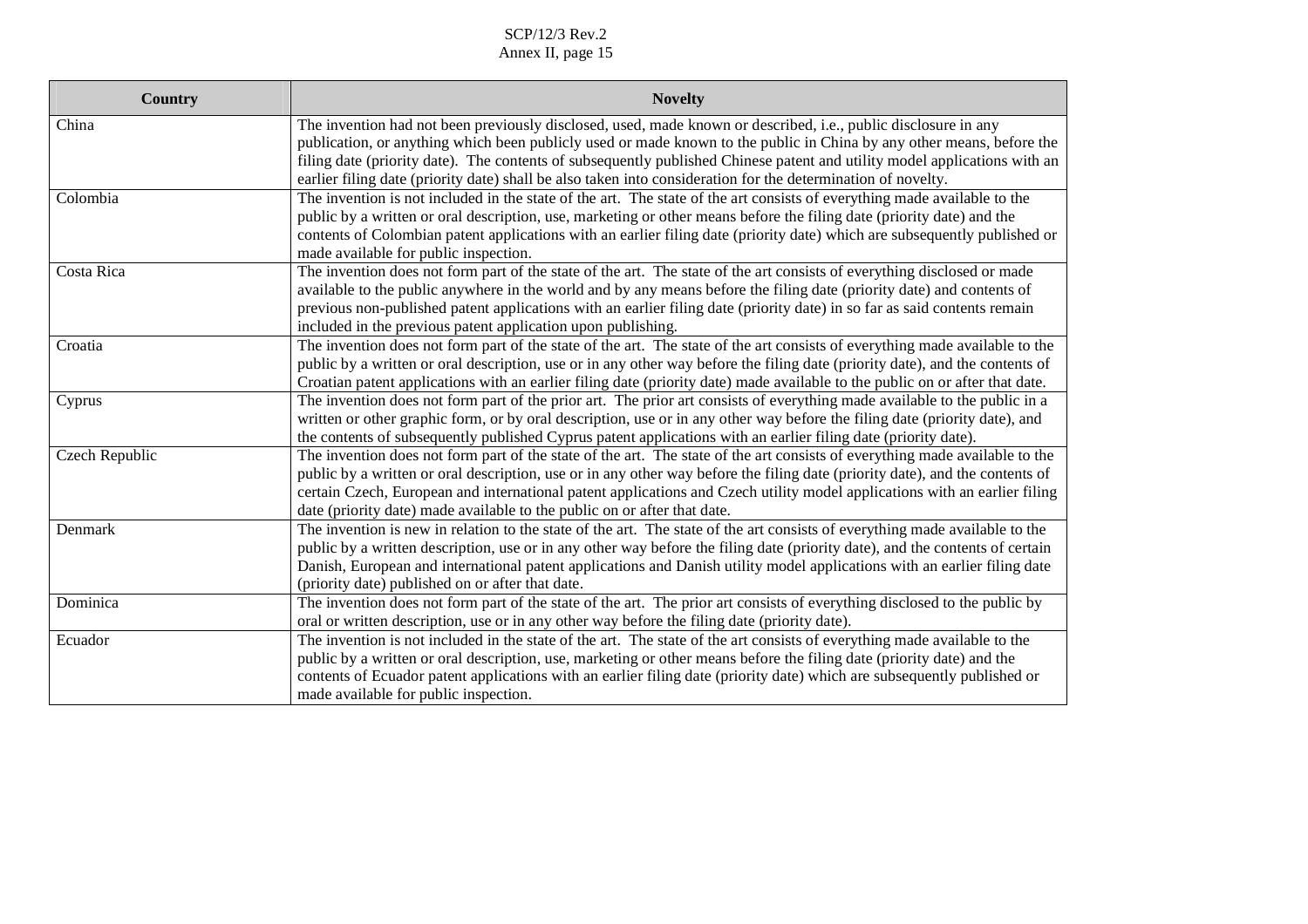| <b>Country</b> | <b>Novelty</b>                                                                                                                                                                                                                                                                                                                                                                                                                                                                                                                        |
|----------------|---------------------------------------------------------------------------------------------------------------------------------------------------------------------------------------------------------------------------------------------------------------------------------------------------------------------------------------------------------------------------------------------------------------------------------------------------------------------------------------------------------------------------------------|
| Egypt          | The invention has not previously been disclosed, used or claimed in prior art. The prior art consists of anything publicly<br>described or used before the filing date (priority date)., and the contents of Egyptian and foreign patents granted, and<br>applications filed, before the filing date (priority date).                                                                                                                                                                                                                 |
| El Salvador    | The invention is not anticipated by prior art. The prior art consists of everything disclosed or made available to the<br>public by publication in tangible form, oral disclosure, sale or marketing, use or any other means before the filing date<br>(priority date), and the contents of subsequently published El Salvador patent applications with an earlier filing date<br>(priority date).                                                                                                                                    |
| Estonia        | The invention is not anticipated by the prior art. The prior art consists of everything made available to the public by a<br>written or oral description, use, or in any other way before the filing date (priority date), and the contents of Estonian<br>patent and utility model applications with an earlier filing date (priority date).                                                                                                                                                                                         |
| Finland        | The invention is new in relation to what was known before the filing date (priority date), i.e., everything made available<br>to the public in writing, in lectures, by public use or otherwise before the filing date (priority date). The contents of<br>certain Finnish, European and international patent applications, and Finnish utility model applications, with an earlier<br>filing date (priority date) which are made available to the public shall be also taken into consideration for the<br>determination of novelty. |
| France         | The invention does not form part of the prior art. The prior art consists of everything made available to the public by a<br>written or oral description, use, or in any other way before the filing date (priority date), and the contents of French<br>patent applications and European and international patent applications designating France with an earlier filing date<br>(priority date) published on or after that date.                                                                                                    |
| Georgia        | The invention does not relate to the existing state of the art. The state of the art consists of data made available to the<br>public from a written or verbal description, public use or other source before the filing date (priority date), and the<br>contents of Georgian patent and utility model applications with an earlier filing date (priority date).                                                                                                                                                                     |
| Germany        | The invention does not form part of the state of the art. The state of the art consists of anything made available to the<br>public by a written or oral description, use, or in any other way before the filing date (priority date), and the contents of<br>certain German, European and international patent with an earlier filing date published on or after that date.                                                                                                                                                          |
| Ghana          | The invention is not anticipated by prior art. The prior art consists of everything made available to the public by a<br>written or oral disclosure, use, exhibition or other non-written means before the filing date (priority date), and the<br>contents of Ghana patent and utility model applications with an earlier filing date (priority date) which are made<br>available to the public.                                                                                                                                     |
| Greece         | The invention does not form part of the state of the art. The state of the art consists of anything made available to the<br>public by a written or oral disclosure or any other way before the filing date (priority date).                                                                                                                                                                                                                                                                                                          |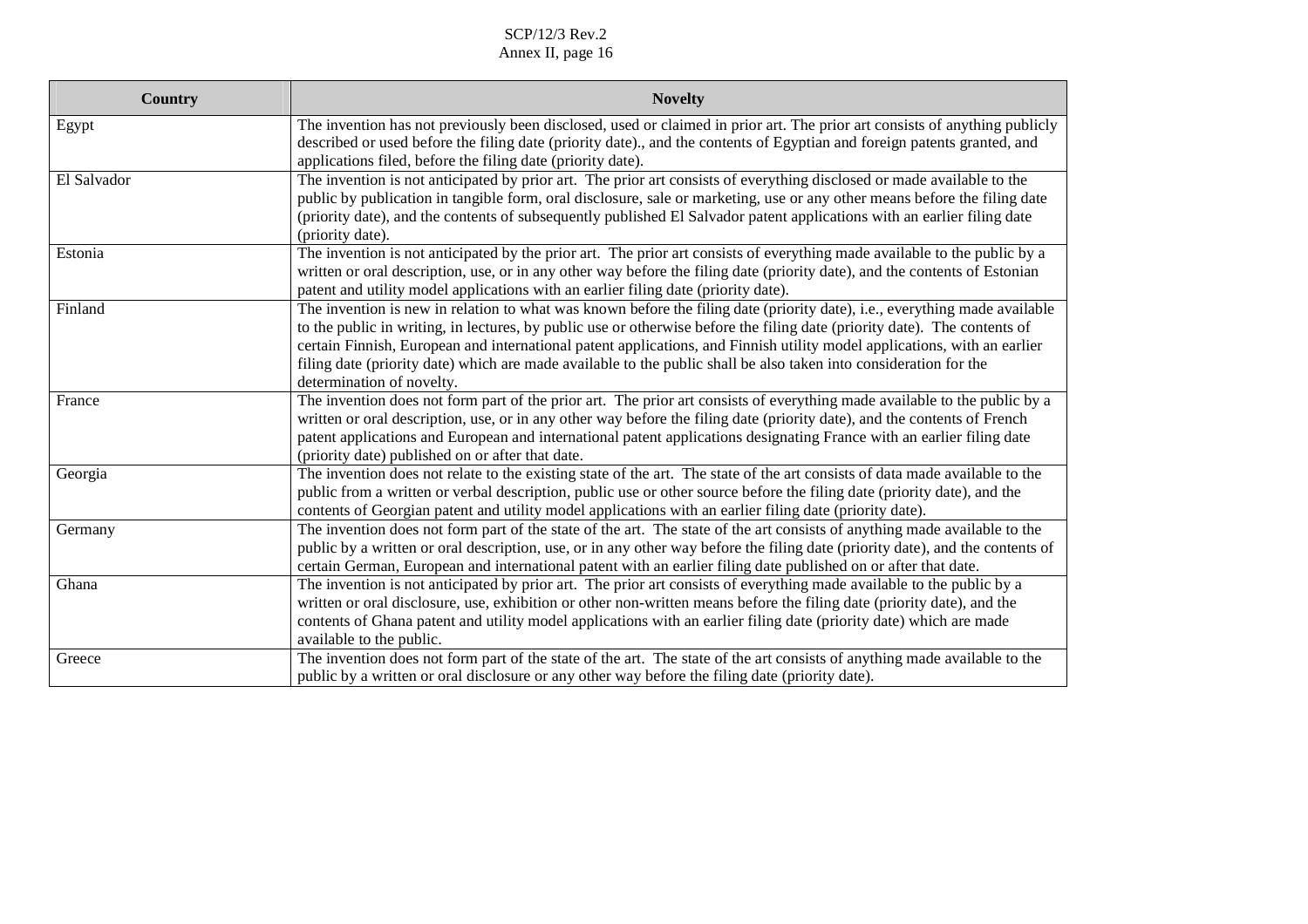| <b>Country</b> | <b>Novelty</b>                                                                                                                                                                                                                                                                                                                                                                                                                                                                              |
|----------------|---------------------------------------------------------------------------------------------------------------------------------------------------------------------------------------------------------------------------------------------------------------------------------------------------------------------------------------------------------------------------------------------------------------------------------------------------------------------------------------------|
| Guatemala      | The invention does not form part of the state of the art. The state of the art consists of everything disclosed or made<br>available to the public anywhere in the world and by any means before the filing date (priority date) and contents of<br>previous non-published patent applications with an earlier filing date (priority date) in so far as said contents remain<br>included in the previous patent application upon publishing.                                                |
| Hungary        | The invention does not form part of the state of the art. The state of the art consists of everything made available to the<br>public by a written description, oral communication, use or in any other way before the filing date (priority date), and<br>the contents of Hungarian patent and utility model applications, and certain European and international applications,<br>with an earlier filing date (priority date) published on or after that date.                            |
| Iceland        | The invention is new in relation to what was known before the filing date (priority date), i.e., everything made available<br>to the public in writing, in lectures, by public use or otherwise before the filing date (priority date). The contents of<br>certain Icelandic, European and international patent applications with an earlier filing date (priority date) which are<br>made available to the public shall be also taken into consideration for the determination of novelty. |
| India          | The invention is not anticipated by the publication in any document or used in India or elsewhere in the world before<br>the filing date (priority date), i.e., the subject matter has not fallen in public domain or that it does not form part of the<br>state of the art.                                                                                                                                                                                                                |
| Indonesia      | The invention is not the same as any previous technological disclosure. The previous technological disclosure consists<br>of everything made available to the public by a written or oral description, use, or in any other way before the filing<br>date (priority date), and the contents of earlier Indonesian patent applications published on or after that date.                                                                                                                      |
| Ireland        | The invention does not form part of the state of the art. The state of the art consists of everything made available to the<br>public by a written or oral description, use, or in any other way before the filing date (priority date), and the contents of<br>earlier Irish patent applications published on or after that date.                                                                                                                                                          |
| Israel         | The invention was not published in the prior art. The prior art consists of anything made available to the public before<br>the filing date (priority date) by a written, visual, audible or any other description, use, exploitation or exhibition.                                                                                                                                                                                                                                        |
| Italy          | The invention does not form part of the state of the art. The state of the art consists of everything made filing date<br>(priority date), and the contents of certain Italian, European and international patent applications with an earlier filing<br>date (priority date) made available to the public on or after that date.                                                                                                                                                           |
| Japan          | The invention was not publicly known or has not been publicly worked, published, or made available to the public<br>through electric telecommunication lines before the filing date (priority date). The contents of certain Japanese patent<br>and utility model applications with an earlier filing date (priority date) shall be also taken into consideration for the<br>determination of novelty.                                                                                      |
| Jordan         | The invention is novel with regard to the prior art. The prior art consists of everything disclosed to the public by a<br>written or oral description, use, or in any other way before the filing date (priority date).                                                                                                                                                                                                                                                                     |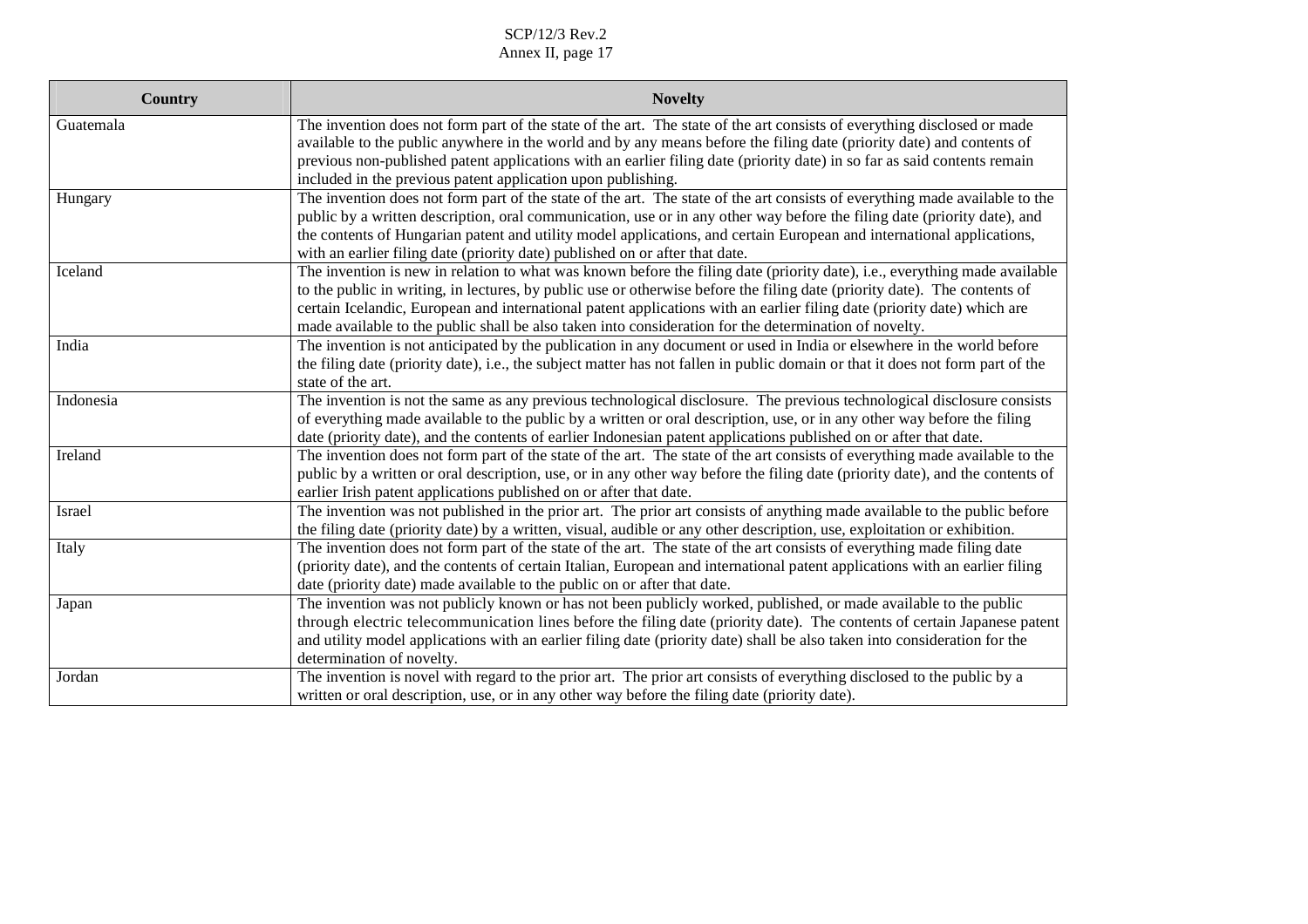| <b>Country</b>  | <b>Novelty</b>                                                                                                                                                                                                                                                                                                                                                                                                                   |
|-----------------|----------------------------------------------------------------------------------------------------------------------------------------------------------------------------------------------------------------------------------------------------------------------------------------------------------------------------------------------------------------------------------------------------------------------------------|
| Kenya           | The invention is not anticipated by prior art. The prior art consists of everything made available to the public by a<br>written or oral disclosure, use, exhibition or other non-written means before the filing date (priority date), and the<br>contents of Kenyan and international patent applications with an earlier filing date (priority date) made available to the<br>public.                                         |
| Kyrgyz Republic | The invention does not form part of the state of the art. The state of the art consists of any information generally<br>available to the public before the filing date (priority date), and the contents of Kyrgyz patent applications with an<br>earlier filing date (priority date).                                                                                                                                           |
| Latvia          | The invention is not comprised in the state of the art. The state of the art consists of everything made available to the<br>public by a written or oral disclosure or use before the filing date (priority date), and the contents of published Latvian<br>patent applications with an earlier filing date (priority date).                                                                                                     |
| Liechtenstein   | The invention does not form part of the state of the art. The state of the art consists of everything made available to the<br>public by a written or oral disclosure, use or any other means before the filing date (priority date), and the contents of<br>Swiss patent applications with an earlier filing date (priority date).<br>(in accordance with the agreements with Switzerland and the European Economic Area (EEA)) |
| Lithuania       | The invention does not form part of the state of the art. The state of the art consists of everything published or publicly<br>used before the filing date (priority date), and the contents of Lithuanian patent applications with an earlier filing date<br>(priority date) published on or after that date.                                                                                                                   |
| Luxembourg      | The invention does not form part of the state of the art. The state of the art consists of everything made available to the<br>public by a written or oral disclosure, use or in any other way before the filing date (priority date), and the contents of<br>certain Luxembourg, European and international patent applications with an earlier filing date (priority date) published<br>on or after that date.                 |
| Malaysia        | The invention is not anticipated by prior art. The prior art consists of everything made available to the public by a<br>written publication, oral disclosure, use or in any other way before the filing date (priority date), and the contents of<br>subsequently granted Malaysian patent applications with an earlier filing date (priority date).                                                                            |
| Malta           | The invention does not form part of the state of the art. The state of the art consists of everything made available to the<br>public in a written or other graphic form, oral description, use or in any other way before the filing date (priority date),<br>and the contents of certain subsequently published Malta, European and international patent applications with an earlier<br>filing date (priority date).          |
| Mauritius       | The invention is not anticipated by prior art. The prior art consists of everything disclosed to the public by publication<br>in tangible form, oral disclosure, use or in any other way before the filing date (priority date).                                                                                                                                                                                                 |
| Mexico          | The invention is new of it is not in the state of the art.                                                                                                                                                                                                                                                                                                                                                                       |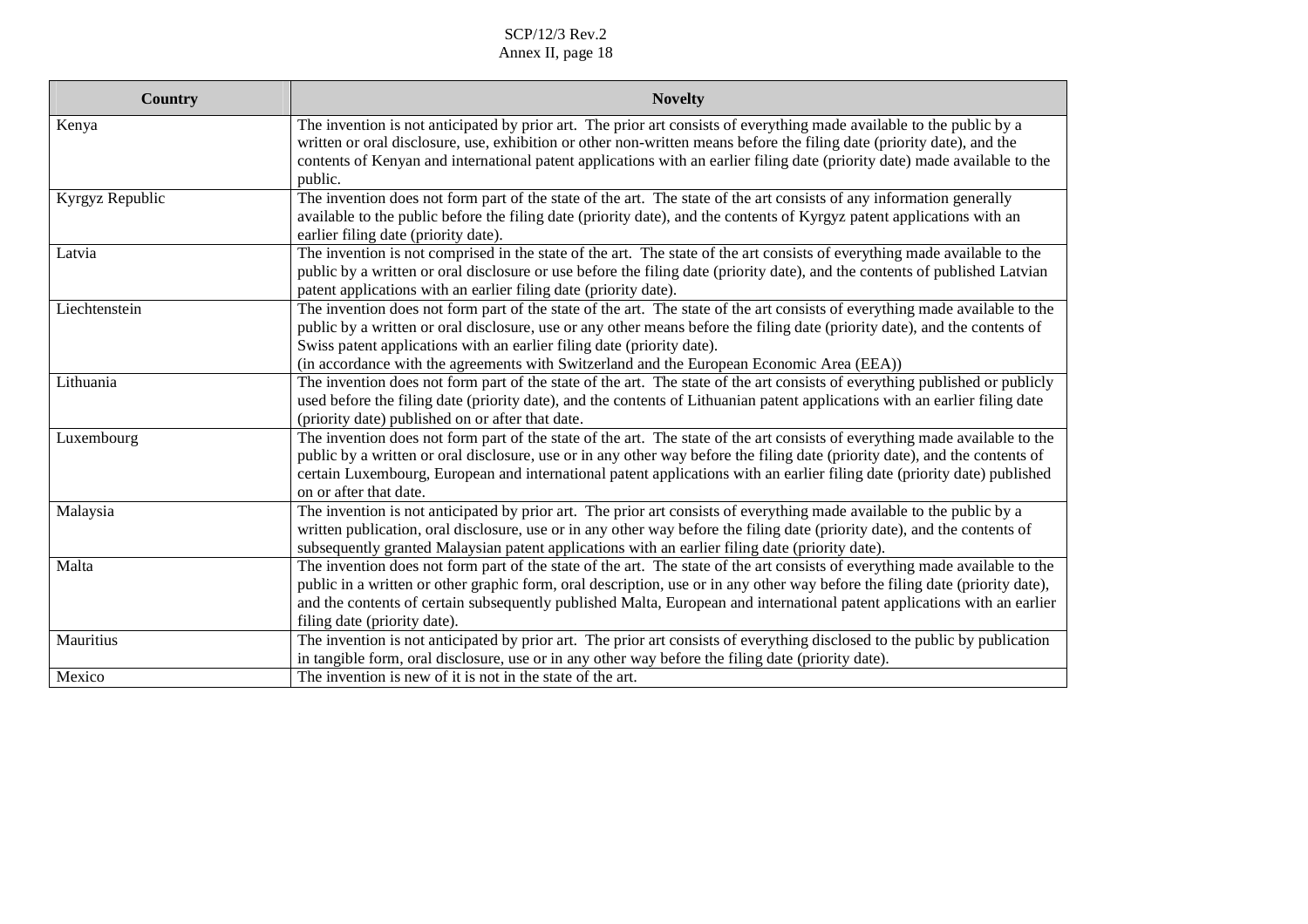| <b>Country</b>        | <b>Novelty</b>                                                                                                                                                                                                                                                                                                                                                                                                                                                                                                                               |
|-----------------------|----------------------------------------------------------------------------------------------------------------------------------------------------------------------------------------------------------------------------------------------------------------------------------------------------------------------------------------------------------------------------------------------------------------------------------------------------------------------------------------------------------------------------------------------|
| Moldova (Republic of) | The invention does not form part of the state of the art. The state of the art consists of everything made available to the<br>public before the filing date (priority date).                                                                                                                                                                                                                                                                                                                                                                |
| Mongolia              | The invention is not anticipated by a product or process of the same design. The prior art consists of any prior product<br>or process.                                                                                                                                                                                                                                                                                                                                                                                                      |
| Morocco               | The invention does not form part of the state of the industrial art. The state of the industrial art consists of everything<br>accessible to the public by written or oral disclosure, use or any other means before the filing date (priority date).                                                                                                                                                                                                                                                                                        |
| Mozambique            | The invention has no precedent in the state of the art. The state of the art consists of everything made available to the<br>public by verbal description, use or any other way before the filing date (priority date).                                                                                                                                                                                                                                                                                                                      |
| Netherlands           | The invention does not form part of the state of the art. The state of the art consists of everything made available to the<br>public by a written or oral description, use or in any other way before the filing date (priority date), and the contents of<br>previously filed Netherlands patent applications entered on the patent register on or after the filing date (priority date),<br>and of certain European and international patent applications with an earlier filing date (priority date) published on or<br>after that date. |
| New Zealand           | The invention has not been previously been published or used in the prior art. The prior art consists of the contents of<br>granted patents published before the filing date (priority date) and dated within 50 years before the filing date, other<br>documents published before the filing date (priority date) (other than foreign patent applications filed more than 50<br>years before the filing date and abridgments and extracts of such applications), and any use in New Zealand before the<br>filing date (priority date).      |
| Nicaragua             | The invention is not anticipated by the current state of the art. The state of the art consists of everything disclosed or<br>made accessible to the public in any form before the filing date (priority date), and the contents of subsequently<br>published Nicaraguan patent applications with an earlier filing date (priority date).                                                                                                                                                                                                    |
| Nigeria               | The invention does not form part of the state of the art. The state of the art comprises everything made available to the<br>public by a written or oral description, use or in any other way before the filing date (priority date).                                                                                                                                                                                                                                                                                                        |
| Norway                | The invention is new in relation to what was known before the filing date (priority date), i.e., everything made available<br>to the public in writing, in lectures, by use or otherwise before the filing date (priority date). The contents of certain<br>Norwegian, European and international patent applications with an earlier filing date (priority date) made available to<br>the public shall be also taken into consideration for the determination of novelty.                                                                   |
| Oman                  | The invention is not anticipated by prior art. The prior art consists of everything disclosed to the public, anywhere in<br>the world, by publication in tangible form or by oral disclosure, by use or in any other way, prior to the filing date<br>(priority date).                                                                                                                                                                                                                                                                       |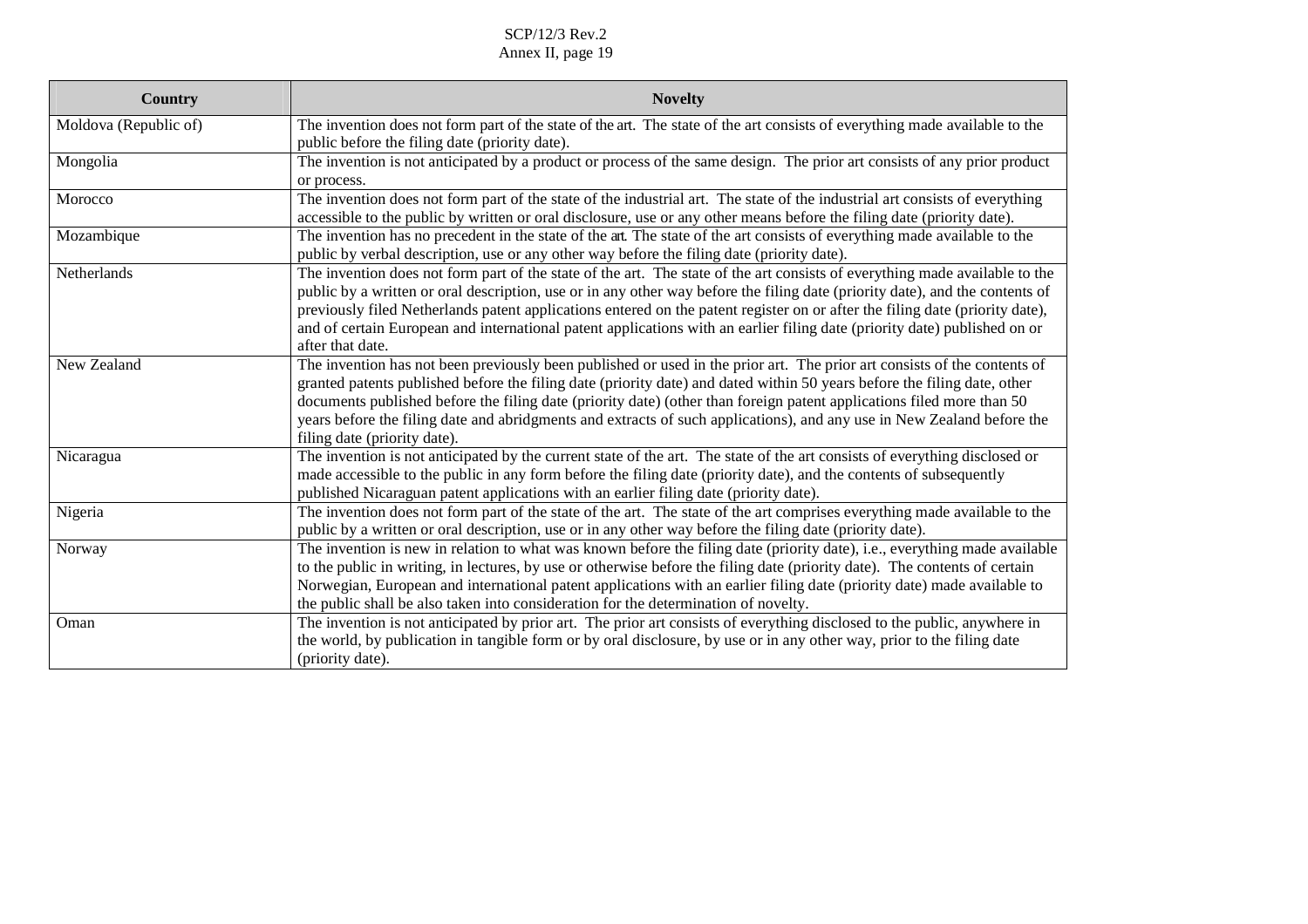| Country           | <b>Novelty</b>                                                                                                                                                                                                                                                                                                                                                                                                                                                                                                                                                      |
|-------------------|---------------------------------------------------------------------------------------------------------------------------------------------------------------------------------------------------------------------------------------------------------------------------------------------------------------------------------------------------------------------------------------------------------------------------------------------------------------------------------------------------------------------------------------------------------------------|
| Pakistan          | The invention does not form part of the state of the art. The state of the art comprises everything made available to the<br>public by publication in tangible form or oral disclosure, use or in any other way before the priority date, and the<br>contents of complete specifications and priority documents published in respect of Pakistani applications with an earlier<br>filing date (priority date).                                                                                                                                                      |
| Panama            | The invention is not anticipated by the prior art. The prior art consists of everything disclosed or made accessible to the<br>public by tangible publication, oral disclosure, sale or marketing, use or any other means before the filing date (priority<br>date), and the contents of subsequently published Panama patent applications with an earlier filing date (priority date).                                                                                                                                                                             |
| Papua New Guinea  | The invention is not anticipated by prior art. The prior art consists of everything disclosed to the public by tangible<br>publication, oral disclosure, use or any other way before the filing date (priority date).                                                                                                                                                                                                                                                                                                                                               |
| Peru              | The invention is not included in the state of the art. The state of the art consists of everything made available to the<br>public by a written or oral description, use, marketing or other means before the filing date (priority date) and the<br>contents of Peru patent applications with an earlier filing date (priority date) which are subsequently published or made<br>available for public inspection.                                                                                                                                                  |
| Philippines       | The invention does not form part of a prior art. The prior art consists of everything made available to the public before<br>the filing date (priority date), and the contents of Philippines patent, utility model and industrial design applications<br>with an earlier filing date (priority date).                                                                                                                                                                                                                                                              |
| Poland            | The invention does not form part of the state of the art. The state of the art consists of everything made available to the<br>public by a written or oral description, use, displaying or disclosure in any other way before the filing date (priority<br>date), and the contents of subsequently published Polish patent and utility model applications with an earlier filing date<br>(priority date).                                                                                                                                                           |
| Portugal          | The invention does not form part of the state of the art. The state of the art consists of everything made available,<br>inside or outside the country, to the public by description, use or other means before the filing date (priority date) and<br>the contents of non published patent and utility model requests of a previous date than that of the patent application<br>with effect in Portugal.                                                                                                                                                           |
| Republic of Korea | The invention was not publicly known or has not been publicly worked, described in a publication or made available to<br>the public through electric telecommunication lines before the filing date (priority date). The contents of subsequently<br>laid open or published Republic of Korea patent or utility model applications with an earlier filing date (priority date)<br>shall be also taken into consideration for the determination of novelty.                                                                                                          |
| Romania           | The invention does not form part of the prior art. The prior art consists of all knowledge made available to the public<br>by means of a written or oral description, by use or any other means, before the filing date (priority date) and the<br>contents of patent applications filed with OSIM, international applications that have been entered in the national phase<br>in Romania and certain European patent application designating Romania, as filed, with an earlier filing date (priority<br>date) made available to the public on or after that date. |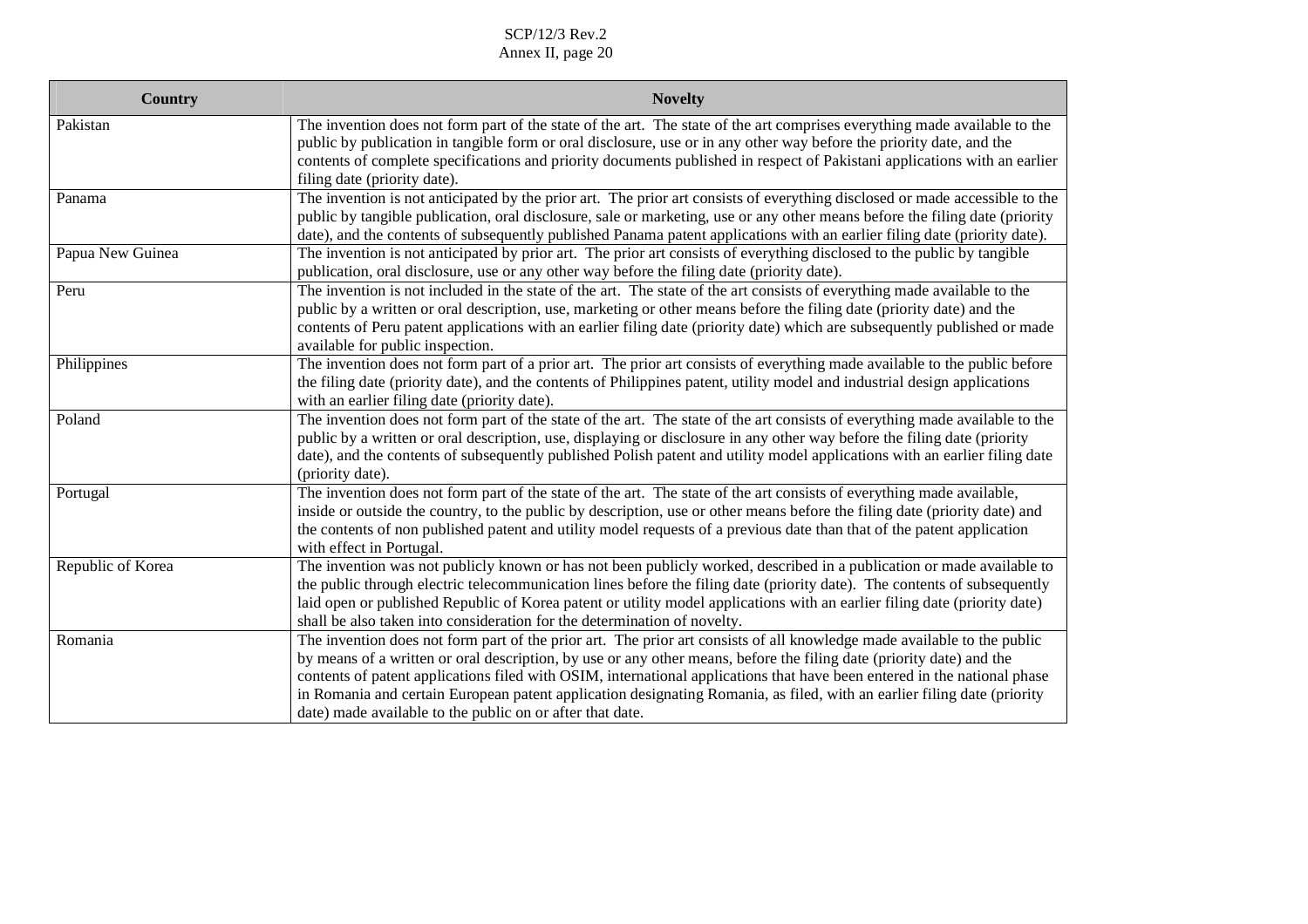| <b>Country</b>            | <b>Novelty</b>                                                                                                                                                                                                                                                                                                                                                                                                                                                                                                                  |
|---------------------------|---------------------------------------------------------------------------------------------------------------------------------------------------------------------------------------------------------------------------------------------------------------------------------------------------------------------------------------------------------------------------------------------------------------------------------------------------------------------------------------------------------------------------------|
| <b>Russian Federation</b> | The invention is not anticipated by prior art. The prior art consists of any information made available to the public<br>before the filing date (priority date), and the contents of published Russian Federation national patent and utility model<br>applications and grants, international and of Eurasian applications with an earlier filing date (priority date), and<br>published information thereon.                                                                                                                   |
| Saint Lucia               | The invention does not form part of the state of the art. The state of the art consists of everything made accessible to the<br>public by a written or oral description, use or in any other way before the filing date (priority date), and the contents of<br>patent applications with an earlier filing date (priority date) published on or after that date.                                                                                                                                                                |
| Serbia                    | The invention does not form part of the state of the art. The state of the art consists of everything made accessible to the<br>public by a written or oral description, use or in any other way before the filing date (priority date), and the contents of<br>Serbia and Montenegro patent applications with an earlier filing date (priority date) published on or after that date.                                                                                                                                          |
| Singapore                 | The invention does not form part of the state of the art. The state of the art consists of everything made accessible to<br>the public by a written or oral description, use or in any other way before the filing date (priority date), and the contents<br>of patent applications with an earlier filing date (priority date) published on or after that date.                                                                                                                                                                |
| Slovak Republic           | The invention does not form part of the state of the art. The state of the art consists of everything made available to the<br>public before the filing date (priority date), and the contents of certain Slovak, European and international patent<br>applications with an earlier filing date (priority date) published on or after that date.                                                                                                                                                                                |
| Slovenia                  | The invention does not form part of the state of the art. The state of the art consists of everything made available to the<br>public by publication, exhibition, demonstration or use before the filing date (priority date), and the contents of certain<br>Slovenian, foreign patent and international applications with an earlier filing date (priority date) made available to the<br>public after that date.                                                                                                             |
| South Africa              | The invention does not form part of the state of the art. The state of the art consists of everything made accessible to<br>the public by a written or oral description, use or in any other way before the filing date (priority date), and the contents<br>of South African and international patent applications with an earlier filing date (priority date) which are or become<br>open to public inspection, and inventions used secretly on a commercial scale in South Africa before the filing date<br>(priority date). |
| Spain                     | The invention does not form part of the state of the art. The state of the art consists of everything made available to the<br>public in Spain or abroad by means of a written or oral description, by use, or by any other way, before the filing date<br>(priority date), and the contents of Spanish patent or utility model applications with an earlier filing date (priority date)<br>which are subsequently published.                                                                                                   |
| Sri Lanka                 | The invention is not anticipated by prior art. The prior art consists of everything made accessible to the public by a<br>written publication to the public anywhere in the world, or in Sri Lanka by oral disclosure, use or in any other way,<br>before the filing date (priority date), and the contents of subsequently granted Sri Lankan patent applications with an<br>earlier filing date (priority date).                                                                                                              |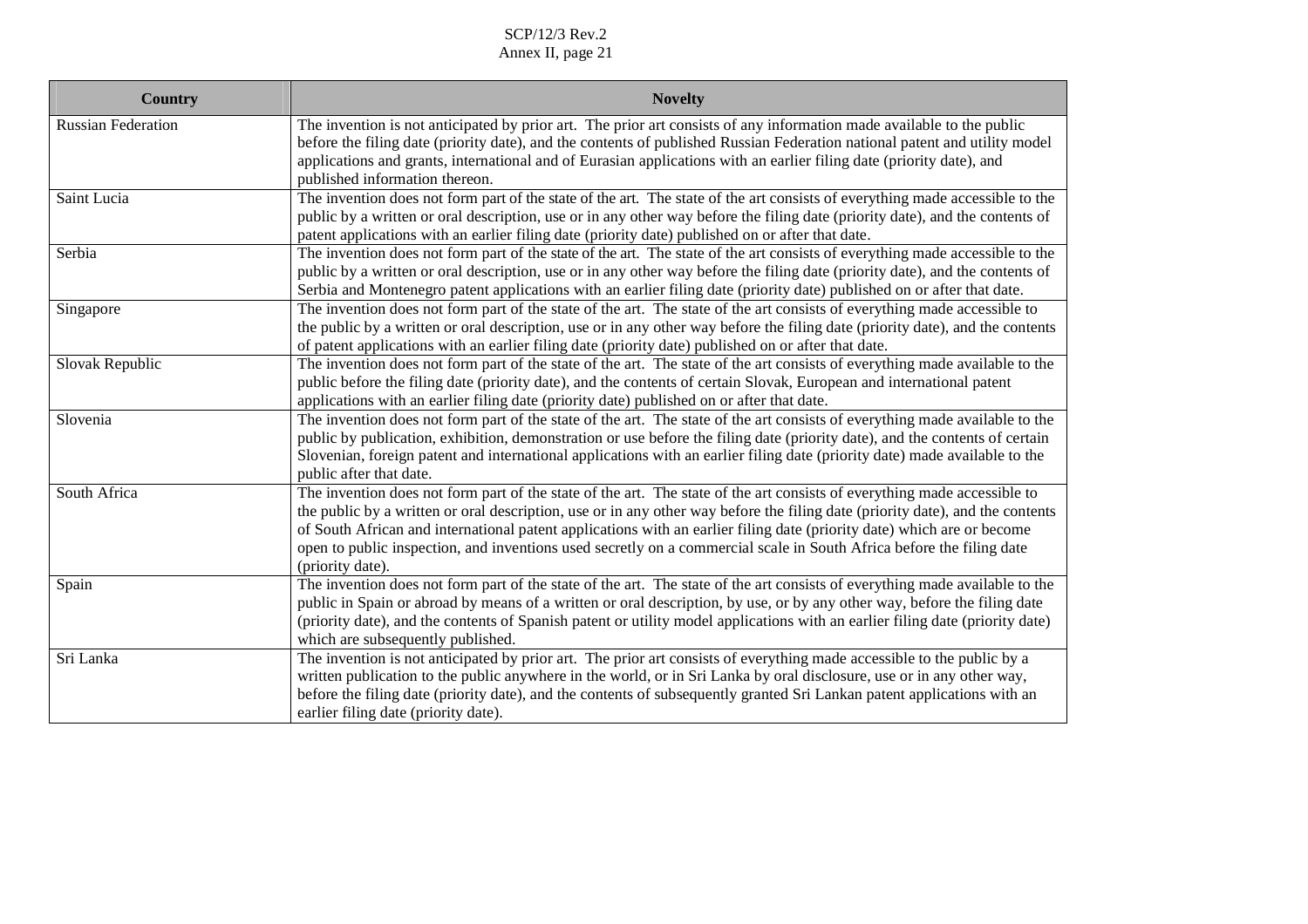| <b>Country</b>               | <b>Novelty</b>                                                                                                                                                                                                                                                                                                                                                                                                                                                                                                                                                                                                                                                     |
|------------------------------|--------------------------------------------------------------------------------------------------------------------------------------------------------------------------------------------------------------------------------------------------------------------------------------------------------------------------------------------------------------------------------------------------------------------------------------------------------------------------------------------------------------------------------------------------------------------------------------------------------------------------------------------------------------------|
| Sweden                       | The invention is new in relation to what was known before the filing date (priority date). The prior art consists of<br>everything made accessible to the public before the filing date (priority date) in writing, in lectures, use or otherwise,<br>and the contents of certain Swedish, international and European patent applications an earlier filing date (priority date)<br>subsequently made available to the public.                                                                                                                                                                                                                                     |
| Switzerland                  | The invention is not included in the state of the art. The state of the art consists of everything made accessible to the<br>public by a written or oral description, use or any other means before the filing date (priority date), and the contents of<br>subsequently granted Swiss patent applications with an earlier filing date (priority date).                                                                                                                                                                                                                                                                                                            |
| Syrian Arab Republic         | The invention has not previously been disclosed, used or claimed in prior art. The prior art consists of anything<br>publicly described or used before the filing date (priority date) and the contents of Syrian and foreign patents granted,<br>and application filed, before the filing date (priority date).                                                                                                                                                                                                                                                                                                                                                   |
| Thailand                     | The invention does not form part of the state of the art. The state of the art consists of inventions widely known or used<br>in Thailand before the filing date (priority date); printed publications and other documents publicly disclosed before<br>the filing date (priority date); Thai and foreign patents and petty patents granted before the filing date (priority date);<br>the contents of Thai and foreign patent and petty patent applications published before the filing date (priority date); and<br>the contents of foreign patent and petty patent applications filed than 18 months before the filing date (priority date) but<br>not granted. |
| The Former Yugoslav Republic | The invention does not form part of the state of the art. The state of the art consists of everything made accessible to                                                                                                                                                                                                                                                                                                                                                                                                                                                                                                                                           |
| of Macedonia                 | the public by a written or oral description, use or in any other way before the filing date (priority date), and the contents<br>of certain Macedonian, European and international patent applications with an earlier filing date (priority date).                                                                                                                                                                                                                                                                                                                                                                                                                |
| Trinidad and Tobago          | The invention does not form part of the state of the art. The state of the art consists of everything made accessible to<br>the public by a written or oral description, use or in any other way before the filing date (priority date).                                                                                                                                                                                                                                                                                                                                                                                                                           |
| Tunisia                      | The invention not included in the state of the art. The state of the art consists of everything made accessible to the<br>public by a written or oral description, use or in any other way before the filing date (priority date), and the contents of<br>Tunisian patent applications with an earlier filing date (priority date) published on or after that date.                                                                                                                                                                                                                                                                                                |
| Turkey                       | The invention is not part of the state of the art. The state of the art consists of everything made accessible to the public<br>by written or oral disclosure, use or in any other way before the filing date, and the contents of Turkish patent and<br>utility model applications with an earlier filing date (priority date) published on or after that date.                                                                                                                                                                                                                                                                                                   |
| Ukraine                      | Invention does not form part of the state of the art. The state of the art consists of everything made accessible to the<br>public before the filing date (priority date), and the contents of certain Ukraine and international patent applications<br>with an earlier filing date (priority date) published on or after that date.                                                                                                                                                                                                                                                                                                                               |
| United Kingdom               | The invention does not form part of the state of the art. The state of the art consists of everything made accessible to<br>the public by a written or oral description, use or in any other way before the filing date (priority date), and the contents<br>of UK patent applications with an earlier filing date (priority date) published on or after that date.                                                                                                                                                                                                                                                                                                |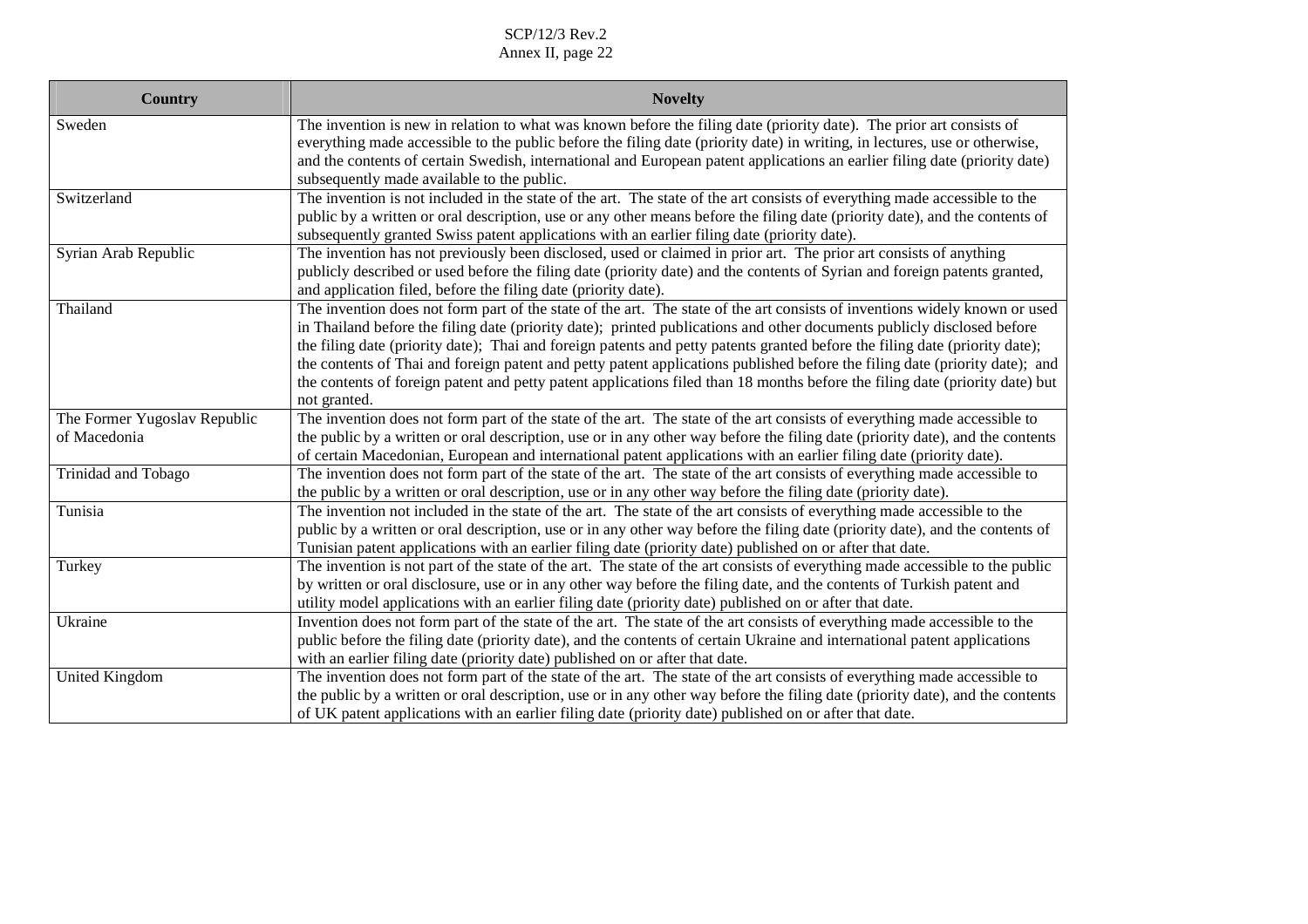| Country                              | <b>Novelty</b>                                                                                                                                                                                                                                             |
|--------------------------------------|------------------------------------------------------------------------------------------------------------------------------------------------------------------------------------------------------------------------------------------------------------|
| <b>United States of America</b>      | A person shall be entitled to a patent unless:<br>(a) the invention was known or used by others in US, or patented or described in a printed publication in US or a                                                                                        |
|                                      | foreign country, before the invention by the applicant;<br>(b) the invention was patented or described in a printed publication in US or a foreign country or in public use or                                                                             |
|                                      | on sale in US, more than one year before the filing date;<br>(c) he has abandoned the invention;                                                                                                                                                           |
|                                      | (d) the invention was patented, or was the subject of an inventor's certificate filed by applicant or his legal                                                                                                                                            |
|                                      | representatives or assignees in a foreign country more than 12 months prior to the filing date;<br>(e) the invention was described in a published US patent application by another or in a patent filed by another before                                  |
|                                      | the invention by the applicant (for the PCT international applications, only if they designate US and are published in                                                                                                                                     |
|                                      | English language);<br>(f) during the course of interference, another inventor establishes that, before the invention date, he/she invented the                                                                                                             |
|                                      | invention and not abandoned, surpressed or concealed the invention; or another inventor made the invention in US                                                                                                                                           |
|                                      | before the invention date and he/she had not abandoned, surpressed or concealed the invention.                                                                                                                                                             |
| Uruguay                              | The invention does not form part of the state of the art. The state of the art consists of anything made available to the<br>public by a written or oral description, use or any other method of dissemination or information before the filing date       |
|                                      | (priority date), and the contents of subsequently published Uruguay patent applications with an earlier filing date                                                                                                                                        |
|                                      | (priority date).                                                                                                                                                                                                                                           |
| Uzbekistan                           | The invention is not known from the prior art. The prior art consists of any information generally accessible before the<br>filing date (priority date), and the contents of withdrawn Uzbekistan patent applications with an earlier filing date          |
|                                      | (priority date).                                                                                                                                                                                                                                           |
| <b>Regional Offices</b>              | <b>Novelty</b>                                                                                                                                                                                                                                             |
| <b>African Intellectual Property</b> | The invention has not been anticipated by prior art. The prior art consists of anything made available to the public                                                                                                                                       |
| Organization (OAPI)                  | before the filing date (priority date).                                                                                                                                                                                                                    |
| African Regional Intellectual        | The invention is not anticipated by prior art. The prior art consists of everything made available to the public by means                                                                                                                                  |
| Property Organization (ARIPO)        | of written disclosure, use or exhibition before the filing date (priority date).                                                                                                                                                                           |
| Eurasian Patent Organization         | The invention is not anticipated by prior art. The prior art consists of anything made available to the public before the<br>filing date (priority date), and the contents of Eurasian patent applications and international applications entered into the |
| (EAPO)                               | regional phase with an earlier filing date (priority date) published on or after that date.                                                                                                                                                                |
| European Patent Organisation         | The invention does not form part of the state of the art. The state of the art consists of anything made available to the                                                                                                                                  |
| (EPO)                                | public by a written or oral description, use or in any other way before the filing date (priority date), and the contents of                                                                                                                               |
|                                      | European patent applications with an earlier filing date (priority date) published on or after that date.                                                                                                                                                  |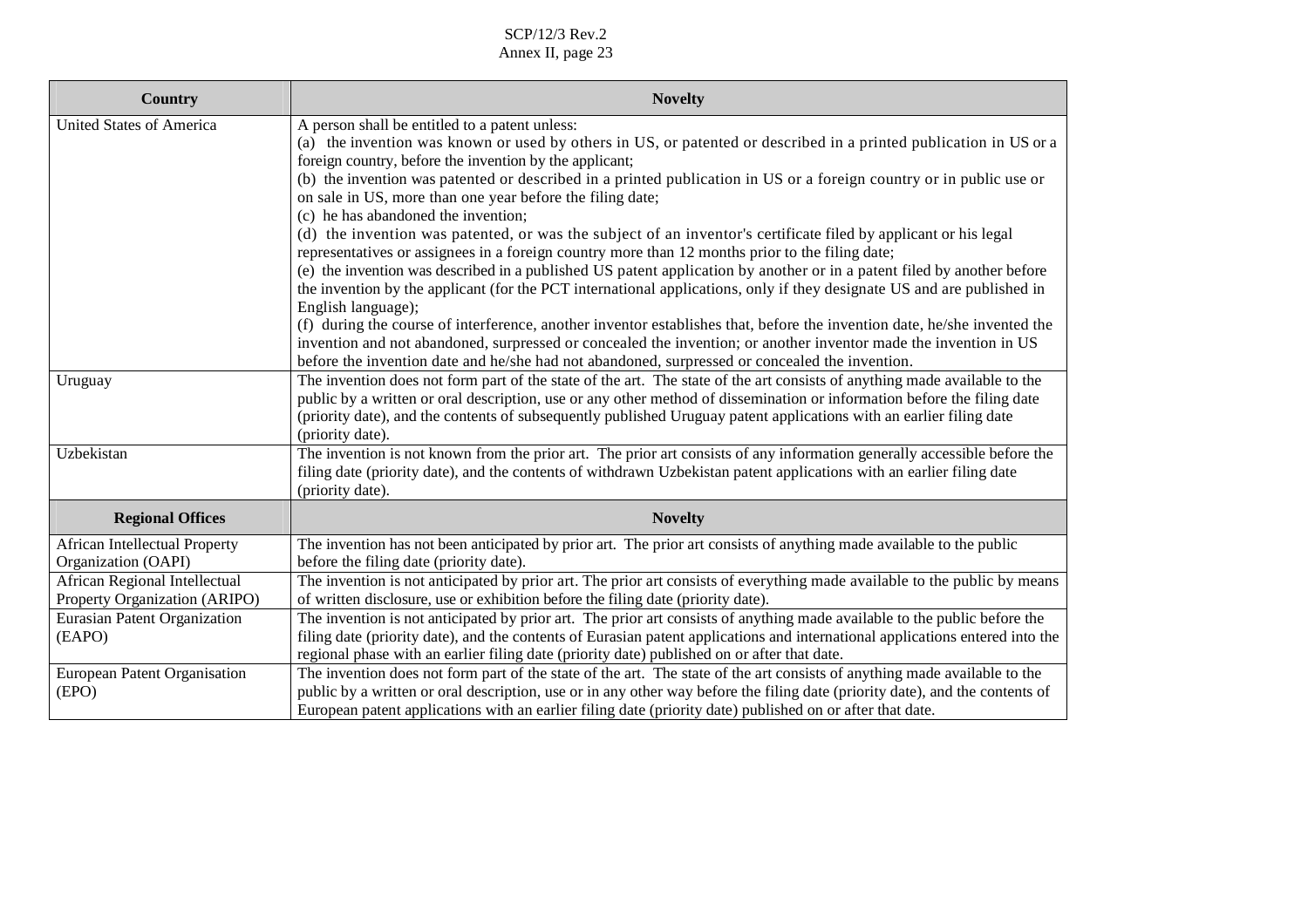# (3) Inventive Step (Obviousness)

| <b>Country</b>  | <b>Inventive Step (Obviousness)</b>                                                                                                                                                                                                                                                                                                                                                                                                 |
|-----------------|-------------------------------------------------------------------------------------------------------------------------------------------------------------------------------------------------------------------------------------------------------------------------------------------------------------------------------------------------------------------------------------------------------------------------------------|
| Albania         | The invention is not obvious to a person skilled in the art at the priority date having regard to the prior art. The prior art<br>consists of everything made available to the public before filing date (priority date) and contents of subsequently<br>published Albanian patent applications with an earlier filing date (priority date).                                                                                        |
| Algeria         | The invention is the result of inventive activity which does not derive in an obvious manner from the state of the art.<br>The state of the art consists of everything made available to the public by a written or oral disclosure, use or other<br>means before the filing date (priority date).                                                                                                                                  |
| Andorra         | The invention is not obvious to a person skilled in the art having regard to the prior art. The prior art consists of<br>everything made available to the public by a written or oral description, use or in any other way before the filing date<br>(priority date).                                                                                                                                                               |
| Argentina       | The invention cannot readily be deduced by a person of average skill in the technical field concerned. The state of the<br>art consists of all technical knowledge made public by oral or written description, exploitation or other means of<br>dissemination or communication before the filing date (priority date).                                                                                                             |
| Armenia         | The invention is not obvious to a person skilled in the art from the prior art. The prior art consists of all information<br>available before the filing date (priority date) and the contents of subsequently published or granted Armenian<br>applications for inventions and utility models with an earlier filing date (priority date).                                                                                         |
| Australia       | The invention is not obvious to a person skilled in the relevant art in the light of the common general knowledge in<br>Australia when compared with the prior art. The prior art consists of information from documents and acts publicly<br>available before the filing date (priority date), whether in Australia or elsewhere, so long as the skilled person would<br>have ascertained, understood and regarded it as relevant. |
| Austria         | The invention is not obvious to a person skilled in the art having regard to the state of art. The state of the art consists<br>of everything made available to the public by a written or oral description, use or other means before the filing date<br>(priority date).                                                                                                                                                          |
| Bahrain         | The invention is not obvious to a person of ordinary skill in the art having regard to the state of art. The state of the art<br>consists of everything disclosed to the public by means of written or oral disclosure, use, or any other way before<br>the filing date (priority date).                                                                                                                                            |
| <b>Barbados</b> | The invention is not obvious to a person having ordinary skill in the art having regard to the prior art. The prior art<br>consist of everything disclosed to the public in a tangible form, by oral description or other means before the filing date<br>(priority date).                                                                                                                                                          |
| <b>Belarus</b>  | The invention is not obvious to a person skilled in the art having regard to the prior art. The prior art consists of<br>information made available to the public before the filing date (priority date).                                                                                                                                                                                                                           |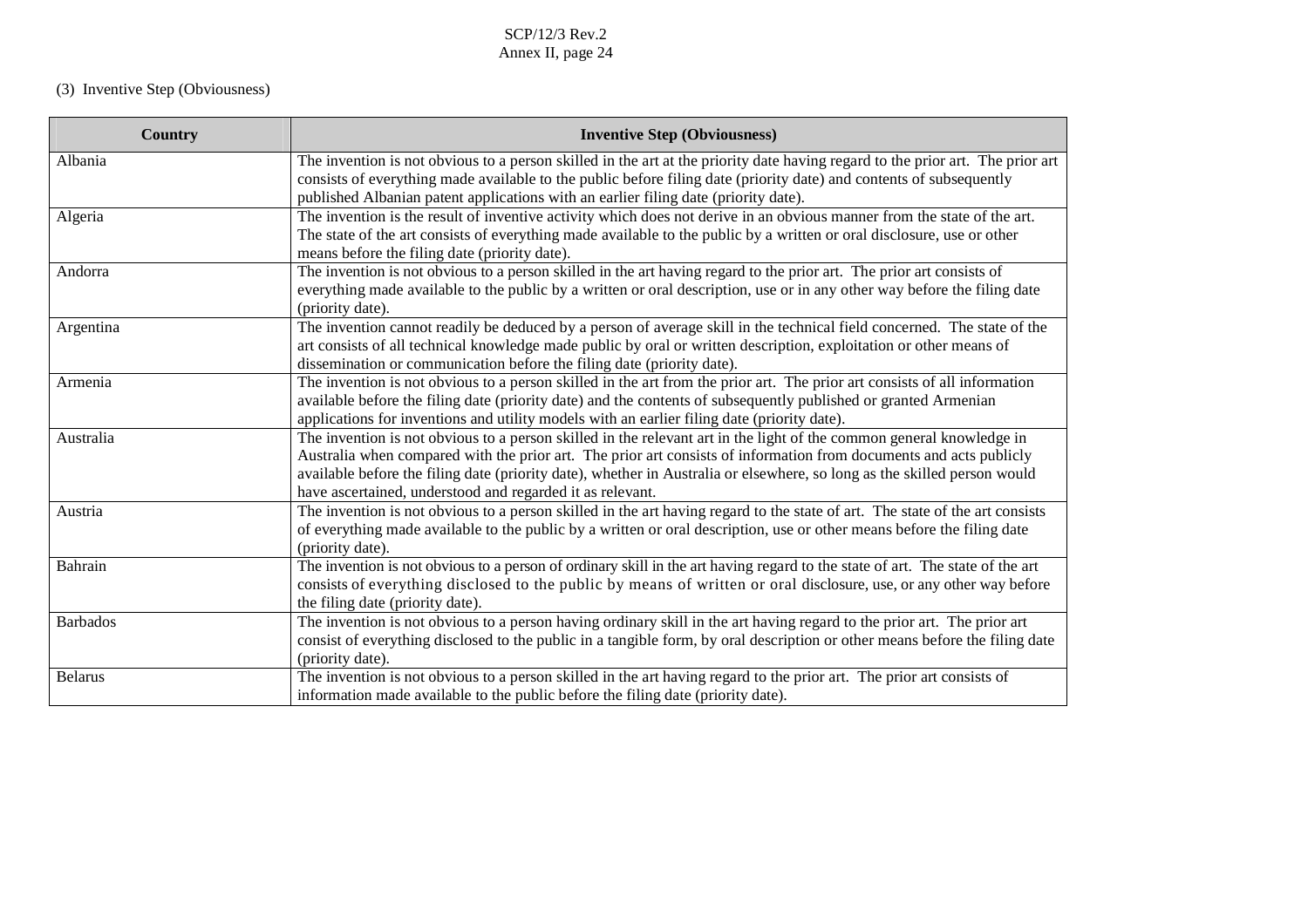| <b>Country</b>         | <b>Inventive Step (Obviousness)</b>                                                                                                                                                                                                                                                                                                                                                                                                                                                                                   |
|------------------------|-----------------------------------------------------------------------------------------------------------------------------------------------------------------------------------------------------------------------------------------------------------------------------------------------------------------------------------------------------------------------------------------------------------------------------------------------------------------------------------------------------------------------|
| Belgium                | The invention is not obvious to a person skilled in the art having regard to the prior art. The prior art consists of<br>everything made available to the public by a written or oral description, use or in any other way before the filing date<br>(priority date).                                                                                                                                                                                                                                                 |
| <b>Belize</b>          | The invention is not obvious to a person skilled in the art having regard to the prior art. The prior art consists of<br>anything disclosed to the public by a written or oral description, use or other means before the filing date (priority date).                                                                                                                                                                                                                                                                |
| Bolivia                | The invention is not obvious from the state of the art to a person with average skills in the technical field concerned.<br>The state of the art consists of everything made available to the public by a written or oral description, use, marketing<br>or other means before the filing date (priority date).                                                                                                                                                                                                       |
| Bosnia and Herzegovina | The invention is not obvious to a person skilled in the art having regard to the prior art. The prior art consists of<br>everything made available to the public by a written or oral description, use or other means before the filing date<br>(priority date).                                                                                                                                                                                                                                                      |
| <b>Brazil</b>          | The invention is not derived from the state of the art in an evident or obvious way to a person skilled in the art from the<br>state of the art. The state of the art consists of everything made accessible to the public by a written or oral description,<br>use or by any other means before the filing date (priority date).                                                                                                                                                                                     |
| Bulgaria               | The invention is not obvious to a person skilled in the art having regard to the state of the art. The state of the art<br>consists of everything made available to the public by a written or oral description, use or in any other way before the<br>filing date (priority date).                                                                                                                                                                                                                                   |
| Canada                 | The invention must not be obvious to a person skilled in the art having regard to information disclosed to the public:<br>(a) more than one year before the filing date by the applicant or by a person who obtained knowledge from the<br>applicant; and<br>(b) before the filing date (priority date) by a person not mentioned in (a).                                                                                                                                                                             |
| Chile                  | The invention is neither obvious to a person of average skill in the art nor obviously derived from the state of the art.<br>The state of the art consists of everything disclosed or made available to the public by publication in tangible form, sale<br>or marketing or use, or in any other manner, before the filing date (priority date), and the contents of Chilean patent and<br>utility model applications with an earlier filing date (priority date) made available to the public on or after that date. |
| China                  | The invention has prominent substantive features and represents a notable progress compared with existing technology,<br>consisting of public disclosure in any publication, or anything which been publicly used or made known to the public in<br>China by any other means, before the filing date (priority date), and the contents of subsequently published Chinese<br>patent and utility model applications with an earlier filing date (priority date).                                                        |
| Colombia               | The invention is not obvious from the state of the art to a person with average skills in the technical field concerned.<br>The state of the art consists of everything made available to the public by a written or oral description, use, marketing<br>or other means before the filing date (priority date).                                                                                                                                                                                                       |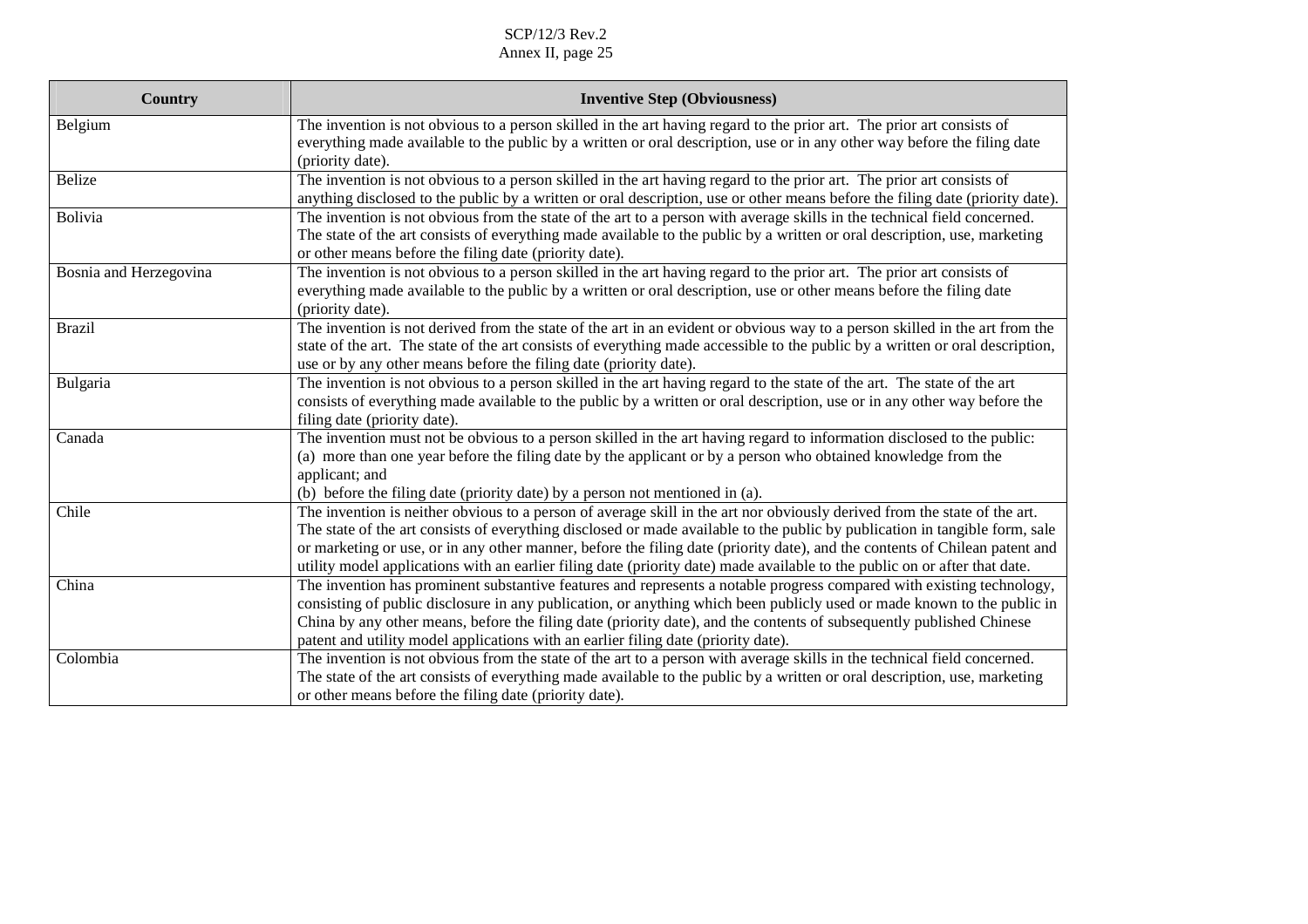| Country        | <b>Inventive Step (Obviousness)</b>                                                                                                                                                                                                                                                                                                                                                                                                                                                                                                |
|----------------|------------------------------------------------------------------------------------------------------------------------------------------------------------------------------------------------------------------------------------------------------------------------------------------------------------------------------------------------------------------------------------------------------------------------------------------------------------------------------------------------------------------------------------|
| Costa Rica     | The invention is not obvious from the state of the art to an average expert in the respective field. The state of the art<br>consists of everything disclosed or made available to the public anywhere in the world and by any means before the<br>filing date (priority date) and contents of previous non-published patent applications with an earlier filing date (priority<br>date) in so far as said contents remain included in the previous patent application upon publishing.                                            |
| Croatia        | The invention is not obvious to a person skilled in the art having regard to the state of the art. The state of the art<br>consists of everything made available to the public by a written or oral description, use or in any other way before the<br>filing date (priority date).                                                                                                                                                                                                                                                |
| Cyprus         | The invention is not obvious to a person skilled in the art having regard to the prior art. The prior art consists of<br>everything made available to the public in a written or other graphic form, or by oral description, use or in any other<br>way before the filing date (priority date).                                                                                                                                                                                                                                    |
| Czech Republic | The invention is not obvious to a person skilled in the art having regard to the state of the art. The state of the art<br>consists of everything made available to the public by a written or oral description, use or in any other way before the<br>filing date (priority date).                                                                                                                                                                                                                                                |
| Denmark        | The invention differs essentially from the state of the art. The state of the art consists of everything made available to<br>the public by a written description, use or in any other way before the filing date (priority date).                                                                                                                                                                                                                                                                                                 |
| Dominica       | The invention is not obvious to a person skilled in the art having regard to the prior art. The prior art consists of<br>everything disclosed to the public by oral or written description, use or in any other way before the filing date (priority<br>date).                                                                                                                                                                                                                                                                     |
| Ecuador        | The invention is not obvious from the state of the art to a person with average skills in the technical field concerned.<br>The state of the art consists of everything made available to the public by a written or oral description, use, marketing<br>or other means before the filing date (priority date).                                                                                                                                                                                                                    |
| Egypt          | Inventive step is not defined.                                                                                                                                                                                                                                                                                                                                                                                                                                                                                                     |
| El Salvador    | For a person having ordinary skill in the technical field concerned, the invention would not have been obvious or could<br>not obviously have been derived from the prior art. The prior art consists of everything disclosed or made available to<br>the public by publication in tangible form, oral disclosure, sale or marketing, use or any other means before the filing<br>date (priority date), and the contents of subsequently published El Salvador patent applications with an earlier filing<br>date (priority date). |
| Estonia        | The invention is not obvious to a person skilled in the art having regard to the state of art. The state of the art consists<br>of everything made available to the public by a written or oral description, use, or in any other way before the filing<br>date (priority date).                                                                                                                                                                                                                                                   |
| Finland        | The invention differs essentially from the state of the art. The state of the art consists of everything made available to<br>the public in writing, in lectures, by public use or otherwise before the filing date (priority date).                                                                                                                                                                                                                                                                                               |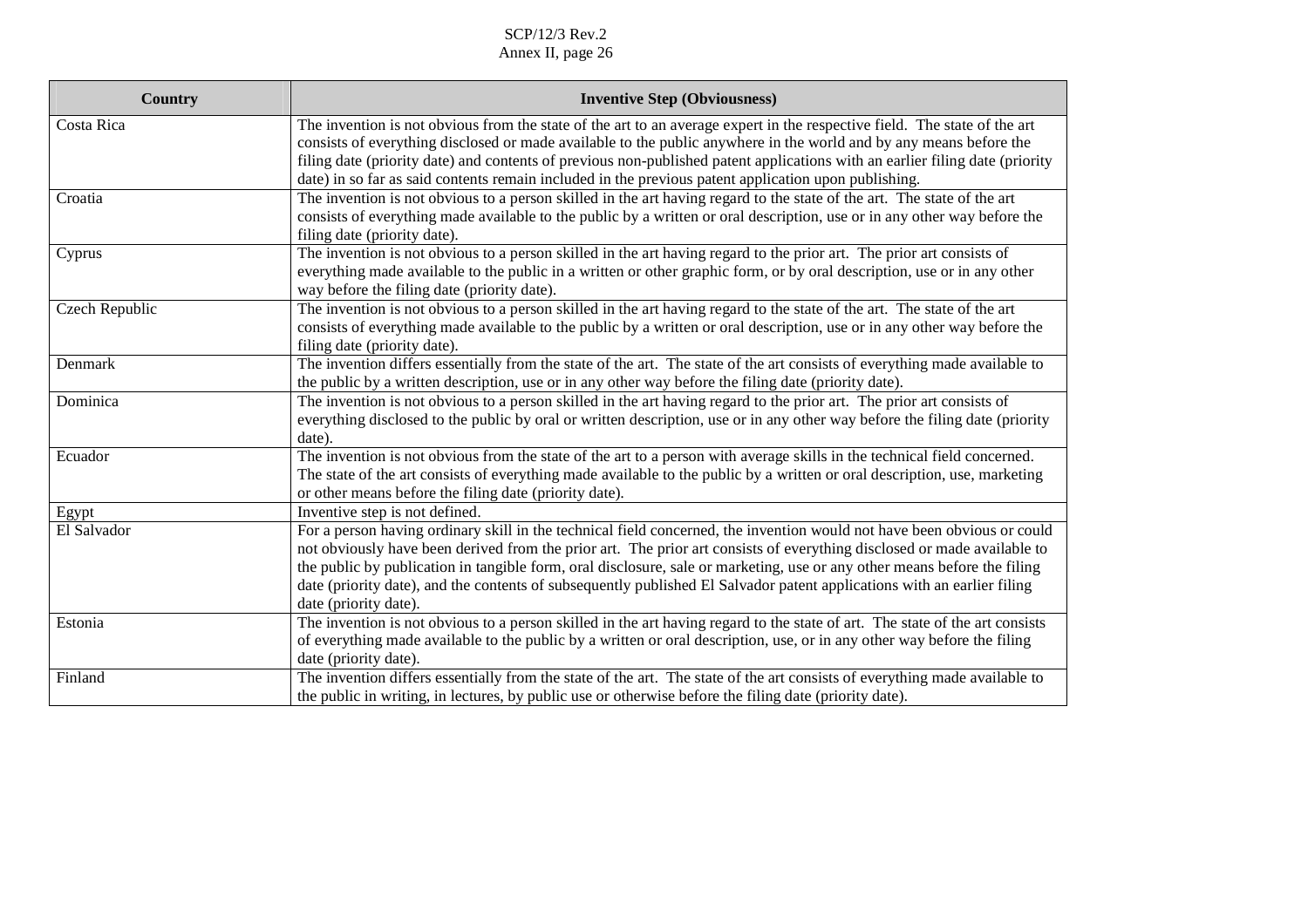| Country   | <b>Inventive Step (Obviousness)</b>                                                                                                              |
|-----------|--------------------------------------------------------------------------------------------------------------------------------------------------|
| France    | The invention is not obvious to a person skilled in the art having regard to the prior art. The prior art consists of                            |
|           | everything made available to the public by a written or oral description, public use, or in any other way before the filing                      |
|           | date (priority date).                                                                                                                            |
| Georgia   | The invention is not obvious to a person skilled in the art from the state of the art. The state of the art consists of data                     |
|           | made available to the public from a written or verbal description, public use or other source before the filing date                             |
| Germany   | (priority date).<br>The invention is not obvious to a person skilled in the art having regard to the state of art. The state of the art consists |
|           | of anything made available to the public by a written or oral description, use, or in any other way before the filing date                       |
|           | (priority date).                                                                                                                                 |
| Ghana     | The invention is not obvious to a person skilled in the art having regard to the state of art. The state of the art consists                     |
|           | of everything made available to the public by a written or oral disclosure, use, exhibition or other non-written means                           |
|           | before the filing date (priority date).                                                                                                          |
| Greece    | The invention is not obvious to a person skilled in the art having regard to the state of art. The state of the art consists                     |
|           | of anything made available to the public by a written or oral disclosure or any other way before the filing date (priority                       |
|           | date).                                                                                                                                           |
| Guatemala | The invention is not derived from the state of the art in an obvious way to a person skilled in the art from the pertinent                       |
|           | state of the art. The state of the art consists of everything disclosed or made available to the public anywhere in the                          |
|           | world and by any means before the filing date (priority date) and contents of patent applications with an earlier filing                         |
|           | date (priority date) and published after the filing date (priority date) of the patent application under question.                               |
| Hungary   | The invention is not obvious to a person skilled in the art having regard to the state of art. The state of the art consists                     |
|           | of everything made available to the public by a written description, oral communication, use or in any other way before                          |
|           | the filing date (priority date),                                                                                                                 |
| Iceland   | The invention differs essentially from the state of the art. The state of the art consists of everything made available to                       |
|           | the public in writing, in lectures, by public use or otherwise before the filing date (priority date).                                           |
| India     | A feature of an invention that involves technical advance as compared to the existing knowledge or having economic                               |
|           | significance or both and that makes the invention not obvious to a person skilled in the are.                                                    |
| Indonesia | The invention is not obvious to a person skilled in the art taking into account the state of the art at the time of the filing                   |
|           | date (priority date).                                                                                                                            |
| Ireland   | The invention is not obvious to a person skilled in the art having regard to the state of art. The state of the art consists                     |
|           | of everything made available to the public by a written or oral description, use, or in any other way before the filing                          |
|           | date (priority date).                                                                                                                            |
| Israel    | The invention does not appear obvious to an average skilled person in the light of information published before the                              |
|           | filing date (priority date).                                                                                                                     |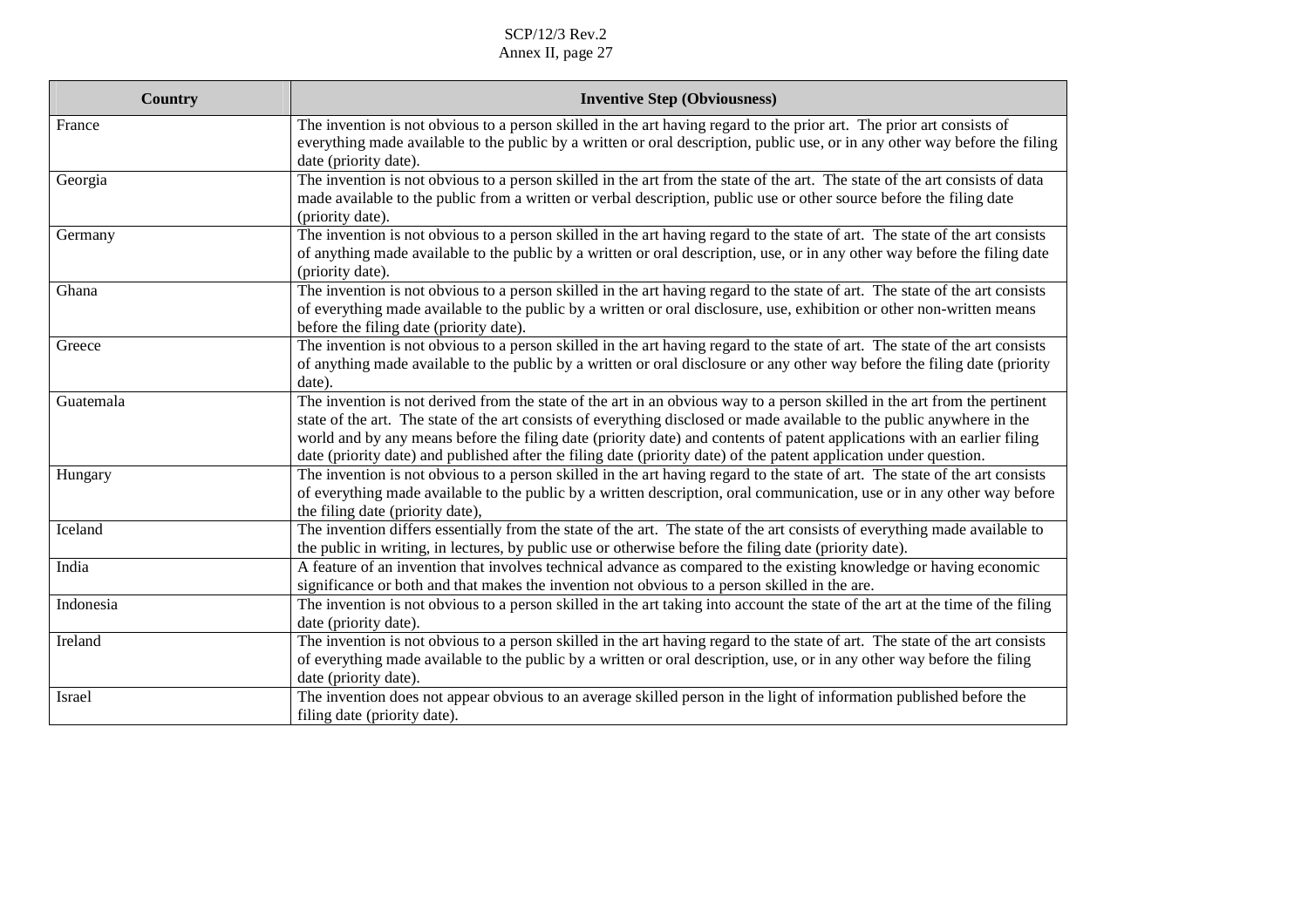| <b>Country</b>  | <b>Inventive Step (Obviousness)</b>                                                                                                                                                                                                                                                                                                                    |
|-----------------|--------------------------------------------------------------------------------------------------------------------------------------------------------------------------------------------------------------------------------------------------------------------------------------------------------------------------------------------------------|
| Italy           | The invention is not obvious to a person skilled in the art having regard to the state of art. The state of the art consists<br>of everything made available to the public by a written or oral description, use, or in any other way before the filing<br>date (priority date).                                                                       |
| Japan           | The invention could easily have been made by a person with ordinary skill in the art on the basis of the prior art. The<br>prior art consists of anything which, before the filing date (priority date), was publicly known or worked, published, or<br>made available to the public through electric telecommunication lines.                         |
| Jordan          | The invention is not obvious to a person having ordinary skill in the art having regard to the prior art. The prior art<br>consists of everything disclosed to the public by a written or oral description, use, or in any other way before the filing<br>date (priority date).                                                                        |
| Kenya           | The invention is not obvious to a person skilled in the art having regard to the state of art. The state of the art consists<br>of everything made available to the public by a written or oral disclosure, use, exhibition or other non-written means<br>before the filing date (priority date).                                                      |
| Kyrgyz Republic | The invention does not derive obviously from the state of the art. The state of the art consists of any information<br>generally available to the public before the filing date (priority date).                                                                                                                                                       |
| Latvia          | A specialist in the corresponding field could establish that the invention has not obviously arisen from a prior technical<br>level, consisting of everything made available to the public by a written or oral disclosure or use before the filing date<br>(priority date).                                                                           |
| Liechtenstein   | The invention does not derive in an obvious manner from the state of the art. The state of the art consists of everything<br>made available to the public by a written or oral disclosure, use or any other means before the filing date (priority date).<br>(in accordance with the agreements with Switzerland and the European Economic Area (EEA)) |
| Lithuania       | The invention is not obvious to a person skilled in the art.                                                                                                                                                                                                                                                                                           |
| Luxembourg      | The invention is not obvious to a person skilled in the art having regard to the state of art. The state of the art consists<br>of everything made available to the public by a written or oral disclosure, use or in any other way before the filing date.                                                                                            |
| Malaysia        | The invention would not have been obvious to a person having ordinary skill in the art having regard to the prior art.<br>The prior art consists of everything made available to the public by a written publication, oral disclosure, use or in any<br>other way before the filing date (priority date).                                              |
| Malta           | The invention is not obvious to a person skilled in the art having regard to the prior art. The prior art consists of<br>everything made available to the public in a written or other graphic form, oral description, use or in any other way<br>before the filing date (priority date).                                                              |
| Mauritius       | The invention is not obvious to a person having ordinary skill in the art having regard to the prior art. The prior art<br>consists of everything disclosed to the public by publication in tangible form, oral disclosure, use or in any other way<br>before the filing date (priority date).                                                         |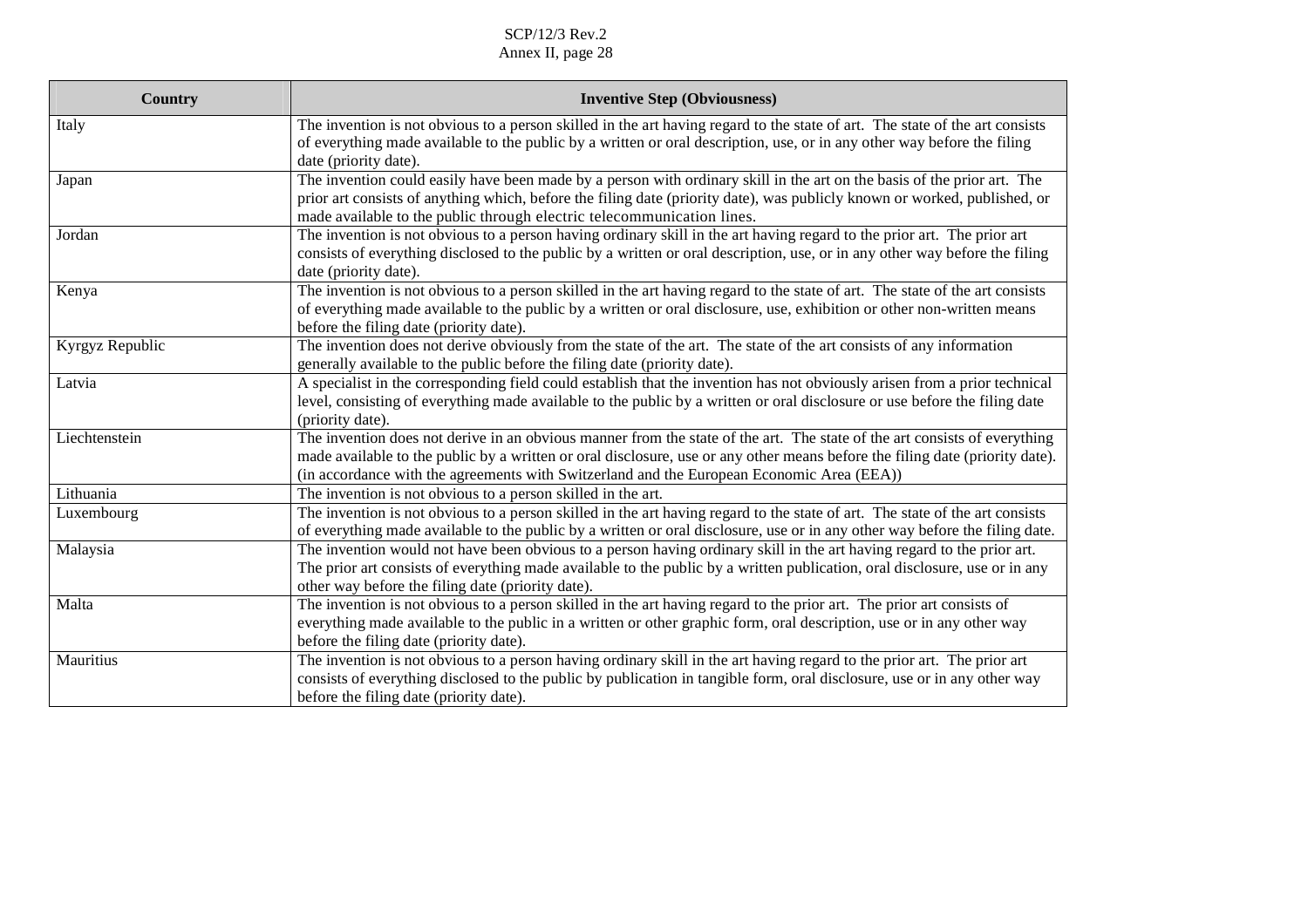| Country               | <b>Inventive Step (Obviousness)</b>                                                                                                                                                                                                                                                                                                                                                                                                                                                                                                                               |
|-----------------------|-------------------------------------------------------------------------------------------------------------------------------------------------------------------------------------------------------------------------------------------------------------------------------------------------------------------------------------------------------------------------------------------------------------------------------------------------------------------------------------------------------------------------------------------------------------------|
| Mexico                | The invention shall result from an inventive activity. The inventive activity means the creative process the results of<br>which are not obviously deducible from the state of the art by a person skilled in the relevant art.                                                                                                                                                                                                                                                                                                                                   |
| Moldova (Republic of) | The invention is not obvious to a person skilled in the art having regard to the state of art. The state of the art consists<br>of everything made available to the public before the filing date (priority date).                                                                                                                                                                                                                                                                                                                                                |
| Mongolia              | The invention is not obvious to a person skilled in the relevant field.                                                                                                                                                                                                                                                                                                                                                                                                                                                                                           |
| Morocco               | For a person skilled in the art, the invention does not derive in an obvious manner from the state of the art. The state of<br>the art consists of everything accessible to the public by written or oral disclosure, use or any other means before the<br>filing date (priority date).                                                                                                                                                                                                                                                                           |
| Mozambique            | The invention is not obvious to a person skilled in the art from the state of the art. The state of the art consists of<br>everything made available to the public by verbal description, use or any other way before the filing date (priority date).                                                                                                                                                                                                                                                                                                            |
| Netherlands           | The invention is the result of inventive activity which does not derive in an obvious manner from the state of the art.<br>The state of the art consists of everything made available to the public by a written or oral description, use or in any<br>other way before the filing date (priority date).                                                                                                                                                                                                                                                          |
| New Zealand           | The invention is obvious and clearly does not involve any inventive step having regard to the prior art. The prior art<br>consists of the contents of granted patents published before the filing date (priority date) and dated within 50 years<br>before the filing date, other documents published before the filing date (priority date) (other than foreign patent<br>applications filed more than 50 years before the filing date and abridgments and extracts of such applications), and any<br>use in New Zealand before the filing date (priority date). |
| Nicaragua             | The invention is not obvious to a person skilled in the corresponding technical field and cannot obviously be deduced<br>from the current state of the art. The state of the art consists of everything disclosed or made accessible to the public in<br>any form before the filing date (priority date).                                                                                                                                                                                                                                                         |
| Nigeria               | The invention does not obviously follow from the state of the art. The state of the art comprises everything made<br>available to the public by a written or oral description, use or in any other way before the filing date (priority date).                                                                                                                                                                                                                                                                                                                    |
| Norway                | The invention differs essentially from the prior art. The prior art consists of everything made available to the public in<br>writing, in lectures, by use or otherwise before the filing date (priority date). However, with respect to certain earlier<br>applications (secret prior art), it is sufficient that the new application shows novelty.                                                                                                                                                                                                             |
| Oman                  | The claimed invention as a whole would not have been obvious to a person skilled in the art at the filing date (priority<br>date) having regard to the differences and similarities between the claimed invention and the prior art.                                                                                                                                                                                                                                                                                                                              |
| Pakistan              | The invention is not obvious to a person having ordinary skill in the art having regard to the state of art. The state of<br>the art consists of everything made available to the public by publication in tangible form or oral disclosure, use or in<br>any other way before the priority date.                                                                                                                                                                                                                                                                 |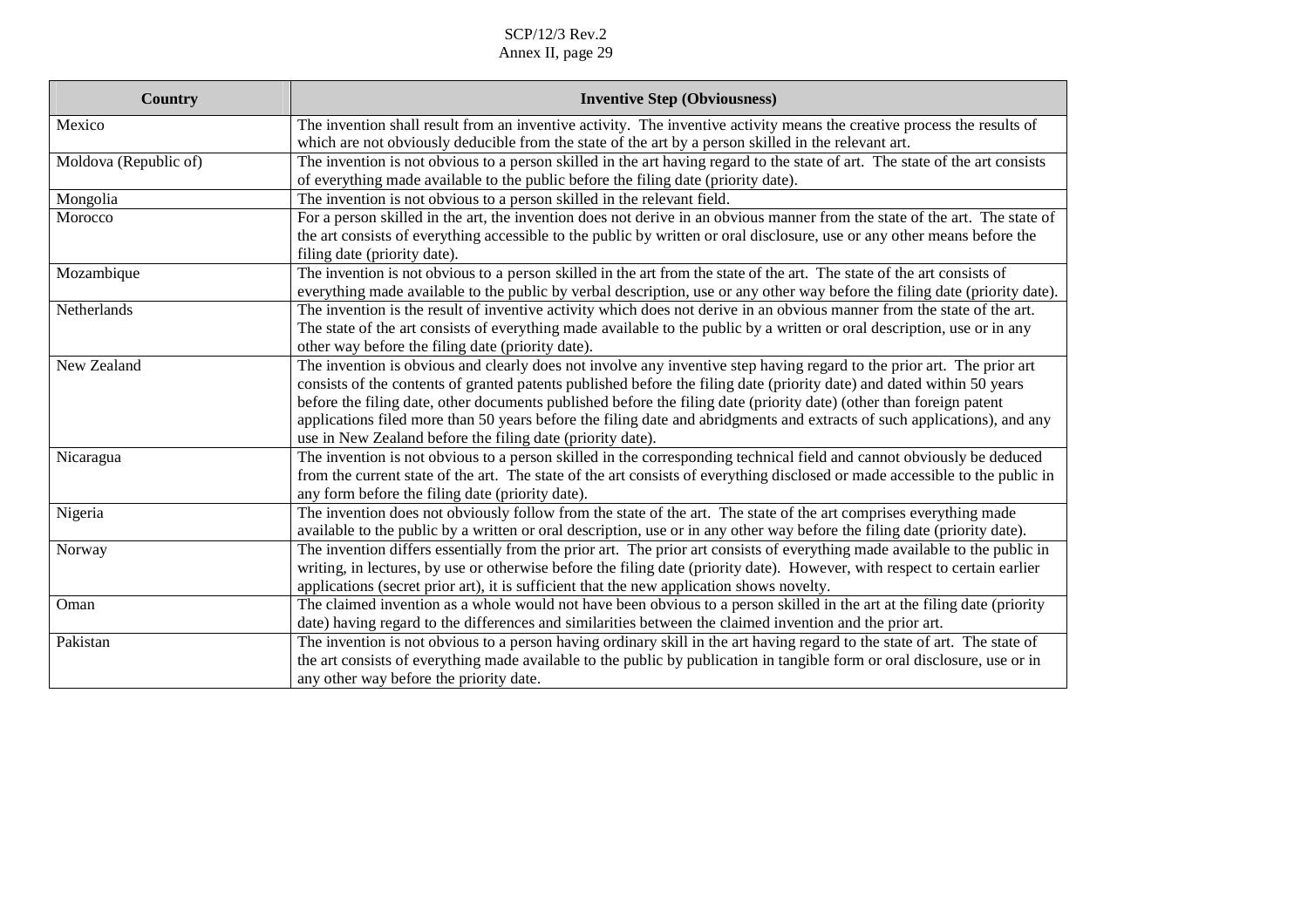| Country                   | <b>Inventive Step (Obviousness)</b>                                                                                                                                                                                                                                                                                                                                                                                                                                               |
|---------------------------|-----------------------------------------------------------------------------------------------------------------------------------------------------------------------------------------------------------------------------------------------------------------------------------------------------------------------------------------------------------------------------------------------------------------------------------------------------------------------------------|
| Panama                    | To a person of average skill in the technical field concerned, the invention is neither obvious nor obviously derived<br>from the prior art. The prior art consists of everything disclosed or made accessible to the public by tangible<br>publication, oral disclosure, sale or marketing, use or any other means before the filing date (priority date), and the<br>contents of subsequently published Panama patent applications with an earlier filing date (priority date). |
| Papua New Guinea          | The invention is the result of inventive activity which, in the light of common general knowledge, does not derive in an<br>obvious manner from the state of the art. The state of the art consists of everything disclosed to the public by tangible<br>publication, oral disclosure, use or any other way before the filing date (priority date).                                                                                                                               |
| Peru                      | The invention is not obvious from the state of the art to a person with average skills in the technical field concerned.<br>The state of the art consists of everything made available to the public by a written or oral description, use, marketing<br>or other means before the filing date (priority date).                                                                                                                                                                   |
| Philippines               | The invention is not obvious to a person skilled in the art having regard to the prior art. The prior art consists of<br>everything made available to the public before the filing date (priority date), and the contents of Philippines patent,<br>utility model and industrial design applications with an earlier filing date (priority date).                                                                                                                                 |
| Poland                    | The invention is not obvious to a person skilled in the art having regard to the state of art. The state of the art consists<br>of everything made available to the public by a written or oral description, use, displaying or disclosure in any other<br>way before the filing date (priority date).                                                                                                                                                                            |
| Portugal                  | The invention is not obvious from prior art to a person skilled in the art. The prior art consists of everything made<br>available, inside or outside the country, to the public by description, use or other means before the filing date (priority<br>date).                                                                                                                                                                                                                    |
| Republic of Korea         | The invention could easily have been made by a person having ordinary skill in the art on the basis of the prior art. The<br>prior art consists of inventions publicly known, worked, described in a publication or made available to the public<br>through electric telecommunication lines before the filing date (priority date).                                                                                                                                              |
| Romania                   | The invention shall be considered as involving an inventive step if it is not obvoius to a person skilled in the art having<br>regard to the state of the art. The state of the art consists of all knowledge made available to the public by means of a<br>written or oral description, by use or any other means, before the filing date (priority date).                                                                                                                       |
| <b>Russian Federation</b> | Invention is not obvious to a person skilled in the art having regard to the state of the art. The state of the art consists of<br>any information made available to the public before the filing date (priority date).                                                                                                                                                                                                                                                           |
| Saint Lucia               | The invention is not obvious to a person skilled in the art having regard to the state of art. The state of the art consists<br>of everything made accessible to the public by a written or oral description, use or in any other way before the filing<br>date (priority date).                                                                                                                                                                                                  |
| Serbia                    | The invention is not obvious to a person skilled in the art having regard to the state of art. The state of the art consists<br>of everything made accessible to the public by a written or oral description, use or in any other way before the filing<br>date (priority date).                                                                                                                                                                                                  |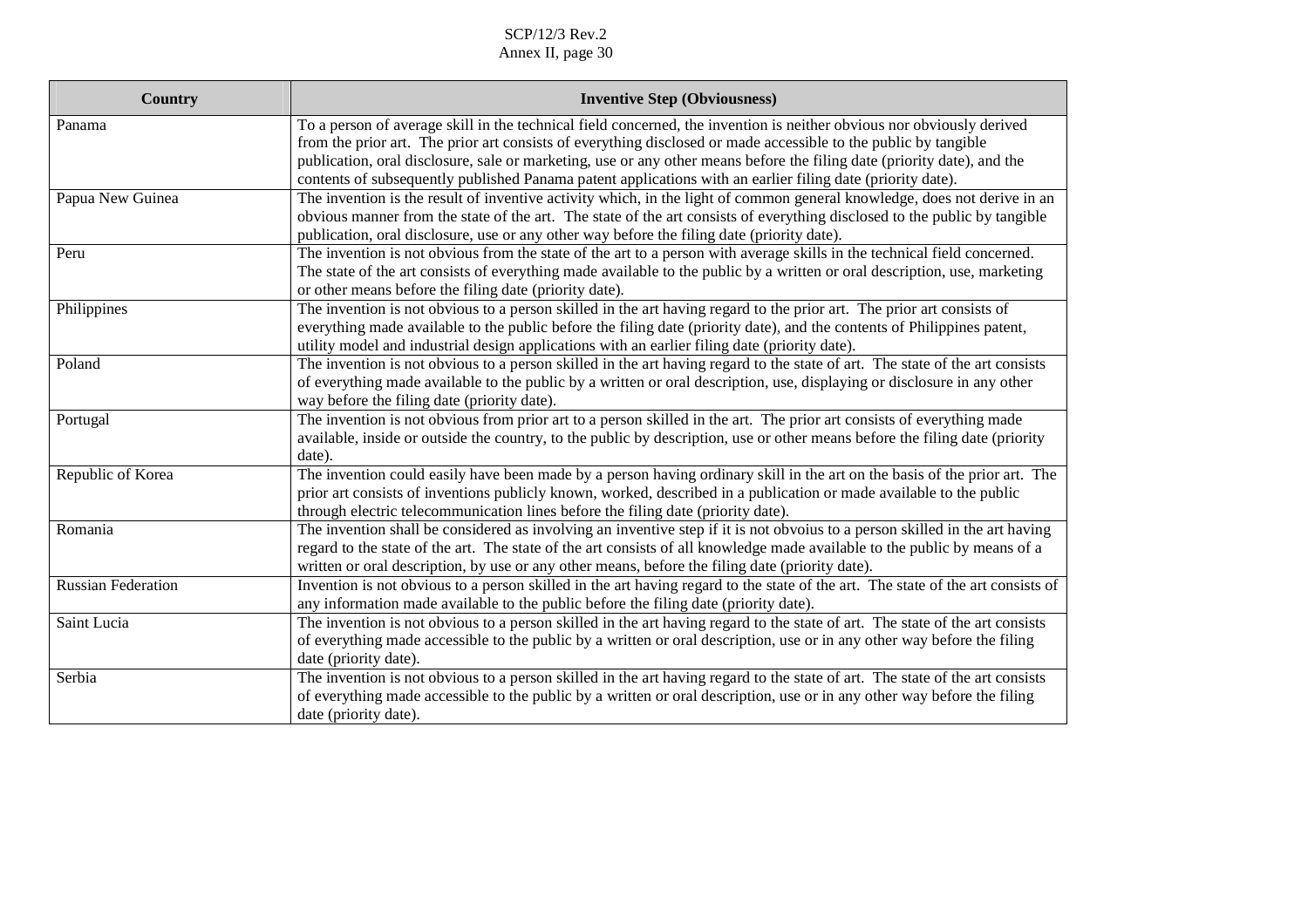| <b>Country</b>               | <b>Inventive Step (Obviousness)</b>                                                                                                                                                                                                                                                                                                                                                                                                                                                        |
|------------------------------|--------------------------------------------------------------------------------------------------------------------------------------------------------------------------------------------------------------------------------------------------------------------------------------------------------------------------------------------------------------------------------------------------------------------------------------------------------------------------------------------|
| Singapore                    | The invention is not obvious to a person skilled in the art having regard to the state of art. The state of the art consists<br>of everything made accessible to the public by a written or oral description, use or in any other way before the filing<br>date (priority date).                                                                                                                                                                                                           |
| Slovak Republic              | The invention is not obvious to a person skilled in the art having regard to the state of art. The state of the art consists<br>of everything made available to the public before the filing date (priority date).                                                                                                                                                                                                                                                                         |
| Slovenia                     | The invention is not obvious to a person skilled in the art having regard to the state of art. The state of the art consists<br>of everything made available to the public by publication, exhibition, demonstration or use before the filing date<br>(priority date), and the contents of Slovenian or foreign patent applications with an earlier filing date (priority date)<br>made available to the public after that date.                                                           |
| South Africa                 | The invention is not obvious to a person skilled in the art having regard to the state of art. The state of the art consists<br>of everything made accessible to the public by a written or oral description, use or in any other way before the filing<br>date (priority date).                                                                                                                                                                                                           |
| Spain                        | The invention does not result from the state of the art in a manner obvious to a person skilled in the art. The state of the<br>art consists of everything made available to the public in Spain or abroad by means of a written or oral description, by<br>use, or by any other way, before the filing date (priority date).                                                                                                                                                              |
| Sri Lanka                    | The invention would not have been obvious to a person having ordinary skill in the art having regard to the prior art.<br>The prior art consists of everything made accessible to the public by a written publication to the public anywhere in the<br>world, or in Sri Lanka by oral disclosure, use or in any other way, before the filing date (priority date), and the contents<br>of subsequently granted Sri Lankan patent applications with an earlier filing date (priority date). |
| Sweden                       | The invention differs essentially from the state of the art. The state of the art consists of everything made accessible to<br>the public before the filing date (priority date) in writing, in lectures, use or otherwise.                                                                                                                                                                                                                                                                |
| Switzerland                  | The invention does not follow in an evident manner from the state of the art. The state of the art consists of everything<br>made accessible to the public by a written or oral description, use or any other means before the filing date (priority<br>date).                                                                                                                                                                                                                             |
| Syrian Arab Republic         | The invention is not obvious from the state of the art to a person with average skills in the technical field concerned.<br>The state of the art consists of everything made available to the public by a written or oral description, use, marketing<br>or other means before the filing date (priority date).                                                                                                                                                                            |
| Thailand                     | The invention is not obvious to a person ordinary skilled in the art.                                                                                                                                                                                                                                                                                                                                                                                                                      |
| The Former Yugoslav Republic | The invention is not obvious to a person skilled in the art having regard to the state of art. The state of the art consists                                                                                                                                                                                                                                                                                                                                                               |
| of Macedonia                 | of everything made accessible to the public by a written or oral description, use or in any other way before the filing<br>date (priority date), and the contents of Macedonian, European and international patent applications with an earlier<br>filing date (priority date).                                                                                                                                                                                                            |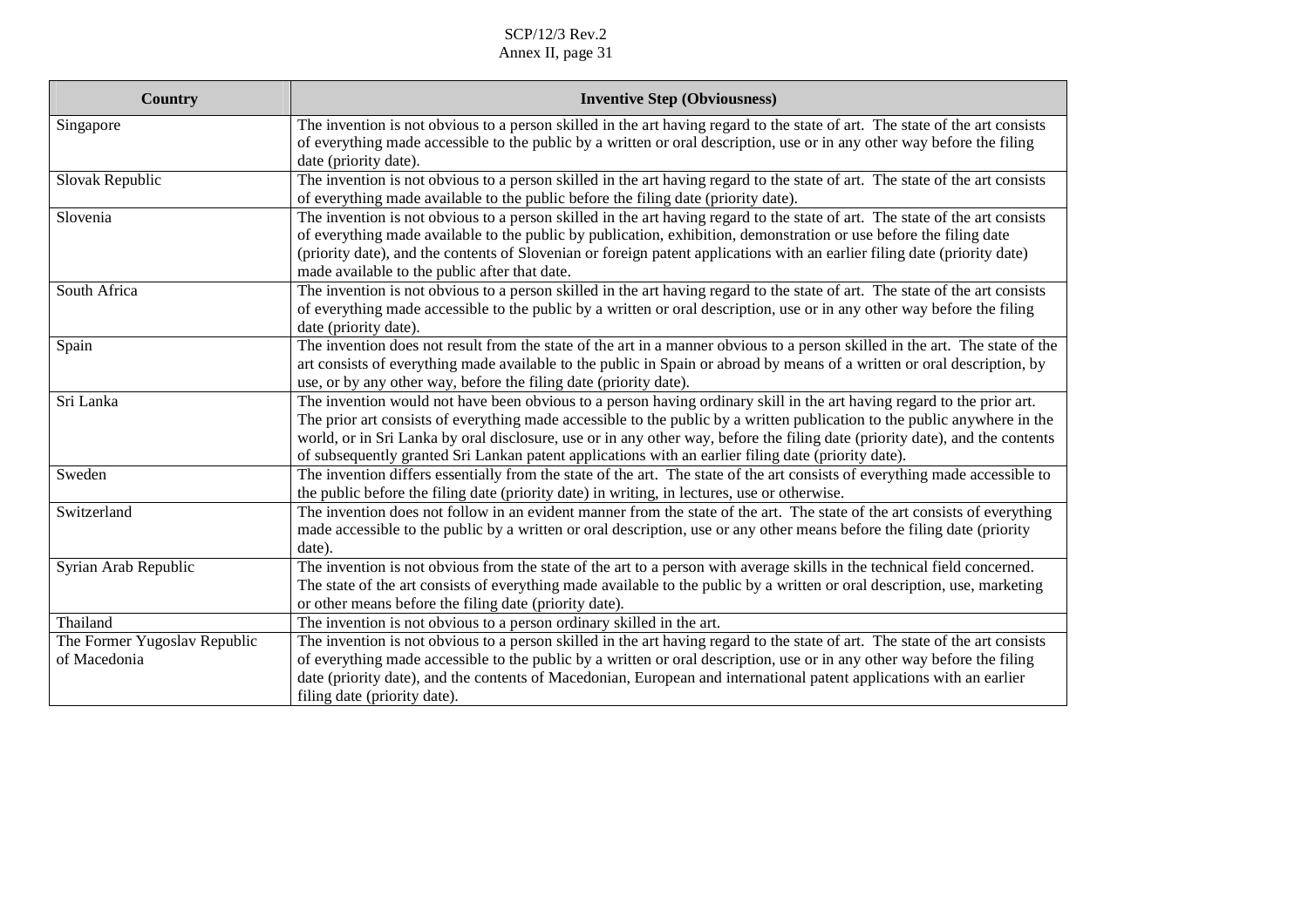| <b>Country</b>                  | <b>Inventive Step (Obviousness)</b>                                                                                                                                                                                                                                                                                                                                                                                                                                                                                                                                                                                        |
|---------------------------------|----------------------------------------------------------------------------------------------------------------------------------------------------------------------------------------------------------------------------------------------------------------------------------------------------------------------------------------------------------------------------------------------------------------------------------------------------------------------------------------------------------------------------------------------------------------------------------------------------------------------------|
| Trinidad and Tobago             | The invention is not obvious to a person skilled in the art having regard to the state of art. The state of the art consists<br>of everything made accessible to the public by a written or oral description, use or in any other way before the filing<br>date (priority date).                                                                                                                                                                                                                                                                                                                                           |
| Tunisia                         | The invention is not obvious to a person skilled in the art having regard to the state of art. The state of the art consists<br>of everything made accessible to the public by a written or oral description, use or in any other way before the filing<br>date (priority date).                                                                                                                                                                                                                                                                                                                                           |
| Turkey                          | The invention is not obviously deducible by a person skilled in the technical field concerned from the state of art. The<br>state of the art consists of everything made accessible to the public by written or oral disclosure, use or in any other way<br>before the filing date (priority date).                                                                                                                                                                                                                                                                                                                        |
| Ukraine                         | The invention is not obvious to a person skilled in the art having regard to the state of art. The state of the art consists<br>of everything made accessible to the public before the filing date (priority date).                                                                                                                                                                                                                                                                                                                                                                                                        |
| United Kingdom                  | The invention is not obvious to a person skilled in the art having regard to the state of art. The state of the art consists<br>of everything made accessible to the public by a written or oral description, use or in any other way before the filing<br>date (priority date).                                                                                                                                                                                                                                                                                                                                           |
| <b>United States of America</b> | 1. The differences between the invention and the prior art are such that the subject matter as a whole would have been<br>obvious at the time the invention was made to a person having ordinary skill in the art The prior art consists of:<br>(a) an invention which was known or used by others in US, or patented or described in a printed publication in<br>US or a foreign country, before the invention by the applicant;<br>(b) an invention which was patented or described in a printed publication in US or a foreign country or in public<br>use or on sale in US, more than one year before the filing date; |
|                                 | (c) an invention abandoned by the applicant;<br>(d) an invention which was patented, or was the subject of an inventor's certificate filed by applicant or his legal<br>representatives or assignees in a foreign country more than 12 months prior to the filing date;<br>(e) an invention which was described in a published US patent application by another or in a patent filed by another<br>before the invention by the applicant (for the PCT international applications, only if they designate US and are<br>published in English language);                                                                     |
|                                 | (f) during the course of interference, another inventor establishes that, before the invention date, he/she invented the<br>invention and not abandoned, surpressed or concealed the invention; or another inventor made the invention in US<br>before the invention date and he/she had not abandoned, surpressed or concealed the invention.<br>2. Subject matter developed by another person as referred to in 1.(e) and (f) does not preclude patentability where the<br>relevant prior art is owned by, or subject to an obligation of assignment to, the same person.                                                |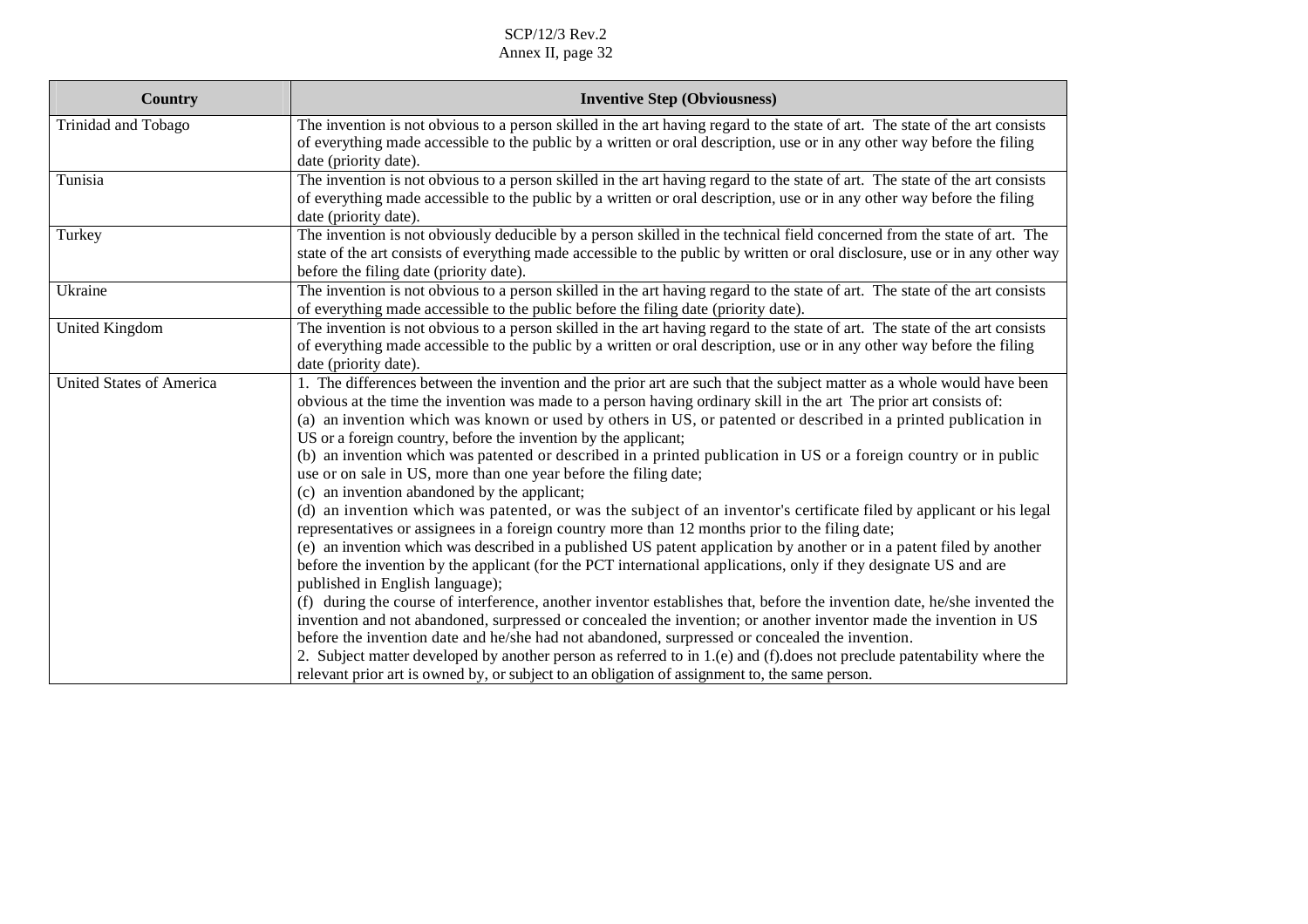| Country                              | <b>Inventive Step (Obviousness)</b>                                                                                                                                                         |
|--------------------------------------|---------------------------------------------------------------------------------------------------------------------------------------------------------------------------------------------|
| Uruguay                              | The invention does not result from the state of the art in a manner obvious to a person skilled in the art. The state of the                                                                |
|                                      | art consists of anything made available to the public by a written or oral description, use or any other method of                                                                          |
|                                      | dissemination or information before the filing date (priority date), and the contents of subsequently published Uruguay<br>patent applications with an earlier filing date (priority date). |
| Uzbekistan                           | The invention is not obvious from the prior art. The prior art consists of any information generally accessible before                                                                      |
|                                      | the filing date (priority date).                                                                                                                                                            |
| <b>Regional Offices</b>              | <b>Inventive Step (Obviousness)</b>                                                                                                                                                         |
| <b>African Intellectual Property</b> | The invention is not obvious to a person having ordinary knowledge and skill in the art having regard to the prior art. The                                                                 |
| Organization (OAPI)                  | prior art consists of anything made available to the public before the filing date (priority date).                                                                                         |
| African Regional Intellectual        | The inventive step is not defined.                                                                                                                                                          |
| Property Organization (ARIPO)        |                                                                                                                                                                                             |
| Eurasian Patent Organization         | The invention is not obvious to a person skilled in the art having regard to the state of art. The state of the art consists                                                                |
| (EAPO)                               | of anything made available before the filing date (priority date).                                                                                                                          |
| European Patent Organisation         | The invention is not obvious to a person skilled in the art having regard to the state of art. The state of the art consists of                                                             |
| (EPO)                                | anything made available to the public by a written or oral description, use or in any other way before the filing date                                                                      |
|                                      | (priority date).                                                                                                                                                                            |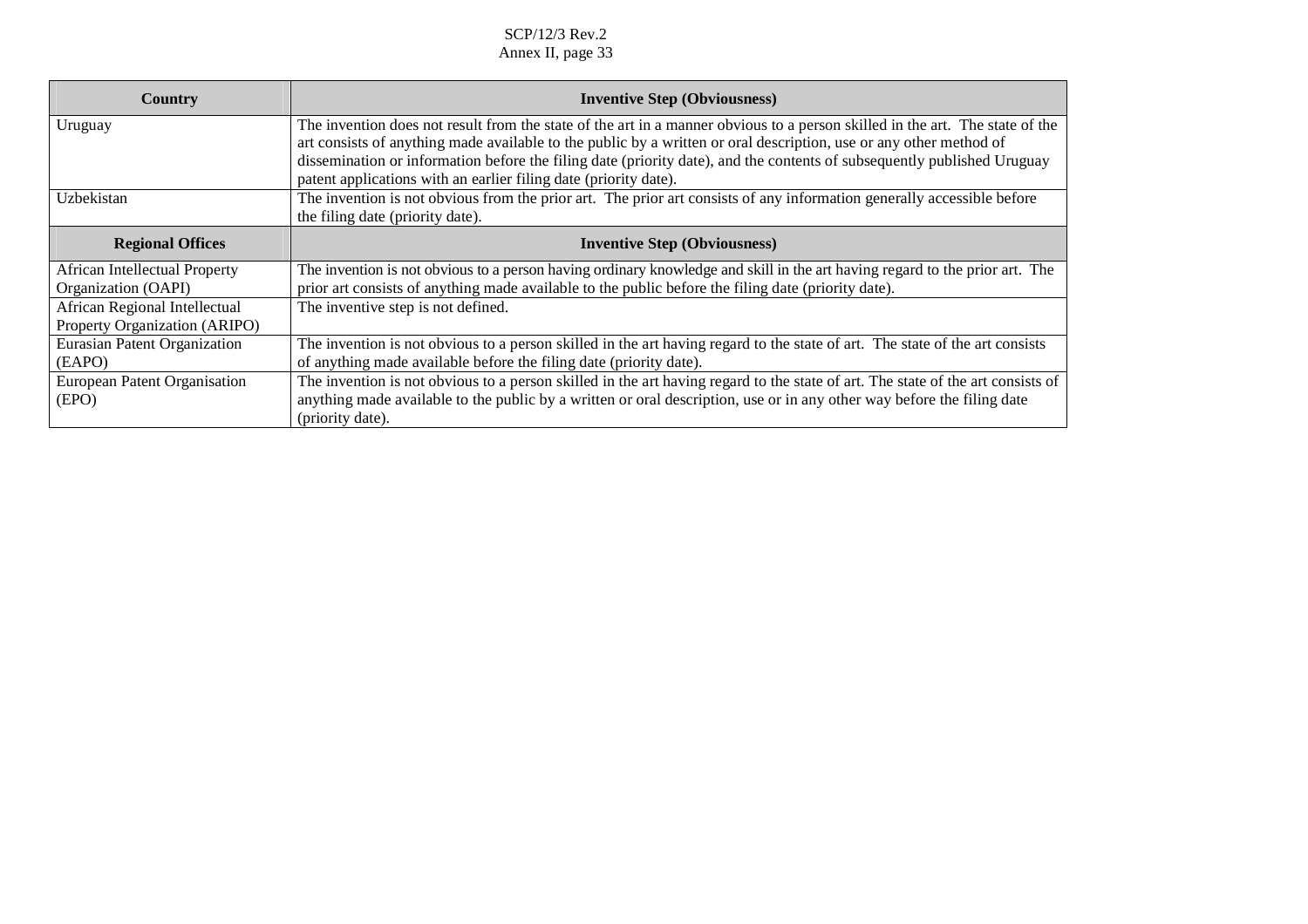# (4) Grace Period

| Country   | <b>Grace Period</b>                                                                                                       |
|-----------|---------------------------------------------------------------------------------------------------------------------------|
| Albania   | 1. Disclosure not to be taken into account in determining patentability if it occurred within 12 months before the filing |
|           | date (priority date):                                                                                                     |
|           | (a) by the inventor or any other person who had right to the patent;                                                      |
|           | (b) by a third party who had obtained information from applicant;                                                         |
|           | (c) in a patent application with the same inventor which should not have been disclosed by Office;                        |
|           | (d) in a patent application filed without the knowledge or consent of the inventor by a person who obtained the           |
|           | information from the inventor.                                                                                            |
|           | 2. The effect of the grace period may be invoked at any time. In the event of a dispute, burden of proof is on applicant  |
|           | or patent owner.                                                                                                          |
| Algeria   | Disclosure within 12 months before the filing date (priority date) not considered accessible to the public, if due to:    |
|           | 1. an act by the applicant or his predecessor in title, or                                                                |
|           | 2. an abuse by a third party in relation to the applicant or his predecessor in title.                                    |
| Andorra   | 1. Disclosure not to be taken into account in determining patentability if it occurred within 6 months before the filing  |
|           | date (priority date):                                                                                                     |
|           | (a) by the inventor or his successor in title;                                                                            |
|           | (b) of information in an application filed by the inventor which should not have been disclosed by the Office;            |
|           | (c) of information in an application filed, without the knowledge or consent of the inventor, by a person who obtained    |
|           | the information from the inventor;                                                                                        |
|           | (d) a person who obtained the information from the inventor.                                                              |
|           | 2. The effect of the grace period may be invoked at any time.                                                             |
| Argentina | 1. Disclosure not to be taken into account in determining novelty if it occurred within one year before the filing date   |
|           | (priority date) by the inventor or his successor in title by:                                                             |
|           | (a) any medium of communication;                                                                                          |
|           | (b) display at a national or international exhibition.                                                                    |
|           | 2. The application shall be accompanied by documentary supporting evidence.                                               |
| Armenia   | 1. Disclosure not to be taken into account in determining patentability if it occurred within 12 months before the filing |
|           | date (priority date) by:                                                                                                  |
|           | (a) the applicant or inventor;                                                                                            |
|           | (b) any other person who obtained the information from the applicant or inventor.                                         |
|           | 2. The burden of proof is on the applicant.                                                                               |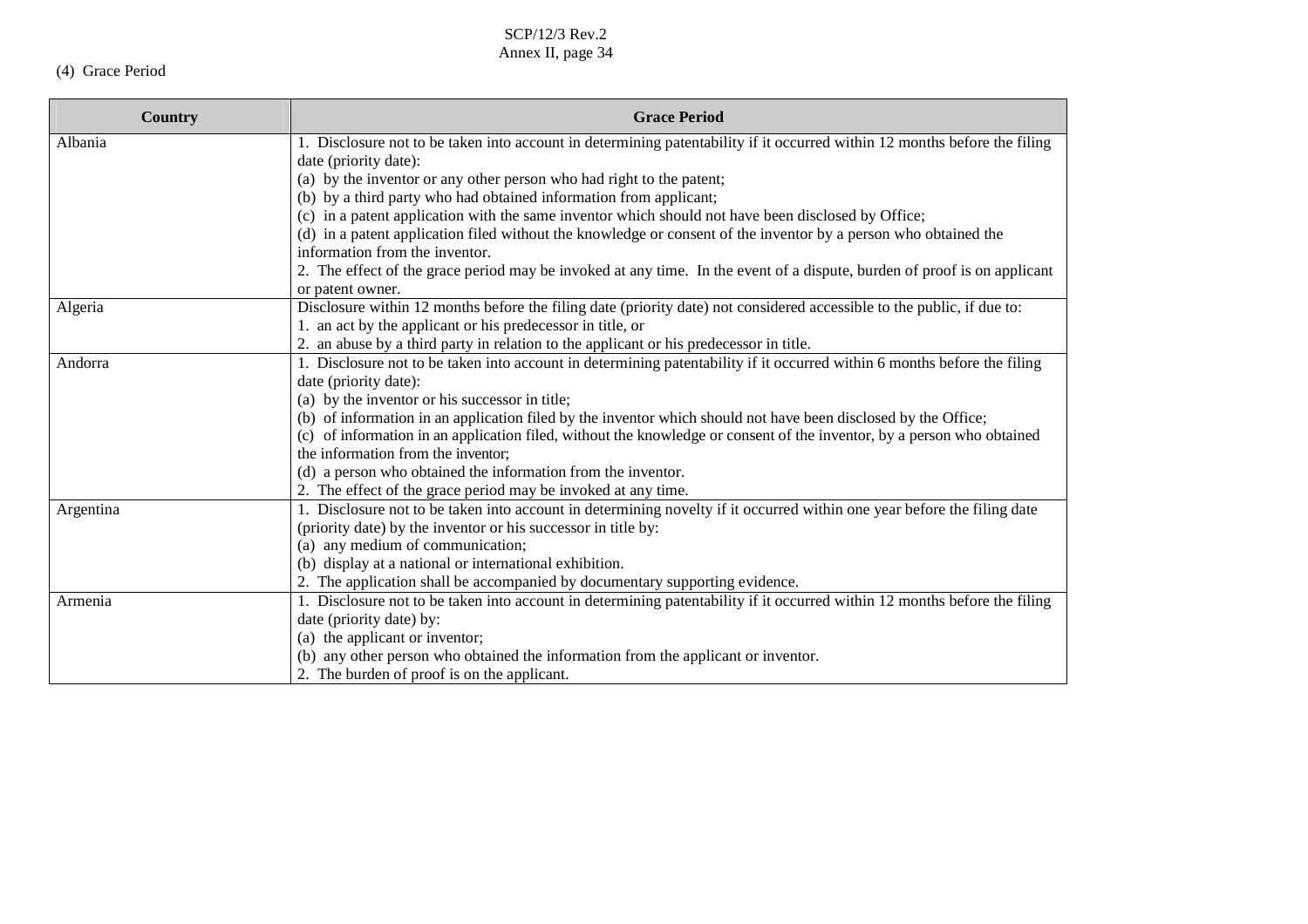| <b>Country</b>  | <b>Grace Period</b>                                                                                                                                                                                                          |
|-----------------|------------------------------------------------------------------------------------------------------------------------------------------------------------------------------------------------------------------------------|
| Australia       | 1. Disclosure not to be taken into consideration in determining novelty and inventive step if it occurred:                                                                                                                   |
|                 | (a) within six months before the filing date (priority date)                                                                                                                                                                 |
|                 | (i) by showing, use or publication of the invention at a recognized exhibition;                                                                                                                                              |
|                 | in a paper written by the inventor and read before, or published with the inventor's consent by or on behalf of, a<br>(ii)<br>learned society;                                                                               |
|                 | (b) within 12 months before the filing date (priority date) by working the invention in public for the purposes of<br>reasonable trial due to the nature of the invention;                                                   |
|                 | (c) within 12 months before the filing date in Australia with the consent of the patentee or predecessor in title or<br>without consent and the information disclosed was derived from the patentee or predecessor in title; |
|                 | (d) at any time before the filing date, if the information disclosed was given by or with the consent of the patentee or                                                                                                     |
|                 | predecessor in title, to the Commonwealth or a State or Territory, an authority thereof or person authorized thereby, to                                                                                                     |
|                 | investigate the invention; and anything done for the purpose of such investigation.                                                                                                                                          |
|                 | 2. In the cases of $1.a.(i)$ , the applicant shall:                                                                                                                                                                          |
|                 | (a) when filing the application, state that the invention has been disclosed at the exhibition;                                                                                                                              |
|                 | (b) before the publication of the application, file a statement issued by the exhibition authority.                                                                                                                          |
| Austria         | 1. Disclosure not to be taken into account in determining novelty if it occurred within six months before the filing date:                                                                                                   |
|                 | (a) due to an evident abuse in relation to the applicant or his legal predecessor;                                                                                                                                           |
|                 | (b) by display of the invention by the applicant or his legal predecessor at an official or officially recognized                                                                                                            |
|                 | exhibition.                                                                                                                                                                                                                  |
|                 | 2. The applicant shall:                                                                                                                                                                                                      |
|                 | (a) when filing the application, state that the invention has been displayed at the exhibition;                                                                                                                              |
|                 | (b) within four months after the filing date, file a certificate and a description of the invention attested by the exhibition                                                                                               |
|                 | management, and indicate the exhibition opening date and the date of the first disclosure.                                                                                                                                   |
| Bahrain         | Disclosure not to be taken into account in determining novelty if it occurred within 12 months before the filing date:                                                                                                       |
|                 | 1. by display of the invention at a national or international exhibition;                                                                                                                                                    |
|                 | 2. by an action by the applicant or his predecessor in title;                                                                                                                                                                |
|                 | 3. due to an evident abuse or unfair act by another person.                                                                                                                                                                  |
| <b>Barbados</b> | Disclosure not to be taken into account in determining novelty and inventive step if it occurred within 12 months before                                                                                                     |
|                 | the filing date (priority date)::                                                                                                                                                                                            |
|                 | 1. by the applicant or his predecessor in title;                                                                                                                                                                             |
|                 | 2. due to an abuse by a third party.                                                                                                                                                                                         |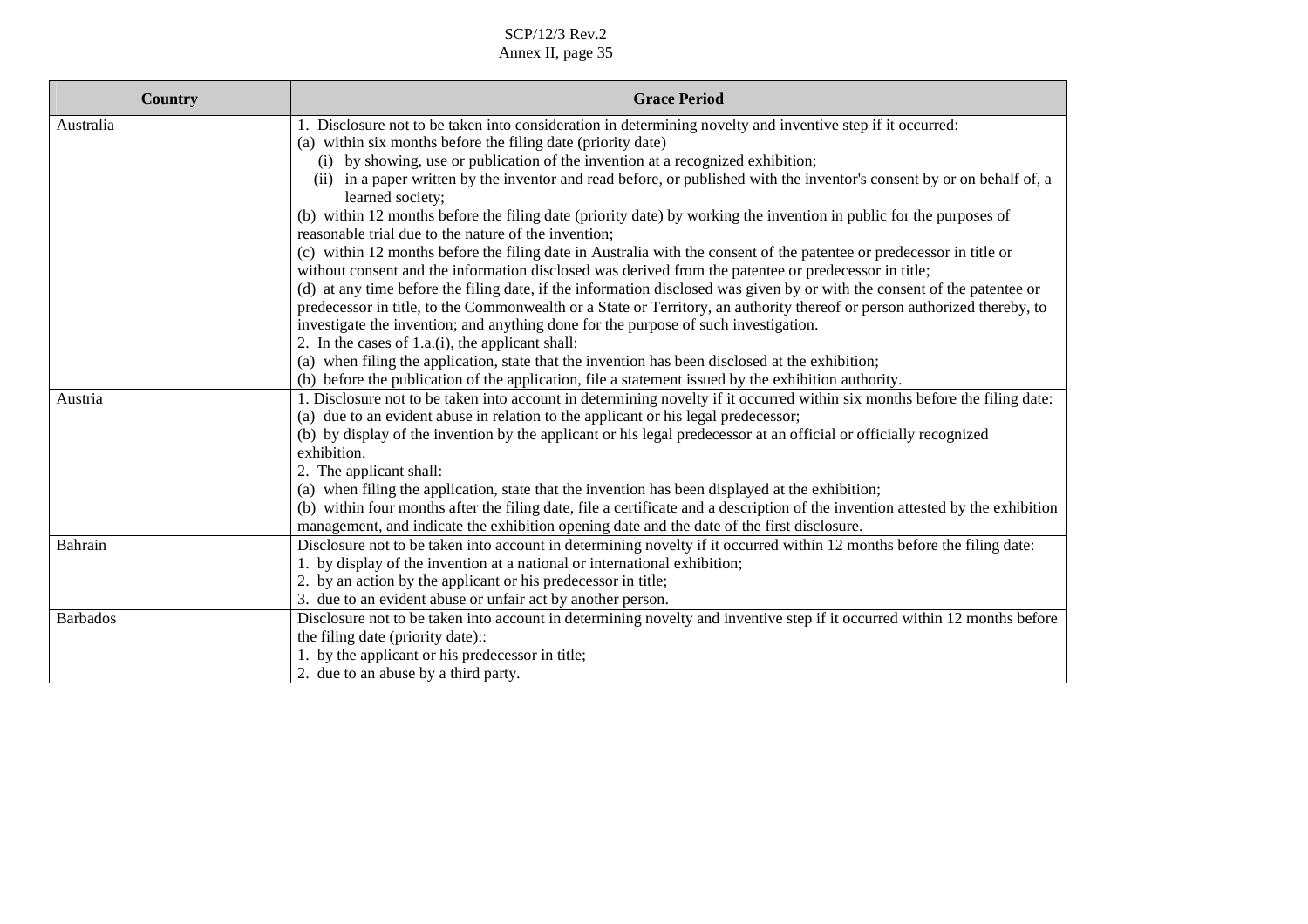| <b>Country</b>         | <b>Grace Period</b>                                                                                                                                                                    |
|------------------------|----------------------------------------------------------------------------------------------------------------------------------------------------------------------------------------|
| <b>Belarus</b>         | 1. Disclosure not to be taken into account in determining patentability if it occurred within 12 months before the filing                                                              |
|                        | date by:                                                                                                                                                                               |
|                        | (a) the applicant or inventor;                                                                                                                                                         |
|                        | (b) a person who obtained the information from the inventor or applicant.                                                                                                              |
|                        | 2. The burden of proof is on the applicant.                                                                                                                                            |
| Belgium                | 1. Disclosure not to be taken into account in determining novelty if it occurred within six months before the filing date                                                              |
|                        | due to:                                                                                                                                                                                |
|                        | (a) an evident abuse in relation to the applicant or his legal predecessor;                                                                                                            |
|                        | (b) display of the invention by the applicant or his legal predecessor at an official or officially recognized international<br>exhibition.                                            |
|                        | 2. The applicant shall state in the application, at time of filing, that the invention has been so displayed, and file a<br>certificate to that effect within a prescribed time limit. |
| <b>Belize</b>          | Disclosure not to be taken into account in determining novelty and inventive step if it occurred within 12 months                                                                      |
|                        | before the filing date (priority date):                                                                                                                                                |
|                        | 1. by the applicant or his predecessor in title;                                                                                                                                       |
|                        | 2. due to an abuse by a third party.                                                                                                                                                   |
| Bolivia                | Disclosure not to be taken into account in determining patentability if it occurred within one year before the filing date                                                             |
|                        | (priority date) by:                                                                                                                                                                    |
|                        | 1. the inventor or his successor in title;                                                                                                                                             |
|                        | 2. an Office which incorrectly published the contents of the patent application filed by the inventor or his successor in                                                              |
|                        | title:                                                                                                                                                                                 |
|                        | 3. a person who obtained the information from the inventor or his successor in title.                                                                                                  |
| Bosnia and Herzegovina | 1. Disclosure not to be taken into account in determining novelty if it occurred within six months before the filing date                                                              |
|                        | due to:                                                                                                                                                                                |
|                        | (a) an evident abuse in relation to the patent applicant or his legal predecessor, or                                                                                                  |
|                        | (b) display of the invention at an official or officially recognized international exhibition.                                                                                         |
|                        | 2. The applicant shall indicate in the application at time of filing that the invention has been so displayed, and submit a<br>certificate within a prescribed time limit.             |
|                        | [Anyone who exhibits an invention at an officially recognized exhibition or fair of international nature may, within                                                                   |
|                        | three months following the closing date of the exhibition or fair, claim in his application the priority right as of the first                                                         |
|                        | day of showing of the invention (exhibition priority rights).]                                                                                                                         |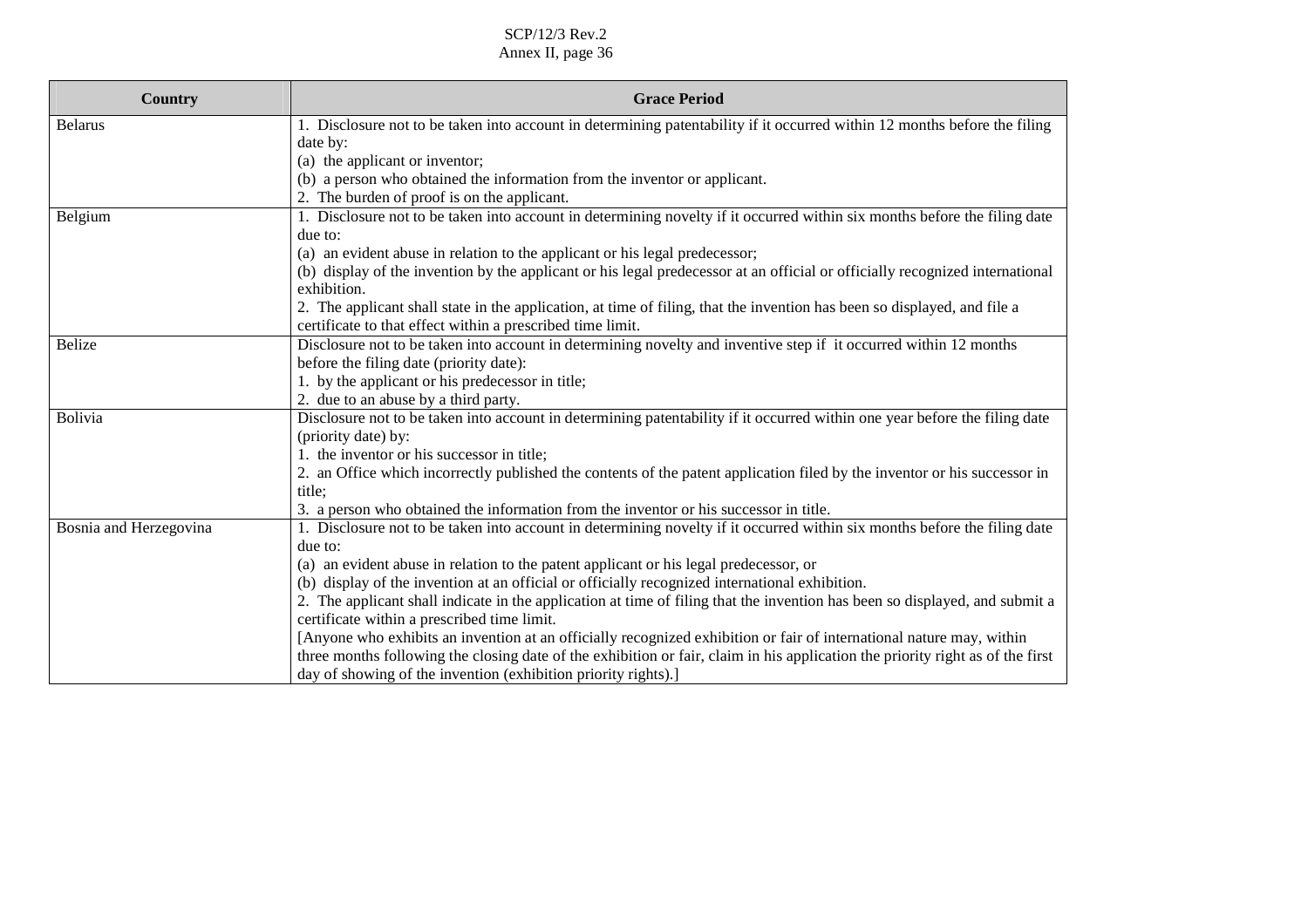| <b>Country</b> | <b>Grace Period</b>                                                                                                                                             |
|----------------|-----------------------------------------------------------------------------------------------------------------------------------------------------------------|
| <b>Brazil</b>  | 1. Disclosure not to be considered as part of the state of the art if it occurred within 12 months before the filing date<br>(priority date):                   |
|                | (a) by the inventor;                                                                                                                                            |
|                | (b) publication by the Office of a patent application based on information obtained from the inventor and filed without                                         |
|                | his consent:                                                                                                                                                    |
|                | (c) by another person based on information obtained from the inventor.                                                                                          |
|                | 2. The Office may require a statement relating to the disclosure, possibly accompanied by proof.                                                                |
| Bulgaria       | 1. Disclosure not to be taken into account in determining novelty if it occurred within six months before the filing date<br>(priority date) in consequence of: |
|                | (a) an evident abuse in relation to the applicant or his legal predecessor;                                                                                     |
|                | (b) display of the invention by the applicant or his legal predecessor at a official or officially recognized international exhibition.                         |
|                | 2. The applicant shall indicate in the application at the time of filing that the invention has been so displayed, and                                          |
|                | submit evidence within three months from the filing date.                                                                                                       |
| Canada         | Disclosure not to be taken into consideration in determining novelty and inventive step if it occurred within one year                                          |
|                | before the filing date by the applicant, or by a person who obtained knowledge from the applicant.                                                              |
| Chile          | Disclosure not to be taken into account in determining novelty if it occurred within six months before the filing date in                                       |
|                | consequence of :                                                                                                                                                |
|                | 1. practices, experiments or construction of machinery or apparatus by the applicant;                                                                           |
|                | 2. display of the invention at an official or officially recognized exhibition by the applicant or his predecessor in title;                                    |
|                | 3. abuse and unfair practices in relation to the applicant or his predecessor in title                                                                          |
| China          | Disclosure not to be taken into account in determining novelty if it occurred within six months before the filing date by:                                      |
|                | 1. display of the invention at an international exhibition sponsored or recognized by the Chinese Government;                                                   |
|                | 2. making the invention public at a prescribed academic or technological meeting;                                                                               |
|                | 3. any person without the consent of the applicant.                                                                                                             |
| Colombia       | Disclosure not to be taken into account in determining patentability if it occurred within one year before the filing date                                      |
|                | (priority date) by:                                                                                                                                             |
|                | 1. the inventor or his successor in title;                                                                                                                      |
|                | 2. an Office which incorrectly published the contents of the patent application filed by the inventor or his successor in                                       |
|                | title;                                                                                                                                                          |
|                | 3. a third party who obtained the information from the inventor or his successor in title.                                                                      |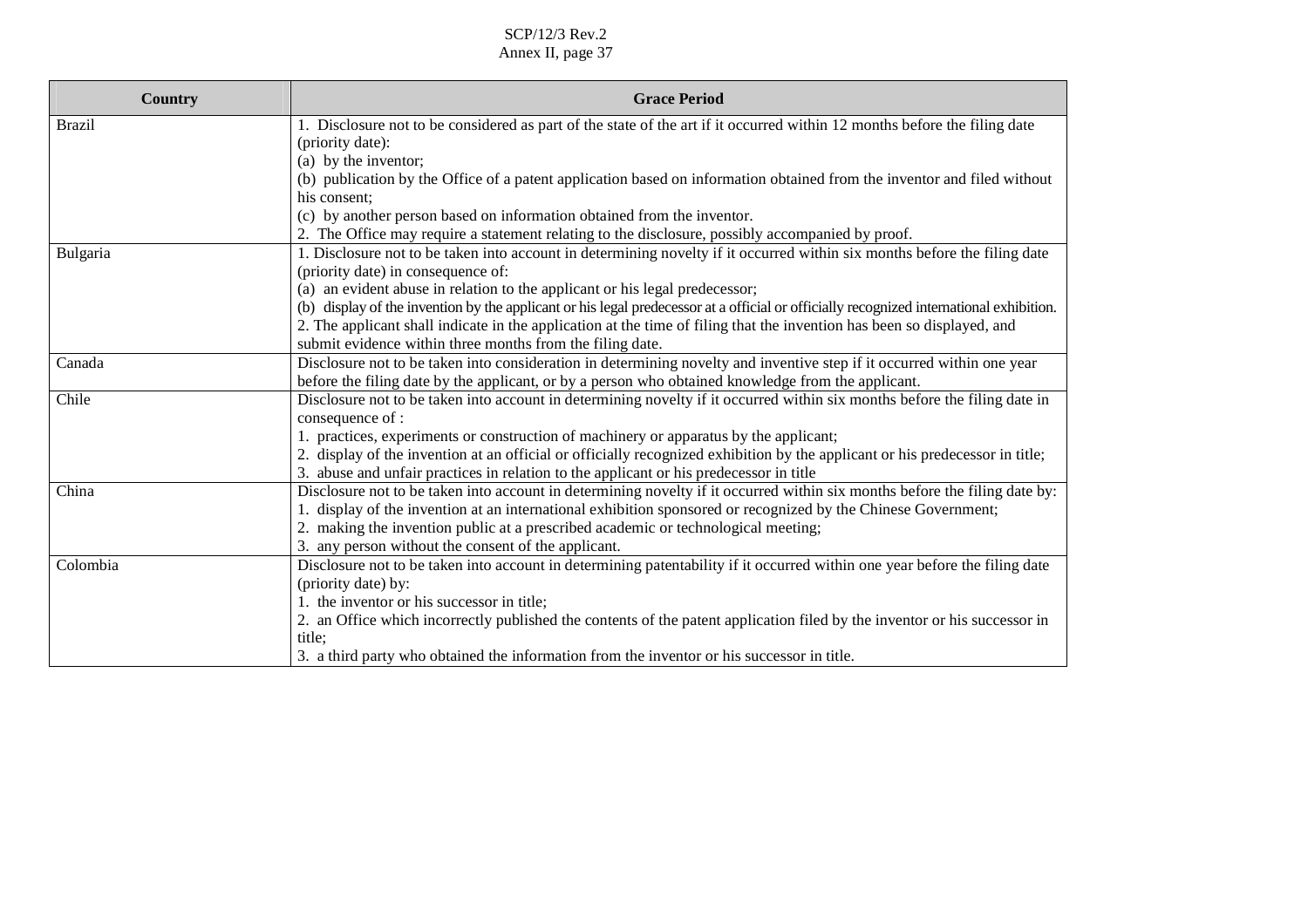| <b>Country</b> | <b>Grace Period</b>                                                                                                                                                                                                                   |
|----------------|---------------------------------------------------------------------------------------------------------------------------------------------------------------------------------------------------------------------------------------|
| Costa Rica     | The state of the art does not include disclosure of an invention within one year before the filing date (priority date)<br>resulting from:                                                                                            |
|                | 1. acts done directly or indirectly by the inventor or his successor in title; or                                                                                                                                                     |
|                | 2. non-performance of a contract or illicit acts against any of them.                                                                                                                                                                 |
|                | 3. publication of applications by an industrial property Office where the applications were made by a party which does<br>not have a right to a patent or the applications were published despite the Office should not have done so. |
| Croatia        | 1. Disclosure not to be taken into account in determining novelty if it occurred within one year before the filing date due                                                                                                           |
|                | to:                                                                                                                                                                                                                                   |
|                | (a) an evident abuse in relation to the patent applicant or his predecessor in title;                                                                                                                                                 |
|                | (b) display of the invention at an official or officially recognized international exhibition.                                                                                                                                        |
|                | 2. The applicant shall indicate in the application at time of filing that the invention has been so displayed, and submit a                                                                                                           |
|                | certificate within four months from the filing date.                                                                                                                                                                                  |
| Cyprus         | No provision.                                                                                                                                                                                                                         |
| Czech Republic | 1. Disclosure not to be taken into account in determining novelty if it occurred within six months before the filing date<br>due to:                                                                                                  |
|                | (a) an evident abuse in relation to the applicant or his legal predecessor,                                                                                                                                                           |
|                | (b) display of the invention by the applicant or his legal predecessor at an official or officially-recognized international                                                                                                          |
|                | exhibition.                                                                                                                                                                                                                           |
|                | 2. The applicant shall indicate in the application at time of filing that the invention has been so displayed, and submit a<br>certificate within four months from the filing date.                                                   |
| Denmark        | Disclosure not to be taken into account in determining patentability if it occurred within six months before the filing                                                                                                               |
|                | date in consequence of                                                                                                                                                                                                                |
|                | 1. evident abuse in relation to the applicant or his predecessor in title,                                                                                                                                                            |
|                | 2. display of the invention by the applicant or his predecessor in title at an official or officially recognized international                                                                                                        |
|                | exhibition.                                                                                                                                                                                                                           |
| Dominica       | Disclosure not to be taken into account in determining novelty and inventive step if it occurred within 12 months before                                                                                                              |
|                | the filing date (priority date) due to:                                                                                                                                                                                               |
|                | 1. an abuse committed by a third party in relation to the applicant or his predecessor in title; or                                                                                                                                   |
|                | 2. acts committed by the applicant or his predecessor in title.                                                                                                                                                                       |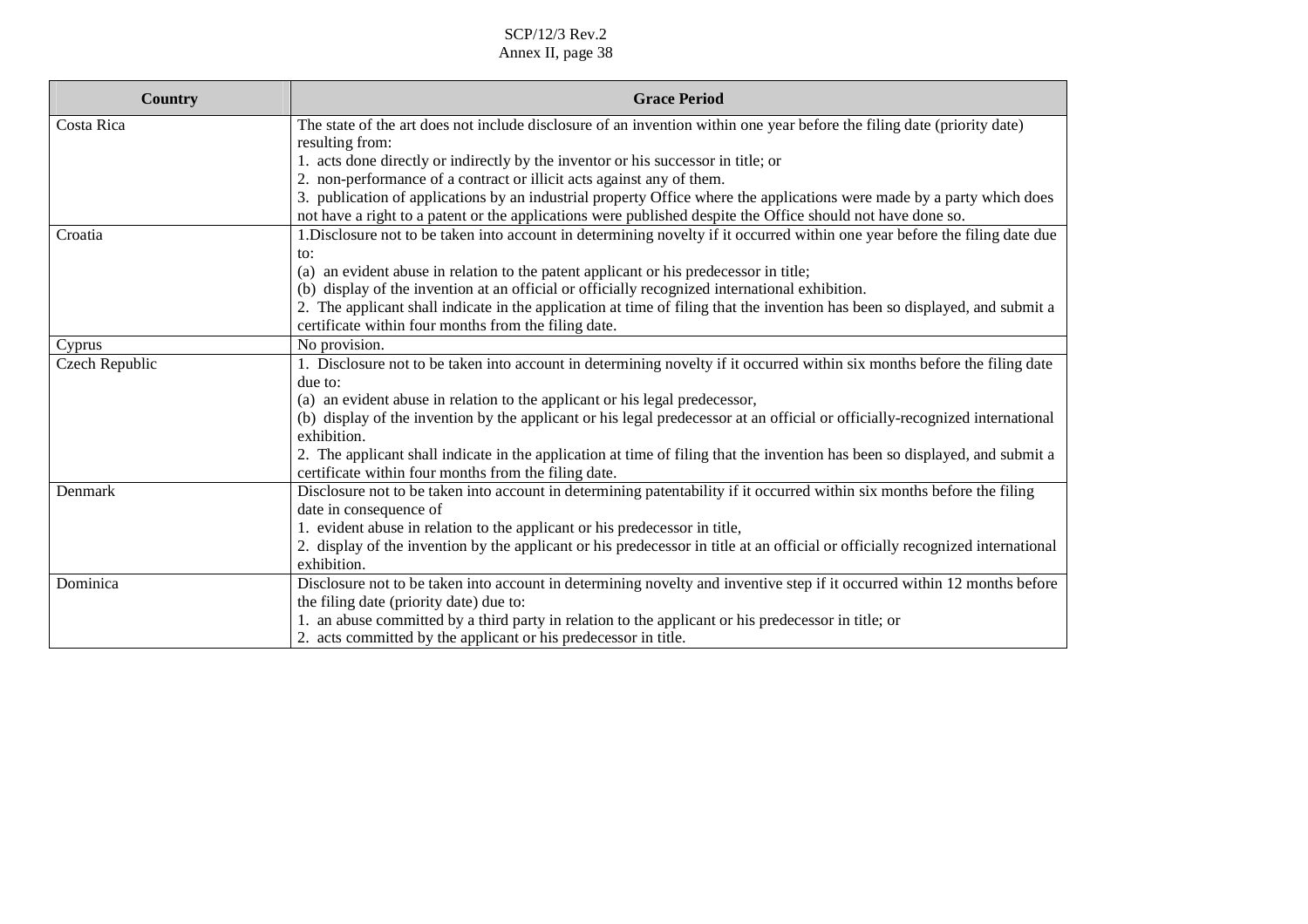| Country     | <b>Grace Period</b>                                                                                                         |
|-------------|-----------------------------------------------------------------------------------------------------------------------------|
| Ecuador     | Disclosure not to be taken into account in determining patentability if it occurred within one year before the filing date  |
|             | (priority date) by:                                                                                                         |
|             | 1. the inventor or his successor in title;                                                                                  |
|             | 2. an Office which incorrectly published the contents of the patent application filed by the inventor or his successor in   |
|             | title:                                                                                                                      |
|             | 3. a person who obtained the information from the inventor or his successor in title;                                       |
|             | 4. an official order;                                                                                                       |
|             | 5. a manifest abuse to the detriment of the inventor or his successor in title;                                             |
|             | 6. an officially recognized exhibition or publication of academic or research purposes. In that case the person             |
|             | concerned shall, on filing his application, submit a declaration stating that the invention actually was shown, together    |
|             | with the appropriate certificate.                                                                                           |
| Egypt       | Disclosure not to be taken into account in determining novelty if it occurred within six months before the filing date by   |
|             | the display of the invention in a national or international exhibition.                                                     |
| El Salvador | Disclosure not to be taken into account in determining novelty if it occurred within one year before the filing date        |
|             | (priority date):                                                                                                            |
|             | 1. by the inventor or his successor in title;                                                                               |
|             | 2. due to an abuse of confidence, breach of contract or other unlawful act against the inventor or his successor in title,; |
|             | 3. by publication of a patent specification filed by a person not entitled to grant;                                        |
|             | 4. by publication of a patent specification as a result of an error by an Office.                                           |
| Estonia     | Disclosure not to be taken into account in determining novelty and inventive step if it occurred within one year before     |
|             | the filing date (priority date) by:                                                                                         |
|             | 1. the applicant or his predecessor in title;                                                                               |
|             | 2. a person who obtained information from the applicant or his predecessor in title.                                        |
| Finland     | Disclosure not to be taken into account in determining patentability if it occurred within six months before the filing     |
|             | date due to:                                                                                                                |
|             | 1. an evident abuse in relation to the applicant or his predecessor in title;                                               |
|             | 2. display of the invention at an official or officially recognized international exhibition.                               |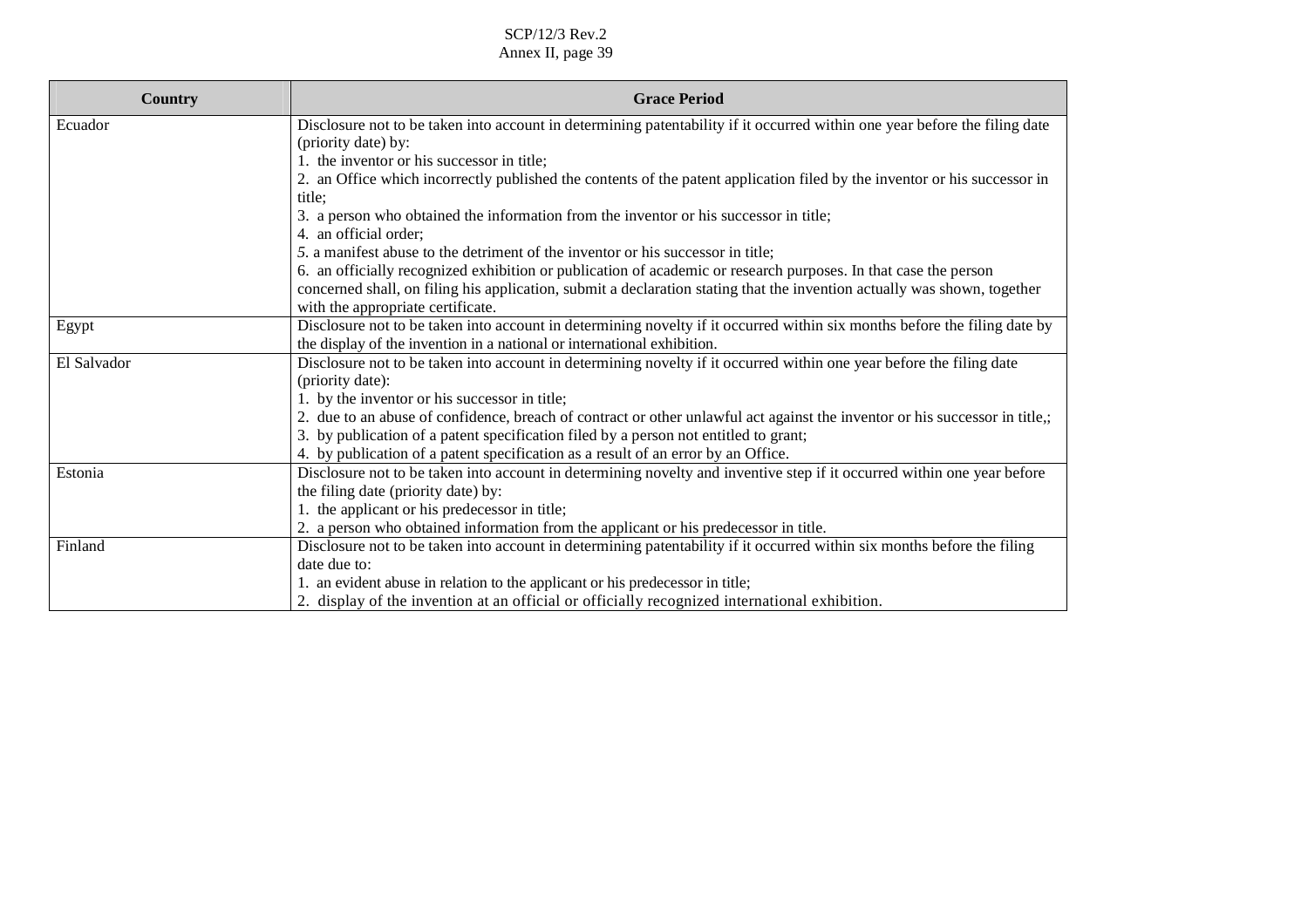| <b>Country</b> | <b>Grace Period</b>                                                                                                                                                                                       |
|----------------|-----------------------------------------------------------------------------------------------------------------------------------------------------------------------------------------------------------|
| France         | 1. Disclosure not to be taken into account in determining novelty if it occurred within six months before the filing date                                                                                 |
|                | due to:                                                                                                                                                                                                   |
|                | (a) an evident abuse in relation to the applicant or his predecessor in title;                                                                                                                            |
|                | (b) display of the invention by the applicant or his predecessor in title at an official or officially recognized<br>international exhibition.                                                            |
|                | 2. The applicant shall declare at the time of filing that the invention has been so displayed, and furnish proof to that                                                                                  |
|                | effect within a prescribed time limit.                                                                                                                                                                    |
| Georgia        | Disclosure not to be taken into account in determining patentability if it occurred within 12 months before the filing                                                                                    |
|                | date (priority date) by the inventor or his successor in title, or by a person who obtained the information from the                                                                                      |
|                | inventor.                                                                                                                                                                                                 |
| Germany        | 1. Disclosure not to be taken into account in determining novelty if it occurred within six months before the filing date                                                                                 |
|                | due to:                                                                                                                                                                                                   |
|                | (a) an evident abuse in relation to the applicant or his predecessor in title;                                                                                                                            |
|                | (b) display of the invention by the applicant or his predecessor in title at an official or officially recognized                                                                                         |
|                | international exhibition notified in the Federal Law Gazette.                                                                                                                                             |
|                | 2. The applicant shall state when filing the application that the invention has been so displayed, and file a certificate                                                                                 |
|                | within four months.                                                                                                                                                                                       |
| Ghana          | Disclosure not to be taken into account in determining novelty if it occurred within six months before the filing date:                                                                                   |
|                | 1. by the applicant or his predecessor in title;                                                                                                                                                          |
|                | 2. due to an evident abuse committed in relation to the applicant or his predecessor in title.                                                                                                            |
| Greece         | 1. Disclosure not to be taken into account in determining patentability if it occurred within six months before the filing                                                                                |
|                | date due to:                                                                                                                                                                                              |
|                | (a) an evident abuse of the rights of the applicant or predecessor in title;                                                                                                                              |
|                | (b) display of the invention at an officially recognized international exhibition.<br>2. The applicant shall state when filing the application that the invention has been so displayed, and shall file a |
|                | certificate.                                                                                                                                                                                              |
| Guatemala      | The state of the art does not include disclosure of an invention within one year before the filing date (priority date)                                                                                   |
|                | resulting from:                                                                                                                                                                                           |
|                | 1. acts done directly or indirectly by the inventor or his successor in title;                                                                                                                            |
|                | 2. non-performance of a contract or illicit acts against any of them; or                                                                                                                                  |
|                | 3. publication of applications by an industrial property Office where the applications were made by a party which does                                                                                    |
|                | not have a right to a patent or the applications were published despite the Office should not have done so.                                                                                               |
|                |                                                                                                                                                                                                           |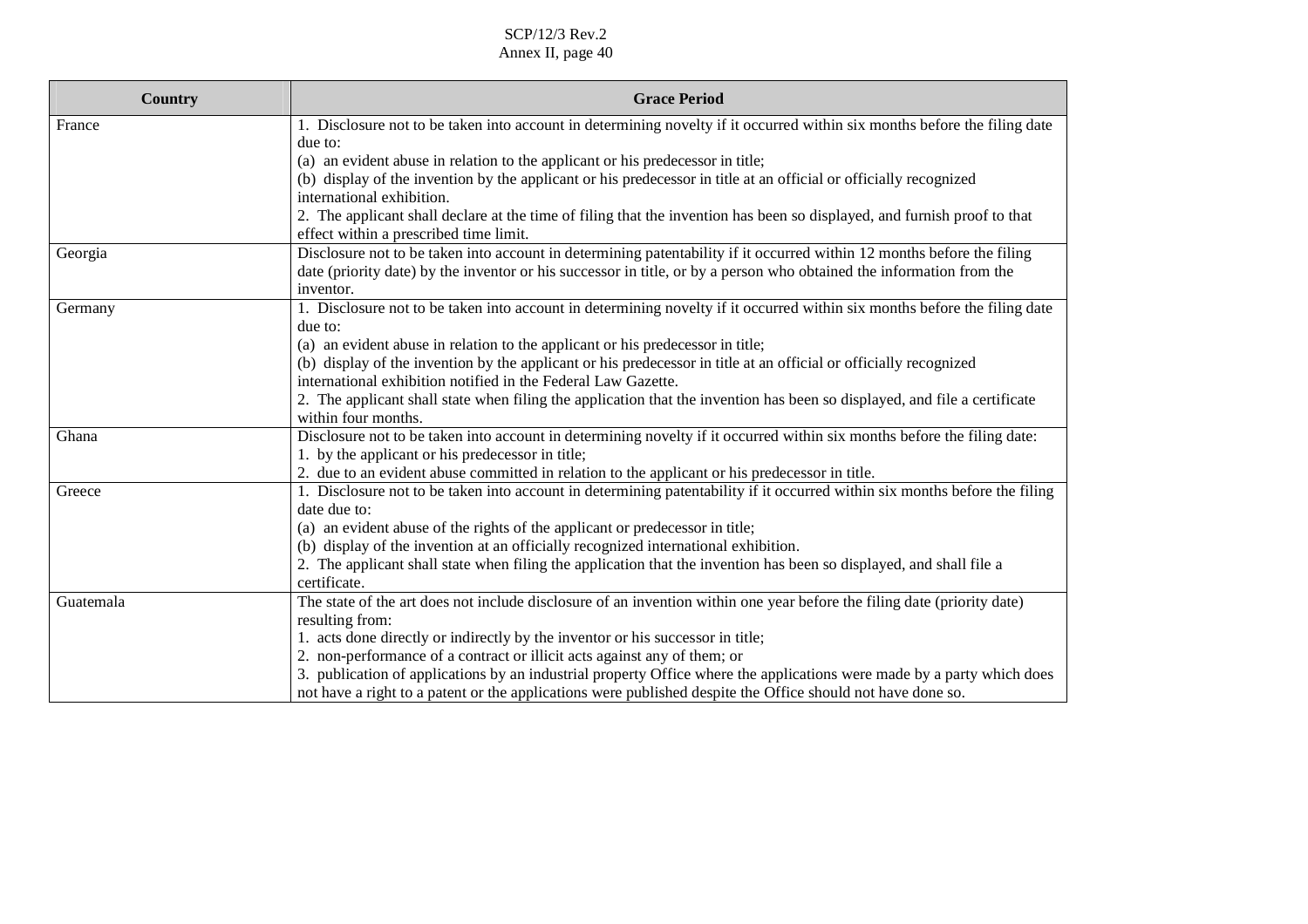| <b>Country</b> | <b>Grace Period</b>                                                                                                                                                                                                                                                                                                                                                                                                                                                                                                                                                                                                                                                                                                                                                                                                                                                                                                                                                                                                                                                                                                                                                                                                                                                                                                                                                                                                                                                                                                                                                                                                                                                                                                                                                                                                                                                                                                                                                                                                   |
|----------------|-----------------------------------------------------------------------------------------------------------------------------------------------------------------------------------------------------------------------------------------------------------------------------------------------------------------------------------------------------------------------------------------------------------------------------------------------------------------------------------------------------------------------------------------------------------------------------------------------------------------------------------------------------------------------------------------------------------------------------------------------------------------------------------------------------------------------------------------------------------------------------------------------------------------------------------------------------------------------------------------------------------------------------------------------------------------------------------------------------------------------------------------------------------------------------------------------------------------------------------------------------------------------------------------------------------------------------------------------------------------------------------------------------------------------------------------------------------------------------------------------------------------------------------------------------------------------------------------------------------------------------------------------------------------------------------------------------------------------------------------------------------------------------------------------------------------------------------------------------------------------------------------------------------------------------------------------------------------------------------------------------------------------|
| Hungary        | Disclosure not to be taken into account in determining novelty if it occurred within six months before the filing date<br>(priority date) due to:<br>1. an abuse of the rights of the applicant or his predecessor in title;<br>2. display of the invention by the applicant or his predecessor in title at a exhibition published in the Official Gazette.                                                                                                                                                                                                                                                                                                                                                                                                                                                                                                                                                                                                                                                                                                                                                                                                                                                                                                                                                                                                                                                                                                                                                                                                                                                                                                                                                                                                                                                                                                                                                                                                                                                           |
| Iceland        | Disclosure not to be taken into account in determining patentability if it occurred within six months before the filing<br>date due to:<br>1. an evident abuse in relation to the applicant or his predecessor in title;<br>2. display of the invention by the applicant or his predecessor in title at an official or officially organized exhibition.                                                                                                                                                                                                                                                                                                                                                                                                                                                                                                                                                                                                                                                                                                                                                                                                                                                                                                                                                                                                                                                                                                                                                                                                                                                                                                                                                                                                                                                                                                                                                                                                                                                               |
| India          | An invention shall not be deemed to have been anticipated by:<br>1. Disclosures at any time before the filing date (priority date) of matter obtained from, and published without the<br>consent of, the inventor or his successor in title (provided that the invention was not commercially worked in India,<br>otherwise than for the purpose of reasonable trial, and that a patent application for the invention was filed in India or a<br>convention country as soon as reasonably practicable thereafter).<br>2. Other applications made in contravention of the rights of the inventors or his successor in title or public use or<br>publication of the invention without the consent of the inventor or his successor in title by the applicants of such other<br>applications or by any other person in consequence of the disclosure.<br>3. Disclosures due to the communication of the invention to the Government or to any person authorized by the<br>Government to investigate the invention or its merits, or for the purpose of that investigation.<br>4. Disclosures within 12 months before the application is made (calculated from the opening of the exhibition or the<br>reading or publication of the paper) by:<br>(a) display or use of the invention with the consent of the inventor or his predecessor in title at an industrial or other<br>exhibition notified in the Official Gazette;<br>(b) publication of the invention in consequence of such display or use;<br>(c) use of the invention during the period of the exhibition without the consent of the inventor or his predecessor in<br>title;<br>(d) description of the invention in a paper read by the inventor before a learned society, or published with his consent<br>in the transactions of such a society.<br>5. Disclosures within one year before the filing date (priority date) by public working the invention for reasonable trial,<br>by or with the consent of the applicant or his predecessor in title. |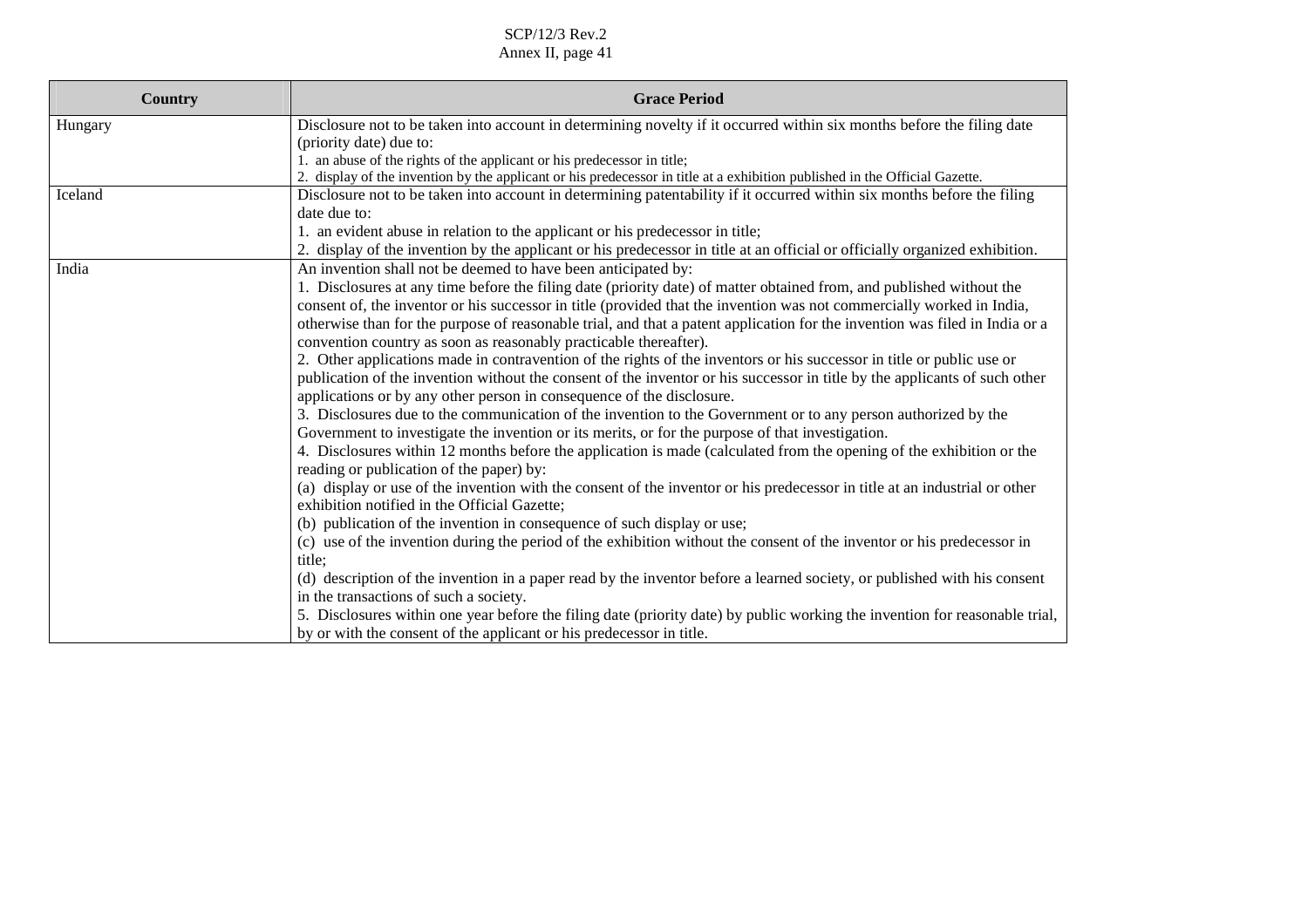| Country   | <b>Grace Period</b>                                                                                                                                                                                                                                                                                                                                                                                                                                                                              |
|-----------|--------------------------------------------------------------------------------------------------------------------------------------------------------------------------------------------------------------------------------------------------------------------------------------------------------------------------------------------------------------------------------------------------------------------------------------------------------------------------------------------------|
| Indonesia | 1. Disclosure shall not be deemed to be announced if it occurred within six months before the filing date by:<br>(a) display of the invention at an official or officially recognized international exhibition, or in an official or officially<br>recognized national exhibition in Indonesia;                                                                                                                                                                                                  |
|           | (b) use in Indonesia by the inventor for research or development.<br>2. Disclosure shall not be deemed to be announced if it is occurred within 12 months before the filing date by any other<br>person in breach of a confidentiality obligation.                                                                                                                                                                                                                                               |
| Ireland   | 1. Disclosure not to be taken into account in determining novelty if it occurred within six months before the filing date<br>due to:<br>(a) a breach of confidence or agreement in relation to the invention;                                                                                                                                                                                                                                                                                    |
|           | (b) the unlawful obtaining of information concerning the invention;<br>(c) display of the invention by the applicant or his legal predecessor at an official or officially recognized international<br>exhibition.                                                                                                                                                                                                                                                                               |
|           | 2. The applicant shall state, when filing the application, that the invention has been so displayed, and file a certificate<br>within a prescribed period.<br>3. The Ministry may prescribe a period other than the six months and circumstances other than (a), (b), and (c) to give                                                                                                                                                                                                            |
|           | effect to any treaty or international conventions.                                                                                                                                                                                                                                                                                                                                                                                                                                               |
| Israel    | 1. Disclosure not to be taken into account in determining patentability if it occurred at any time before the filing date of<br>matter obtained from the applicant or his predecessor in title and published without his consent (provided that the patent<br>application was filed within a reasonable time after the publication became known to the applicant).<br>2. Disclosure not to be taken into account in determining patentability if it occurred within six months before the filing |
|           | date (calculated from the exhibition opening date) by:<br>(a) display of the invention by the applicant or his predecessor in title at an officially notified industrial or agricultural<br>exhibition in Israel, or at a recognized exhibition in a Convention State;                                                                                                                                                                                                                           |
|           | (b) publication by the applicant or his predecessor in title of a description of the invention at the time of a said<br>exhibition;                                                                                                                                                                                                                                                                                                                                                              |
|           | (c) use of the invention by the applicant or his predecessor in title at, and for the purposes, of the exhibition;<br>(d) use of the invention at the time of the exhibition (either at the exhibition or outside it and with or without the<br>applicant's consent).                                                                                                                                                                                                                            |
|           | 3. Disclosure not to be taken into account in determining patentability if it occurred within six months before the filing<br>date (calculated from the date of the lecture or publication) by a lecture by the inventor before a scientific society, or by<br>publication of the lecture in official transactions of the society, subject to prior notice to the Registrar.                                                                                                                     |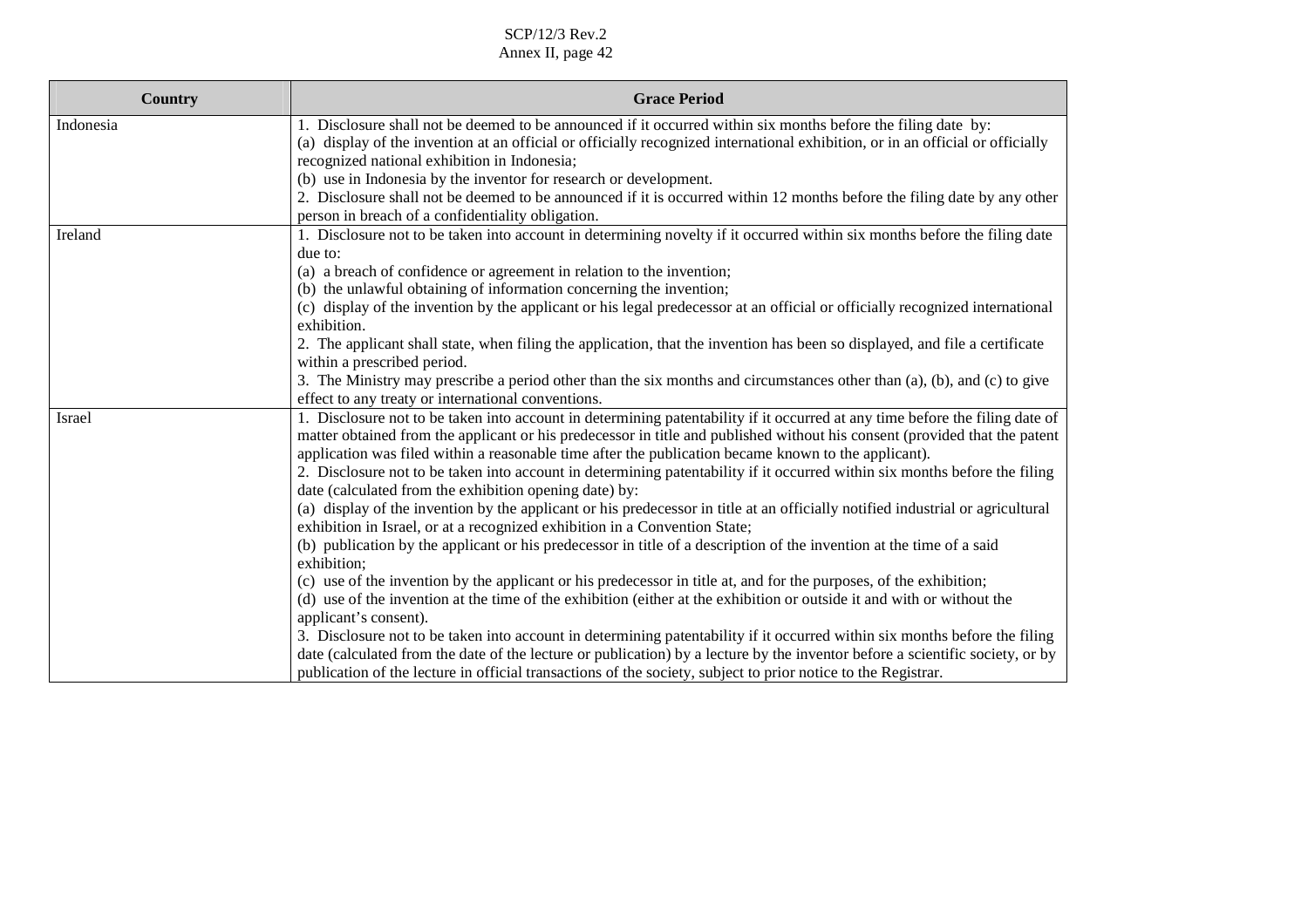| <b>Country</b>  | <b>Grace Period</b>                                                                                                                                    |
|-----------------|--------------------------------------------------------------------------------------------------------------------------------------------------------|
| Italy           | Disclosure not to be taken into account in determining novelty if it occurred within six months before the filing date                                 |
|                 | (priority date) due to:                                                                                                                                |
|                 | 1. an evident abuse to the prejudice of the applicant or his predecessor in title;                                                                     |
|                 | 2. display of the invention at an official or officially recognized exhibition.                                                                        |
| Japan           | 1. Disclosure not to be taken into consideration in determining novelty and inventive step if it occurred within six<br>months before the filing date: |
|                 | (a) by the person having the right to obtain a patent conducting an experiment, making a presentation in a printed                                     |
|                 | publication or through electric telecommunication lines, or making a presentation in writing at a scientific body                                      |
|                 | study meeting held by a scientific body designated by the Commissioner;                                                                                |
|                 | (b) against the will of the person having the right to obtain a patent;                                                                                |
|                 | (c) display of the invention by the person having the right to obtain a patent at a prescribed national or international                               |
|                 | exhibition.                                                                                                                                            |
|                 | 2. The applicant shall submit:                                                                                                                         |
|                 | (a) a written statement to that effect with the application;                                                                                           |
|                 | (b) proof, within 30 days of the filing date, that the disclosure was in respect of the invention (in the case of 1(a) and (c)                         |
|                 | above).                                                                                                                                                |
| Jordan          | Disclosure not to be taken into account in determining novelty if it occurred within 12 months before the filing date                                  |
|                 | (priority date):                                                                                                                                       |
|                 | 1. by the applicant or his predecessor;                                                                                                                |
|                 | 2. due to an abuse made by third parties against the applicant or his predecessor in title.                                                            |
| Kenya           | Disclosure not to be taken into account in determining novelty and inventive step if it occurred within 12 months before                               |
|                 | the filing date (priority date):                                                                                                                       |
|                 | 1. by the applicant or his predecessor in title;                                                                                                       |
|                 | 2. due to an evident abuse committed by a third party in relation to the applicant or his predecessor in title.                                        |
| Kyrgyz Republic | 1. Disclosure not to be taken into account in determining patentability if it occurred within 12 months before the filing                              |
|                 | date (priority date) by:                                                                                                                               |
|                 | (a) the applicant or inventor;                                                                                                                         |
|                 | (b) a person who obtained the information from the applicant or inventor.                                                                              |
|                 | 2. The burden of proof is on the applicant.                                                                                                            |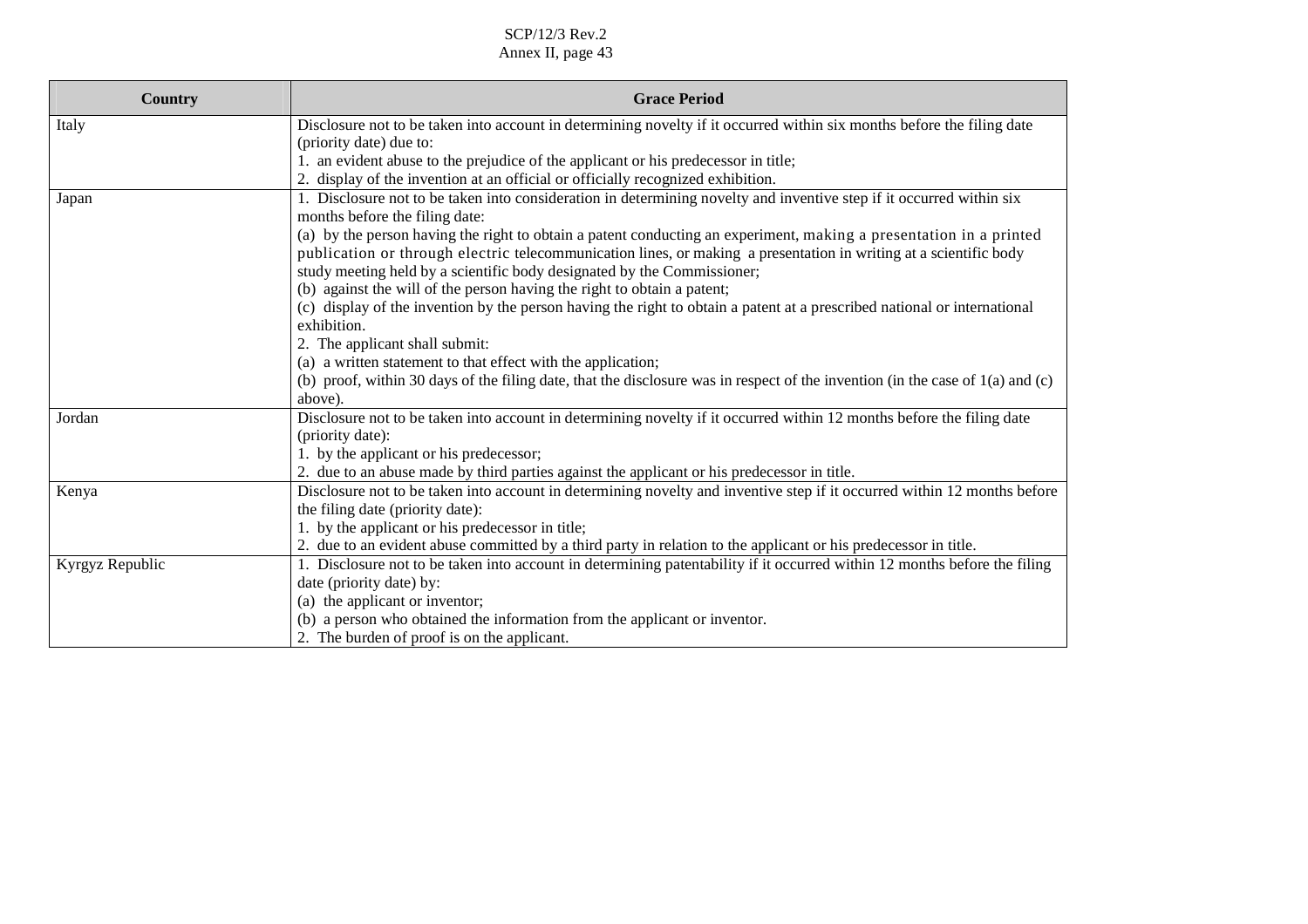| <b>Country</b> | <b>Grace Period</b>                                                                                                                                                          |
|----------------|------------------------------------------------------------------------------------------------------------------------------------------------------------------------------|
| Latvia         | 1. Disclosure not to be taken into account in determining patentability if it occurred within 12 months before the filing<br>date (priority date):                           |
|                | (a) the inventor or his successor in title;<br>(b) due to incorrect disclosure by the Office of information in another application filed by the same inventor, and the       |
|                | Office was not permitted to disclose this information;                                                                                                                       |
|                | (c) in an application filed, without the inventor's knowledge or permission, by a person who obtained the information                                                        |
|                | from the inventor;                                                                                                                                                           |
|                | (d) by a person who obtained the information from the inventor.                                                                                                              |
|                | 2. The effect of the grace period may be invoked at any time. In the event of a dispute, burden of proof is on applicant                                                     |
| Liechtenstein  | or patent owner.<br>Disclosure within six months before the filing date (priority date) due to:                                                                              |
|                | 1. an obvious abuse in relation to the applicant or his predecessor in title;                                                                                                |
|                | 2. display of the invention by the applicant or his predecessor in title at an official or officially recognized international                                               |
|                | exhibition.                                                                                                                                                                  |
|                | (in accordance with the agreements with Switzerland and the European Economic Area (EEA))                                                                                    |
| Lithuania      | 1. Disclosure not to be taken into account in determining patentability if it occurred within six months before the filing                                                   |
|                | date:                                                                                                                                                                        |
|                | (a) by the inventor or his successor in title;                                                                                                                               |
|                | (b) due to an abuse with respect to the inventor or his successor in title;                                                                                                  |
|                | (c) by display of the invention by the inventor or his successor in title at an official or officially recognized exhibition.<br>2. The burden of proof is on the applicant. |
| Luxembourg     | 1. Disclosure not to be taken into account in determining novelty if it occurred within six months before the filing date                                                    |
|                | due to:                                                                                                                                                                      |
|                | (a) an evident abuse in relation to the applicant or his legal predecessor;                                                                                                  |
|                | (b) display of the invention by the applicant or his legal predecessor at an official or officially recognized international<br>exhibition.                                  |
|                | 2. The applicant shall state when filing the application that the invention has been so displayed, and file a certificate                                                    |
|                | within a prescribed period.                                                                                                                                                  |
| Malaysia       | Disclosure disregarded from the prior art if it occurred within one year before the filing date due to:                                                                      |
|                | 1. acts committed by the applicant or his predecessor in title;                                                                                                              |
|                | 2. an abuse of the rights of the applicant or his predecessor in title;                                                                                                      |
|                | 3. a pending application in UK as at the date of coming into force of the Act (Patents Act 291 of 1983).                                                                     |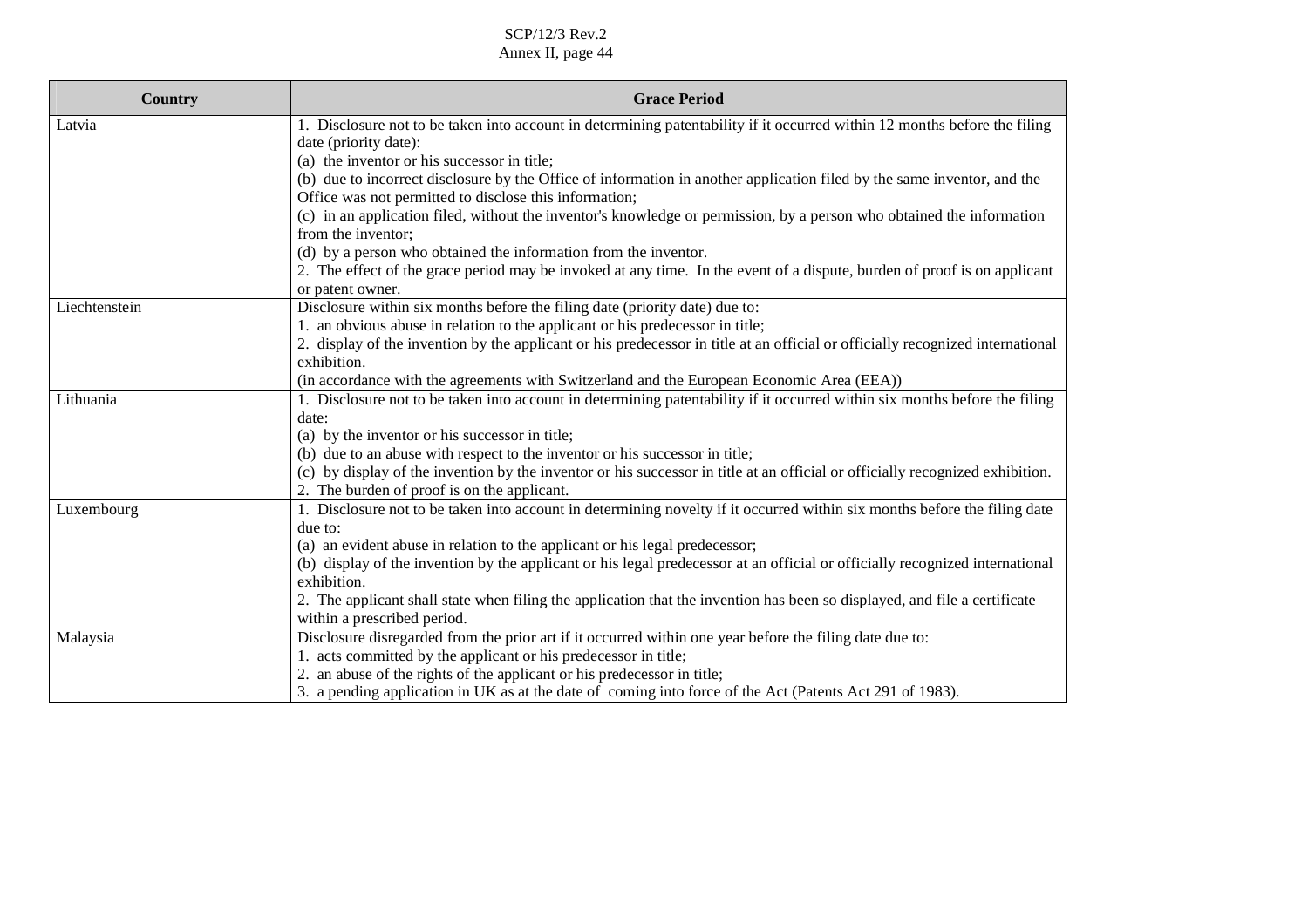| Country               | <b>Grace Period</b>                                                                                                            |
|-----------------------|--------------------------------------------------------------------------------------------------------------------------------|
| Malta                 | Disclosure not to be taken into account in determining patentability if it occurred within 12 months before the filing         |
|                       | date (priority date) by:                                                                                                       |
|                       | 1. the inventor;                                                                                                               |
|                       | 2. incorrect disclosure by an Office of information contained in another application filed by the applicant;                   |
|                       | 3. publication of an application filed, without the knowledge or consent of the inventor, by a person who obtained the         |
|                       | information from the inventor;                                                                                                 |
|                       | 4. a person who obtained the information from the inventor.                                                                    |
| Mauritius             | Disclosure not to be taken into account in determining novelty if it occurred within 12 months before the filing date          |
|                       | (priority date):                                                                                                               |
|                       | 1. by the applicant or his predecessor in title;                                                                               |
|                       | 2. due to an abuse committed by a third party with regard to the applicant or his predecessor in title.                        |
| Mexico                | 1. Disclosure of an invention shall not establish lack of novelty when, within the 12 months prior to the filing date          |
|                       | (priority date), the inventor or his successor in interest has made the invention known by any means of communication,         |
|                       | by putting the invention into practice or by having displayed it at a national or international exhibition.                    |
|                       | 2. When the corresponding application is filed, the evidentiary documents shall be included. The publication of an             |
|                       | invention contained in a patent application or patent granted by a foreign office shall not be considered as included in       |
|                       | the circumstances referred to in this article.                                                                                 |
| Moldova (Republic of) | 1. Disclosure not to be taken into account in determining patentability if it occurred in respect of creation of invention     |
|                       | within 12 months before the filing date (priority date) by:                                                                    |
|                       | (a) the inventor or applicant;                                                                                                 |
|                       | (b) a person who obtained the information from the inventor or applicant.                                                      |
|                       | 2. The effect of the grace period may be invoked at any time. In the event of a dispute, the burden of proof is on             |
|                       | applicant or patent owner.                                                                                                     |
| Mongolia              | No provision.                                                                                                                  |
| Morocco               | 1. Any disclosure within six months before the filing date.                                                                    |
|                       | 2. Disclosure resulting from publication, after the filing date, of an application with an earlier filing date (priority date) |
|                       | due to:                                                                                                                        |
|                       | (a) an evident abuse with regard to the applicant or his predecessor in title;                                                 |
|                       | (b) display of the invention by the applicant or his predecessor in title at an official or officially recognized              |
|                       | international exhibition.                                                                                                      |
|                       | 3. The applicant shall state when filing the application that the invention has been so displayed.                             |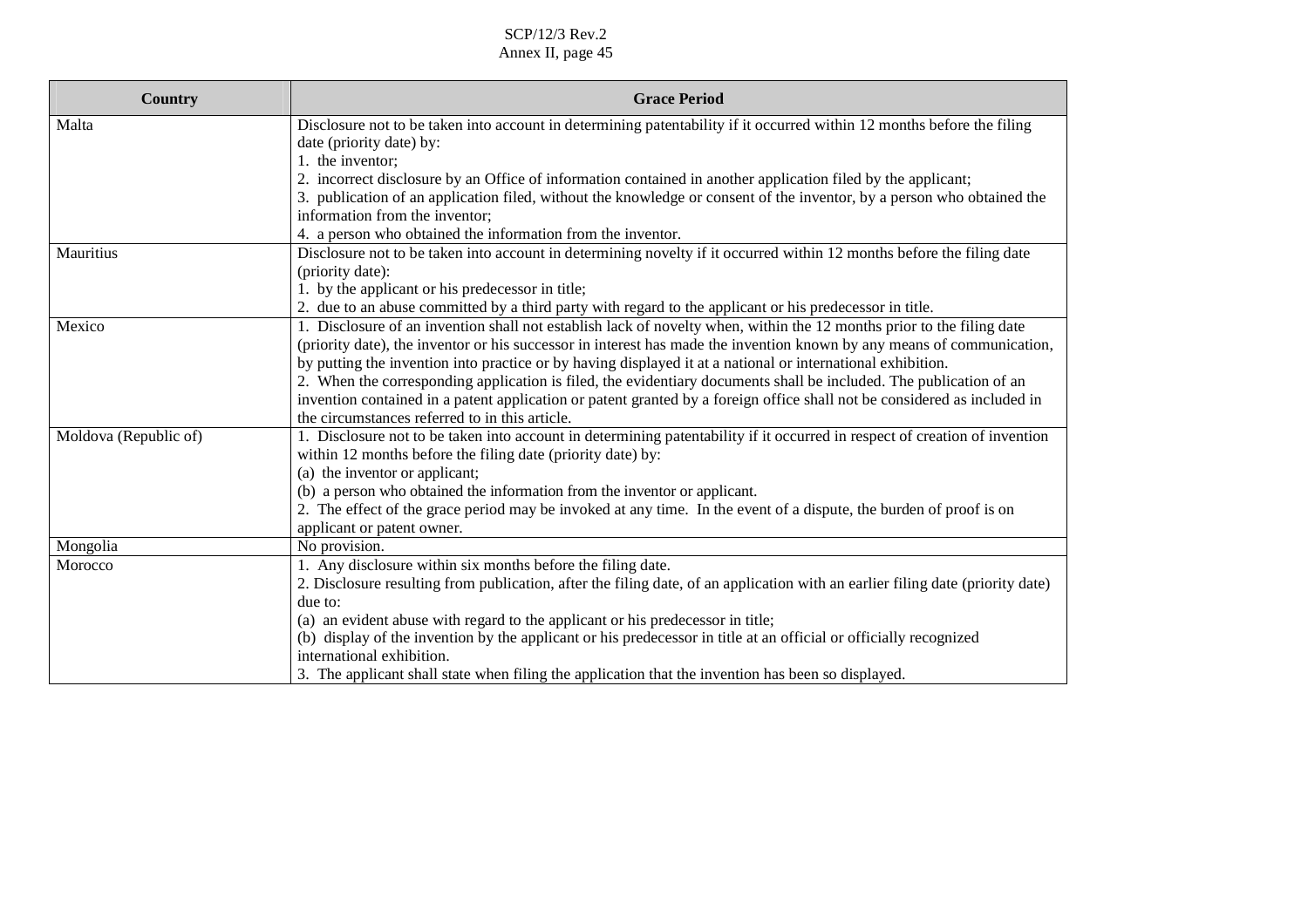| Country     | <b>Grace Period</b>                                                                                                                                                                                                                          |
|-------------|----------------------------------------------------------------------------------------------------------------------------------------------------------------------------------------------------------------------------------------------|
| Mozambique  | 1. Disclosure not to be taken into account in determining novelty if it occurred within 12 months before the filing date<br>(priority date):                                                                                                 |
|             | (a) by the inventor or his successor in title, to a scientific or professional institution or publication, or in official or<br>officially recognized competition, exhibition or trade fair;                                                 |
|             | (b) due to an obvious abuse against the inventor or his successor in title.                                                                                                                                                                  |
|             | 2. In the case of 1(a) above, the inventor shall, when filing the application, submit a written declaration that the<br>invention was exhibited or disclosed, and provide evidence to that effect within three months after the filing date. |
| Netherlands | 1. Disclosure not to be taken into account in determining novelty if it occurred within six months before the filing date<br>due to:                                                                                                         |
|             | (a) an evident abuse in relation to the applicant or his legal predecessor, or                                                                                                                                                               |
|             | (b) display of the invention by the applicant or his legal predecessor at an official or officially recognized international<br>exhibition.                                                                                                  |
|             | 2. The applicant shall state, when filing the application, that the invention has been so displayed, and submit proof<br>within a prescribed period.                                                                                         |
| New Zealand | An invention shall not be deemed to have been anticipated by:                                                                                                                                                                                |
|             | 1. Disclosure at any time before the filing date (priority date) of matter obtained the applicant or his predecessor in title<br>and published without his consent, provided that;                                                           |
|             | (a) where the applicant or his predecessor in title learned of the publication beforehand, the application or application<br>in a convention country was filed as soon as reasonably practicable thereafter; and                             |
|             | (b) the invention was not commercially worked in New Zealand before the filing date (priority date) by, or with the<br>consent of, the applicant or his predecessor in title (other than for the purpose of reasonable trial).               |
|             | 2. Disclosure at any time before the filing date (priority date);                                                                                                                                                                            |
|             | (a) in any other application for a patent in respect of the same invention, contravening the rights of the applicant or his<br>predecessor in title;                                                                                         |
|             | (b) by use or publication of the invention without the consent of the applicant or his predecessor in title in consequence<br>of any disclosure of the invention by the applicant for the other application.                                 |
|             | (c) by the communication of the invention to a Government Department or person authorized thereby to investigate the<br>invention, or of anything done for that investigation.                                                               |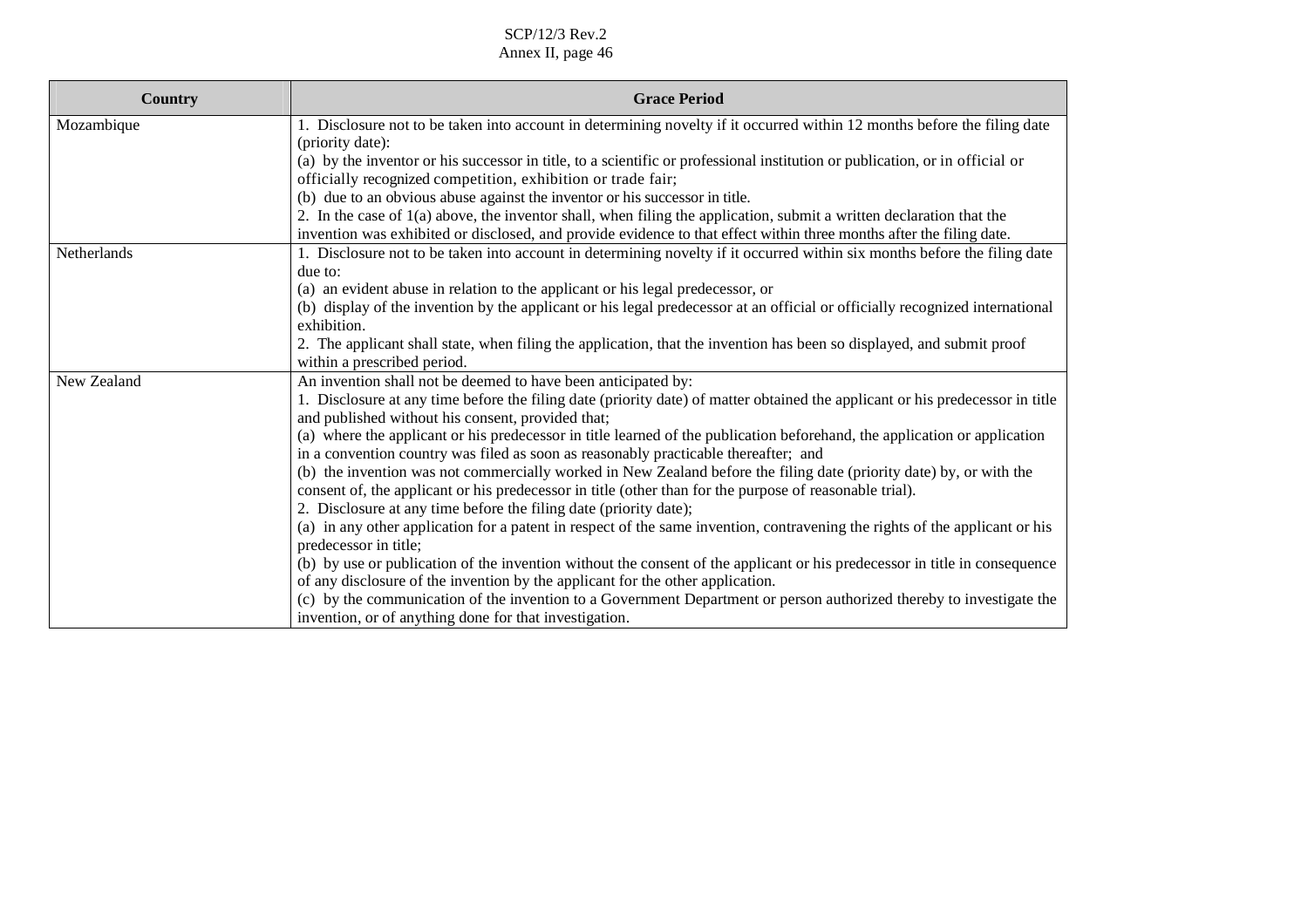| <b>Country</b>        | <b>Grace Period</b>                                                                                                                  |
|-----------------------|--------------------------------------------------------------------------------------------------------------------------------------|
| New Zealand (cont'd.) | 3. Disclosure within six months before the filing date (priority date) (calculated from the opening of the exhibition or             |
|                       | the reading or publication of the paper) by:                                                                                         |
|                       | (a) display or use of the invention with the consent of the inventor at a declared international or industrial exhibition;           |
|                       | (b) publication of the invention in consequence of the display or use of the invention at such exhibition;                           |
|                       | (c) use of the invention during the period of the exhibition without the consent of the true and first inventor;                     |
|                       | (d) in a paper read by the inventor before a learned society or published with his consent in the transactions of such a<br>society; |
|                       | 4. Disclosure within one year before the filing date (priority date) by public working of the invention by, or with the              |
|                       | consent of, the applicant or his predecessor in title for the purpose of reasonable trial.                                           |
| Nicaragua             | Disclosure not to be considered as the state of the art if it occurred within one year before the filing date (priority date)        |
|                       | due to:                                                                                                                              |
|                       | 1. publication of a patent application due to an error on the part of the Office;                                                    |
|                       | 2. publication of a patent application filed by a person not entitled to the grant of a patent;                                      |
|                       | 3. acts, other than filing a patent application, by the inventor or his successor in title;                                          |
|                       | 4. acts committed in breach of contract or unlawfully against the inventor or his successor in title.                                |
| Nigeria               | Disclosure not to be deemed to have been made available to the public if it occurred within six months before the filing             |
|                       | date by display of the invention by the inventor or his successor in title at an official or officially recognized                   |
|                       | international exhibition.                                                                                                            |
| Norway                | Disclosure not to be taken into account in determining novelty and inventive step if it occurred within six months                   |
|                       | before the filing date due to:                                                                                                       |
|                       | 1. an evident abuse in relation to the applicant or his predecessor in title;                                                        |
|                       | 2. display of the invention by the applicant or his predecessor in title at an official or officially recognized international       |
|                       | exhibition as described in the Convention Relating to International Exhibitions of 22 November 1928, as last amended                 |
|                       | on 24 June 1982.                                                                                                                     |
| Oman                  | Disclosure not to be taken into account if it occurred within 12 months before the filing date (priority date):                      |
|                       | 1. by reason or inconsequence of acts committed by the applicant or his predecessor in title;                                        |
|                       | 2. due to an abuse committed by a third party with regard to the applicant or his predecessor in title.                              |
| Pakistan              | Disclosure not to be taken into account in determining novelty if it occurred within one year before the filing date due             |
|                       | to:                                                                                                                                  |
|                       | 1. matter obtained unlawfully or in breach of confidence;                                                                            |
|                       | 2. display of the invention by the inventor at an international or official exhibition.                                              |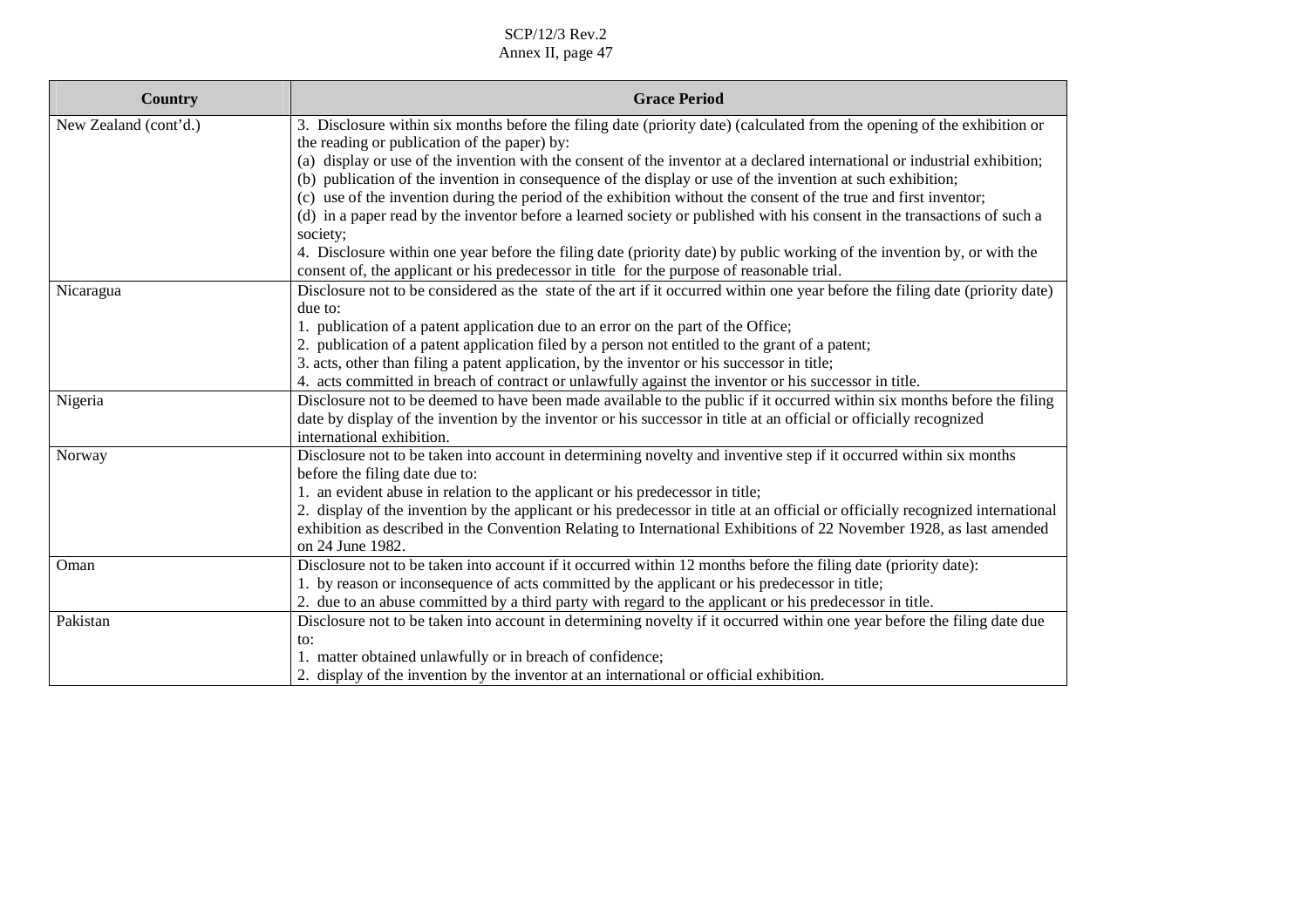| Country          | <b>Grace Period</b>                                                                                                      |
|------------------|--------------------------------------------------------------------------------------------------------------------------|
| Panama           | Disclosure not to be taken into account in determining patentability if it occurred within 12 months before the filing   |
|                  | date (priority date) due to:                                                                                             |
|                  | 1. publication of an application filed by a person not entitled to the grant of a patent;                                |
|                  | 2. publication of an application due to an error on the part of the Office.                                              |
|                  | 3. an act engaged in by, or in committed in breach of trust or contract or unlawfully against, the inventor or his       |
|                  | successor in title.                                                                                                      |
| Papua New Guinea | Disclosure not to be taken into account in determining prior art if it occurred within 12 months before the filing date  |
|                  | (priority date):                                                                                                         |
|                  | 1. by the applicant or his predecessor in title;                                                                         |
|                  | 2 due to an abuse committed with regard to the applicant or his predecessor in title.                                    |
| Peru             | 1. Disclosure not to be taken into account in determining patentability if it occurred within one year before the filing |
|                  | date in the member country [of the Cartagena Agreement]:                                                                 |
|                  | 1. by the inventor or his successor in title;                                                                            |
|                  | 2. due to incorrect publication by an Office of a patent application filed by the inventor or his successor in title;    |
|                  | 3. by a person who obtained the information from the inventor or his successor in title.                                 |
| Philippines      | Disclosure not to be taken into account in determining novelty if it occurred within one year before the filing date     |
|                  | (priority date):                                                                                                         |
|                  | 1. by the inventor or his successor in title;                                                                            |
|                  | 2. due to incorrect publication by an Office of a patent application filed by the inventor;                              |
|                  | 3. in an application filed, without the knowledge or consent of the inventor, by a person who obtained the information   |
|                  | from the inventor;                                                                                                       |
|                  | 4. by a person who obtained the information directly or indirectly from the inventor or his successor in title.          |
| Poland           | No provision.                                                                                                            |
| Portugal         | 1. Disclosure of the invention shall not to be taken into account in determining novelty if it occurs within 6 months    |
|                  | before the date of filing the application at an official or officially recognized exhibitions within the term of the     |
|                  | Convention on international exhibitions.                                                                                 |
|                  | 2. Obvious abuse with respect to the inventor or his successor in title, or improper publication by INPI.                |
|                  | 3. In the case of 1 above, the applicant shall file a certificate within 1 month from the filing date.                   |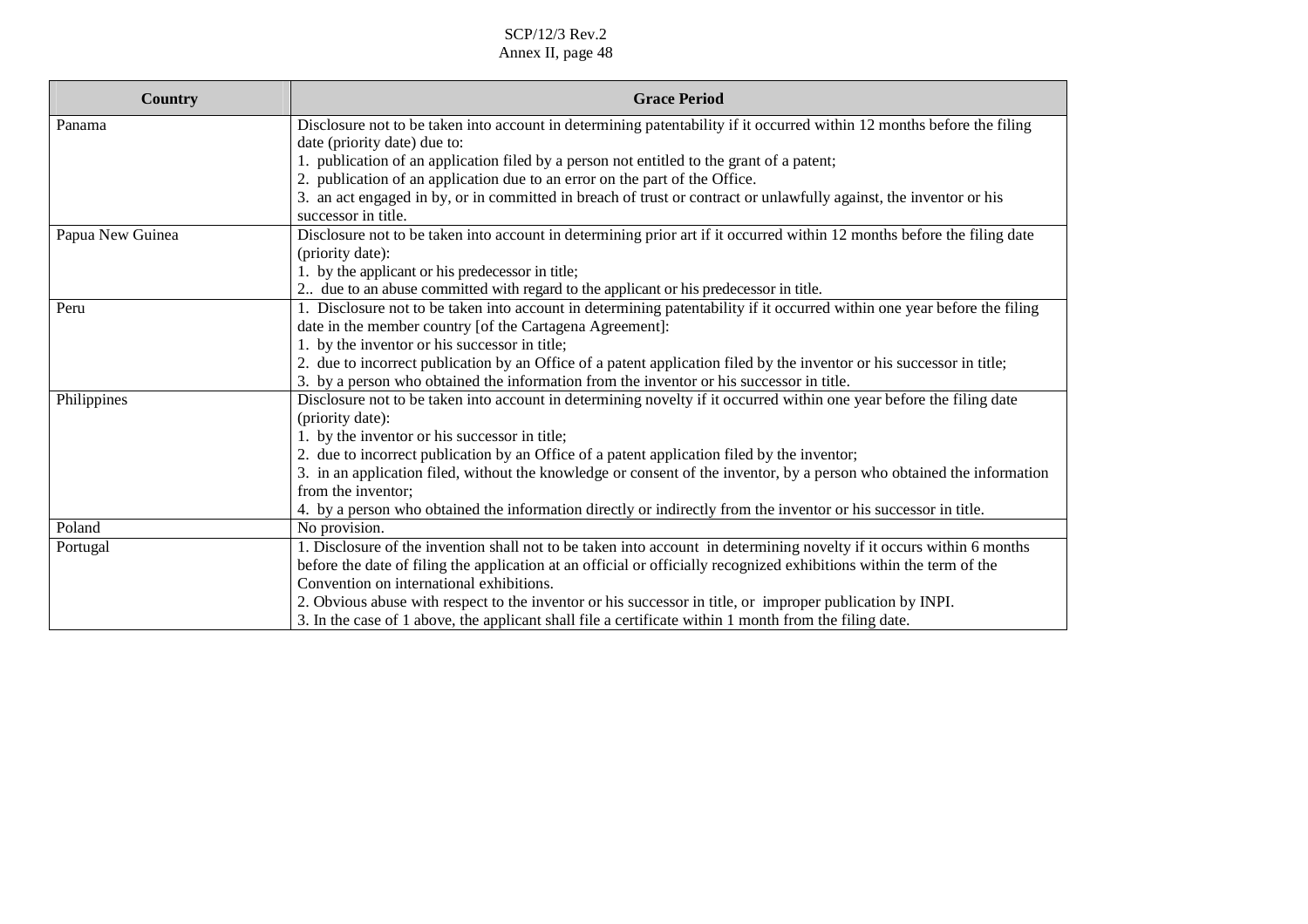| <b>Country</b>            | <b>Grace Period</b>                                                                                                            |
|---------------------------|--------------------------------------------------------------------------------------------------------------------------------|
| Republic of Korea         | 1. Disclosure not to be taken into account in determining novelty and inventive step if it occurred within six months          |
|                           | before the filing date                                                                                                         |
|                           | (a) by the applicant or his successor in title (excluding the disclosure made by a national or foreign Office according to     |
|                           | legislations or international treaties);                                                                                       |
|                           | (b) contrary to the intention of the applicant or his successor in title.                                                      |
|                           | 2. In the case of $1(a)$ above, the applicant shall submit a written statement to that effect with the application and, within |
|                           | 30 days of the filing date, a document proving the relevant facts.                                                             |
| Romania                   | Disclosure not to be taken into account in determining novelty if it occurred within six months before the filing date:        |
|                           | (a) due to an evident abuse in relation to the applicant or his legal predecessor;                                             |
|                           | (b) by display of the invention by the applicant or his legal predecessor at an official or officially recognized exhibition.  |
|                           | The applicant shall:                                                                                                           |
|                           | (a) when filing the application, state that the invention has been displayed at the exhibition;                                |
|                           | (b) within four months after the filing date, file a certificate and a description of the invention attested by the exhibition |
|                           | management, and indicate the exhibition opening date and the date of the first disclosure.                                     |
| <b>Russian Federation</b> | 1. Disclosure not to be taken into account in determining patentability if it occurred within six months before the filing     |
|                           | date by:                                                                                                                       |
|                           | (a) the inventor or applicant;                                                                                                 |
|                           | (b) a person who obtained information from the inventor or applicant.                                                          |
|                           | 2. The burden of proof is on the applicant.                                                                                    |
| Saint Lucia               | No provision.                                                                                                                  |
| Serbia                    | 1. Disclosure not to be taken into account in determining novelty if it occurred within six months before the filing date      |
|                           | due to:                                                                                                                        |
|                           | (a) an evident abuse in relation to the applicant or his legal predecessor,                                                    |
|                           | (b) display of the invention by the applicant or his legal predecessor at an officially recognized exhibition.                 |
|                           | 2. The applicant shall state, when filing the application, that the invention has been so exhibited, and shall file a          |
|                           | certificate within four months of the filing date.                                                                             |
| Singapore                 | Disclosure not to be taken into account in determining novelty if it occurred within 12 months before the filing date due      |
|                           | to:                                                                                                                            |
|                           | 1. matter directly or indirectly obtained unlawfully or in breach of confidence from, the inventor;                            |
|                           | 2. display of the invention by the inventor displaying at an international exhibition;                                         |
|                           | 3. a description of the invention in a paper read by, or with the consent of, the inventor before a learned society, or        |
|                           | published with his consent in the transactions of a learned society.                                                           |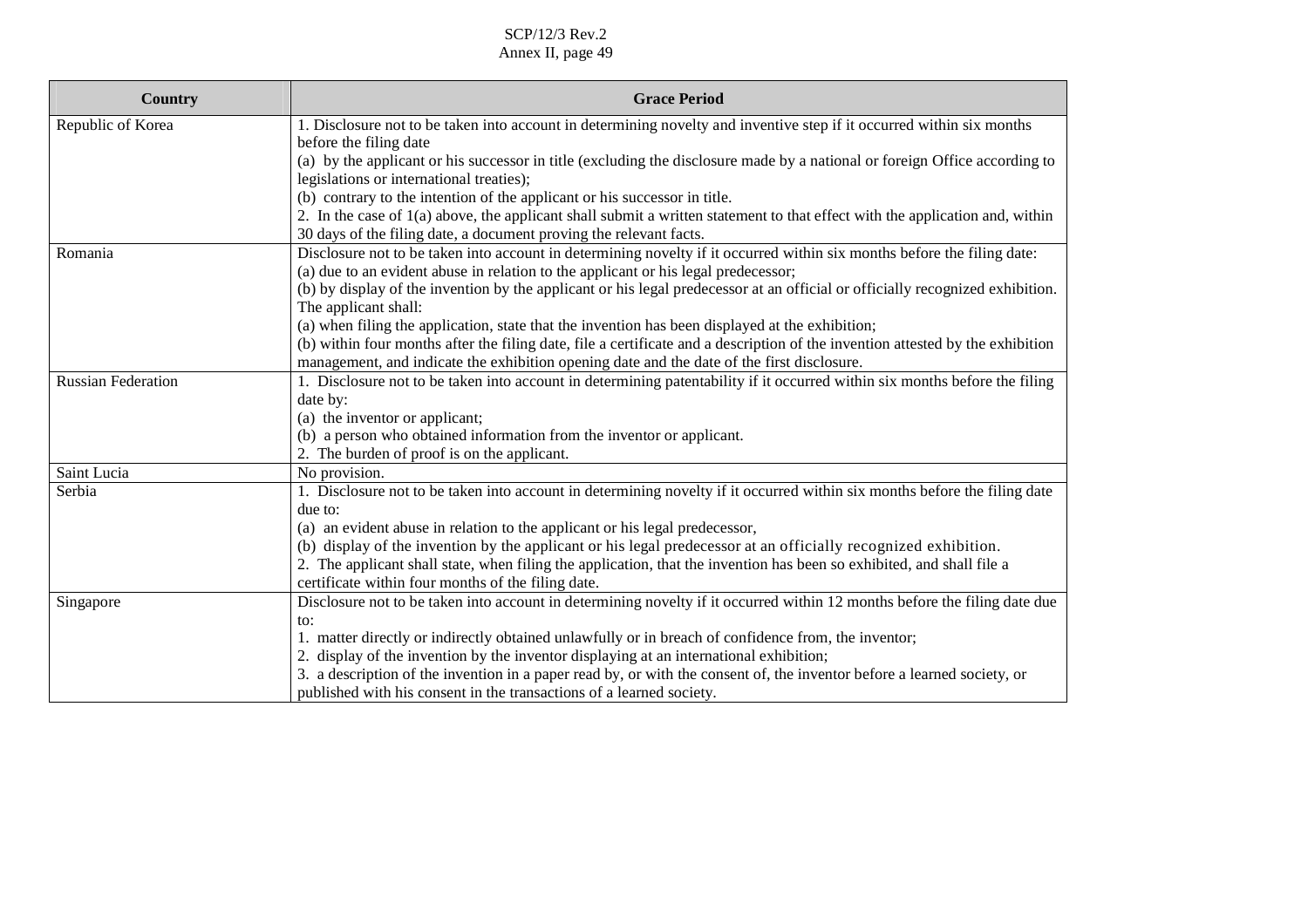| <b>Country</b>  | <b>Grace Period</b>                                                                                                                                                                                        |
|-----------------|------------------------------------------------------------------------------------------------------------------------------------------------------------------------------------------------------------|
| Slovak Republic | 1. Disclosure not to be taken into account in determining novelty if it occurred within six months before the filing date                                                                                  |
|                 | due to:                                                                                                                                                                                                    |
|                 | (a) an evident abuse in relation to the applicant or his legal predecessor;                                                                                                                                |
|                 | (b) display of the invention by the applicant or his legal predecessor at an official or officially-recognized international<br>exhibition.                                                                |
|                 | 2. The applicant shall declare, when filing the application, that the invention has been so exhibited, and shall file a                                                                                    |
|                 | certificate to that effect within four months of the filing date.                                                                                                                                          |
| Slovenia        | 1. Disclosure not to be taken into account in determining novelty if it occurred within 12 months before the filing date                                                                                   |
|                 | (priority date) by publication or other form of public presentation directly by the inventor.                                                                                                              |
|                 | 2. Disclosure at any time before the filing date:                                                                                                                                                          |
|                 | (a) in a patent application filed by the inventor which should not have become publicly available;                                                                                                         |
|                 | (b) in an application filed by a person who obtained the information from the inventor without his knowledge or                                                                                            |
|                 | consent;                                                                                                                                                                                                   |
|                 | (c) by a person who acquired the information from the inventor.                                                                                                                                            |
| South Africa    | Disclosure not to be taken into account in determining patentability if it occurred any time before the filing date                                                                                        |
|                 | (priority date) due to:                                                                                                                                                                                    |
|                 | 1. knowledge or matter obtained from the applicant or his predecessor in title and disclosed or used without his                                                                                           |
|                 | knowledge or consent (provided that, where the applicant learnt of that disclosure, use or knowledge before the filing<br>date (priority date), he then applied for protection with reasonable diligence); |
|                 | 2. working the invention in South Africa, by the applicant or his predecessor in title, for reasonable technical trial or                                                                                  |
|                 | experiment.                                                                                                                                                                                                |
| Spain           | Disclosure not to be taken into consideration in determining the state of the art if it occurred during the six months                                                                                     |
|                 | preceding the filing date and if it was due to, or in consequence of:                                                                                                                                      |
|                 | 1. an evident abuse in relation to the applicant or his legal predecessor;                                                                                                                                 |
|                 | 2. the fact that the applicant or his legal predecessor has displayed the invention at an official or officially recognized                                                                                |
|                 | exhibition. The applicant shall declare, when filing the application, that the invention has in fact been exhibited and, in                                                                                |
|                 | support of his statement, he shall submit the corresponding certificate within the period and under the conditions laid                                                                                    |
|                 | down in the regulations;                                                                                                                                                                                   |
|                 | 3. tests carried out by the applicant or by his legal predecessor, provided that they do not imply working the invention                                                                                   |
|                 | or offering it for sale.                                                                                                                                                                                   |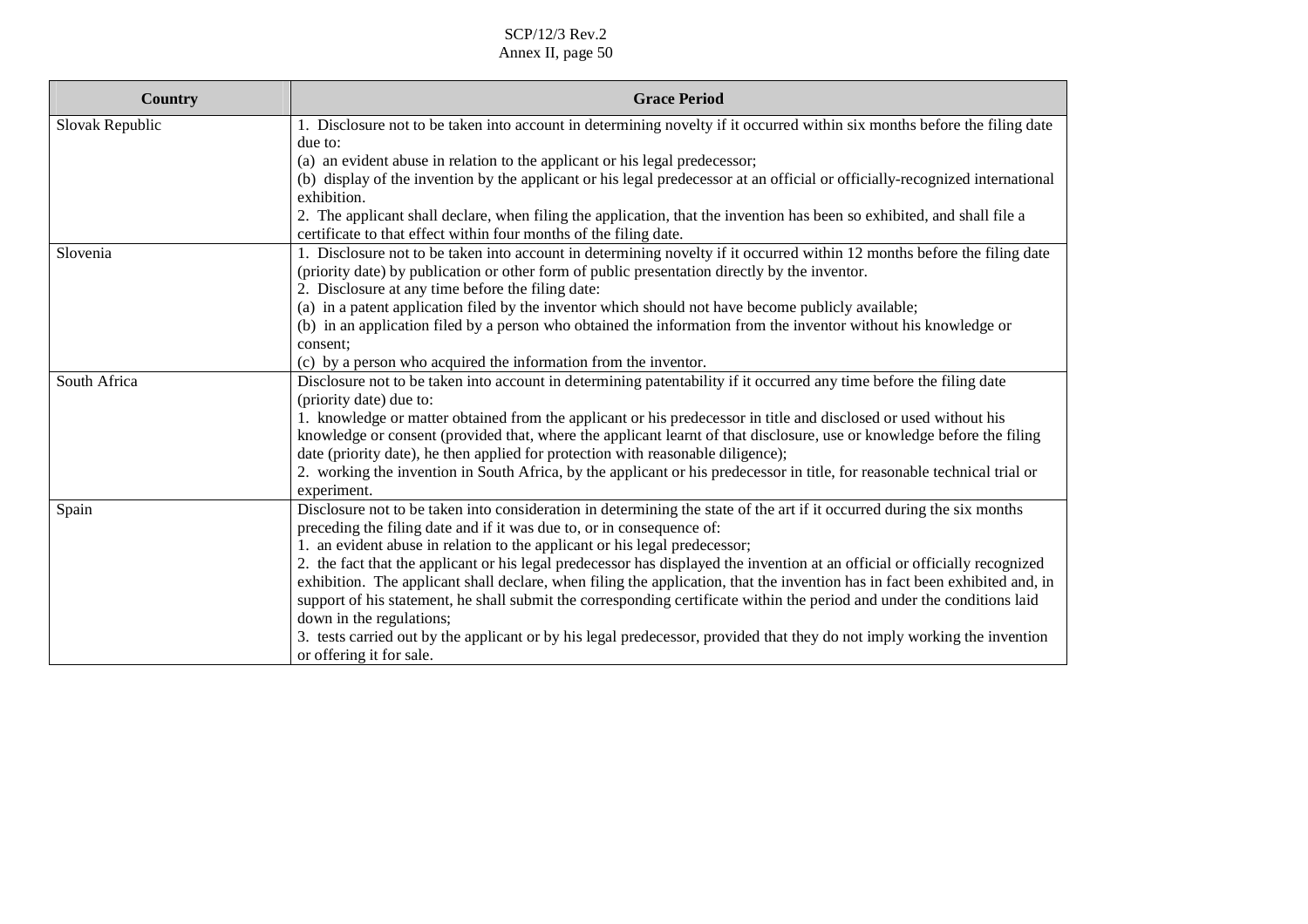| <b>Country</b>               | <b>Grace Period</b>                                                                                                            |
|------------------------------|--------------------------------------------------------------------------------------------------------------------------------|
| Sri Lanka                    | 1. Disclosure not to be taken into account in determining novelty if it occurred within one year before the filing date by     |
|                              | the applicant or his predecessor in title.                                                                                     |
|                              | 2. Disclosure not to be taken into account in determining novelty if it occurred within six months before the filing date      |
|                              | due to an abuse of the rights of the applicant or his predecessor in title.                                                    |
| Sweden                       | Disclosure not to be taken into account in determining patentability if it occurred within six months before the filing        |
|                              | date due to:                                                                                                                   |
|                              | 1. evident abuse in relation to the applicant or his predecessor in title;                                                     |
|                              | 2. display of the invention by the applicant or his predecessor in title at an official or officially recognized international |
|                              | exhibition.                                                                                                                    |
| Switzerland                  | 1. Disclosure not to be taken into account in determining novelty if it occurred within six months before the filing date      |
|                              | (priority date) due to:                                                                                                        |
|                              | (a) a manifest abuse in relation to the applicant or his legal predecessor;                                                    |
|                              | (b) display of the invention by the applicant or his predecessor in title at an official or officially recognized              |
|                              | international exhibition.                                                                                                      |
|                              | 2. The applicant shall declare, when filing the application, that the invention has been so exhibited, and produce             |
|                              | sufficient supporting evidence in good time.                                                                                   |
| Syrian Arab Republic         | No provision.                                                                                                                  |
| Thailand                     | Disclosure not to be taken into account in determining novelty if it occurred within 12 months before the filing date due      |
|                              | to:                                                                                                                            |
|                              | 1. matter obtained unlawfully;                                                                                                 |
|                              | 2. disclosure made by the inventor;                                                                                            |
|                              | 3. display of the invention by the inventor at an international or official exhibition.                                        |
| The Former Yugoslav Republic | Disclosure not to be taken into account in determining novelty if it occurred within six months before the filing date due     |
| of Macedonia                 | to:                                                                                                                            |
|                              | 1. an evident abuse in relation to the applicant or his legal predecessor;                                                     |
|                              | 2. display of the invention by the applicant or his legal predecessor at an official or officially recognized exhibition.      |
| Trinidad and Tobago          | Disclosure not to be taken into account in determining novelty if it occurred within one year before the filing date:          |
|                              | 1. by the applicant or his predecessor in title;                                                                               |
|                              | 2. due to an abuse committed by a third party with regard to the applicant or his predecessor in title.                        |
| Tunisia                      | Disclosure not to be taken into account in determining novelty if it occurred within 12 months before the filing date          |
|                              | (priority date) due to a manifest abuse practiced on the applicant or his predecessor in title.                                |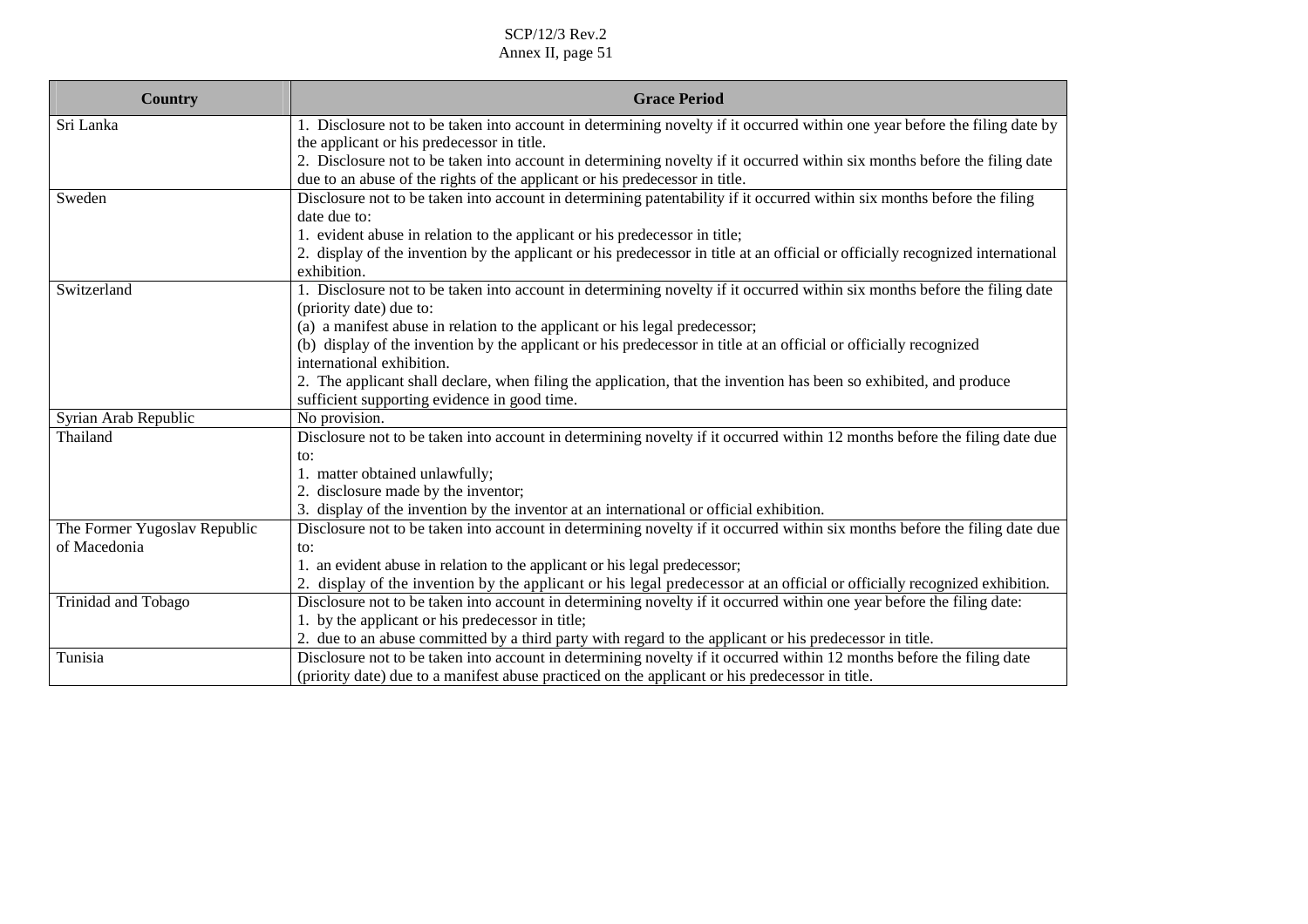| Country                         | <b>Grace Period</b>                                                                                                                                          |
|---------------------------------|--------------------------------------------------------------------------------------------------------------------------------------------------------------|
| Turkey                          | 1. Disclosure not to be taken into account in determining patentability if it occurred at any time before the filing date<br>(priority date):                |
|                                 | (a) by the inventor;                                                                                                                                         |
|                                 | (b) in an application filed by the inventor which should not have been disclosed by the Office;                                                              |
|                                 | (c) in an application filed, without the knowledge or consent of the inventor by a third party who obtained the<br>information from the inventor;            |
|                                 | (d) by a third person who acquired information from the inventor.                                                                                            |
| Ukraine                         | 1. Disclosure not to be taken into account in determining patentability if it occurred within 12 months before the filing<br>date (priority date) by:        |
|                                 | (a) the inventor;                                                                                                                                            |
|                                 | (b) a person who obtained information from the inventor.                                                                                                     |
|                                 | 2. The burden of proof is on the applicant or patent owner.                                                                                                  |
| <b>United Kingdom</b>           | 1. Disclosure not to be taken into account in determining novelty if it occurred within six months before the filing date                                    |
|                                 | due to:                                                                                                                                                      |
|                                 | (a) matter directly or indirectly obtained unlawfully or in breach of confidence from the inventor;                                                          |
|                                 | (b) display of the invention by the inventor at an international exhibition.                                                                                 |
|                                 | 2. The applicant shall state, when filing the application, that the invention was displayed, and furnish written evidence<br>within a prescribed time limit. |
| <b>United States of America</b> | Disclosure not to be taken into consideration in determining novelty and inventive step if it occurred within one year                                       |
|                                 | before the filing date in the form of:                                                                                                                       |
|                                 | 1. inventions patented or described in a printed publication in the US or abroad;                                                                            |
|                                 | 2. public use or on sale in the US.                                                                                                                          |
| Uruguay                         | Disclosure not to be taken into account in determining novelty if it occurred within one year before the filing date                                         |
|                                 | (priority date) by:                                                                                                                                          |
|                                 | 1. the inventor or his successor in title;                                                                                                                   |
|                                 | 2. a person who obtained information from the inventor.                                                                                                      |
| Uzbekistan                      | 1. Disclosure not to be taken into account in determining patentability if it occurred within six months before the filing                                   |
|                                 | date by:                                                                                                                                                     |
|                                 | (a) the inventor or applicant;                                                                                                                               |
|                                 | (b) a person who received information from the inventor or applicant.                                                                                        |
|                                 | 2. The inventor or applicant shall prove the circumstances of the disclosure.                                                                                |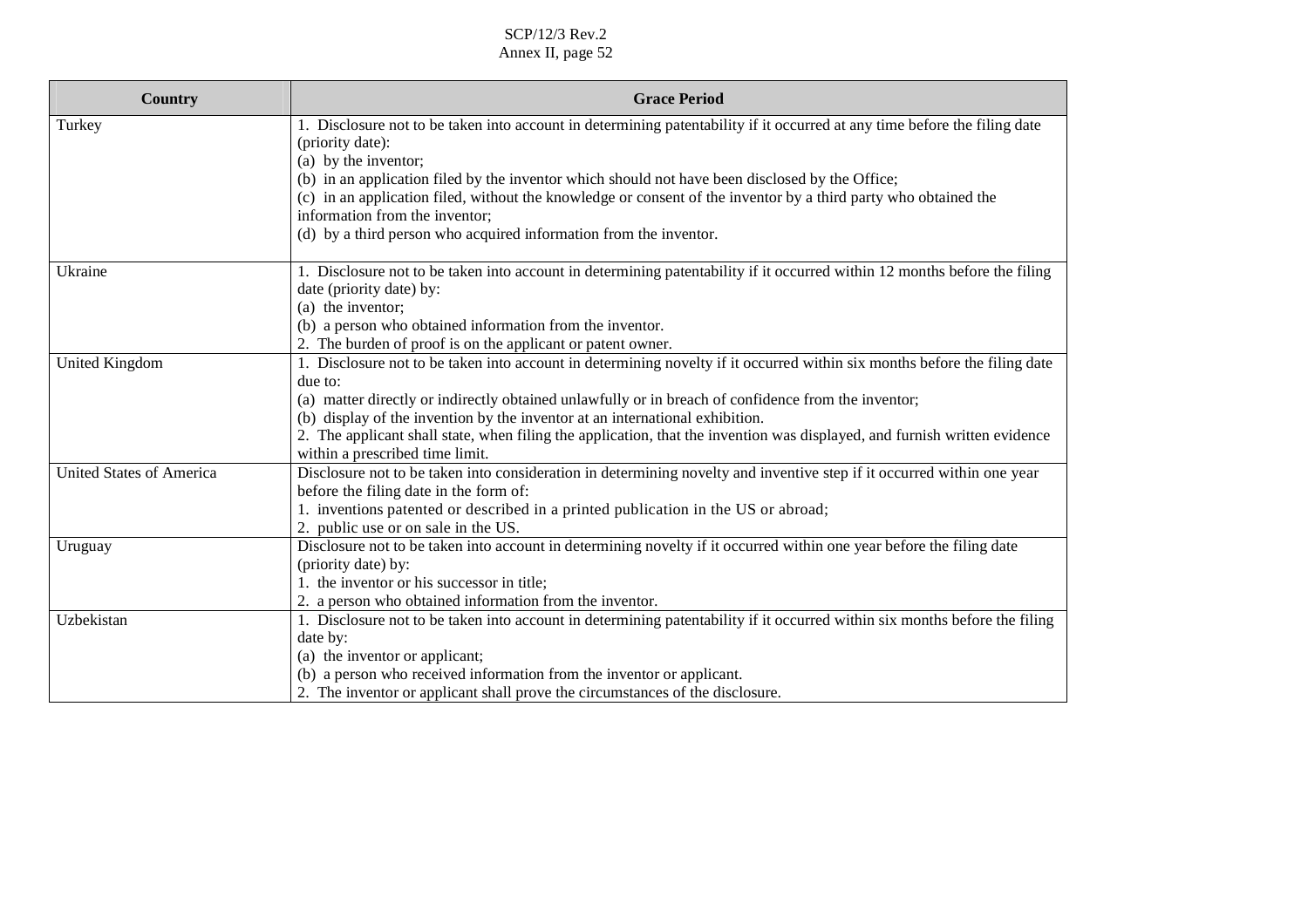| <b>Regional Offices</b>              | <b>Grace Period</b>                                                                                                                           |
|--------------------------------------|-----------------------------------------------------------------------------------------------------------------------------------------------|
| <b>African Intellectual Property</b> | Disclosure not to be taken into account in determining novelty if it occurred within 12 months before the filing date                         |
| Organization (OAPI)                  | (priority date) due to:                                                                                                                       |
|                                      | 1. an obvious abuse in relation to the applicant or his predecessor in title;                                                                 |
|                                      | 2. display of the invention by the applicant or his predecessor in title at an official or officially recognized international<br>exhibition. |
| African Regional Intellectual        | Disclosure not to be taken into account in determining novelty if it occurred within six months before the filing date                        |
| Property Organization (ARIPO)        | (priority date), by display of the invention at an official or officially recognized international exhibition.                                |
| Eurasian Patent Organization         | 1. Disclosure not to be taken into account in determining patentability if it occurred within six months before the filing                    |
| (EAPO)                               | date (priority date) by:                                                                                                                      |
|                                      | (a) the inventor or applicant;                                                                                                                |
|                                      | (b) a person who obtained the information from the inventor or applicant.                                                                     |
|                                      | 2. The burden of proof is on the applicant.                                                                                                   |
| European Patent Organisation         | Disclosure not to be taken into consideration in determining the novelty if it occurred within six months before the                          |
| (EPO)                                | filing date due to:                                                                                                                           |
|                                      | 1. an evident abuse in relation to the applicant or his legal predecessor, or                                                                 |
|                                      | 2. display of the invention by the applicant or his legal predecessor at an official or officially recognized international<br>exhibition.    |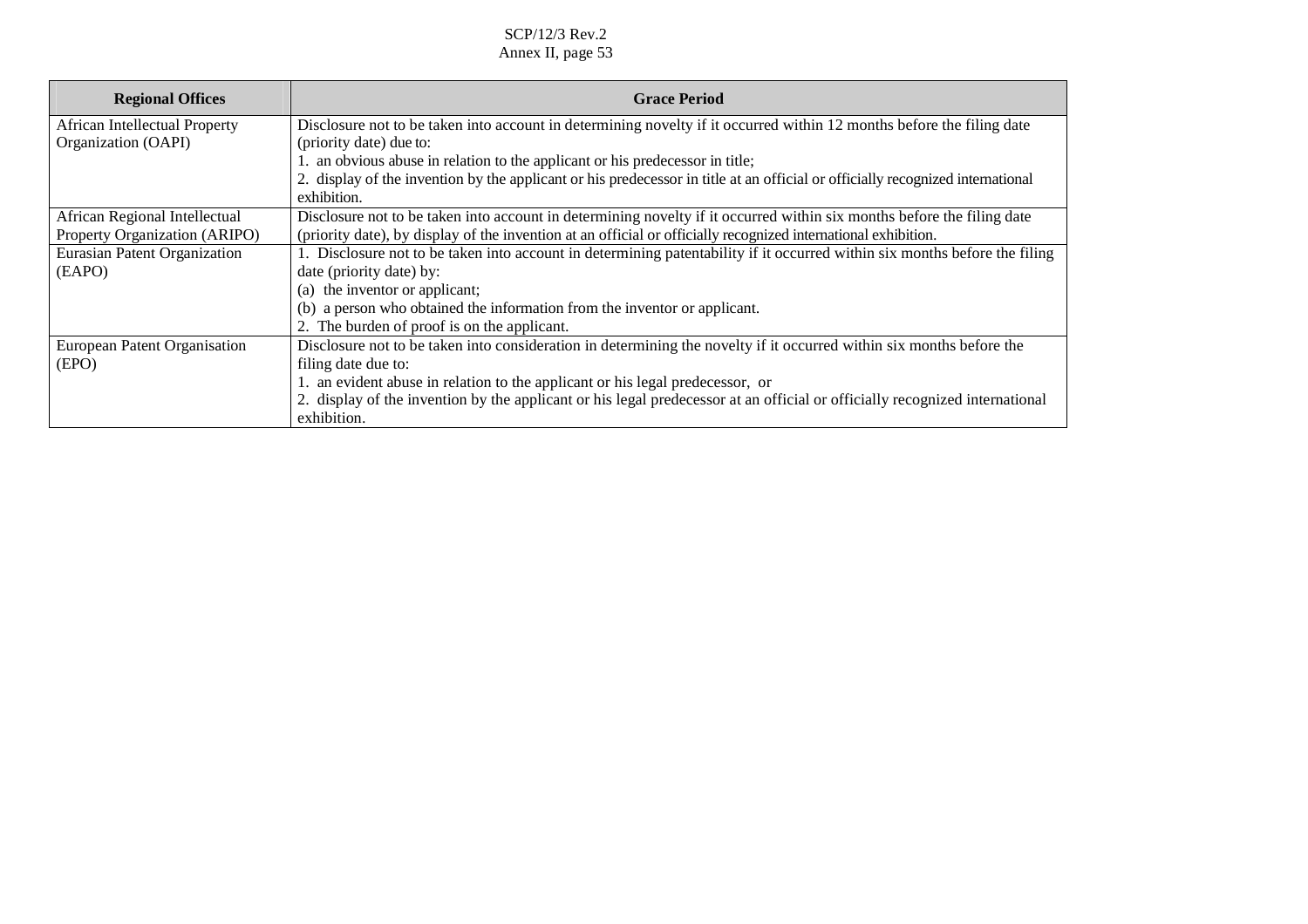# (5) Sufficiency of Disclosure

| Country         | <b>Sufficiency of Disclosure</b>                                                                                        |
|-----------------|-------------------------------------------------------------------------------------------------------------------------|
| Albania         | An application shall disclose the invention in a manner sufficiently clear and complete for it to be carried out by a   |
|                 | person skilled in the art.                                                                                              |
| Algeria         | The description shall disclose the invention in a manner sufficiently clear and complete for it to be carried out by a  |
|                 | person skilled in the art.                                                                                              |
| Andorra         | The application shall disclose the invention in a manner sufficiently clear and complete for it to be carried out by a  |
|                 | person skilled in the art.                                                                                              |
| Argentina       | The application shall:                                                                                                  |
|                 | 1. describe the invention with sufficient clarity and completeness for it to be carried out by an expert with average   |
|                 | knowledge in the field concerned;                                                                                       |
|                 | 2. include a clear and accurate account of the best known method of carrying out and implementing the invention;        |
|                 | 3. indicate the materials and components used.                                                                          |
| Armenia         | The description shall set out the invention in sufficient detail for it to be carried out.                              |
| Australia       | An application shall:                                                                                                   |
|                 | 1. describe the invention fully;                                                                                        |
|                 | 2. include the best method known to the applicant of performing the invention.                                          |
| Austria         | An application shall disclose the invention in a manner sufficiently clear and complete for it to be carried out by a   |
|                 | person skilled in the art.                                                                                              |
| Bahrain         | The description shall include:                                                                                          |
|                 | 1. a full statement of the subject matter;                                                                              |
|                 | 2. the best way to enable a person skilled in the art to implement the invention.                                       |
| <b>Barbados</b> | The description shall:                                                                                                  |
|                 | 1. be sufficiently clear and complete to enable the invention to be evaluated and tested by a person having ordinary    |
|                 | skill in the art:                                                                                                       |
|                 | 2. indicate at least one mode known to the applicant for using the invention.                                           |
| <b>Belarus</b>  | The description shall disclose the claimed invention in sufficient detail for it to be carried out.                     |
| Belgium         | The description shall be sufficiently clear and complete for it to be carried out by a person skilled in the art.       |
| <b>Belize</b>   | The description shall:                                                                                                  |
|                 | 1. disclose the invention in a manner which is sufficiently clear and complete to permit a person having ordinary skill |
|                 | in the art to carry out the invention;                                                                                  |
|                 | 2. indicate at least one mode known to the applicant in which the invention can be carried out.                         |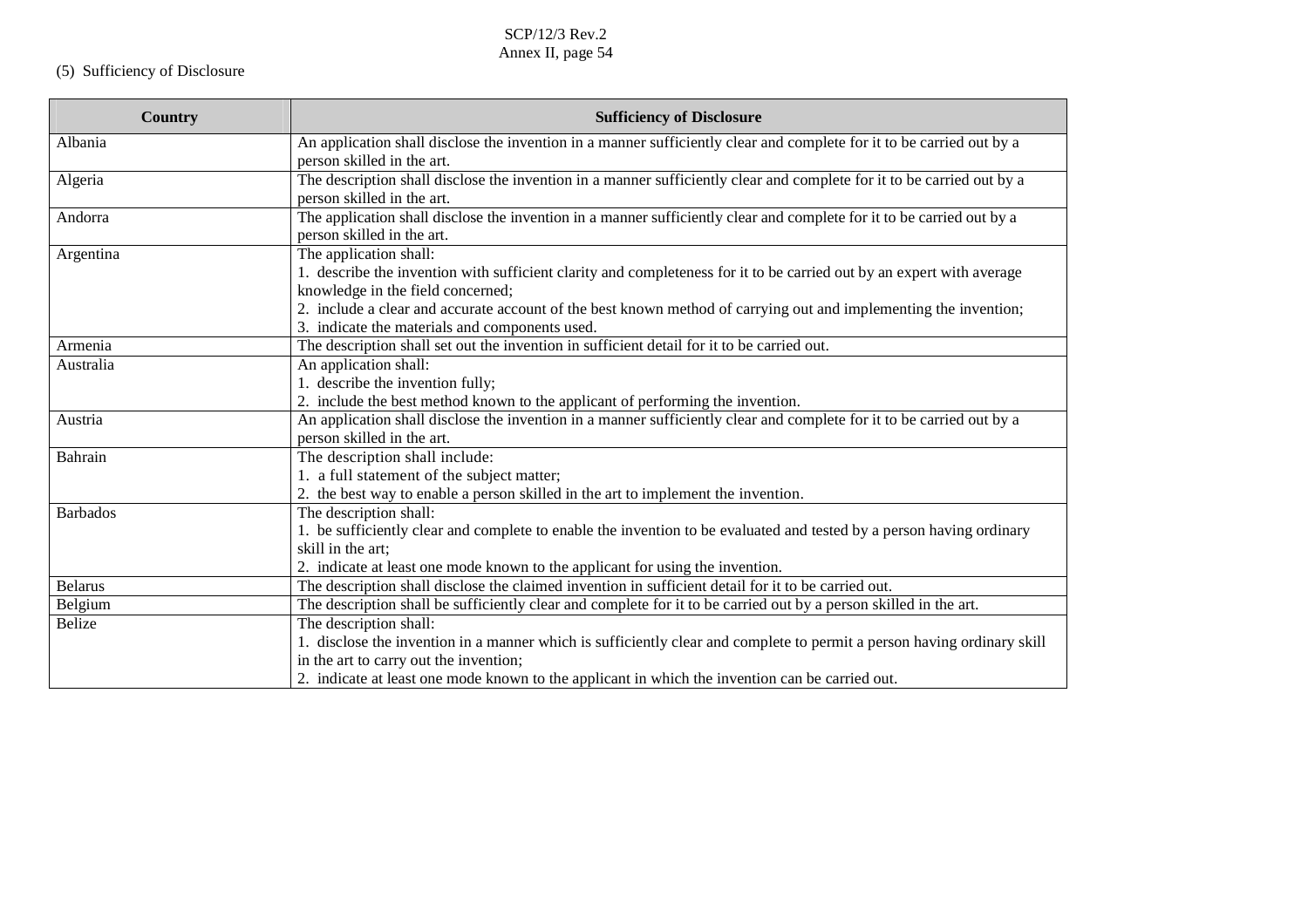| <b>Country</b>         | <b>Sufficiency of Disclosure</b>                                                                                                                                            |
|------------------------|-----------------------------------------------------------------------------------------------------------------------------------------------------------------------------|
| Bolivia                | The description shall:                                                                                                                                                      |
|                        | 1. disclose the invention in a manner sufficiently clear and complete to be understood and for a person skilled in the                                                      |
|                        | technical field to be able to carry it out;                                                                                                                                 |
|                        | 2. disclose the best method known to the applicant of carrying out the invention;                                                                                           |
|                        | 3. include the following information:                                                                                                                                       |
|                        | (a) the area of technology to which the invention relates and the previous technology known to the applicant;                                                               |
|                        | (b) the technical problem and solution the invention provides, its differences and advantages in relation to the earlier                                                    |
|                        | technology and its industrial applicability.<br>An application shall disclose the invention in a manner sufficiently clear and precise for it to be carried out by a person |
| Bosnia and Herzegovina | skilled in the art.                                                                                                                                                         |
| <b>Brazil</b>          | An application shall:                                                                                                                                                       |
|                        | 1. clearly and sufficiently describe the invention, so as to permit its reproduction by a person skilled in the art;                                                        |
|                        | 2. indicate, where applicable, the best way of carrying it out.                                                                                                             |
| Bulgaria               | The description shall contain:                                                                                                                                              |
|                        | 1. a clear and adequate disclosure of the essential technical features of the invention and its advantages, in such manner                                                  |
|                        | that the invention may be carried out by a person skilled in the art;                                                                                                       |
|                        | 2. at least one example of an embodiment of the invention in support of its industrial applicability.                                                                       |
| Canada                 | A specification shall correctly and fully describe the invention and its operation or use in sufficiently full, clear, concise                                              |
|                        | and exact terms to enable any person skilled in the art to carry it out.                                                                                                    |
| Chile                  | The description shall be sufficiently clear and complete for an expert or a person skilled in the art to carry out the                                                      |
|                        | invention without need for any other information.                                                                                                                           |
| China                  | The description shall be sufficiently clear and complete to enable a person skilled in the relevant field of technology to                                                  |
|                        | carry it out.                                                                                                                                                               |
| Colombia               | The description shall:                                                                                                                                                      |
|                        | 1. disclose the invention in a manner sufficiently clear and complete to be understood and for a person skilled in the                                                      |
|                        | technical field to be able to carry it out;                                                                                                                                 |
|                        | 2. disclose the best method known to the applicant of carrying out the invention;                                                                                           |
|                        | 3. include the following information:                                                                                                                                       |
|                        | (a) the area of technology to which the invention relates and the previous technology known to the applicant;                                                               |
|                        | (b) the technical problem and solution the invention provides, its differences and advantages in relation to the earlier                                                    |
|                        | technology and its industrial applicability.                                                                                                                                |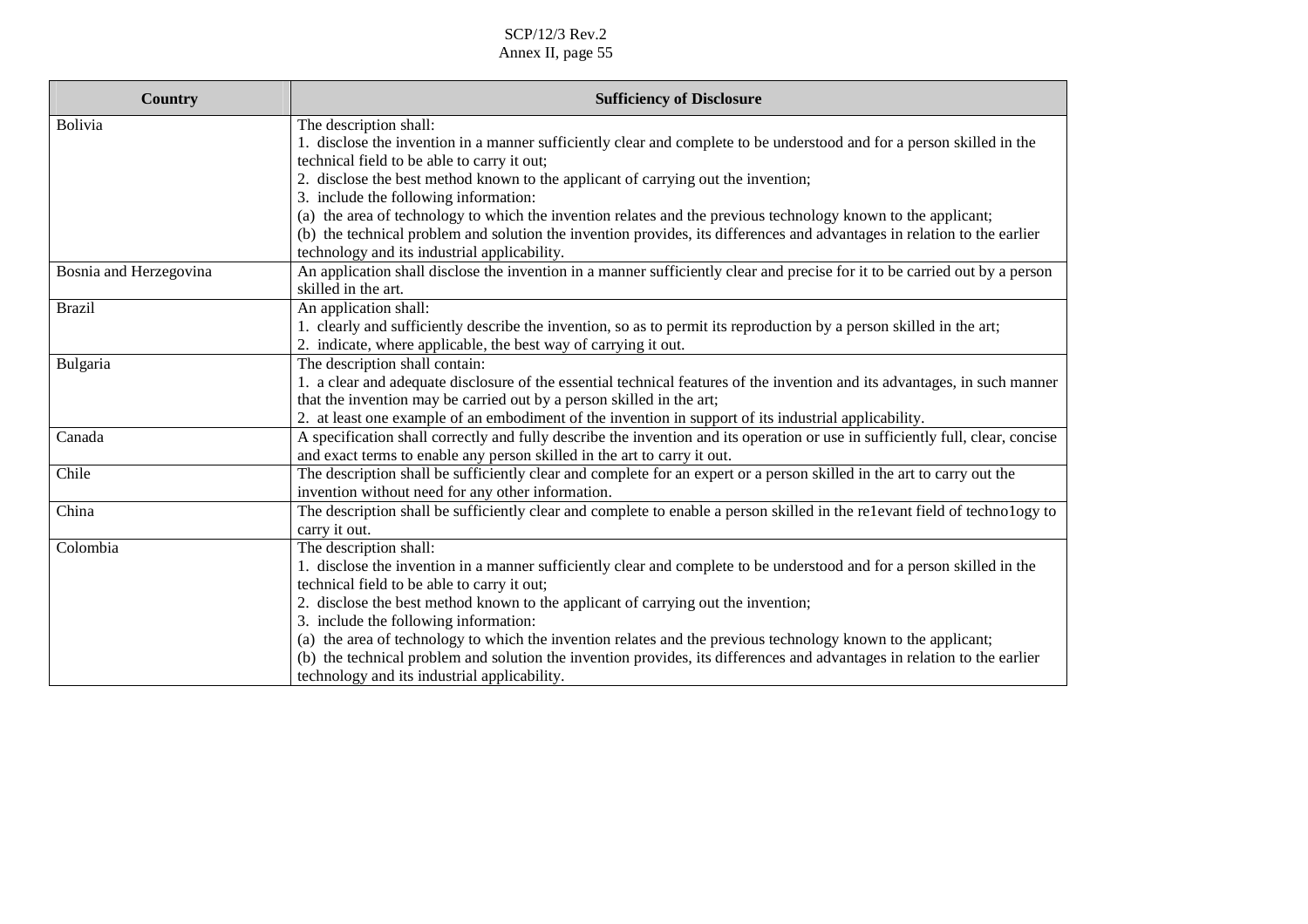| <b>Country</b> | <b>Sufficiency of Disclosure</b>                                                                                                                                                                                                                                                                                                                                                                                                                                                                                                                                                                                           |
|----------------|----------------------------------------------------------------------------------------------------------------------------------------------------------------------------------------------------------------------------------------------------------------------------------------------------------------------------------------------------------------------------------------------------------------------------------------------------------------------------------------------------------------------------------------------------------------------------------------------------------------------------|
| Costa Rica     | The description shall specify the invention in a sufficiently clear and complete manner that a person skilled in the art<br>can carry it out and shall in particular indicate the best way the applicant knows how to carry it out, giving, if possible,<br>one or more concrete examples and identifying, if applicable, that one which would give the most satisfactory results in<br>terms of industrial exploitation.                                                                                                                                                                                                  |
| Croatia        | The application shall disclose the invention in a manner sufficiently clear and precise for it to be carried out by a person<br>skilled in the art.                                                                                                                                                                                                                                                                                                                                                                                                                                                                        |
| Cyprus         | The description shall disclose the invention in a manner sufficiently clear and complete for it to be carried out by a<br>person skilled in the art.                                                                                                                                                                                                                                                                                                                                                                                                                                                                       |
| Czech Republic | An application shall disclose the invention in a manner sufficiently clear and complete for it to be carried out by a<br>person skilled in the art.                                                                                                                                                                                                                                                                                                                                                                                                                                                                        |
| Denmark        | The description shall be sufficiently clear to enable a person skilled in the art to carry out the invention.                                                                                                                                                                                                                                                                                                                                                                                                                                                                                                              |
| Dominica       | The description shall:<br>(a) be sufficiently clear to enable a person having ordinary skill in the art to carry out the invention;<br>(b) indicate at least one mode for carrying out the invention.                                                                                                                                                                                                                                                                                                                                                                                                                      |
| Ecuador        | The description shall:<br>1. disclose the invention in a manner sufficiently clear and complete to be understood and for a person skilled in the<br>technical field to be able to carry it out;<br>2. disclose the best method known to the applicant of carrying out the invention;<br>3. include the following information:<br>(a) the area of technology to which the invention relates and the previous technology known to the applicant;<br>(b) the technical problem and solution the invention provides, its differences and advantages in relation to the earlier<br>technology and its industrial applicability. |
| Egypt          | The description shall include:<br>1. a full statement of the subject matter of the invention;<br>2. the best way to enable an expert person to carry it out.                                                                                                                                                                                                                                                                                                                                                                                                                                                               |
| El Salvador    | The description shall:<br>1. disclose the invention in a manner sufficiently clear and complete for it to be evaluated and for a person skilled in<br>the art to carry it out;<br>2. state:<br>(a) the area of technology to which the invention relates and the prior art known to the applicant;<br>(b) the technical problem and solution the invention provides, its differences and advantages in relation to the earlier<br>technology and the manner in which it may be produced or used in any activity;<br>(c) the best method known to the applicant of carrying out the invention.                              |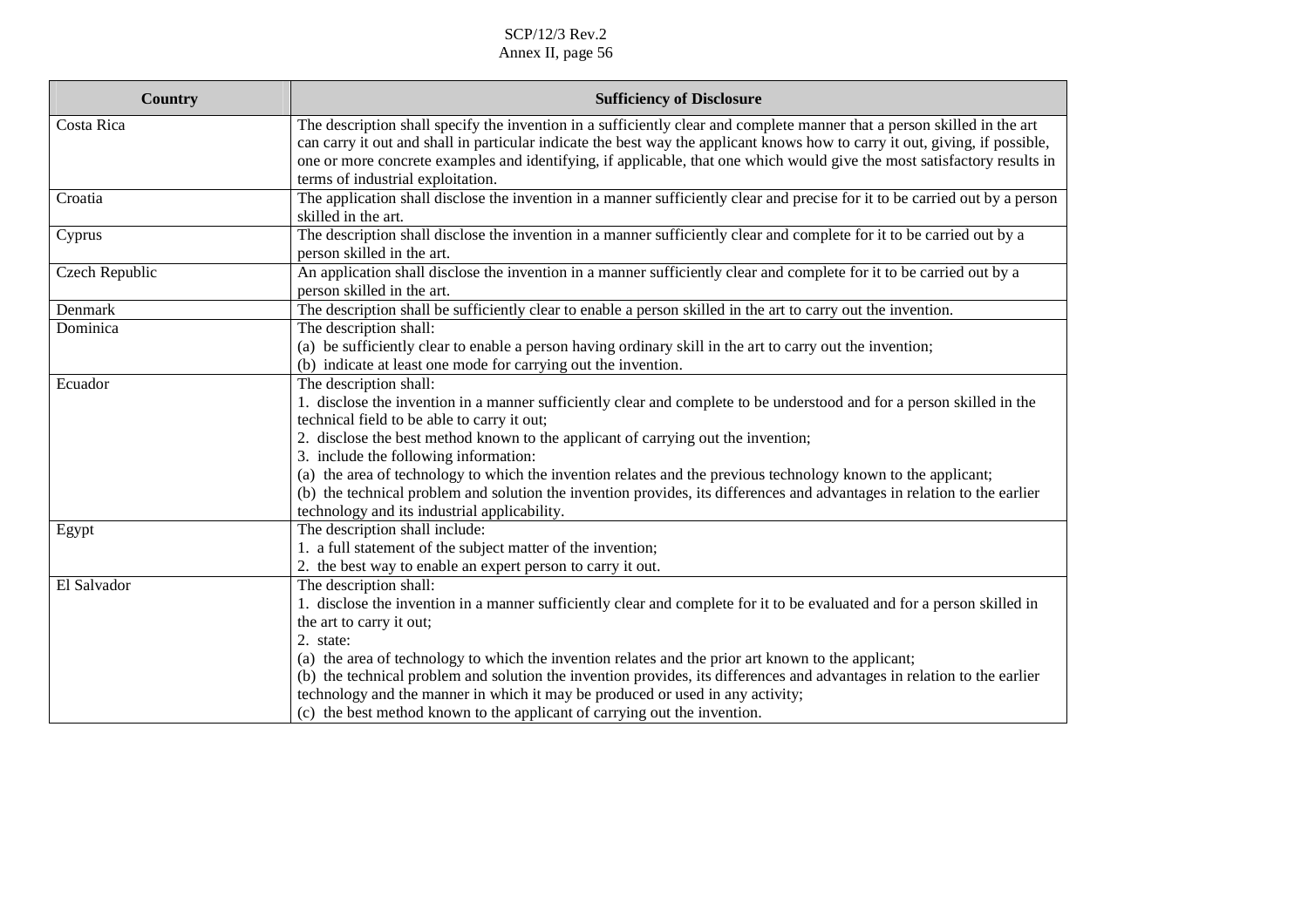| <b>Country</b> | <b>Sufficiency of Disclosure</b>                                                                                                                                                                                                                                                                |
|----------------|-------------------------------------------------------------------------------------------------------------------------------------------------------------------------------------------------------------------------------------------------------------------------------------------------|
| Estonia        | The description shall disclose the subject matter of the invention in a manner sufficiently clear and complete for it to be<br>carried out by a person skilled in the art.                                                                                                                      |
| Finland        | The description shall be sufficiently clear to enable a person skilled in the art to carry out the invention.                                                                                                                                                                                   |
| France         | The application shall disclose the invention in a manner sufficiently clear and complete for it to be carried out by a<br>person skilled in the art.                                                                                                                                            |
| Georgia        | The description shall be sufficiently complete to enable the skilled person in the art to carry out the invention.                                                                                                                                                                              |
| Germany        | An application shall disclose the invention in a manner sufficiently clear and complete for it to be carried out by a<br>person skilled in the art.                                                                                                                                             |
| Ghana          | The description shall:                                                                                                                                                                                                                                                                          |
|                | 1. disclose the invention in a manner sufficiently clear and complete for the invention to be evaluated, carried out or<br>worked by a person possessing average skill in and average knowledge of the art;<br>2. indicate the best mode known to the applicant for carrying out the invention. |
| Greece         | The description shall be sufficient to enable the invention to be carried out by a person skilled in the art.                                                                                                                                                                                   |
| Guatemala      | The description shall specify the invention in a sufficiently clear and complete manner that a person skilled in the art<br>can carry it out and shall in particular indicate the best way the applicant knows how to carry it out.                                                             |
| Hungary        | An application shall disclose the invention in a manner sufficiently clear and detailed for it to be carried out by a person<br>skilled in the art.                                                                                                                                             |
| Iceland        | The description shall be sufficiently clear to enable a person skilled in the art to carry out the invention.                                                                                                                                                                                   |
| India          | An application shall:<br>1. fully and particularly describe the invention and its operation or use and the method by which it is to be performed;<br>2. disclose the best method of performing the invention which is known to the applicant.                                                   |
| Ireland        | An application shall disclose the invention in a manner sufficiently clear and complete for it to be carried out by a<br>person skilled in the art.                                                                                                                                             |
| Israel         | An application shall describe the invention in a manner which enables it to be performed by a skilled person to perform<br>it.                                                                                                                                                                  |
| Italy          | The application shall disclose the invention in a manner sufficiently clear and complete for it to be carried out by any<br>person skilled in the art.                                                                                                                                          |
| Japan          | The application shall describe the invention in a manner sufficiently clear and complete for the invention to be carried<br>out by a person having ordinary skill in the art.                                                                                                                   |
| Jordan         | The description shall:<br>1. disclose the invention in a manner sufficiently clear and complete for it to be carried out by a person having ordinary<br>skill in the art;<br>2. state the best mode known to the applicant for carrying out the invention.                                      |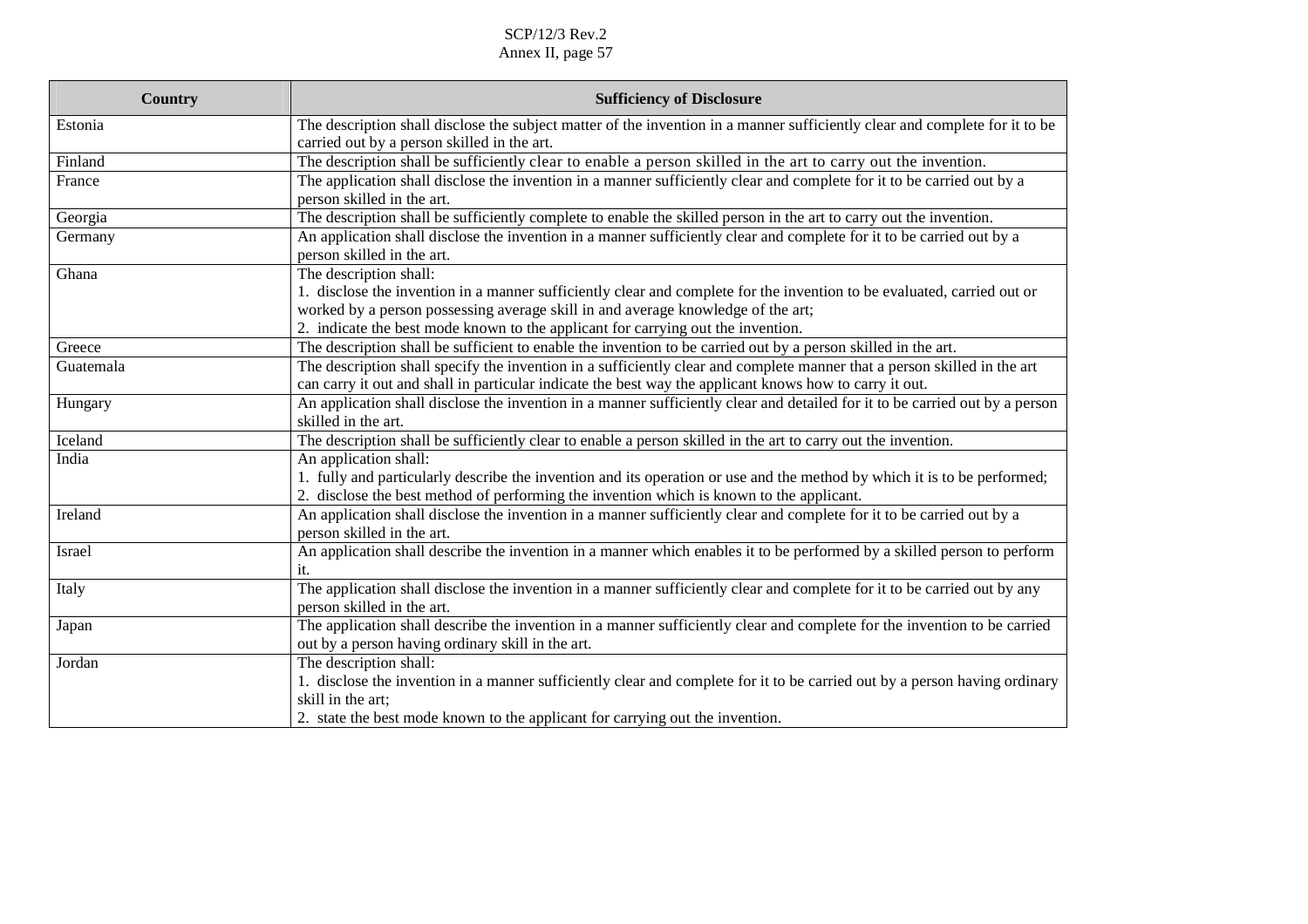| <b>Country</b>  | <b>Sufficiency of Disclosure</b>                                                                                            |
|-----------------|-----------------------------------------------------------------------------------------------------------------------------|
| Kenya           | The description shall:                                                                                                      |
|                 | 1. disclose the invention in such full, clear, concise and exact terms as to enable any person having ordinary skills in    |
|                 | the art to make use and to evaluate the invention;                                                                          |
|                 | 2. include at least one mode for carrying out the invention.                                                                |
| Kyrgyz Republic | The description shall disclose the invention in a manner sufficiently complete for it to be carried out by a person skilled |
|                 | in the art.                                                                                                                 |
| Latvia          | The description of the invention shall:                                                                                     |
|                 | 1. be clear and complete enough for a specialist to implement the invention without supplementary inventive work;           |
|                 | 2. describe the technical level, as known to the applicant.                                                                 |
| Liechtenstein   | An application shall describe the invention in a manner which enables it to be carried out by a man skilled in the art.     |
| Lithuania       | An application shall disclose the invention in such full and clear terms as to enable any person skilled in the art to use  |
|                 | the invention.                                                                                                              |
| Luxembourg      | The patent application shall disclose the invention in a manner sufficiently clear and complete for it to be carried out by |
|                 | a person skilled in the art.                                                                                                |
| Malaysia        | The description shall:                                                                                                      |
|                 | 1. disclose the invention in such terms that it can be understood and in a manner sufficiently clear and complete for the   |
|                 | invention to be evaluated and to be carried out by a person having ordinary skill in the art, and state any advantageous    |
|                 | effects of the invention with reference to the background art;                                                              |
|                 | 2. briefly describe the best mode contemplated by the applicant for carrying out the invention;                             |
|                 | 3. specify:                                                                                                                 |
|                 | (a) the technical field to which the invention relates;                                                                     |
|                 | (b) the background art;                                                                                                     |
|                 | (c) the way in which the invention is industrially applicable and can be made and used.                                     |
| Malta           | The application shall disclose the invention in a manner sufficiently clear and complete for the invention to be carried    |
|                 | out by a person skilled in the art.                                                                                         |
| Mauritius       | The description shall:                                                                                                      |
|                 | 1. disclose the invention in a manner which is sufficiently clear and complete for the invention to be carried out by a     |
|                 | person having ordinary skill in the art;                                                                                    |
|                 | 2. indicate at least one mode known to the applicant for carrying out the invention.                                        |
| Mexico          | The description of the invention shall be sufficiently clear and complete to be fully understood and where appropriate to   |
|                 | serve as a guide for a person with average skill in the art to make it; it shall also mention the best method known to the  |
|                 | applicant of carrying out the invention when this is not clear from the description thereof.                                |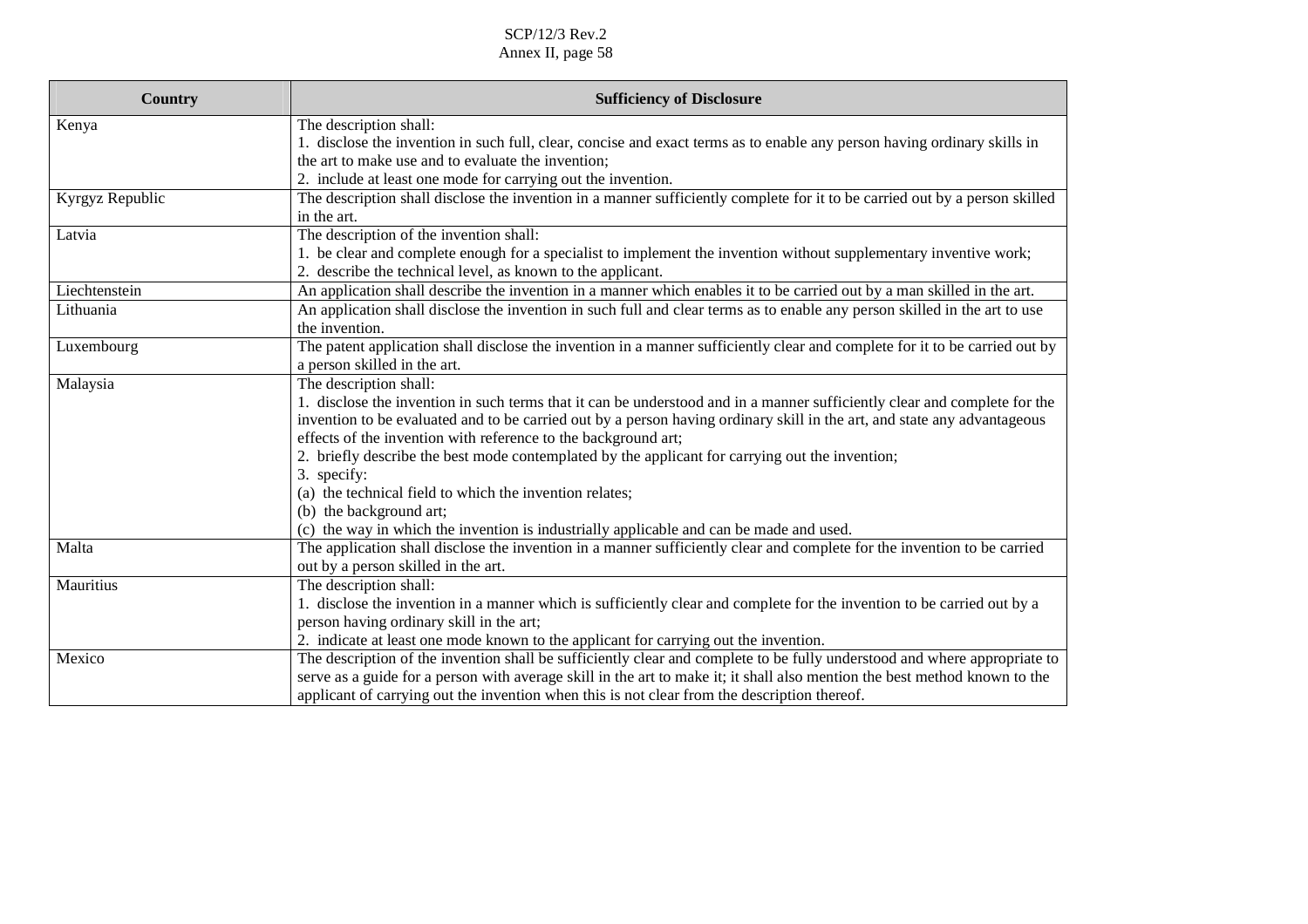| Country               | <b>Sufficiency of Disclosure</b>                                                                                              |
|-----------------------|-------------------------------------------------------------------------------------------------------------------------------|
| Moldova (Republic of) | The description shall:                                                                                                        |
|                       | 1. disclose the invention in a manner sufficiently clear and complete for the invention to be carried out by a person skilled |
|                       | in the art:                                                                                                                   |
|                       | 2. indicate the best mode for carrying out the invention known to the inventor.                                               |
| Mongolia              | Content of description not prescribed.                                                                                        |
| Morocco               | The description shall:                                                                                                        |
|                       | 1. disclose the invention in a manner sufficiently clear and complete for the invention to be carried out by a person skilled |
|                       | in the art;                                                                                                                   |
|                       | 2. include the following information:                                                                                         |
|                       | (a) the area of technology to which the invention relates and the prior art known to the applicant;                           |
|                       | (b) the technical problem and solution the invention provides; its differences and advantages in relation to the earlier      |
|                       | technology and its industrial applicability;                                                                                  |
|                       | (c) at least one method of carrying out the invention.                                                                        |
| Mozambique            | The description shall:                                                                                                        |
|                       | 1. disclose the invention in a manner sufficiently clear and complete for the invention to be carried out by a person skilled |
|                       | in the art;                                                                                                                   |
|                       | 2. indicate at least one way of carrying it out.                                                                              |
| Netherlands           | The description of the invention shall be clear and complete and be of such a nature as to enable a person skilled in the     |
|                       | art to understand it and carry it out the invention.                                                                          |
| New Zealand           | An application shall:                                                                                                         |
|                       | 1. particularly describe the invention and the method by which it is to be performed;                                         |
|                       | 2. disclose the best method of performing the invention known to the applicant.                                               |
| Nicaragua             | The description shall:                                                                                                        |
|                       | 1. disclose the invention in a manner sufficiently clear and complete for the invention to be understood and carried out by   |
|                       | a person skilled in the art;                                                                                                  |
|                       | 2. include the following information:                                                                                         |
|                       | (a) the area of technology to which the invention relates and the prior art known to the applicant;                           |
|                       | (b) the technical problem and solution the invention provides, its differences and advantages in relation to the earlier      |
|                       | technology and its industrial applicability;                                                                                  |
|                       | (c) the best method of carrying out the invention known to the applicant.                                                     |
| Nigeria               | The description shall disclose the relevant invention in a manner sufficiently clear and complete for it to be carried out    |
|                       | by a person skilled in the art.                                                                                               |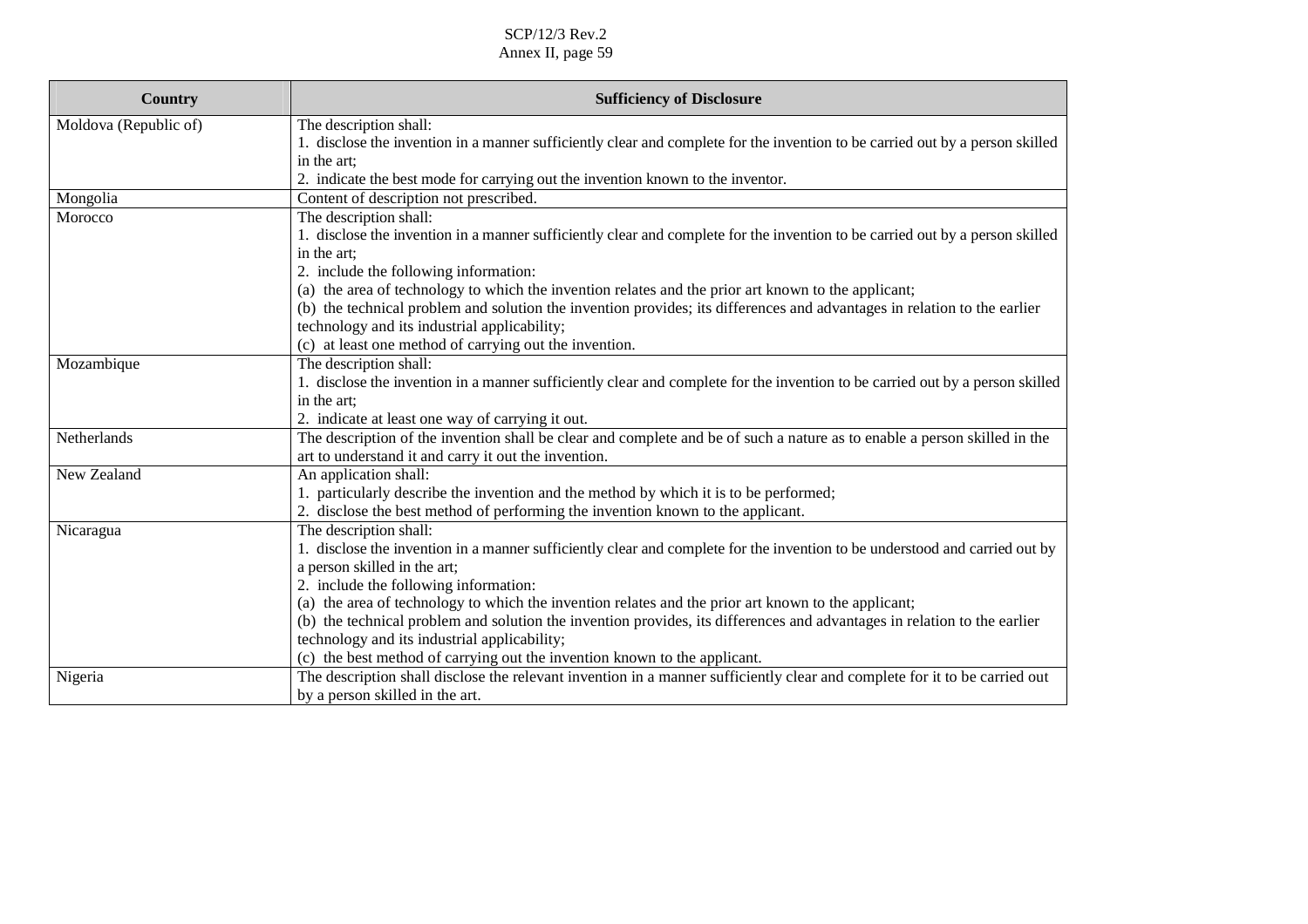| Country          | <b>Sufficiency of Disclosure</b>                                                                                                                                              |
|------------------|-------------------------------------------------------------------------------------------------------------------------------------------------------------------------------|
| Norway           | The description shall be sufficiently clear and complete to enable a person skilled in the art to carry out the invention.                                                    |
| Oman             | The description shall disclose the invention in a manner sufficiently clear and complete for the invention to be carried<br>out by a person having ordinary skill in the art. |
| Pakistan         | The application shall:                                                                                                                                                        |
|                  | 1. fully and particularly describe the invention and the methods by which it is to be performed;                                                                              |
|                  | 2. disclose the invention which is known to the applicant.                                                                                                                    |
| Panama           | The description shall:                                                                                                                                                        |
|                  | 1. disclose the invention in a manner sufficiently clear and complete for the invention to be evaluated and carried out by a<br>person skilled in the art;                    |
|                  | 2. disclose the best method of carrying out the invention known to the applicant;                                                                                             |
|                  | 3. include the following information:                                                                                                                                         |
|                  | (a) the area of technology to which the invention relates and the prior art known to the applicant;                                                                           |
|                  | (b) the technical problem and solution the invention provides, its differences and advantages in relation to the earlier                                                      |
|                  | technology and its industrial applicability.                                                                                                                                  |
| Papua New Guinea | The description shall:                                                                                                                                                        |
|                  | 1. disclose the invention in a manner sufficiently clear and complete for the invention to be carried out by a person                                                         |
|                  | having ordinary skill in the art;                                                                                                                                             |
|                  | 2. indicate the best method known to the applicant for carrying out the invention.                                                                                            |
| Peru             | The description shall:                                                                                                                                                        |
|                  | 1. disclose the invention in a manner sufficiently clear and complete to be understood and for a person skilled in the                                                        |
|                  | technical field to be able to carry it out;                                                                                                                                   |
|                  | 2. disclose the best method known to the applicant of carrying out the invention;                                                                                             |
|                  | 3. include the following information:                                                                                                                                         |
|                  | (a) the area of technology to which the invention relates and the previous technology known to the applicant;                                                                 |
|                  | (b) the technical problem and solution the invention provides, its differences and advantages in relation to the earlier                                                      |
|                  | technology and its industrial applicability.                                                                                                                                  |
| Philippines      | The application shall disclose the invention in a manner sufficiently clear and complete for it to be carried out by a                                                        |
|                  | person skilled in the art.                                                                                                                                                    |
| Poland           | The description shall:                                                                                                                                                        |
|                  | 1. disclose the invention in a manner sufficiently clear and complete for it to be carried out by a person skilled in the                                                     |
|                  | art:                                                                                                                                                                          |
|                  | 2. specify the technical field to which the invention relates and the background art known to the applicant;                                                                  |
|                  | 3. present the invention in a detailed manner, and indicate the way(s) of carrying it out.                                                                                    |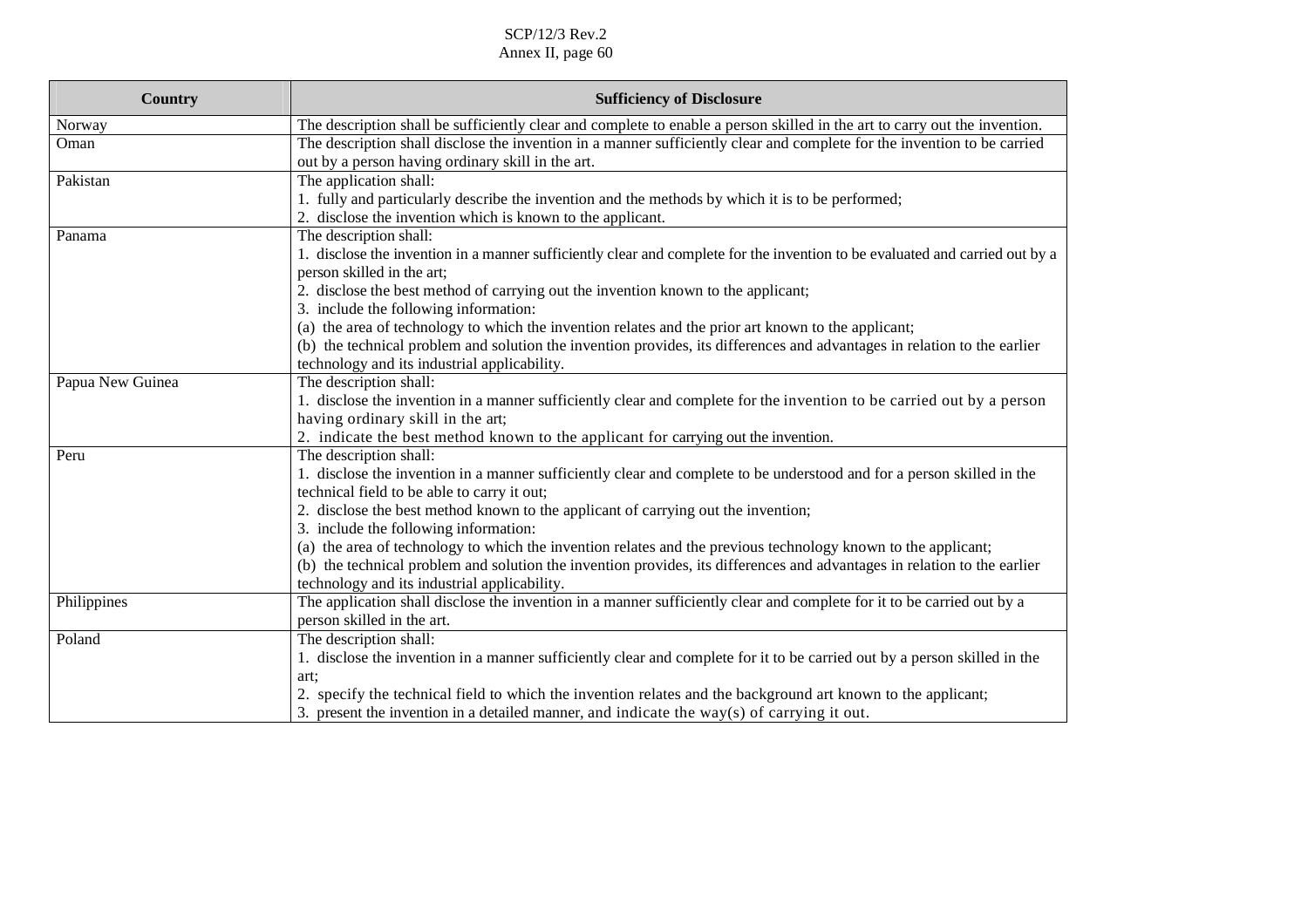| <b>Country</b>            | <b>Sufficiency of Disclosure</b>                                                                                                                                                                                                                                                                                                                                                                                                                                                                                       |
|---------------------------|------------------------------------------------------------------------------------------------------------------------------------------------------------------------------------------------------------------------------------------------------------------------------------------------------------------------------------------------------------------------------------------------------------------------------------------------------------------------------------------------------------------------|
| Portugal                  | The description shall indicate in a clear and concise manner everything of which consists the invention, including at<br>least one detailed explanation of how a person skilled in the art can carry it out.                                                                                                                                                                                                                                                                                                           |
| Republic of Korea         | The description shall state the purpose, construction, and effect of the invention in such a manner that it may easily be<br>carried out by a person having ordinary skill in the art.                                                                                                                                                                                                                                                                                                                                 |
| Romania                   | An application shall disclose the invention in a manner sufficiently clear and complete for it to be carried out by a<br>person skilled in the art.                                                                                                                                                                                                                                                                                                                                                                    |
| <b>Russian Federation</b> | The description shall disclose the claimed invention in sufficient detail for it to be carried out.                                                                                                                                                                                                                                                                                                                                                                                                                    |
| Saint Lucia               | An application shall disclose the invention in a manner which is sufficiently clear and complete for the invention to be<br>carried out by a person skilled in the art.                                                                                                                                                                                                                                                                                                                                                |
| Serbia                    | An application shall disclose the invention in a manner that is sufficiently clear and complete for the invention to be<br>carried out by a person skilled in the art.                                                                                                                                                                                                                                                                                                                                                 |
| Singapore                 | An application shall disclose the invention in a manner which is clear and complete for the invention to be performed<br>by a person skilled in the art.                                                                                                                                                                                                                                                                                                                                                               |
| Slovak Republic           | 1. An application shall disclose the invention in a manner sufficiently clear and complete for it to be carried out by a<br>person skilled in the art.<br>2. The description shall contain the following:<br>(a) the technical field which the invention relates and the existing state of the art;<br>(b) the nature of the invention, its advantages or, possibly, disadvantages as against the existing state of the art and its<br>methods of industrial application;<br>(c) examples of performing the invention. |
| Slovenia                  | 1. An application shall describe the invention with sufficient clarity and detail to enable a person skilled in the art to<br>apply it in a given field.<br>2. The description shall present the problem to be solved, the prior art and its deficiencies, and the solution to the<br>problem.                                                                                                                                                                                                                         |
| South Africa              | An application shall:<br>1. fully describe and ascertain the invention and the manner in which it is to be performed;<br>2 disclose the best method of performing the invention known to the applicant.                                                                                                                                                                                                                                                                                                                |
| Spain                     | The invention shall be described in the patent application in a sufficiently clear and comprehensive manner to enable a<br>person skilled in the art to carry it out.                                                                                                                                                                                                                                                                                                                                                  |
| Sri Lanka                 | The description shall:<br>1. disclose the invention in a manner sufficiently clear and complete for the invention to be evaluated, and to be carried<br>out by a person having ordinary skill in the art;<br>2. indicate the best mode known to the applicant for carrying out the invention.                                                                                                                                                                                                                          |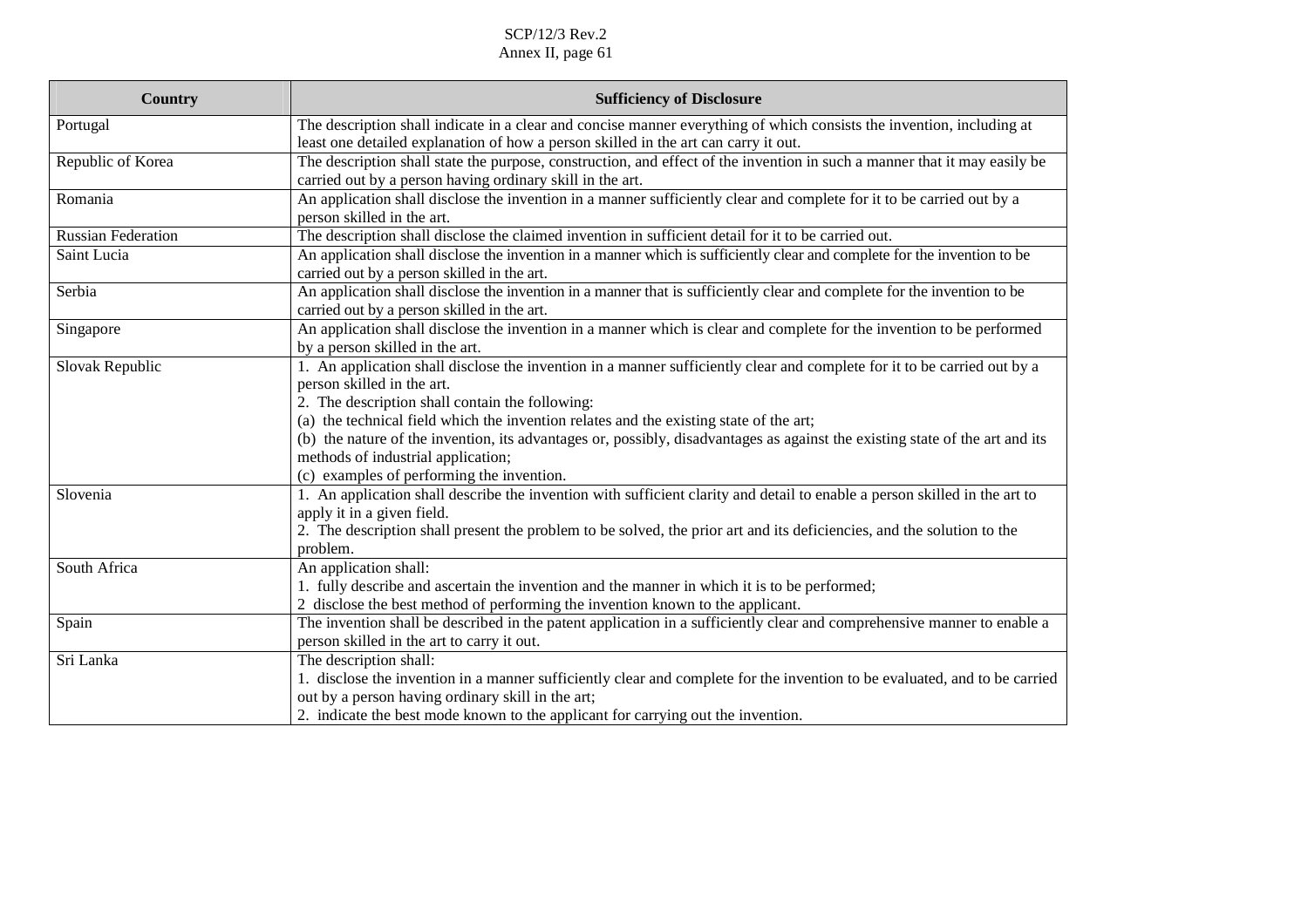| <b>Country</b>                  | <b>Sufficiency of Disclosure</b>                                                                                             |
|---------------------------------|------------------------------------------------------------------------------------------------------------------------------|
| Sweden                          | The description shall:                                                                                                       |
|                                 | 1. be sufficiently clear for a person skilled in the art to carry out the invention;                                         |
|                                 | 2. indicate how the invention can be industrially exploited.                                                                 |
| Switzerland                     | The application shall disclose the invention in such a way that a person skilled in the art may carry it out.                |
| Syrian Arab Republic            | 1. An application shall disclose the invention in a manner sufficiently clear and complete for it to be carried out by a     |
|                                 | person skilled in the art.                                                                                                   |
|                                 | 2. Indicate the best way of carrying it out.                                                                                 |
|                                 | 3. The technical problem and solution the invention provides its differences and advantages in relation to the earlier       |
|                                 | technology and its industrial applicability.                                                                                 |
| Thailand                        | The description shall:                                                                                                       |
|                                 | 1. be sufficiently complete, concise, clear and exact to enable any person ordinarily skilled in the art to make and use     |
|                                 | the invention;                                                                                                               |
|                                 | 2. disclose the best mode of carrying it out contemplated by the inventor.                                                   |
| The Former Yugoslav Republic    | The description shall disclose the invention in a manner sufficiently clear and precise for it to be carried out by a person |
| of Macedonia                    | skilled in the art.                                                                                                          |
| Trinidad and Tobago             | An application shall:                                                                                                        |
|                                 | 1. disclose the invention in a manner which is clear and complete enough for it to be performed by a person skilled in       |
|                                 | the art:                                                                                                                     |
|                                 | 2. indicate at least one mode known to the applicant for carrying out the invention.                                         |
| Tunisia                         | The description shall be sufficiently clear and complete for a person skilled in the art to carry out the invention.         |
| Turkey                          | The description shall be sufficiently explicit and comprehensive for a person skilled in the art to carry out the invention. |
| Ukraine                         | The description shall disclose the invention in a manner sufficiently clear and complete for it to be carried out by a       |
|                                 | person skilled in the art.                                                                                                   |
| <b>United Kingdom</b>           | An application shall disclose the invention in a manner which is clear and complete enough for it to be performed by a       |
|                                 | person skilled in the art.                                                                                                   |
| <b>United States of America</b> | The description shall disclose:                                                                                              |
|                                 | 1. the manner and process of making and using the invention in such full, clear, concise, and exact terms as to enable       |
|                                 | any person skilled in the art to make and use it;                                                                            |
|                                 | 2. the best mode contemplated by the inventor of carrying it out.                                                            |
| Uruguay                         | The application shall contain a clear and full description of the invention.                                                 |
| Uzbekistan                      | The description shall disclose sufficient information for the invention to be carried out.                                   |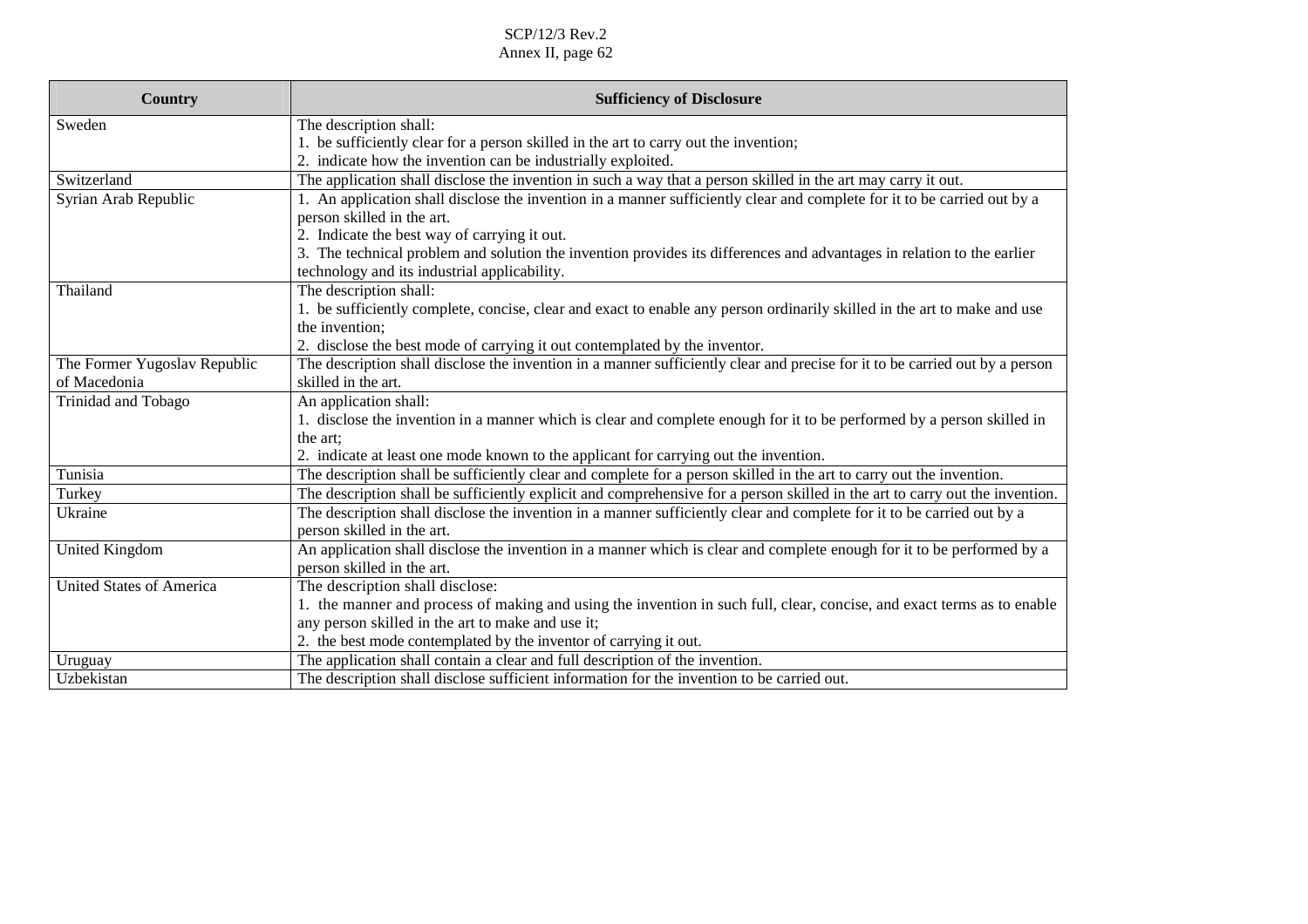| <b>Regional Offices</b>              | <b>Sufficiency of Disclosure</b>                                                                                               |
|--------------------------------------|--------------------------------------------------------------------------------------------------------------------------------|
| <b>African Intellectual Property</b> | The description shall disclose the invention so clearly and completely that a person having ordinary knowledge and skill in    |
| Organization (OAPI)                  | the art could carry it out.                                                                                                    |
| African Regional Intellectual        | The description shall:                                                                                                         |
| Property Organization (ARIPO)        | 1. disclose the invention in such terms that it can be understood;                                                             |
|                                      | 2. set forth at least the best mode contemplated by the applicant for carrying out the invention                               |
|                                      | 3. state:                                                                                                                      |
|                                      | its advantageous effects, if any, with reference to the background art.<br>(a)                                                 |
|                                      | (b) the technical field to which the invention relates;                                                                        |
|                                      | (c) the background art known to the applicant;                                                                                 |
|                                      | (d) the way in which the invention is industrially applicable and can be made and used.                                        |
| Eurasian Patent Organization         | An application shall:                                                                                                          |
| (EAPO)                               | 1. disclose the invention in a manner sufficiently clear and complete for it to be carried out by a person skilled in the art; |
|                                      | 2. specify the technical field, the background art, the technical problem to be solved, the technical result of the invention  |
|                                      | and how it can be achieved, and the advantage over the background art.                                                         |
| European Patent Organisation         | An application shall disclose the invention in a manner sufficiently clear and complete for it to be carried out by a          |
| (EPO)                                | person skilled in the art.                                                                                                     |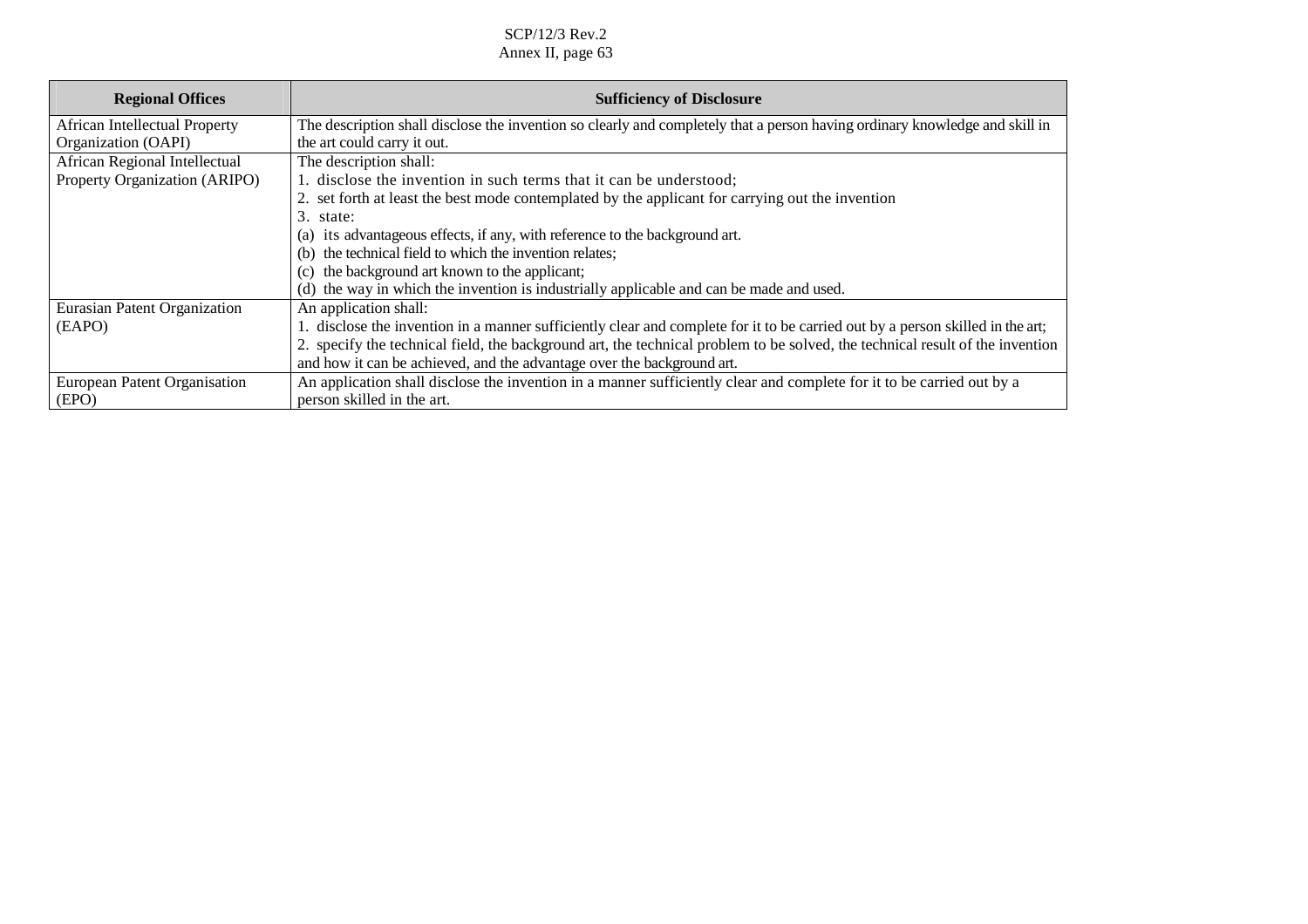# (6) Exclusions from Patentable Subject Matter

| Country | <b>Exclusions from Patentable Subject Matter</b>                                                                    |
|---------|---------------------------------------------------------------------------------------------------------------------|
| Albania | 1. Discoveries, scientific theories and mathematical methods.                                                       |
|         | 2. Aesthetic creations.                                                                                             |
|         | Schemes, rules and methods for performing mental acts, playing games or doing business.<br>3.                       |
|         | 4. Computer programs.                                                                                               |
|         | 5. Presentation of information                                                                                      |
|         | 6. Inventions contrary to public policy or morality.                                                                |
|         | 7. Nuclear substances for military purposes.                                                                        |
|         | 8. Surgical, diagnostic and therapeutic methods for treating humans and animals.                                    |
|         | 9. Plant and animal varieties and essentially biological processes for their production, other than microbiological |
|         | processes and products.                                                                                             |
| Algeria | 1. Principles, theories, scientific discoveries and mathematical methods.                                           |
|         | 2. Plans, principles and methods for intellectual activities and playing games.                                     |
|         | 3. Methods and systems of teaching, organization, administration and management.                                    |
|         | 4. Surgical, therapeutic and diagnostic methods for treating humans and animals.                                    |
|         | 5. Presentation of information.                                                                                     |
|         | 6. Computer programs.                                                                                               |
|         | 7. Aesthetic creations.                                                                                             |
|         | 8. Plant and animal varieties and essentially biological processes for their production.                            |
|         | 9. Inventions contrary to public policy or morality.                                                                |
|         | 10. Inventions harmful to the health or life of humans or animals, preservation of plants, or protection of the     |
|         | environment.                                                                                                        |
| Andorra | 1. Discoveries, scientific theories and mathematical methods.                                                       |
|         | 2. Aesthetic creations.                                                                                             |
|         | 3. Schemes, rules and methods for performing mental acts, playing games or doing business, and programs for         |
|         | computers.                                                                                                          |
|         | 4. Presentation of information.                                                                                     |
|         | 5. Inventions contrary to public order or morality.                                                                 |
|         | 6. Surgical, therapeutic and diagnostic methods for treating humans and animals.                                    |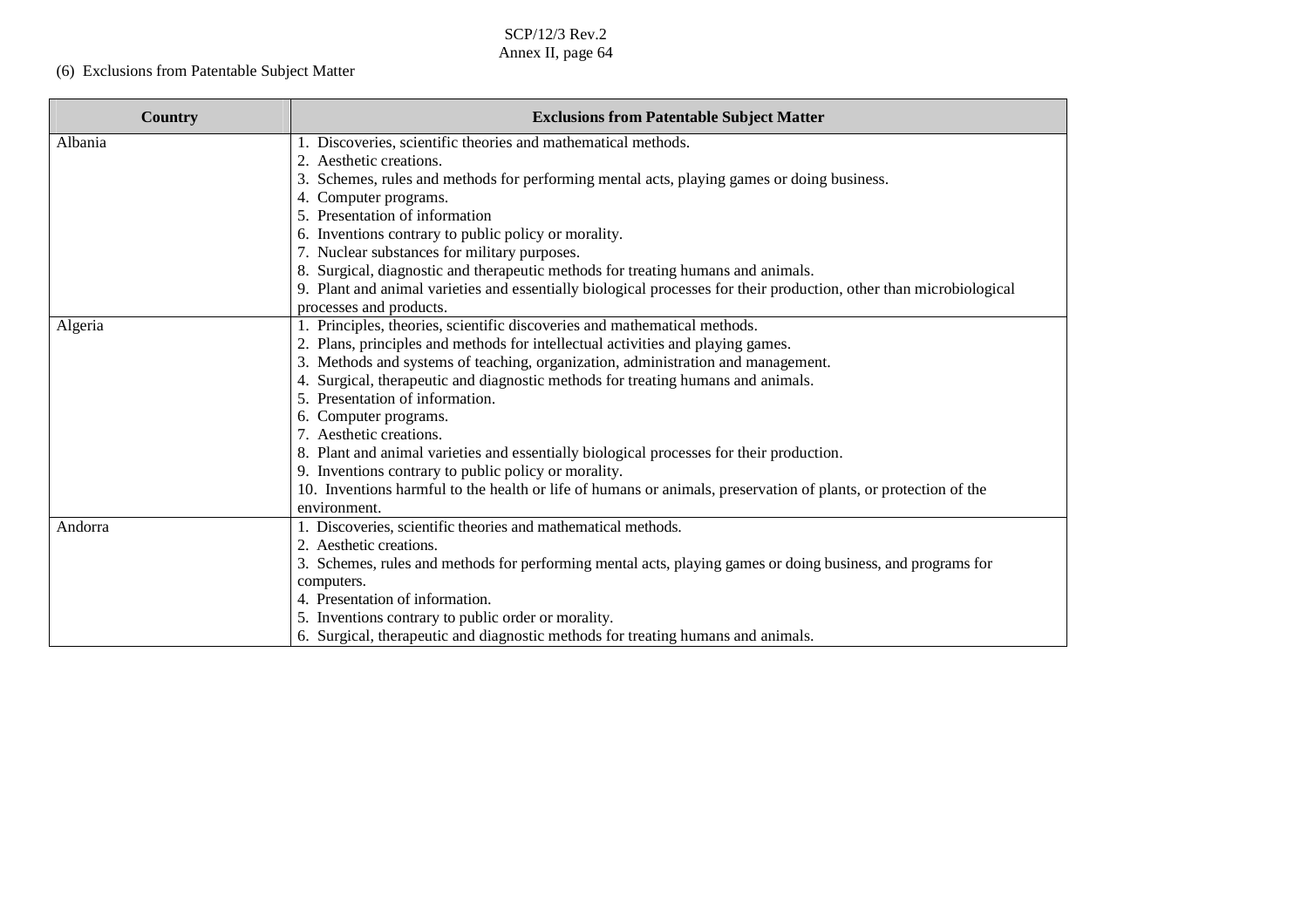| Country   | <b>Exclusions from Patentable Subject Matter</b>                                                                       |
|-----------|------------------------------------------------------------------------------------------------------------------------|
| Argentina | 1. Discoveries, scientific theories and mathematical methods.                                                          |
|           | 2. Literary, artistic or scientific works.                                                                             |
|           | 3. Aesthetic creation.                                                                                                 |
|           | 4. Schemes, rules or methods for performing intellectual activities, playing games or engaging in economic and         |
|           | business activities.                                                                                                   |
|           | 5. Computer programs.                                                                                                  |
|           | Presentation of information.                                                                                           |
|           | 7. Surgical, therapeutic and diagnostic methods for treating humans and animals.                                       |
|           | 8. Combinations which do not produce anon—obvious result.                                                              |
|           | 9. Living material and substances already occurring in nature.                                                         |
|           | 10. Inventions contrary to the public good or morality,                                                                |
|           | 11. Inventions detrimental to human or animal the health or life, plant conservation or the environment.               |
|           | 12. Biological and genetic material occurring in nature or derived therefrom by reproduction, and genetic reproduction |
|           | processes replicating nature.                                                                                          |
| Armenia   | 1. Scientific theories and mathematical methods.                                                                       |
|           | 2. Methods of economic organization and management.                                                                    |
|           | 3. Symbols, schedules and rules.                                                                                       |
|           | 4. Methods and rules for performing mental acts.                                                                       |
|           | 5. Algorithms for computers.                                                                                           |
|           | 6. Projects and plans for structures, buildings and land development.                                                  |
|           | . Aesthetic creations.                                                                                                 |
|           | 8. Plant and animal varieties.                                                                                         |
| Australia |                                                                                                                        |
|           | 1. Matter that is not a "manner of manufacture". This generally includes:                                              |
|           | Discoveries and abstract ideas                                                                                         |
|           | Aesthetic creations                                                                                                    |
|           | Schemes, rules and plans                                                                                               |
|           | 2. Humans and the biological processes for their generation.                                                           |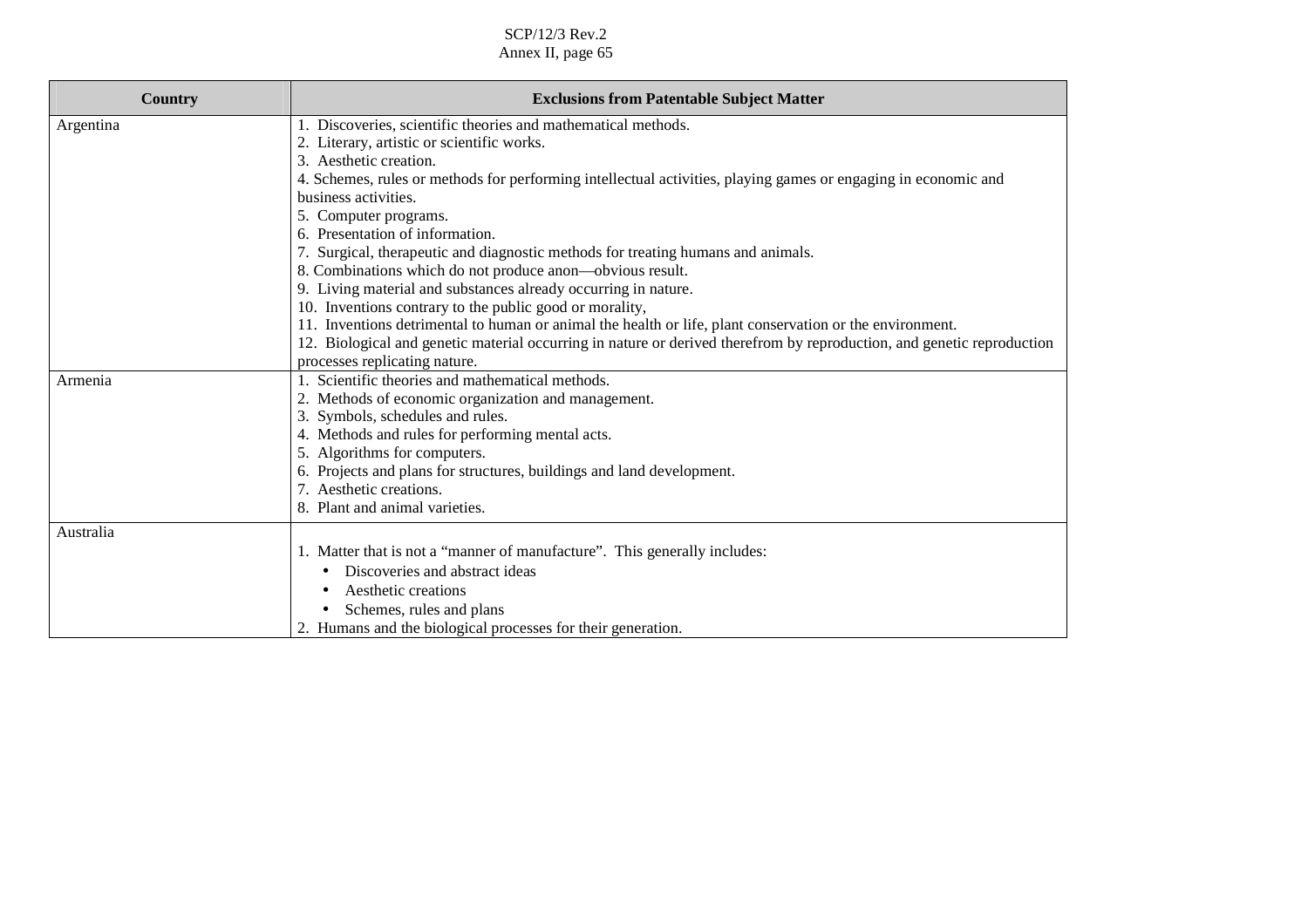| <b>Country</b>  | <b>Exclusions from Patentable Subject Matter</b>                                                                        |
|-----------------|-------------------------------------------------------------------------------------------------------------------------|
|                 |                                                                                                                         |
| Austria         | 1. Discoveries, scientific theories, and mathematical methods.                                                          |
|                 | 2. Aesthetic creations.                                                                                                 |
|                 | 3. Schemes, rules and methods for performing mental acts, playing games or doing business.                              |
|                 | 4. Computer programs.                                                                                                   |
|                 | 5. Presentation of information.                                                                                         |
|                 | 6. Inventions contrary to public order or morality.                                                                     |
|                 | 7. Surgical, therapeutic and diagnostic methods for treating humans and animals.                                        |
|                 | 8. Plant and animal varieties and essentially biological processes for their production, other than microorganisms and  |
|                 | microbiological processes and products.                                                                                 |
| Bahrain         | 1. Inventions contrary to public order or morality.                                                                     |
|                 | 2. Inventions harmful to human, animal or plant life or health or the environment.                                      |
|                 | 3. Discoveries, scientific theories and mathematical methods.                                                           |
|                 | 4. Plants and animals and essentially biological processes for their production, other than microorganisms.             |
|                 | 5. Surgical, therapeutic and diagnostic methods for treating humans and animals.                                        |
| <b>Barbados</b> | 1. Discoveries, scientific theories and mathematical methods.                                                           |
|                 | 2. Schemes, rules or methods for carrying on of business, performing mental acts or playing games.                      |
|                 | 3. Surgical, therapeutic and diagnostic methods for treating humans or animals.                                         |
|                 | 4. Plant and animal varieties and essentially biological processes for production of plants, other than microbiological |
|                 | processes and products.                                                                                                 |
|                 | 5. Inventions contrary to public order or morality.                                                                     |
|                 | 6. Inventions the commercial exploitation of which would be detrimental to human or animal health, plant life or the    |
|                 | environment.                                                                                                            |
| <b>Belarus</b>  | 1. Discoveries, scientific theories and mathematical methods.                                                           |
|                 | 2. Aesthetic creations.                                                                                                 |
|                 | 3. Schemes, rules and methods for performing mental acts, playing games or doing business.                              |
|                 | 4. Algorithms and computer programs.                                                                                    |
|                 | 5. Presentation of information.                                                                                         |
|                 | 6. Plant and animal varieties.                                                                                          |
|                 | 7. Topographies of integrated circuits.                                                                                 |
|                 | 8. Inventions contrary to public interest, humanitarian principles or morality.                                         |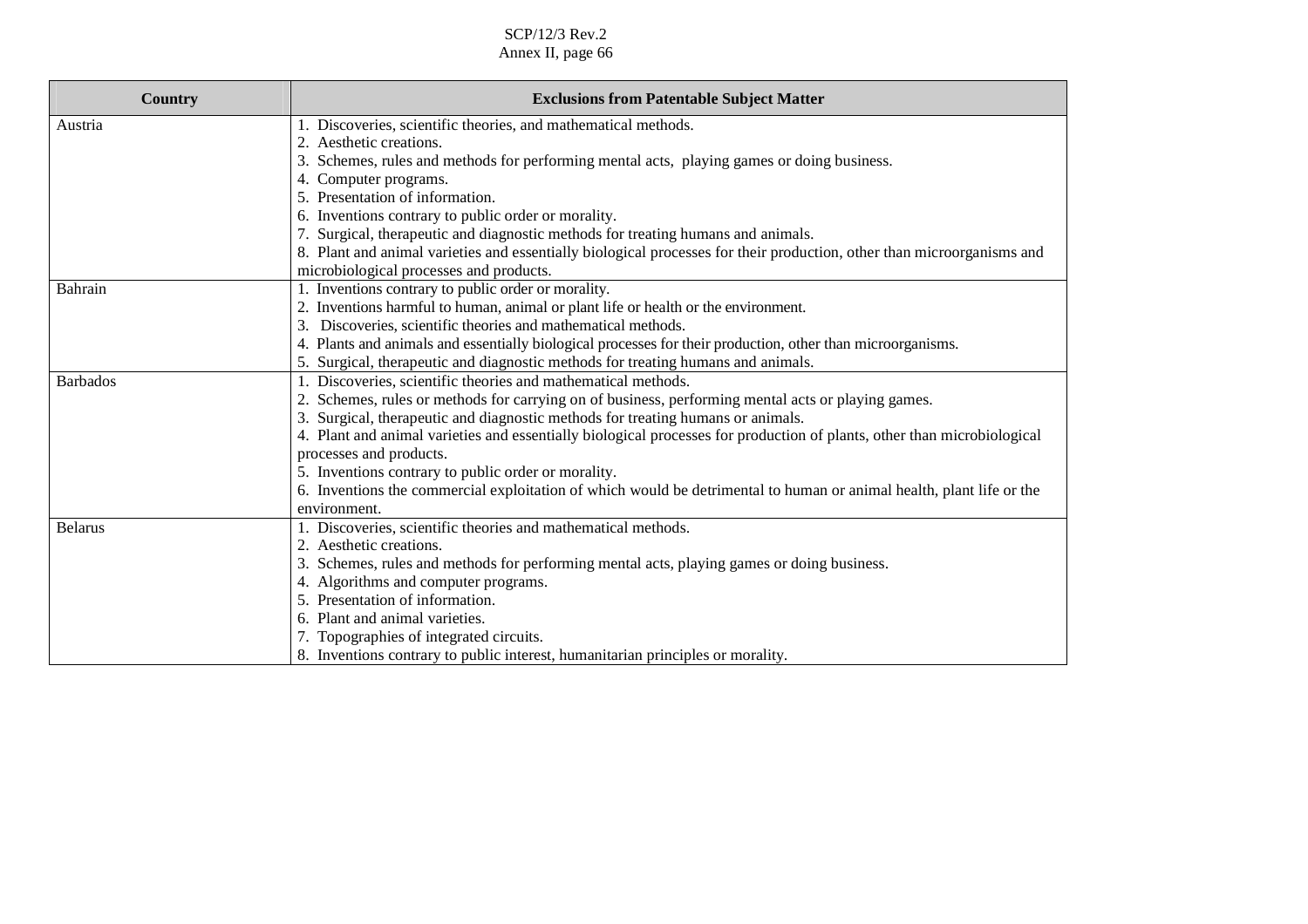| <b>Country</b> | <b>Exclusions from Patentable Subject Matter</b>                                                                           |
|----------------|----------------------------------------------------------------------------------------------------------------------------|
| Belgium        | 1. Discoveries, scientific theories and mathematical methods.                                                              |
|                | 2.<br>Aesthetic creations.                                                                                                 |
|                | Schemes, rules and methods for performing mental acts, playing games or doing business.<br>3.                              |
|                | 4. Computer programs.                                                                                                      |
|                | 5. Presentation of information.                                                                                            |
|                | 6. Plant species and plant and animal varieties.                                                                           |
|                | 7. Essentially biological processes for the production of plants or animals, other than microbiological processes or       |
|                | products.                                                                                                                  |
|                | 8. Inventions contrary to public policy or morality.                                                                       |
|                | 9. Surgical, therapeutic and diagnostic methods for treating humans or animals.                                            |
| <b>Belize</b>  | 1. Discoveries, scientific theories and mathematical methods.                                                              |
|                | Schemes, rules or methods for doing business, performing mental acts or playing games.                                     |
|                | Surgical, therapeutic and diagnostic methods for treating humans or animals.                                               |
|                | 4. Inventions contrary public order or morality.                                                                           |
|                | 5. Inventions the commercial exploitation of which would be detrimental to human, animal or plant life or health or the    |
|                | environment.                                                                                                               |
| Bolivia        | 1. Discoveries, scientific theories and mathematical methods.                                                              |
|                | 2. Natural biological materials.                                                                                           |
|                | 3. Literary, artistic works and other works protected by copyright.                                                        |
|                | 4. Plans, rules and methods for pursuit of intellectual activities, playing games, or conduct of economic and business     |
|                | activities.                                                                                                                |
|                | 5. Computer programs and software.                                                                                         |
|                | 6. Presentation of information.                                                                                            |
|                | 7. Inventions contrary to public order or morality.                                                                        |
|                | 8. Inventions the commercial exploitation of which would be detrimental to human, animal life or health, plant             |
|                | preservation or the environment                                                                                            |
|                | 9. Plants, animals and essentially biological processes for the production of plants or animals, other than non-biological |
|                | and microbiological processes.                                                                                             |
|                | 10. Surgical, therapeutic and diagnostic methods for treating humans or animals.                                           |
|                | 11. New uses of patented products and processes.                                                                           |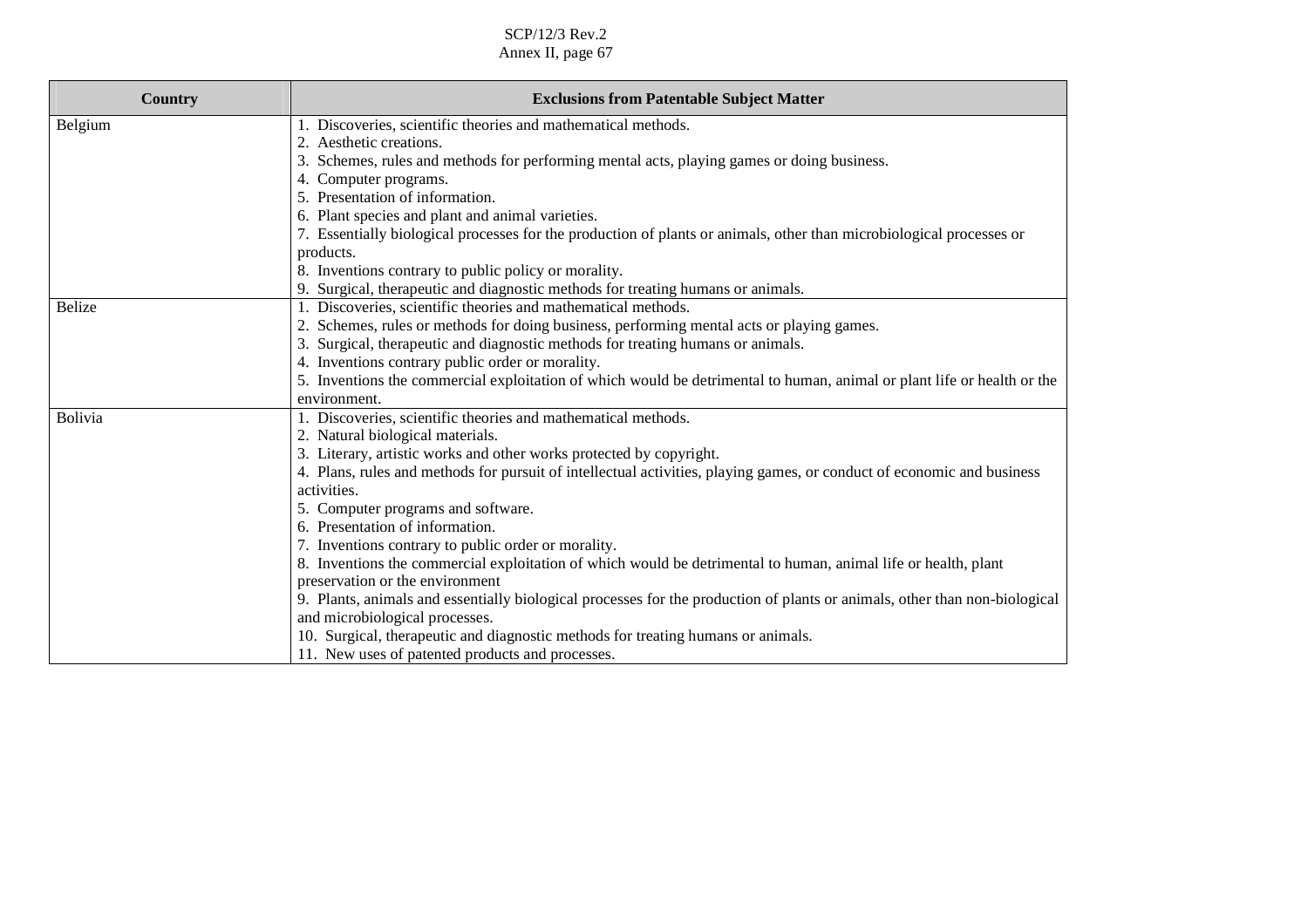| <b>Country</b>         | <b>Exclusions from Patentable Subject Matter</b>                                                                        |
|------------------------|-------------------------------------------------------------------------------------------------------------------------|
| Bosnia and Herzegovina | 1. Discoveries, scientific theories and mathematical methods.                                                           |
|                        | 2. Aesthetic creations.                                                                                                 |
|                        | 3. Rules, instructions and methods for performing mental acts, playing games or doing business.                         |
|                        | 4. Computer programs.                                                                                                   |
|                        | 5. Presentation of information.                                                                                         |
|                        | 6. Inventions contrary to law or morality.                                                                              |
|                        | 7. Surgical, therapeutic and diagnostic methods for treating humans or animals.                                         |
| <b>Brazil</b>          | 1. Discoveries, scientific theories, and mathematical methods.                                                          |
|                        | 2. Abstract conceptions.                                                                                                |
|                        | 3. Schemes, plans, principles or methods of a commercial, accounting, financial, educational, publishing, lottery or    |
|                        | fiscal nature.                                                                                                          |
|                        | 4. Literary, architectural, artistic and scientific works;                                                              |
|                        | 5. Aesthetic creation.                                                                                                  |
|                        | 6. Computer programs.                                                                                                   |
|                        | 7. Presentation of information.                                                                                         |
|                        | 8. Rules of games.                                                                                                      |
|                        | 9. Surgical, therapeutic and diagnostic methods for treating humans or animals.                                         |
|                        | 10. Natural living beings, in whole or in part, and biological material, including the genome or germ plasm of any      |
|                        | natural living being, when found in nature or isolated therefrom, and natural biological processes.                     |
|                        | 11. Inventions contrary to morals, standards of respectability and public security, order and health.                   |
|                        | 12. Nuclear processes and products.                                                                                     |
|                        | 13. Living beings, in whole or in part, other than transgenic microorganisms.                                           |
|                        | 14. Patents for pharmaceutical products and processes require prior consent of the national agency.                     |
| Bulgaria               | 1. Discoveries, scientific theories and concepts.                                                                       |
|                        | 2. Mathematical methods and formulae.                                                                                   |
|                        | 3. Results of artistic work.                                                                                            |
|                        | 4. Schemes, rules and methods for performing mental acts, playing games or doing business.                              |
|                        | 5. Computer programs.                                                                                                   |
|                        | 6. Presentation of information.                                                                                         |
|                        | 7. Inventions contrary to social order or morality.                                                                     |
|                        | 8. Plant or animal varieties or essentially biological processes for producing them, other than microbiological methods |
|                        | and products.                                                                                                           |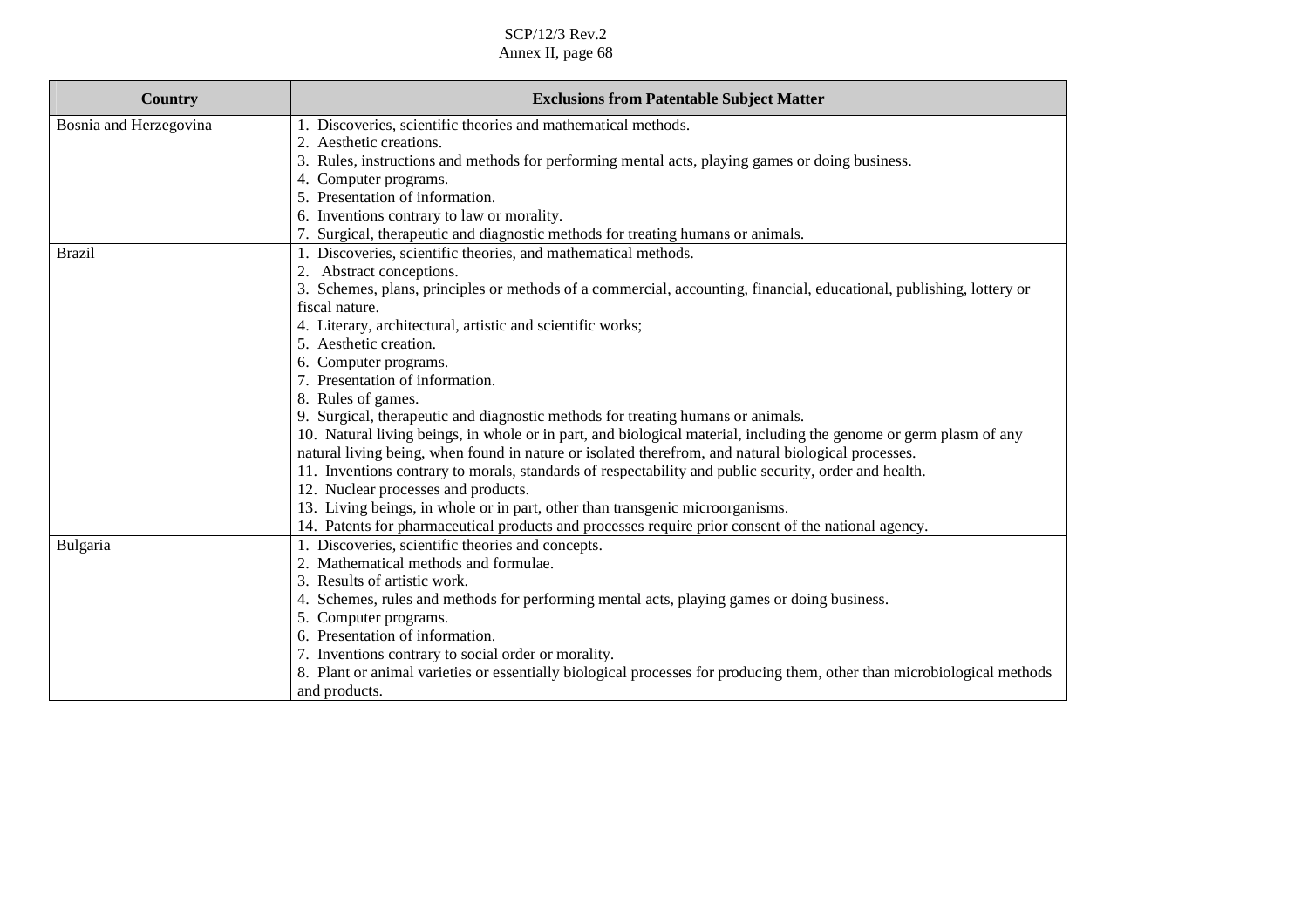| Country  | <b>Exclusions from Patentable Subject Matter</b>                                                                           |
|----------|----------------------------------------------------------------------------------------------------------------------------|
| Canada   | Scientific principles and abstract theorems (by law); methods of medical treatment, higher life forms, aesthetic           |
|          | creations (by jurisprudence).                                                                                              |
| Chile    | 1. Discoveries, scientific theories and mathematical methods.                                                              |
|          | 2. Plant and animal except microorganisms. Plant varieties. Essentially biological process for the production of plants    |
|          | and animals except microbiological process.                                                                                |
|          | 3. Economic, financial, easily verified trade and taxation systems, methods, principles or plans.                          |
|          | 4. Rules for performing mental or intellectual activities or playing games.                                                |
|          | 5. Surgical, therapeutic and diagnostic methods for treating humans or animals.                                            |
|          | 6. Part of living being as exists in the nature, biological process, biological material existing in the nature including  |
|          | genome and germplasma (nevertheless, where biological material or a product directly obtained therefrom meets the          |
|          | patentability requirements, is described adequately and the industrial applicability is described in the application, they |
|          | are susceptible of patent protection).                                                                                     |
|          | 7. Inventions contrary to the law, public policy, state security, morality or proper practice.                             |
|          | 8. New uses of articles, objects or elements and changes of shape, dimensions, proportions or materials in which do not    |
|          | involve an essential alteration or solve a technical problem.                                                              |
| China    | 1. Scientific discoveries.                                                                                                 |
|          | 2. Rules and methods for mental activities.                                                                                |
|          | 3. Methods for diagnosis and treatment of diseases.                                                                        |
|          | 4. Animal and plant varieties.                                                                                             |
|          | 5. Nuclear products.                                                                                                       |
| Colombia | 1. Discoveries, scientific theories and mathematical methods.                                                              |
|          | 2. Natural biological materials.                                                                                           |
|          | 3. Literary, artistic works and other works protected by copyright.                                                        |
|          | 4. Plans, rules and methods for pursuit of intellectual activities, playing games, or conduct of economic and business     |
|          | activities.                                                                                                                |
|          | 5. Computer programs and software.<br>6. Presentation of information.                                                      |
|          | 7. Inventions contrary to public order or morality.                                                                        |
|          | 8. Inventions whose commercial exploitation would be detrimental to human, animal life or health, plant preservation       |
|          | or the environment.                                                                                                        |
|          | 9. Plants, animals and essentially biological processes for the production of plants or animals, other than non-biological |
|          |                                                                                                                            |
|          | and microbiological processes.                                                                                             |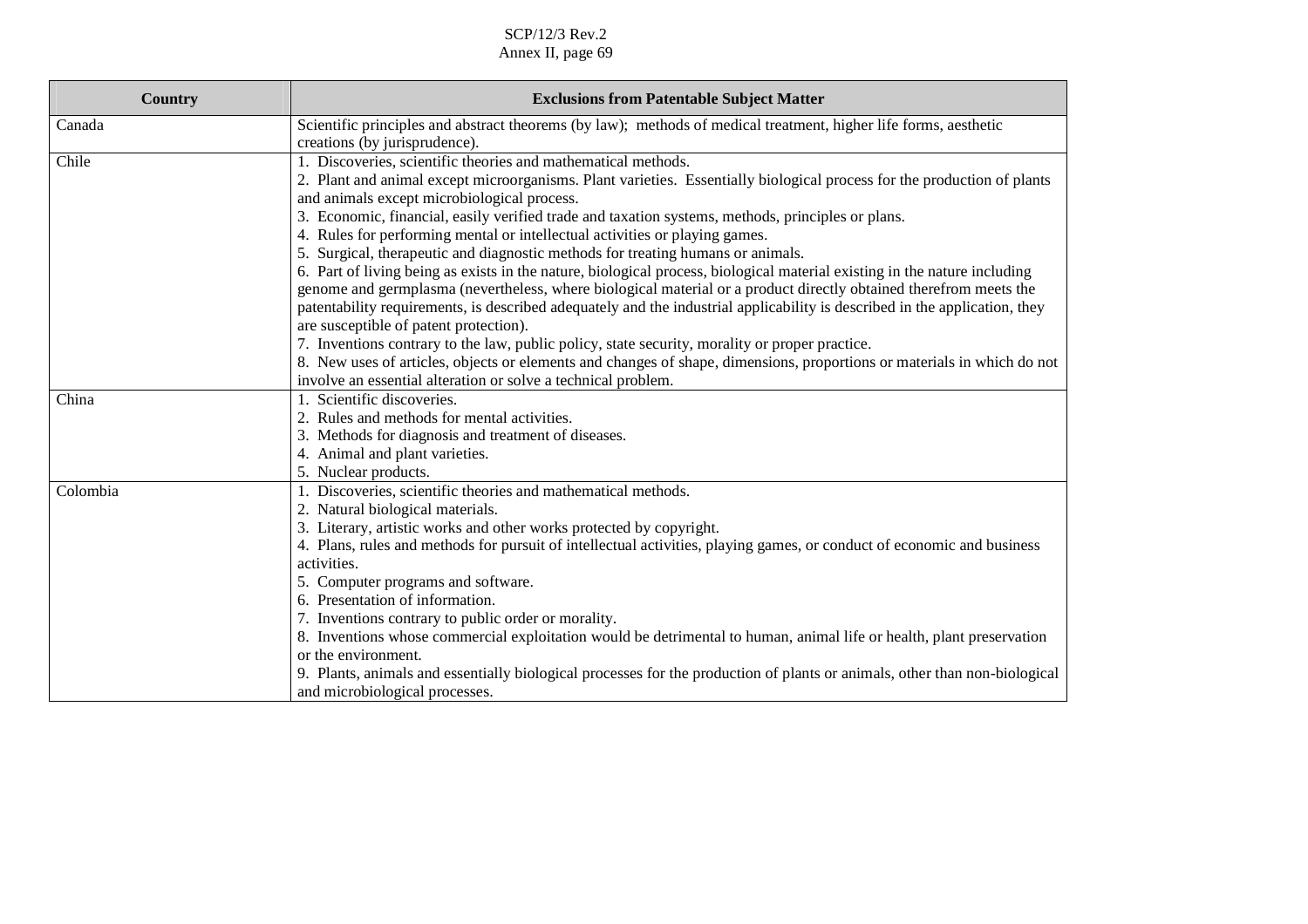| <b>Country</b>     | <b>Exclusions from Patentable Subject Matter</b>                                                                                      |
|--------------------|---------------------------------------------------------------------------------------------------------------------------------------|
| Colombia (cont'd.) | 10. Surgical, therapeutic and diagnostic methods for treating humans or animals.                                                      |
|                    | 11. New uses of patented products and processes.                                                                                      |
| Costa Rica         | 1. Discoveries, scientific theories and mathematical methods, computer programs as such                                               |
|                    | 2. Aesthetic creations, literary and artistic works                                                                                   |
|                    | 3. Schemes, rules or economic methods of advertisements or business and those referring to purely mental or                           |
|                    | intellectual activities or to games                                                                                                   |
|                    | 4. Juxtaposition of known inventions or mixtures of known products, or alteration of the form, use, dimensions or                     |
|                    | material thereof, except where in reality they are so combined or managed that they cannot function separately, or                    |
|                    | where their qualities or characteristic functions have been so modified as to produce an industrial result not obvious to a           |
|                    | person skilled in the art                                                                                                             |
|                    | 5. Inventions the commercial exploitation of which shall be forbidden for objective and necessary reasons to protect                  |
|                    | the ordre public, morality, health or life of persons or animals, or to preserve plants and to avoid severe damage to the             |
|                    | environment                                                                                                                           |
|                    | 6. Methods for surgical or therapeutic treatment or for diagnosis, for the treatment of human beings or animals                       |
|                    | 7. Plants and animals                                                                                                                 |
|                    | 8. Essentially biological processes for the production of plants or animals                                                           |
|                    | 9. The new varieties of plants will be protected by a special law                                                                     |
| Croatia            | 1. Discoveries, scientific theories and mathematical methods.                                                                         |
|                    | 2. Aesthetic creations.                                                                                                               |
|                    | 3. Rules, instructions or methods for performing mental activity, playing games or doing business.<br>4. Presentation of information. |
|                    | 5. Computer programs.                                                                                                                 |
|                    | 6. Plant and animal varieties and essentially biological processes for their production, other than microbiological                   |
|                    | processes and products.                                                                                                               |
|                    | 7. Inventions contrary to the public order or morality.                                                                               |
|                    | 8. Surgical, therapeutic and diagnostic methods for treating humans or animals.                                                       |
| Cyprus             | 1. Discoveries, scientific theories and mathematical methods.                                                                         |
|                    | 2. Aesthetic creations.                                                                                                               |
|                    | 3. Schemes, rules and methods for performing mental acts, playing games or doing business.                                            |
|                    | 4. Computer programs.                                                                                                                 |
|                    | 5. Presentation of information.                                                                                                       |
|                    | 6. Inventions contrary to public order or morality.                                                                                   |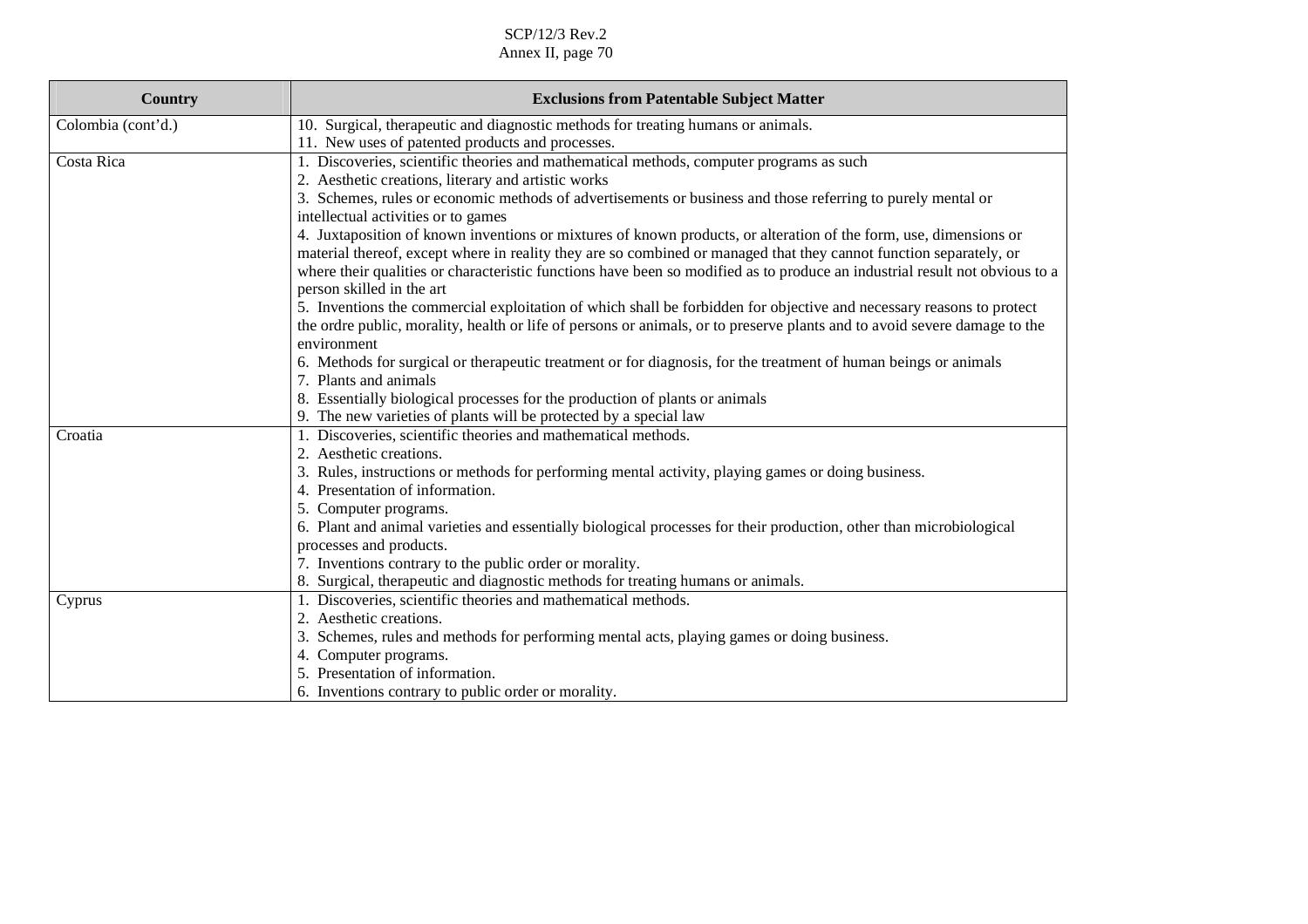| <b>Exclusions from Patentable Subject Matter</b>                                                                                             |
|----------------------------------------------------------------------------------------------------------------------------------------------|
| 1. Discoveries, scientific theories and mathematical methods.                                                                                |
| 2. Aesthetic creations.                                                                                                                      |
| 3. Schemes, rules and methods for performing mental acts, playing games or doing business.                                                   |
| 4. Computer programs.                                                                                                                        |
| 5. Presentation of information.                                                                                                              |
| 6. Surgical, therapeutic and diagnostic methods for treating humans or animals.                                                              |
| 7. Inventions contrary to public order or morality.                                                                                          |
| 8. Plant and animal varieties and essentially biological processes for their production, other than microbiological                          |
| processes and products.                                                                                                                      |
| 1. Discoveries, scientific theories and mathematical methods.                                                                                |
| 2. Artistic creations.                                                                                                                       |
| 3. Plans, rules or methods for intellectual activity, for games or for business activity.                                                    |
| 4. Computer programs.                                                                                                                        |
| 5. Presentation of information.                                                                                                              |
| 6. Surgical, therapeutic and diagnostic methods for treating humans or animals.                                                              |
| 7. Inventions contrary to public order or morality.                                                                                          |
| 8. Plant and animal varieties, other than inventions whose technical feasibility of the invention is not confined to a                       |
| particular plant or animal variety.                                                                                                          |
| 9. Essentially biological processes for the production of plants or animals, other than:                                                     |
| (a) microbiological processes and products;                                                                                                  |
| (b) products consisting of or containing biological material;                                                                                |
| (c) processes producing, processing or using biological material;                                                                            |
| (d) biological material isolated from its natural environment or produced by a technical process, even if previously<br>occurring in nature. |
| 10. The human body, at any stage of its formation and development or the simple discovery of its elements, including                         |
| gene sequences, other than elements isolated from the human body or produced by a technical process.                                         |
| 11. Processes for cloning humans; modifying the germ line genetic identity of humans; uses of human embryos for                              |
| industrial or commercial purposes; and processes for modifying the genetic identity of animals which are likely to                           |
| cause them suffering without any substantial medical benefit, and animals resulting from such processes.                                     |
|                                                                                                                                              |
|                                                                                                                                              |
|                                                                                                                                              |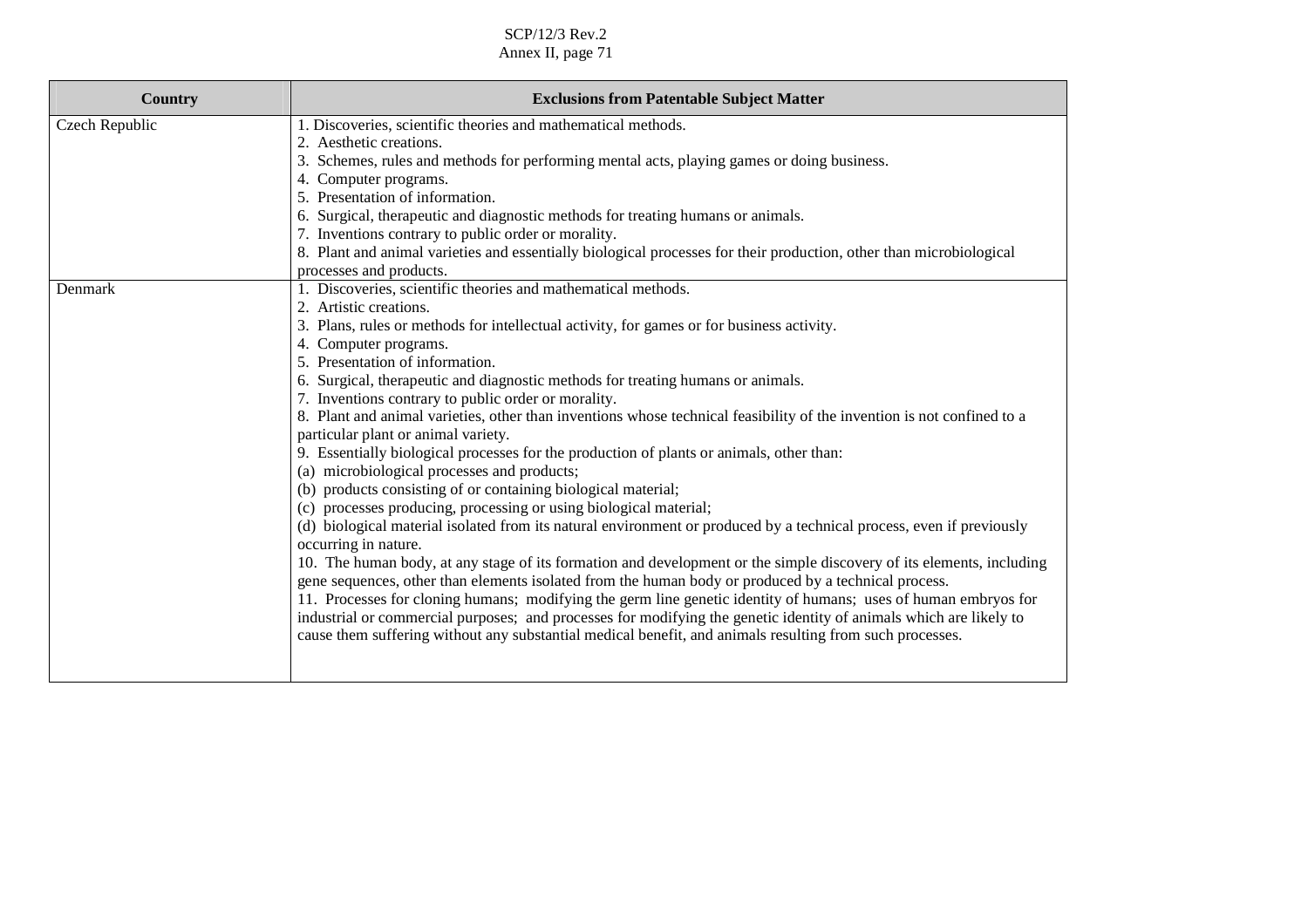| <b>Country</b> | <b>Exclusions from Patentable Subject Matter</b>                                                                           |
|----------------|----------------------------------------------------------------------------------------------------------------------------|
| Dominica       | Discoveries, scientific theories and mathematical methods.                                                                 |
|                | 2. Schemes, rules or methods for doing business, performing mental acts or playing games.                                  |
|                | Surgical, therapeutic and diagnostic methods for treating humans or animals.<br>3.                                         |
|                | 4. Inventions contrary to public order or morality, or prejudicial to the environment or human, animal or plant life and   |
|                | health.                                                                                                                    |
| Ecuador        | 1. Discoveries, scientific theories and mathematical methods.                                                              |
|                | 2. Natural biological materials.                                                                                           |
|                | 3. Literary, artistic works and other works protected by copyright.                                                        |
|                | 4. Plans, rules and methods for pursuit of intellectual activities, playing games, or conduct of economic and business     |
|                | activities.                                                                                                                |
|                | 5. Computer programs and software.                                                                                         |
|                | 6. Presentation of information.                                                                                            |
|                | 7. Inventions contrary to public order or morality.                                                                        |
|                | 8. Inventions whose commercial exploitation would be detrimental to human, animal life or health, plant preservation       |
|                | or the environment                                                                                                         |
|                | 9. Plants, animals and essentially biological processes for the production of plants or animals, other than non-biological |
|                | and microbiological processes.                                                                                             |
|                | 10. Surgical, therapeutic and diagnostic methods for treating humans or animals.                                           |
|                | 11. New uses of patented products and processes.                                                                           |
| Egypt          | 1. Inventions contrary to public order or morality, or prejudicial to the environment or human, animal or plant life and   |
|                | health.                                                                                                                    |
|                | 2. Discoveries, scientific theories, mathematical methods, programs and schemes.                                           |
|                | 3. Diagnostic, therapeutic and surgical methods for humans and animals.                                                    |
|                | 4. Plants and animals and essentially biological processes for their production, other than microorganisms and             |
|                | non-biological and microbiological processes.                                                                              |
|                | 5. Organs, tissues, live cells, natural biological substances, nucleic acids and genomes.                                  |
| El Salvador    | 1. Discoveries, scientific theories and mathematical methods.                                                              |
|                | 2. Schemes, rules or methods for doing business, performing mental or intellectual acts or playing games.                  |
|                | 3. Methods for treatment of the human or animal body by surgery, therapy or diagnosis.                                     |
|                | 4. Inventions contrary to public policy or morality.                                                                       |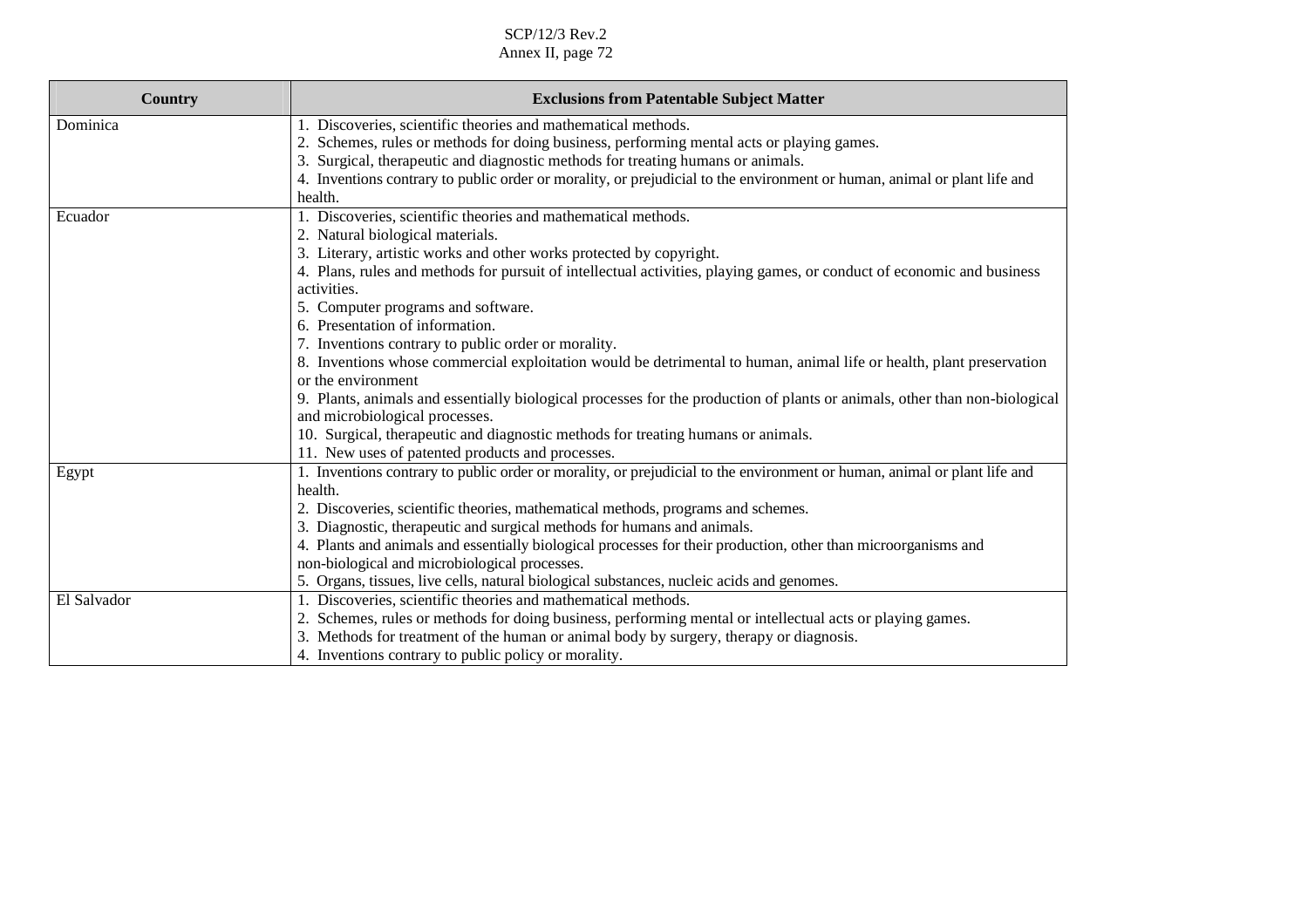SCP/12/3 Rev.2

Annex II, page 73

| <b>Country</b> | <b>Exclusions from Patentable Subject Matter</b>                                                                        |
|----------------|-------------------------------------------------------------------------------------------------------------------------|
| Estonia        | 1. Discoveries (including the description of the formation or development of the human body or a human gene             |
|                | sequence or part thereof), scientific theories and mathematical methods.                                                |
|                | 2. Schemes, rules, instructions and methods for performing economic and mental acts.                                    |
|                | 3. Projects and schemes of structures, buildings and land development.                                                  |
|                | 4. Conventional signs.                                                                                                  |
|                | 5. Algorithms and computer programs.                                                                                    |
|                | 6. Design solutions.                                                                                                    |
|                | 7. Presentation of information.                                                                                         |
|                | 8. Plant and animal varieties.                                                                                          |
|                | 9. Inventions contrary to public order or morality.                                                                     |
|                | 10. Methods for treatment of the human or animal body and diagnostic methods practiced on the human or animal           |
|                | body.                                                                                                                   |
|                | 11. Integrated circuit layout designs.                                                                                  |
|                | 12. Biological processes for cloning humans; modifying the genetic identity of humans; using human embryos for          |
|                | commercial purposes; modifying the genetic identity of animals which are likely to cause them suffering without any     |
|                | substantial medical benefit, and animals resulting from such processes.                                                 |
|                | 13. Processes for producing biological materials or plant or animal varieties, other than microbiological processes for |
|                | deriving microorganisms.                                                                                                |
|                | 14. Biotechnological inventions which can be used solely for one particular plant or animal variety.                    |
| Finland        | 1. Discoveries, scientific theories and mathematical methods.                                                           |
|                | Aesthetic creations:                                                                                                    |
|                | 3. Schemes, rules and methods for performing mental acts, playing games or doing business.                              |
|                | 4. Computer programs.                                                                                                   |
|                | 5. Presentation of information.                                                                                         |
|                | 6. Surgical, therapeutic and diagnostic methods for treating humans or animals.                                         |
|                | 7. Inventions contrary to public order or morality.                                                                     |
|                | 8. Plant and animal varieties, other than inventions whose technical feasibility of the invention is not confined to a  |
|                | particular plant or animal variety.                                                                                     |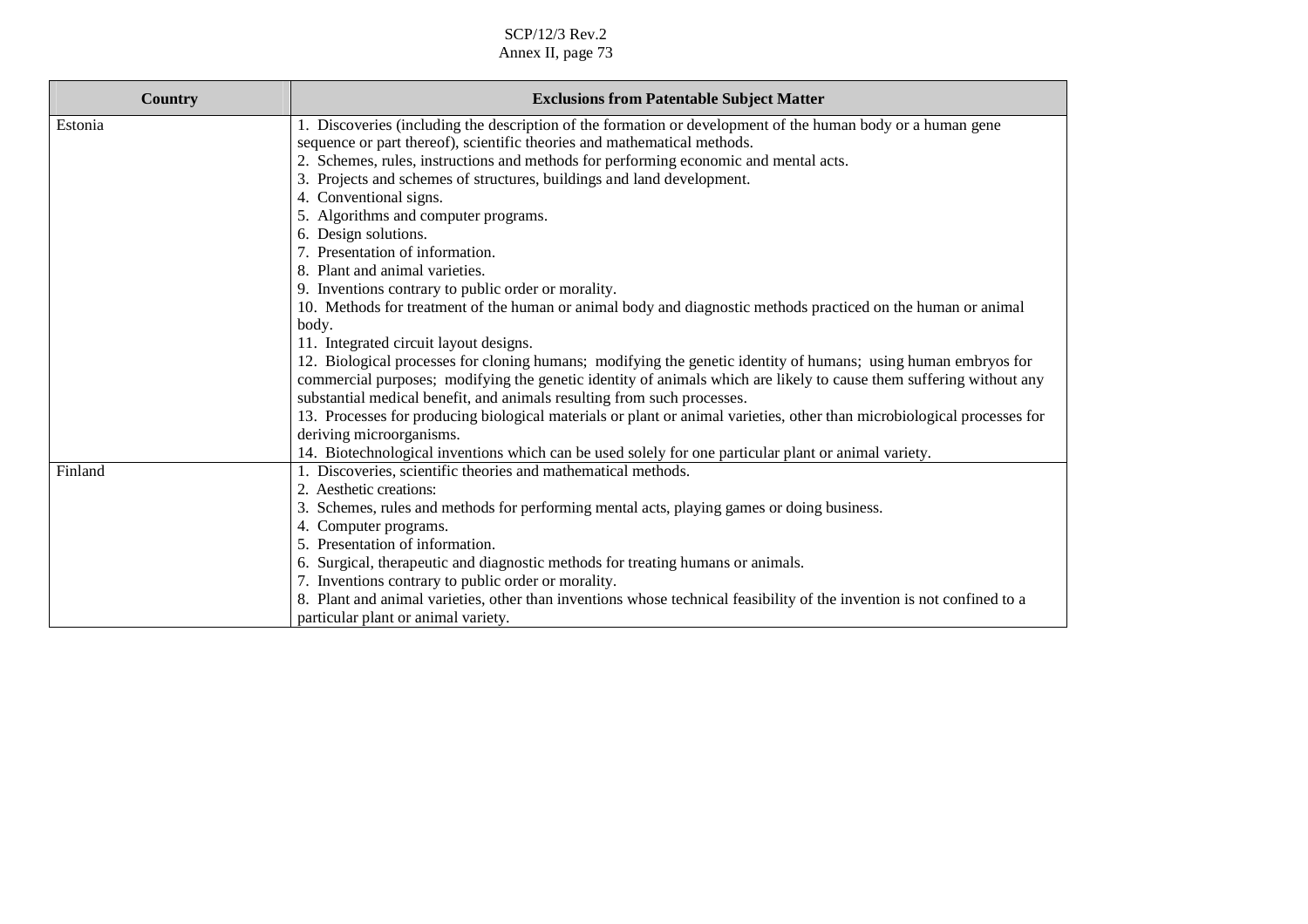| <b>Country</b>    | <b>Exclusions from Patentable Subject Matter</b>                                                                                                                                                                               |
|-------------------|--------------------------------------------------------------------------------------------------------------------------------------------------------------------------------------------------------------------------------|
| Finland (cont'd.) | 9. Essentially biological processes for the production of plants or animals, other than.                                                                                                                                       |
|                   | (a) microbiological processes and products;                                                                                                                                                                                    |
|                   | (b) products consisting of or containing biological material;                                                                                                                                                                  |
|                   | (c) processes producing, processing or using biological material;                                                                                                                                                              |
|                   | (d) biological material isolated from its natural environment or produced by a technical process even if previously<br>occurring in nature.                                                                                    |
|                   | 10. The human body, at any stage of its formation and development or the simple discovery of its elements, including<br>gene sequences, other than elements isolated from the human body or produced by a technical process.   |
|                   | 11. Processes for cloning humans; modifying the germ line genetic identity of humans; uses of human embryos for                                                                                                                |
|                   | industrial or commercial purposes; and processes for modifying the genetic identity of animals which are likely to<br>cause them suffering without any substantial medical benefit, and animals resulting from such processes. |
| France            | 1. Discoveries, scientific theories and mathematical methods.                                                                                                                                                                  |
|                   | 2. Aesthetic creations.                                                                                                                                                                                                        |
|                   | 3. Schemes, rules and methods for performing mental acts, playing games or doing business,                                                                                                                                     |
|                   | 4. Computer programs.                                                                                                                                                                                                          |
|                   | 5. Presentation of information.                                                                                                                                                                                                |
|                   | 6. Surgical, therapeutic and diagnostic methods for treating humans or animals.                                                                                                                                                |
|                   | 7. Inventions contrary to the dignity of the human person, public policy or morality;                                                                                                                                          |
|                   | 8. The human body, at the different stages of its formation and development, as well as the mere discovery of one of its                                                                                                       |
|                   | elements.                                                                                                                                                                                                                      |
|                   | 9. Processes for cloning human beings, processes for modifying the genetic identity of the human being, the use of                                                                                                             |
|                   | human embryos for industrial or commercial purposes and complete or partial gene sequences.                                                                                                                                    |
|                   | 10. Animal breeds and plant varieties.                                                                                                                                                                                         |
|                   | 11. Essentially biological processes for producing plants and animals which require natural phenomena such as cross-                                                                                                           |
|                   | breeding or selection.                                                                                                                                                                                                         |
|                   | 12. Processes for modifying the genetic identity of animals which are likely to cause them suffering without any                                                                                                               |
|                   | substantial medical benefit to humans or animals, and also animals resulting from such processes.                                                                                                                              |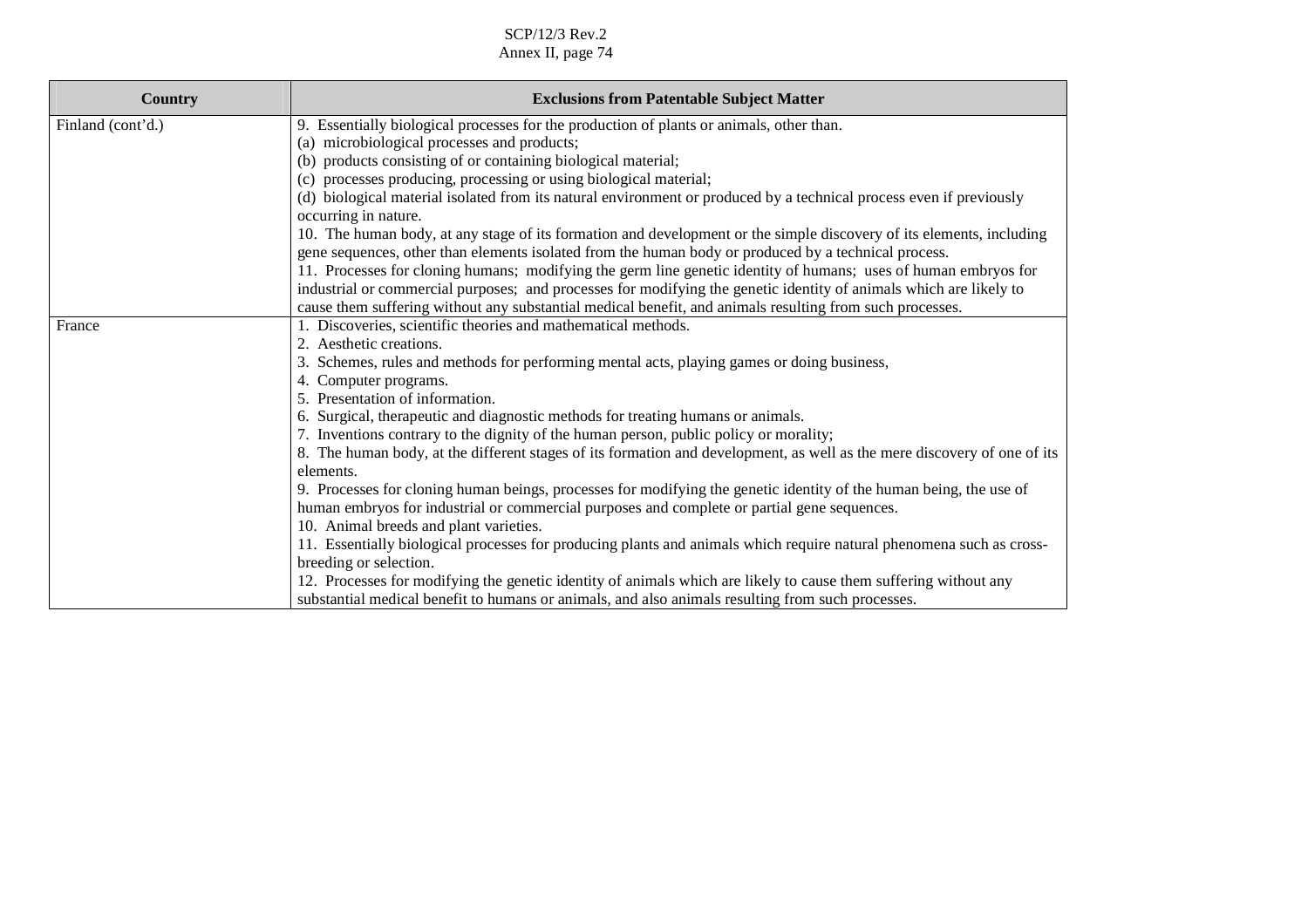| Country | <b>Exclusions from Patentable Subject Matter</b>                                                                    |
|---------|---------------------------------------------------------------------------------------------------------------------|
| Georgia | 1. Discoveries, scientific theories and mathematical methods.                                                       |
|         | 2. Results of artistic design.                                                                                      |
|         | 3. Computer programs and algorithms.                                                                                |
|         | 4. Educational methods and systems, grammatical language systems, methods for performing mental acts, rules for     |
|         | games or doing business.                                                                                            |
|         | 5. Economic organizations and managing methods.                                                                     |
|         | 6. Plans and schemes of structures, buildings, territories.                                                         |
|         | 7. Presentation of the information.                                                                                 |
|         | 8. Inventions which may cause inhuman, immoral and/or anti-social action.                                           |
|         | 9. Surgical, therapeutic and diagnostic methods for treating humans or animals.                                     |
|         | 10. Plant and animal varieties and methods for their production, other than microbiological processes and products. |
| Germany | 1. Discoveries, scientific theories and mathematical methods.                                                       |
|         | Aesthetic creations.                                                                                                |
|         | Schemes, rules and methods for performing mental acts, playing games or doing business.<br>3.                       |
|         | 4. Programs for computer programs.                                                                                  |
|         | 5. Presentation of information.                                                                                     |
|         | 6. Surgical, therapeutic and diagnostic methods for treating humans or animals.                                     |
|         | 7. Inventions contrary to public policy or morality.                                                                |
|         | 8. Plant and animal varieties and methods for their production of plants or animals, other than microbiological     |
|         | processes and products.                                                                                             |
| Ghana   | 1. Discoveries, scientific and mathematical theories.                                                               |
|         | 2. Plant and animal varieties and essentially biological processes for their production, other than microbiological |
|         | processes and products.                                                                                             |
|         | 3. Schemes, rules or methods for doing business, performing mental acts or playing games.                           |
|         | Surgical, therapeutic and diagnostic methods for treating humans or animals.                                        |
|         | 5. Presentation of information.                                                                                     |
|         | 6. Computer programs.                                                                                               |
|         | 7. Inventions contrary to public order or morality.                                                                 |
|         | 8. Products and processes excluded by law for national security, economy, health or any other national concern.     |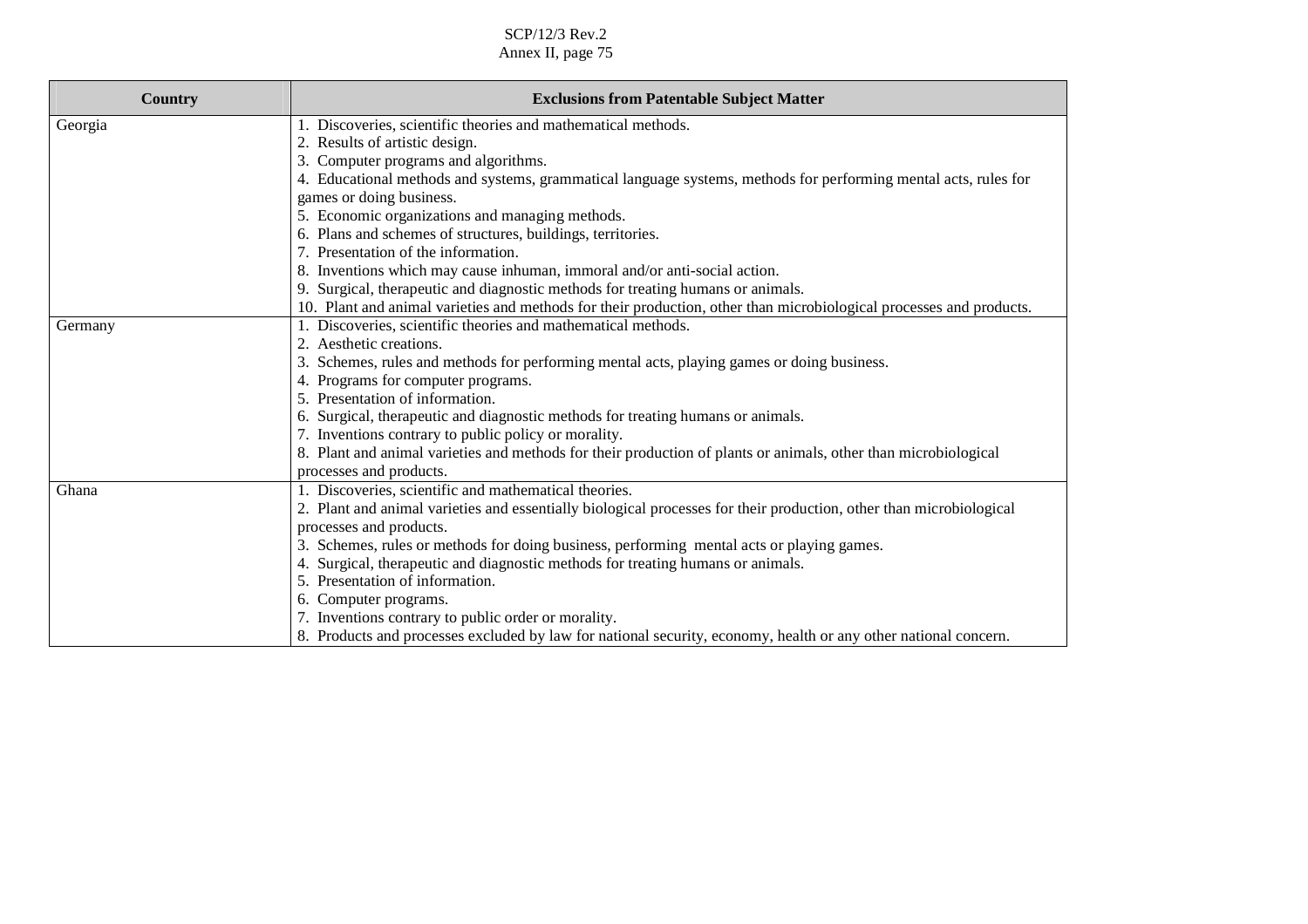| <b>Country</b> | <b>Exclusions from Patentable Subject Matter</b>                                                                           |
|----------------|----------------------------------------------------------------------------------------------------------------------------|
| Greece         | 1. Discoveries, scientific theories, and mathematical methods.                                                             |
|                | 2. Aesthetic creations.                                                                                                    |
|                | Schemes, rules, and methods for performing mental acts, playing games or doing business.<br>3.                             |
|                | 4. Computer programs.                                                                                                      |
|                | 5. Presentation of information.                                                                                            |
|                | 6. Surgical, therapeutic and diagnostic methods for treating humans or animals.                                            |
|                | 7. Inventions contrary to public order or morality.                                                                        |
|                | 8. Plant and animal varieties and biological processes for their production, other than microbiological processes and      |
|                | products.                                                                                                                  |
| Guatemala      | 1. Simple discoveries;                                                                                                     |
|                | 2. Materials and energies in the form which exist in the nature                                                            |
|                | Biological process occurred in the nature without human intervention, except microbiological process<br>3.                 |
|                | 4. Scientific theories and mathematical methods;                                                                           |
|                | 5. Pure aesthetic creations, literary and artistic works;                                                                  |
|                | 6. Schemes, principles, rules or economic methods of advertisements or business and those referring to purely mental       |
|                | or intellectual activities or to games                                                                                     |
|                | 7. Computer programs                                                                                                       |
|                | 8. Methods for surgical or therapeutic treatment or for diagnosis, for the treatment of human beings or animals            |
|                | 9. Inventions the exploitation of which is contrary to ordre public and morality, provided that the contradiction to ordre |
|                | public and morality shall not be considered merely by the reasons of prohibition, limitation and conditions by legal or    |
|                | administrative provisions;                                                                                                 |
|                | 10. Inventions the commercial exploitation of which shall be prevented in order to preserve health or life of persons,     |
|                | animals, plants or the environment                                                                                         |
| Hungary        | 1. Discoveries, scientific theories and mathematical methods.                                                              |
|                | Aesthetic creations.                                                                                                       |
|                | Schemes, rules and methods for performing mental acts, playing games or doing business.<br>3.                              |
|                | Computers programs.<br>4.                                                                                                  |
|                | Presentation of information.                                                                                               |
|                | 6. Surgical, therapeutic and diagnostic methods for treating humans or animals.                                            |
|                | 7. Inventions contrary to public policy or morality.                                                                       |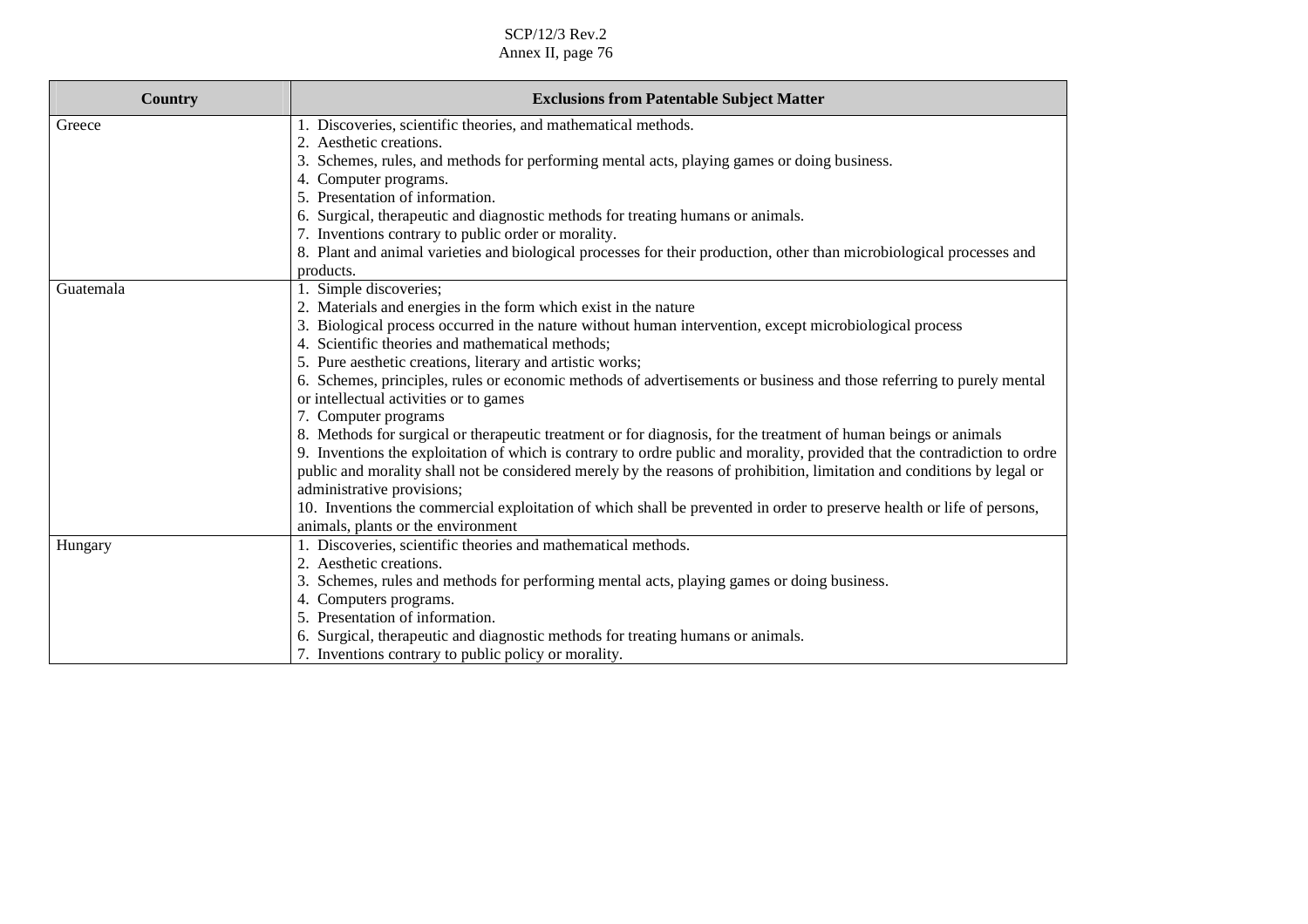SCP/12/3 Rev.2

Annex II, page 77

| <b>Country</b> | <b>Exclusions from Patentable Subject Matter</b>                                                                                                                                                             |
|----------------|--------------------------------------------------------------------------------------------------------------------------------------------------------------------------------------------------------------|
| Iceland        | 1. Discoveries, scientific theories and mathematical methods.                                                                                                                                                |
|                | 2. Aesthetic creations.                                                                                                                                                                                      |
|                | 3. Schemes, rules and methods for performing mental acts, playing games or doing business.                                                                                                                   |
|                | 4. Computer programs.                                                                                                                                                                                        |
|                | 5. The presentation of information                                                                                                                                                                           |
|                | 6. Surgical, therapeutic and diagnostic methods for treating humans or animals.                                                                                                                              |
|                | 7. Inventions contrary to morality or public order.                                                                                                                                                          |
|                | 8. Plant and animal varieties and essentially biological processes for their production, other than microbiological<br>processes and products.                                                               |
| India          | 1. Inventions which are frivolous or obviously contrary to well established natural law.                                                                                                                     |
|                | 2. Inventions use or commercial exploitation of which is contrary to law or morality or causes serious prejudice to                                                                                          |
|                | human, animal, or plant life or health or to the environment.                                                                                                                                                |
|                | 3. Discoveries of a scientific principle or formulation of an abstract theory or discovery of any living thing or non-                                                                                       |
|                | living substance occurring in nature.                                                                                                                                                                        |
|                | 4. Mere discovery of a new form of a known substance which does not enhance known efficacy, or the mere discovery                                                                                            |
|                | of any new property or new use for a known substance or of the mere use of a known process, machine or apparatus<br>unless such known process results in a new product or employs at least one new reactant. |
|                | 5. Substance obtained by a mere admixture resulting only in the aggregation of the properties of the components<br>thereof or a process for producing such substance.                                        |
|                | 6. Mere arrangement or re-arrangement or duplication of known devices each functioning independently in a known                                                                                              |
|                | way.                                                                                                                                                                                                         |
|                | 7. Agricultural and horticultural methods.                                                                                                                                                                   |
|                | 8. Any processes for medicinal, surgical, curative, prophylactic, diagnostic, therapeutic or other treatments of humans                                                                                      |
|                | or any process for a similar treatments of animals or plants to render them free of disease or increase economic value.                                                                                      |
|                | 9. Plants and animals in whole or any part thereof other than microorganisms, but including seeds, varieties and species                                                                                     |
|                | and essentially biological processes for production or propagation of plants and animals.                                                                                                                    |
|                | 10. Mathematical or business method or a computer program per se or algorithms.                                                                                                                              |
|                | 11. Literary, dramatic, musical or artistic work or any other aesthetic creation whatever.                                                                                                                   |
|                | 12. Mere scheme or rule or method of performing mental act or method of playing game.                                                                                                                        |
|                | 13. Presentation of information.                                                                                                                                                                             |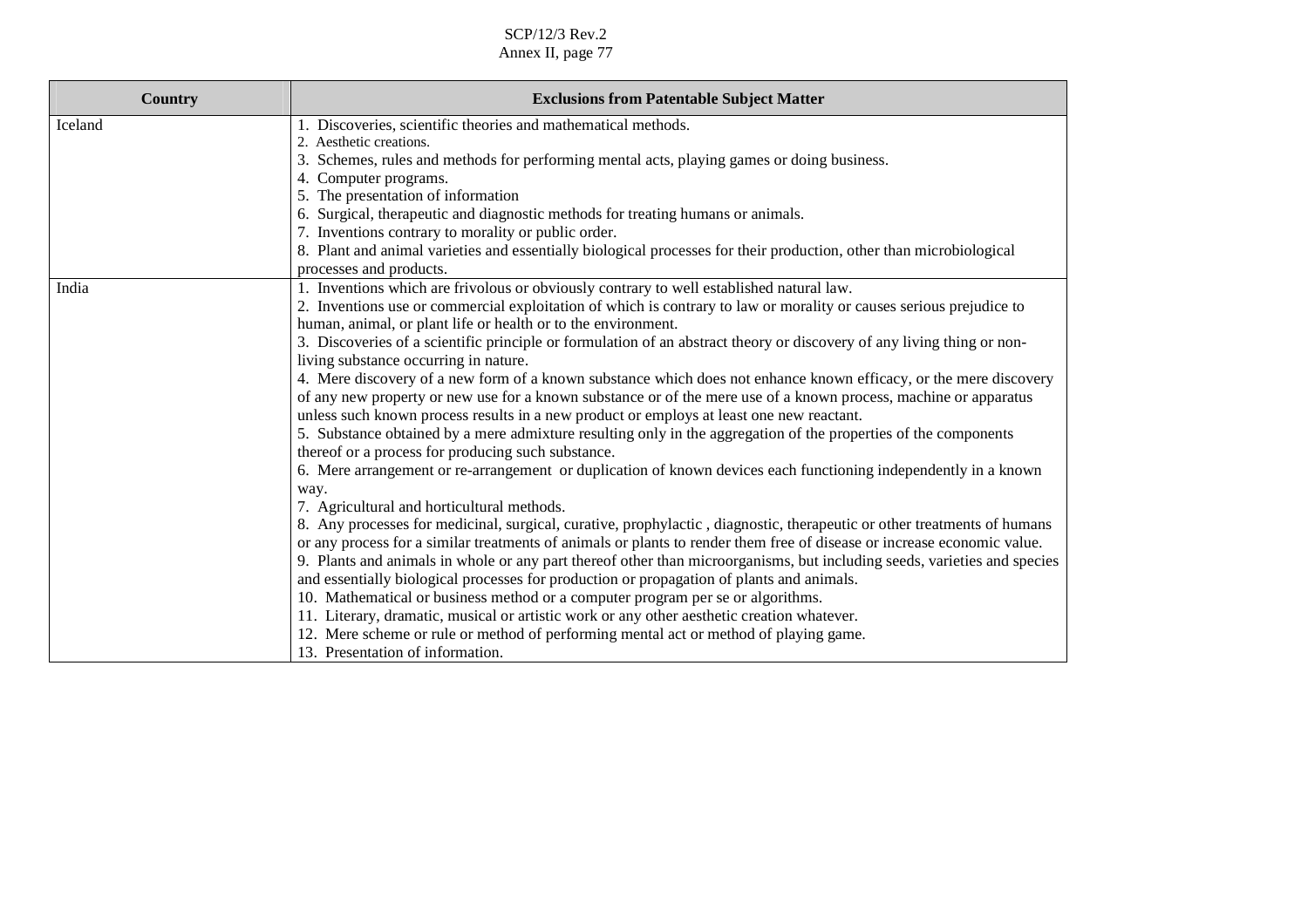| <b>Country</b>  | <b>Exclusions from Patentable Subject Matter</b>                                                                       |
|-----------------|------------------------------------------------------------------------------------------------------------------------|
| India (cont'd.) | 14. Topography of integrated circuits.                                                                                 |
|                 | 15. Invention which, in effect, is traditional knowledge or which is an aggregation or duplication of known properties |
|                 | of traditionally known component(s).                                                                                   |
|                 | 16. Inventions relating to atomic energy.                                                                              |
| Indonesia       | 1. Inventions contrary to rules, regulations, religious morality, public order or ethics.                              |
|                 | 2. Methods of examination, treatment, medication, and/or surgery applied to humans and animals.                        |
|                 | 3. Scientific and mathematical theories and methods.                                                                   |
|                 | 4. Living creatures, other than microorganisms.                                                                        |
|                 | 5. Biological processes or producing plant or animal, other than microbiological process.                              |
| Ireland         | 1. Discoveries, scientific theories and mathematical methods.                                                          |
|                 | 2. Aesthetic creations.                                                                                                |
|                 | 3. Schemes, rules and methods for performing mental acts, playing a game or doing business.                            |
|                 | 4. Computer programs.                                                                                                  |
|                 | 5. Presentation of information.                                                                                        |
|                 | 6. Surgical, therapeutic and diagnostic methods for treating humans or animals.                                        |
|                 | 7. Inventions contrary to public order or morality.                                                                    |
|                 | 8. Plant and animal varieties and essentially biological processes for their production, other than microbiological    |
|                 | processes and products.                                                                                                |
| Israel          | 1. Therapeutic treatment on the human body.                                                                            |
|                 | 2. Plants and animal varieties, other than microbiological organisms not derived from nature.                          |
| Italy           | 1. Discoveries, scientific theories and mathematical methods.                                                          |
|                 | 2. Schemes, rules and methods for performing mental acts, playing games or doing business and programs for             |
|                 | computers.                                                                                                             |
|                 | 3. Presentation of information.                                                                                        |
|                 | 4. Surgical, therapeutic and diagnostic methods for treating humans or animals.                                        |
|                 | 5. Inventions contrary to public order or morality.                                                                    |
|                 | 6. Plant or animal varieties and essentially biological processes for their production, other than microbiological     |
|                 | processes and products.                                                                                                |
| Japan           | 1. Inventions contrary to public order, morality or public health.                                                     |
|                 | 2. Methods for the treatment of humans.                                                                                |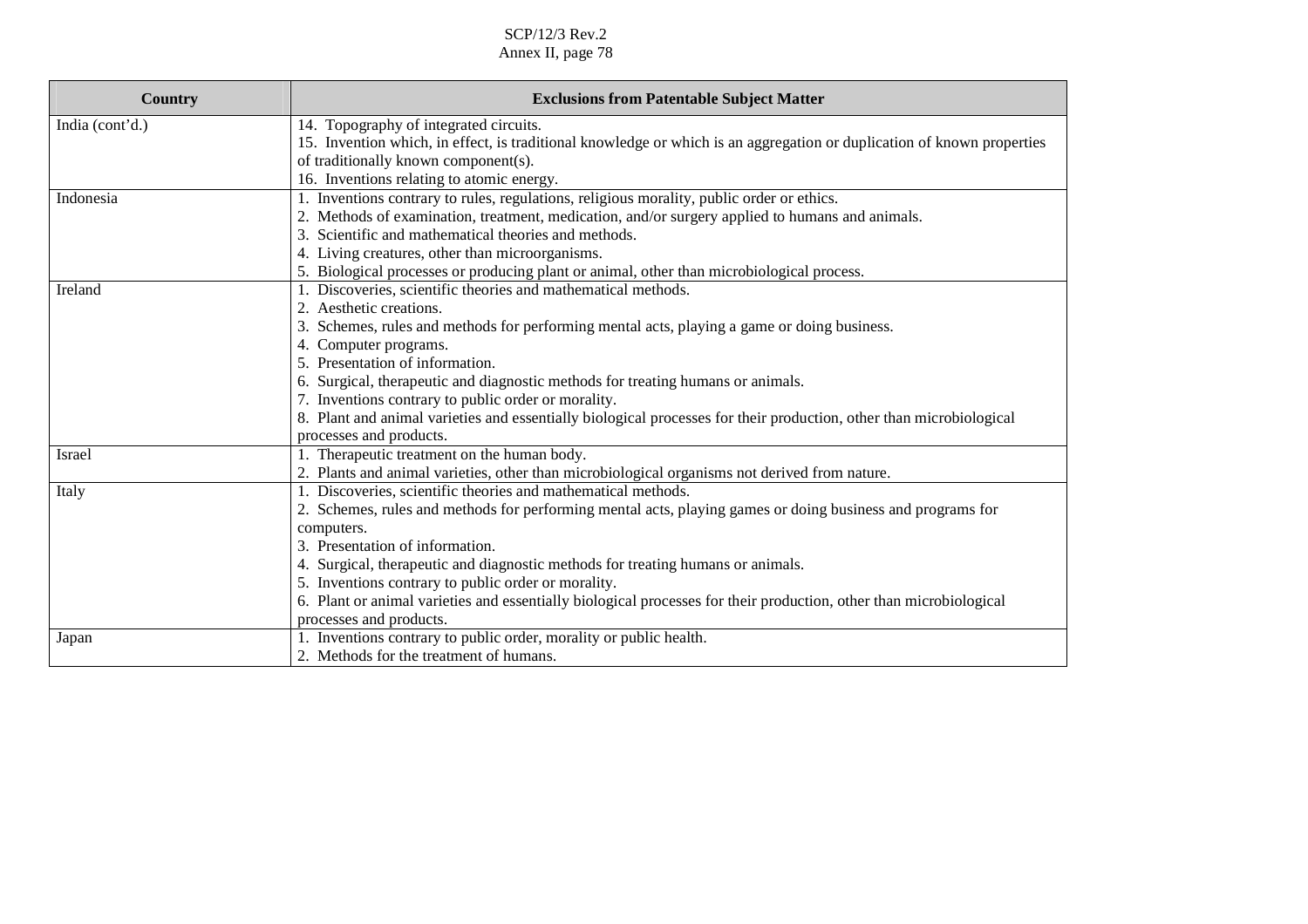| Country         | <b>Exclusions from Patentable Subject Matter</b>                                                                        |
|-----------------|-------------------------------------------------------------------------------------------------------------------------|
| Jordan          | 1. Inventions detrimental to public order or morality.                                                                  |
|                 | 2. Inventions necessary to protect the life and health of humans, animals and plants or to avoid severe damage to the   |
|                 | environment.                                                                                                            |
|                 | 3. Discoveries, scientific theories and mathematical methods.                                                           |
|                 | 4. Diagnostic, therapeutic and surgical methods for treatment of humans or animals.                                     |
|                 | 5. Plants and animals, other than microorganisms.                                                                       |
|                 | 6. Biological methods for reproducing plants and animals, other than microbiological methods.                           |
| Kenya           | 1. Discoveries, scientific theories and mathematical methods.                                                           |
|                 | 2. Schemes, rules or methods for doing business, performing mental acts or playing games.                               |
|                 | 3. Diagnostic, therapeutic and surgical methods for treatment of humans or animals.                                     |
|                 | 4. Presentation of information.                                                                                         |
|                 | 5. Designated methods for the prevention or treatment of serious health hazards and life threatening diseases.          |
|                 | 6. Plant varieties, other than parts thereof and products of biotechnological processes.                                |
|                 | 7. Inventions contrary to public order, morality, public health and safety, principles of humanity and environmental    |
|                 | conservation.                                                                                                           |
| Kyrgyz Republic | 1. Scientific theories and mathematical methods.                                                                        |
|                 | 2. Methods of economic organization and management.                                                                     |
|                 | 3. Symbols, schedules and rules.                                                                                        |
|                 | 4. Methods for performing mental acts.                                                                                  |
|                 | 5. Computer programs and algorithms.                                                                                    |
|                 | 6. Projects and plans for structures, buildings and land development.                                                   |
|                 | 7. Aesthetic creations.                                                                                                 |
|                 | 8. Topographies of integrated circuits.                                                                                 |
|                 | 9. Plant varieties and animal breeds.                                                                                   |
|                 | 10. Inventions contrary to the public interest, humanitarian principles or morality, or detrimental to the environment. |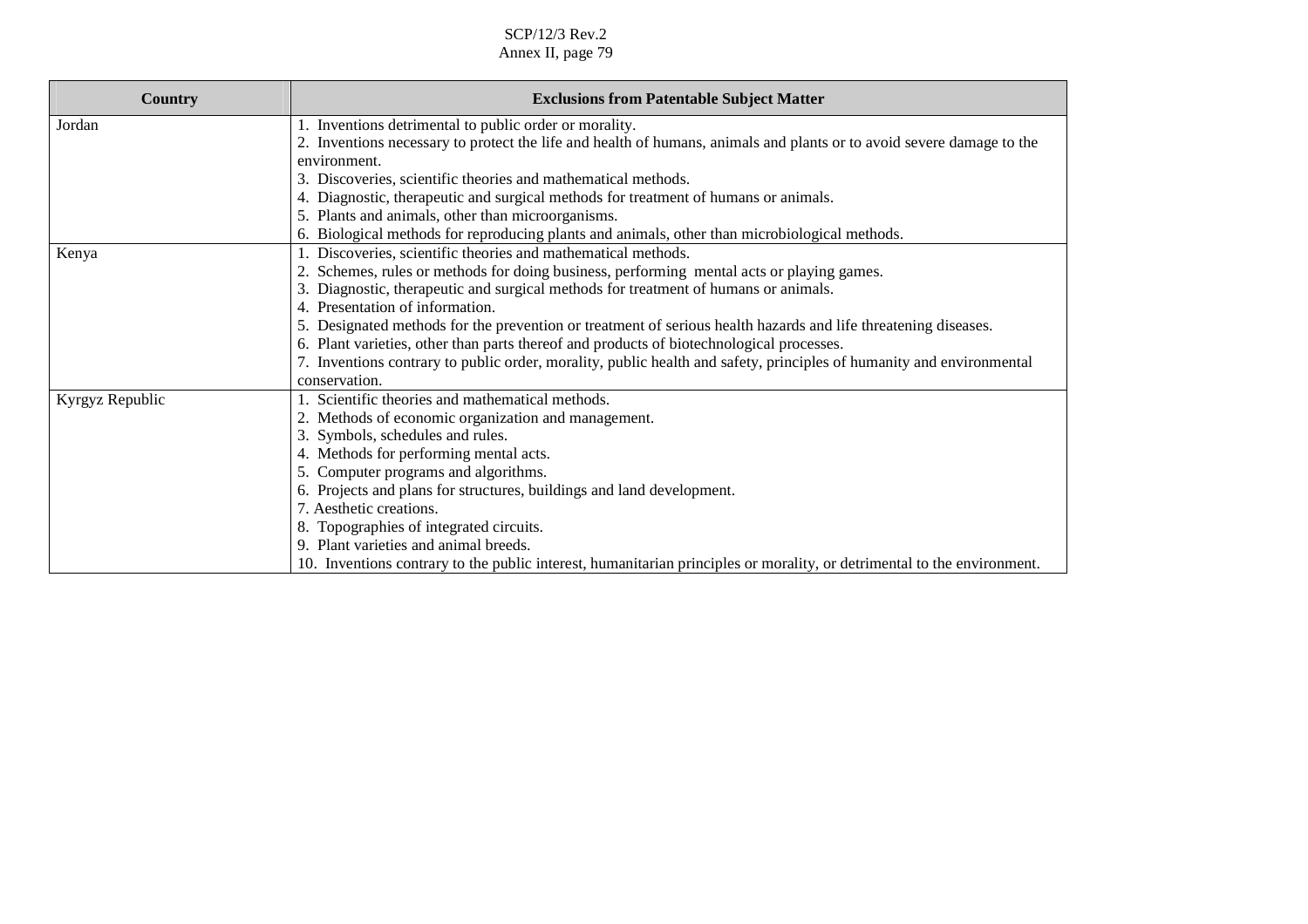SCP/12/3 Rev.2

Annex II, page 80

| Country       | <b>Exclusions from Patentable Subject Matter</b>                                                                    |
|---------------|---------------------------------------------------------------------------------------------------------------------|
| Latvia        | 1. Therapeutic and surgical methods for treatment of humans or animals.                                             |
|               | 2. Discoveries, scientific theories, and mathematical methods.                                                      |
|               | 3. Designs.                                                                                                         |
|               | 4. Schemes, methods for performing mental acts, rules and methods for playing games and conducting business,        |
|               | 5. Computer programs.                                                                                               |
|               | 6. Presentation of information.                                                                                     |
|               | 7. Inventions contrary to public order or the morality.                                                             |
|               | 8. Plant and animal varieties and essentially biological processes for their production, other than microbiological |
|               | processes and products.                                                                                             |
| Liechtenstein | 1. Plant and animal varieties and essentially biological processes for their production, other than microbiological |
|               | processes and products.                                                                                             |
|               | 2. Inventions contrary to public order or morality.                                                                 |
|               | 3. Diagnostic, therapeutic and surgical methods for treatment of humans or animals.                                 |
|               | (in accordance with the agreements with Switzerland and the European Economic Area (EEA))                           |
| Lithuania     | 1. Discoveries, scientific theories and mathematical methods.                                                       |
|               | 2. Designs of products.                                                                                             |
|               | 3. Schemes, rules and methods of games, intellectual and economic activities.                                       |
|               | 4. Computer programs.                                                                                               |
|               | 5. Presentation of information.                                                                                     |
|               | 6. Methods of treatment of people and animals, diagnostics and prevention of diseases.                              |
|               | 7. Plant and animal varieties and biological processes for their production, other than microbiological processes.  |
|               | 8. Inventions contrary to public interest, humanitarian principles or morality.                                     |
| Luxembourg    | 1. Discoveries, scientific theories and mathematical methods.                                                       |
|               | Aesthetic creations.<br>2.                                                                                          |
|               | 3. Schemes, rules and methods for performing mental acts, playing games or doing business.                          |
|               | 4. Computer programs.                                                                                               |
|               | 5. Presentation of information.                                                                                     |
|               | 6. Diagnostic, therapeutic and surgical methods for treatment of humans or animals.                                 |
|               | 7. Inventions contrary to public order or morality.                                                                 |
|               | 8. Plant and animal varieties and essentially biological processes for their production, other than microbiological |
|               | processes and products.                                                                                             |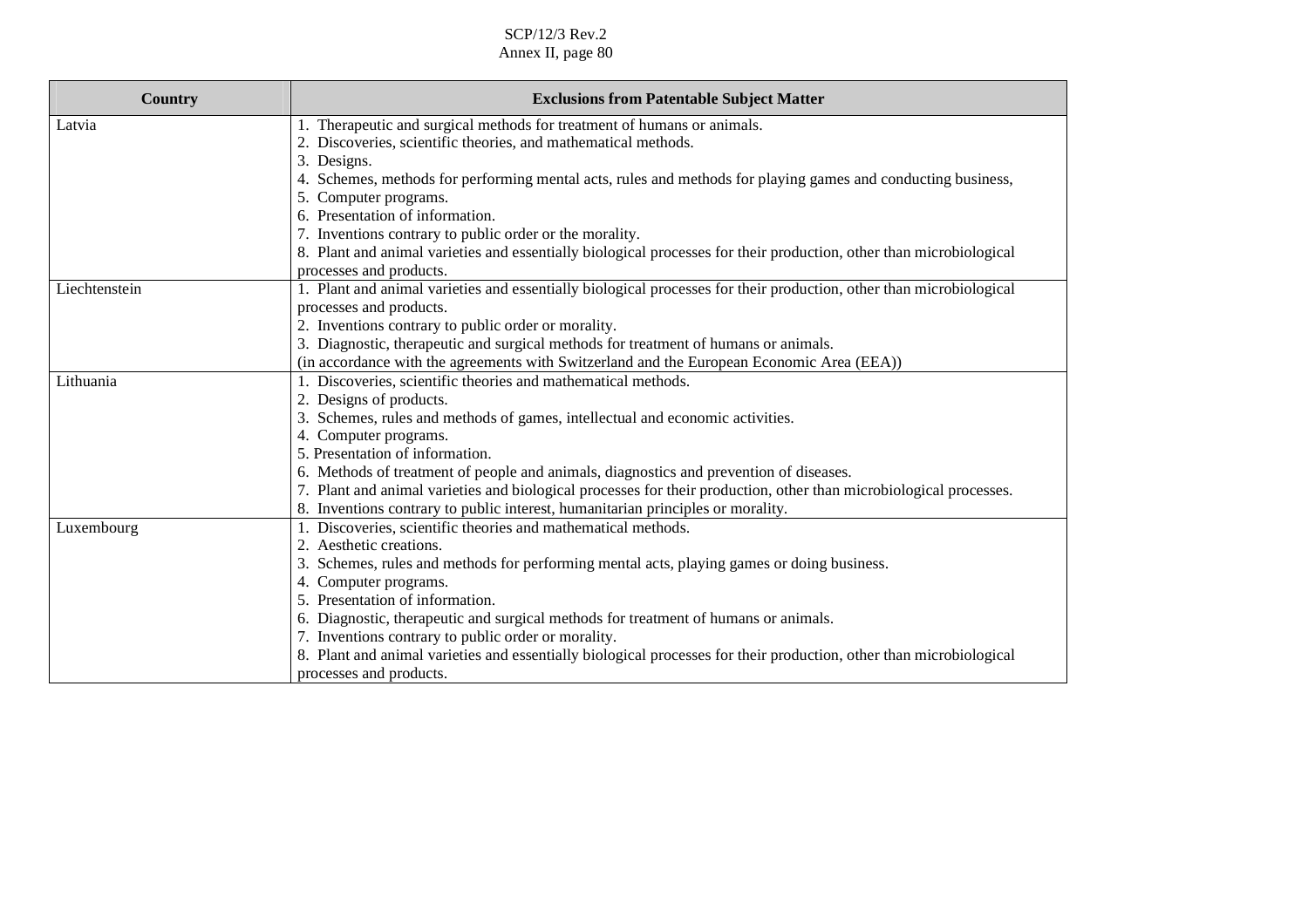SCP/12/3 Rev.2

| <b>Country</b> | <b>Exclusions from Patentable Subject Matter</b>                                                                       |
|----------------|------------------------------------------------------------------------------------------------------------------------|
| Malaysia       | 1. Discoveries, scientific theories and mathematical methods.                                                          |
|                | 2. Plant or animal varieties and essentially biological processes for their production, other than man-made living     |
|                | microorganisms and microbiological processes and products.                                                             |
|                | 3. Schemes, rules and methods for doing business, performing mental acts or playing games.                             |
|                | 4. Diagnostic, therapeutic and surgical methods for treatment of humans or animals.                                    |
|                | 5. Inventions contrary to public order or morality.                                                                    |
| Malta          | 1. Discoveries, scientific theories and mathematical methods.                                                          |
|                | 2. Aesthetic creations.                                                                                                |
|                | 3. Schemes, rules and methods for performing mental acts, playing games or doing business.                             |
|                | 4. Computer programs.                                                                                                  |
|                | 5. Presentation of information.                                                                                        |
|                | 6. Diagnostic, therapeutic and surgical methods for treatment of humans or animals.                                    |
|                | 7. Inventions contrary to public order or morality.                                                                    |
|                | 8. Animal varieties and essentially biological processes for production of plants and animals, other than              |
|                | microbiological processes and products.                                                                                |
| Mauritius      | 1. Discoveries, scientific theories and mathematical methods.                                                          |
|                | 2. Schemes, rules or methods for doing business, performing mental acts or playing games.                              |
|                | 3. Diagnostic, therapeutic and surgical methods for treatment of humans or animals.                                    |
|                | 4. Plants and animals and essentially biological processes for their production.                                       |
|                | 5. Literary, dramatic, musical or artistic works.                                                                      |
|                | 6. Aesthetic creations.                                                                                                |
|                | 7. Inventions contrary to public order or morality.                                                                    |
| Mexico         | 1. Essentially biological processes for the production, reproduction and propagation of plants and animals, biological |
|                | and genetic material as found in nature, animal breeds, the human body and the living parts composing it, and plant    |
|                | varieties;                                                                                                             |
|                | 2. Theoretical or scientific principles;                                                                               |
|                | 3. Discoveries that consist in making known or revealing something that already existed in nature, even though it was  |
|                | previously unknown to man;                                                                                             |
|                | 4. Schemes, plans, rules and methods for carrying out mental processes, playing games or doing business, and           |
|                | mathematical methods;                                                                                                  |
|                | 5. Computer programs;                                                                                                  |
|                | 6. Forms of presenting information;                                                                                    |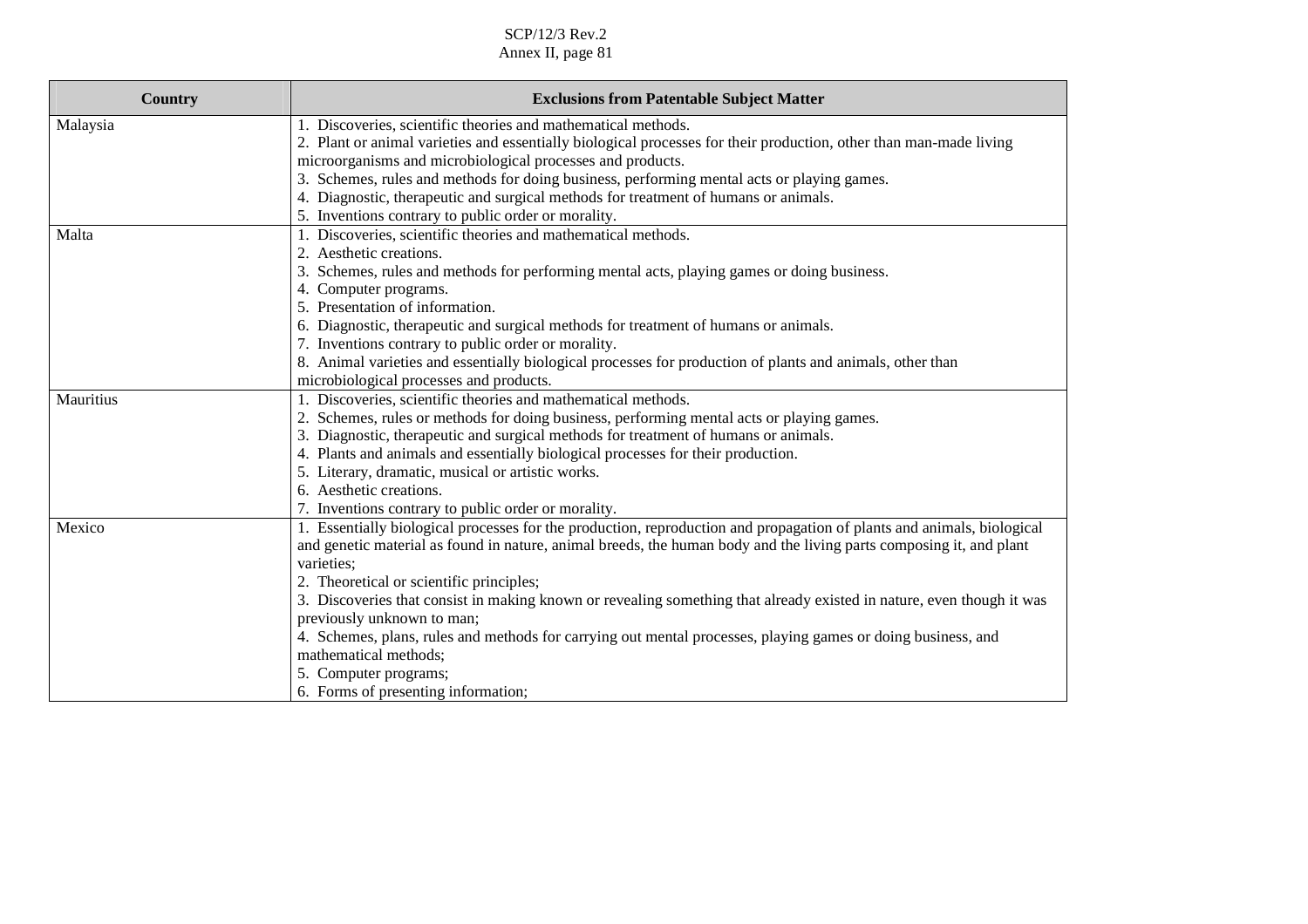| Country               | <b>Exclusions from Patentable Subject Matter</b>                                                                        |
|-----------------------|-------------------------------------------------------------------------------------------------------------------------|
| Mexico (cont'd.)      | 7. Esthetics creations and artistic or literary works;                                                                  |
|                       | 8. Methods of surgical, therapeutic or diagnostic treatment applicable to the human body and to animals;                |
|                       | 9. Juxtaposition of known inventions or mixtures of known products, or alteration of the use, form, dimensions or       |
|                       | material thereof, except where in reality they are so combined or managed that they cannot function separately, or      |
|                       | where their characteristic qualities or functions have been so modified as to produce an industrial result or use not   |
|                       | obvious to a person skilled in the art.                                                                                 |
| Moldova (Republic of) | 1. Scientific theories and mathematical methods.                                                                        |
|                       | 2. Conventional signs, timetables and rules.                                                                            |
|                       | 3. Schemes for performing mental acts.                                                                                  |
|                       | 4. Schemes, rules and methods for doing business.                                                                       |
|                       | 5. Computer programs and algorithms.                                                                                    |
|                       | 6. Projects and plans for buildings and constructions and for territorial planning.                                     |
|                       | 7. Aesthetic creations                                                                                                  |
|                       | 8. Integrated circuit topographies.                                                                                     |
|                       | 9. Inventions necessary to protect human, animal or plant life or health or to avoid serious damage to the environment. |
|                       | 10. Inventions contrary to public order or morality.                                                                    |
| Mongolia              | 1. Discoveries, scientific theories and mathematical methods.                                                           |
|                       | 2. Computer programs and algorithms.                                                                                    |
|                       | 3. Schemes, rules and methods for doing business, performing mental acts or playing games.                              |
|                       | 4. Inventions contrary to public health or environmental protection.                                                    |
|                       | 5. Methods of treatment, diagnosis and prophylaxis of human and animal diseases.                                        |
|                       | 6. Plant and animal varieties produced biologically, other than microbiological methods and products.                   |
| Morocco               | 1. Discoveries, scientific theories and mathematical methods.                                                           |
|                       | 2. Aesthetic creations.                                                                                                 |
|                       | 3. Schemes, rules and methods for performing mental acts, playing games or doing business                               |
|                       | 4. Computer programs.                                                                                                   |
|                       | 5. Presentation of information.                                                                                         |
|                       | 6. Diagnostic, therapeutic and surgical methods for treatment of humans or animals.                                     |
|                       | 7. Inventions contrary to public order or morality.                                                                     |
|                       | 8. Plant products.                                                                                                      |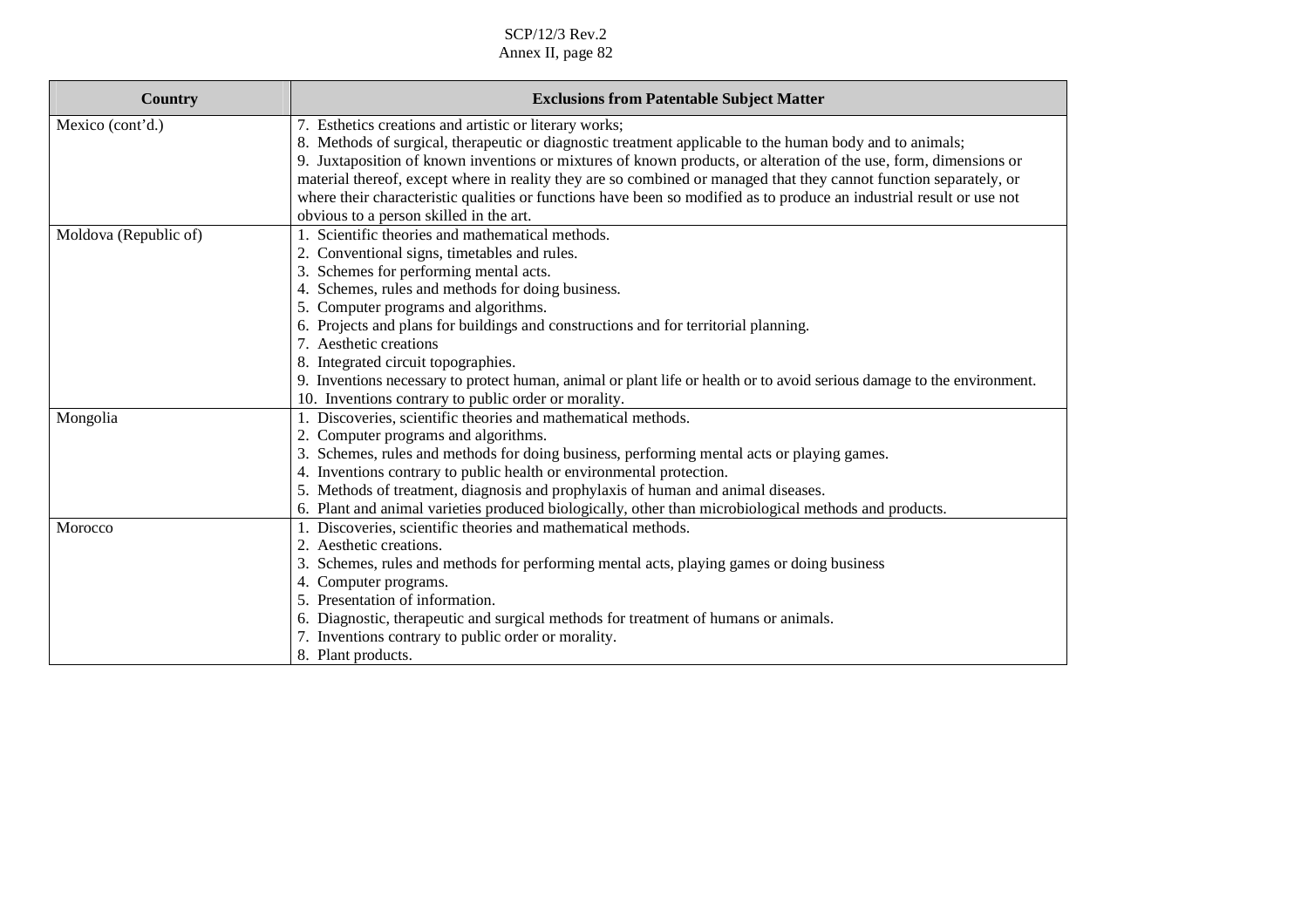| Country     | <b>Exclusions from Patentable Subject Matter</b>                                                                           |
|-------------|----------------------------------------------------------------------------------------------------------------------------|
| Mozambique  | 1. Discoveries, scientific theories and mathematical methods.                                                              |
|             | 2. Systems, plans, rules and methods for the performance of intellectual activities, playing games or economic activities. |
|             | 3. Computer programs.                                                                                                      |
|             | 4. Aesthetic creations                                                                                                     |
|             | 5. Artistic and literary works.                                                                                            |
|             | 6. Presentation of information.                                                                                            |
|             | 7. Diagnostic, therapeutic and surgical methods for treatment of humans or animals.                                        |
|             | 8. Atomic substances and processes.                                                                                        |
|             | 9. Inventions contrary to morality, good behavior, public safety, public order or public health.                           |
|             | 10. Living beings and parts thereof, other than microbiological processes and products.                                    |
| Netherlands | 1. Discoveries, scientific theories and mathematical methods.                                                              |
|             | 2. Aesthetic creations.                                                                                                    |
|             | 3. Schemes, rules and methods for performing mental acts, playing games or doing business.                                 |
|             | 4. Computer programs.                                                                                                      |
|             | 5. Presentation of information.                                                                                            |
|             | 6. Inventions contrary to public order or morality.                                                                        |
|             | 7. Plant and animal varieties produced by biological processes for their production, other than permitted                  |
|             | microbiological methods and products.                                                                                      |
|             | 8. Diagnostic, therapeutic and surgical methods for treatment of humans or animals.                                        |
| New Zealand | Inventions which are not a "manner of new manufacture".                                                                    |
| Nicaragua   | 1. Discoveries, scientific theories and mathematical methods.                                                              |
|             | 2. Substances and matter found in nature.                                                                                  |
|             | 3. Biological processes for the production of plants and animals not involving human intervention, other than              |
|             | microbiological processes.                                                                                                 |
|             | 4. Aesthetic creations                                                                                                     |
|             | 5. Literary and artistic works.                                                                                            |
|             | 6. Economic, advertising and business plans,                                                                               |
|             | 7. Principles, rules and methods for mental and intellectual acts and playing games.                                       |
|             | 8. Computer programs.                                                                                                      |
|             | 9. Animals.                                                                                                                |
|             | 10. Therapeutic, surgical and diagnostic methods for treating humans or animals.                                           |
|             | 11. Inventions contrary to public policy or morality.                                                                      |
|             | 12. Inventions for the protection of human, animal or plant health or life or the preservation of the environment.         |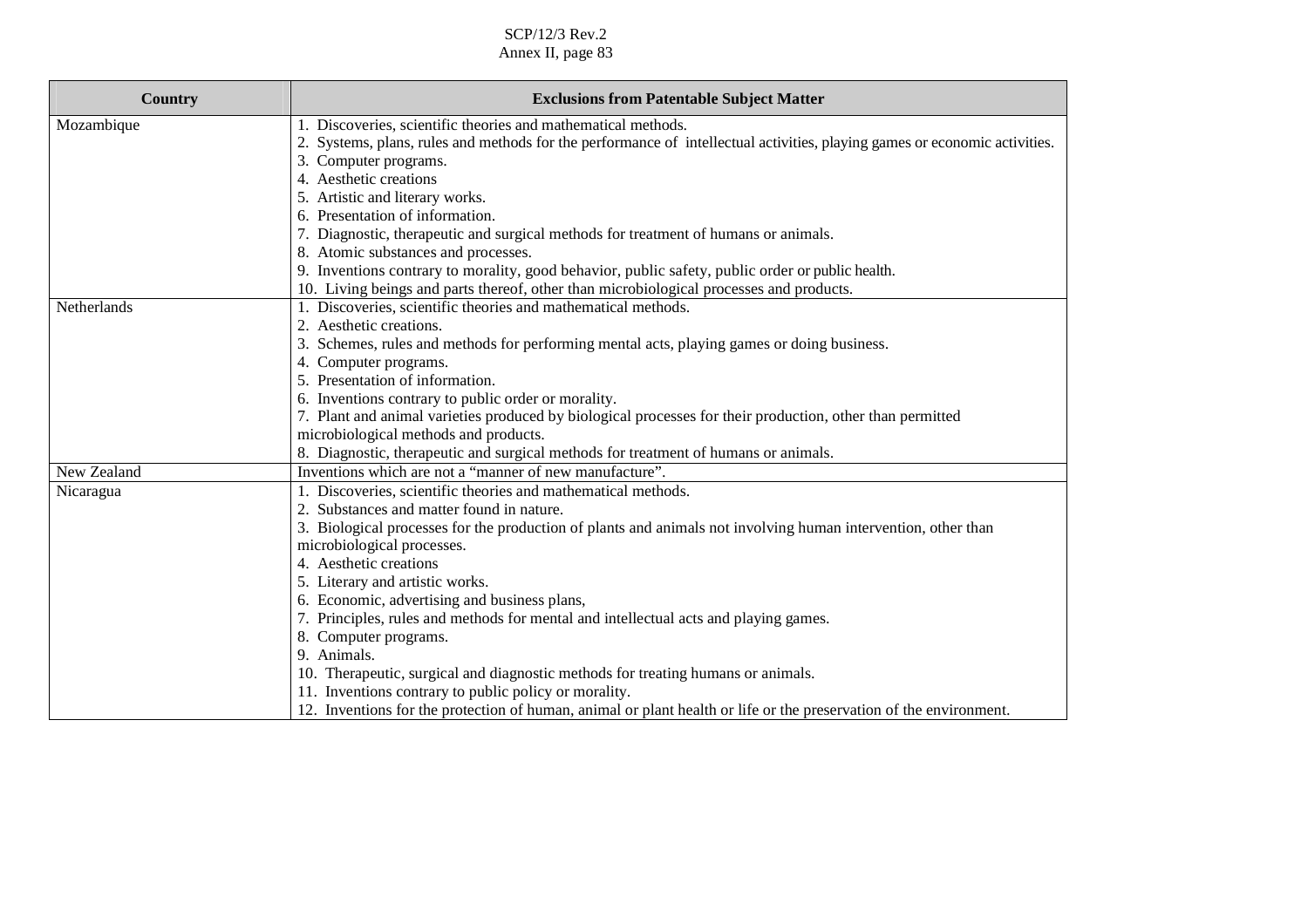| <b>Country</b> | <b>Exclusions from Patentable Subject Matter</b>                                                                                                                                                                                                                                                                                                                                                                                                                                                                                                                                                                                                                                                                                                                                                                                                                                                                                                                                                                                                                                                                                                                                                                                                                                                                      |
|----------------|-----------------------------------------------------------------------------------------------------------------------------------------------------------------------------------------------------------------------------------------------------------------------------------------------------------------------------------------------------------------------------------------------------------------------------------------------------------------------------------------------------------------------------------------------------------------------------------------------------------------------------------------------------------------------------------------------------------------------------------------------------------------------------------------------------------------------------------------------------------------------------------------------------------------------------------------------------------------------------------------------------------------------------------------------------------------------------------------------------------------------------------------------------------------------------------------------------------------------------------------------------------------------------------------------------------------------|
| Nigeria        | 1. Plant and animal varieties and essentially biological processes for their production, other than microbiological<br>methods and products.<br>2. Inventions contrary to public order or morality.<br>3. Scientific principles and discoveries.                                                                                                                                                                                                                                                                                                                                                                                                                                                                                                                                                                                                                                                                                                                                                                                                                                                                                                                                                                                                                                                                      |
| Norway         | Something which merely consist of the following (1-5) is not considered as an invention:<br>1. Discoveries, scientific theories and mathematical methods.<br>2. Aesthetic creations.<br>3. Schemes, rules and methods for performing mental acts, playing games or doing business.<br>4. Computer programs.<br>5. Presentation of information.<br>Patents are not granted for:<br>1. Therapeutic, surgical and diagnostic methods, practiced on humans or animals.<br>2. The human body, at any stage of its formation and development of the simple discovery of its elements, including<br>gene sequences, other than elements isolated from the human body or produced by a technical process.<br>3. Inventions whose commercial exploitation would be contrary to morality or public order. Patents cannot on this<br>basis be granted for inter alia: Processes for cloning humans; modifying the germ line genetic identity of humans;<br>uses of human embryos for industrial or commercial purposes; and process for modifying the genetic identity of<br>animals which are likely to cause them suffering without any substantial medical benefit, and animals resulting from<br>such processes.<br>4. Plant and animal varieties and essentially biological processes for production of plants and animals. |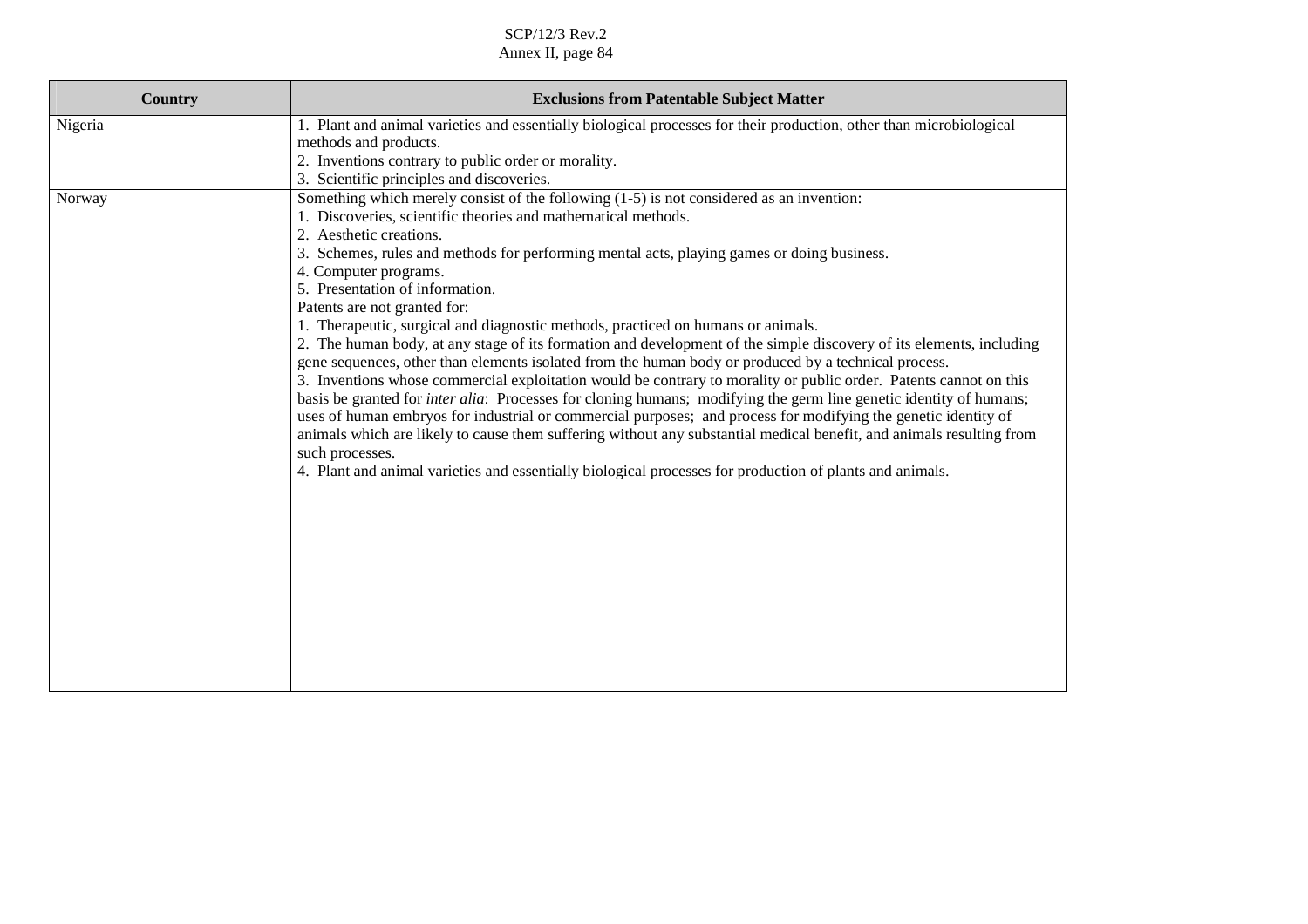| Country  | <b>Exclusions from Patentable Subject Matter</b>                                                                                                                                                                                                                                           |
|----------|--------------------------------------------------------------------------------------------------------------------------------------------------------------------------------------------------------------------------------------------------------------------------------------------|
| Oman     | 1. Discoveries, scientific theories and mathematical methods.                                                                                                                                                                                                                              |
|          | 2. Schemes, rules or methods for doing business, performing purely mental acts or playing games.                                                                                                                                                                                           |
|          | 3. Natural substances; this provision shall not apply to the processes of isolating those natural substances from their                                                                                                                                                                    |
|          | original environment.                                                                                                                                                                                                                                                                      |
|          | 4. Known substances for which a new use has been discovered; this provision shall not apply to the use itself, where it<br>constitutes an invention as defined in the law.                                                                                                                 |
|          | 5. Animals other than microorganisms, and essentially biological processes for the production of animals and their<br>parts, other than non-biological and microbiological processes.                                                                                                      |
|          | 6 Inventions contrary to order public and morality.                                                                                                                                                                                                                                        |
|          | Exclusions shall not apply to the following inventions:                                                                                                                                                                                                                                    |
|          | a. process inventions which, in whole or in part, consist of steps that are performed by a computer and are directed by a<br>computer program                                                                                                                                              |
|          | b. process inventions consisting of elements of a computer-implemented invention, including in particular                                                                                                                                                                                  |
|          | (i) machine-readable computer program code stored on a tangible medium such as a floppy disk, computer hard drive<br>or computer memory; and (ii) a general purpose computer whose novelty over the prior art arises primarily due to its<br>combination with a specific computer program. |
| Pakistan | 1. Discoveries, scientific theories and mathematical methods.                                                                                                                                                                                                                              |
|          | 2. Literary, dramatic, musical and artistic and works.                                                                                                                                                                                                                                     |
|          | 3. Aesthetic creations.                                                                                                                                                                                                                                                                    |
|          | 4. Schemes, rules and methods for doing business, performing mental acts and playing games.                                                                                                                                                                                                |
|          | 5. Inventions contrary to public order or morality.                                                                                                                                                                                                                                        |
|          | 6. Plants and animals and essentially biological processes for their production, other than microbiological methods and                                                                                                                                                                    |
|          | products.                                                                                                                                                                                                                                                                                  |
|          | 7. Therapeutic, surgical and diagnostic methods for treating humans or animals.                                                                                                                                                                                                            |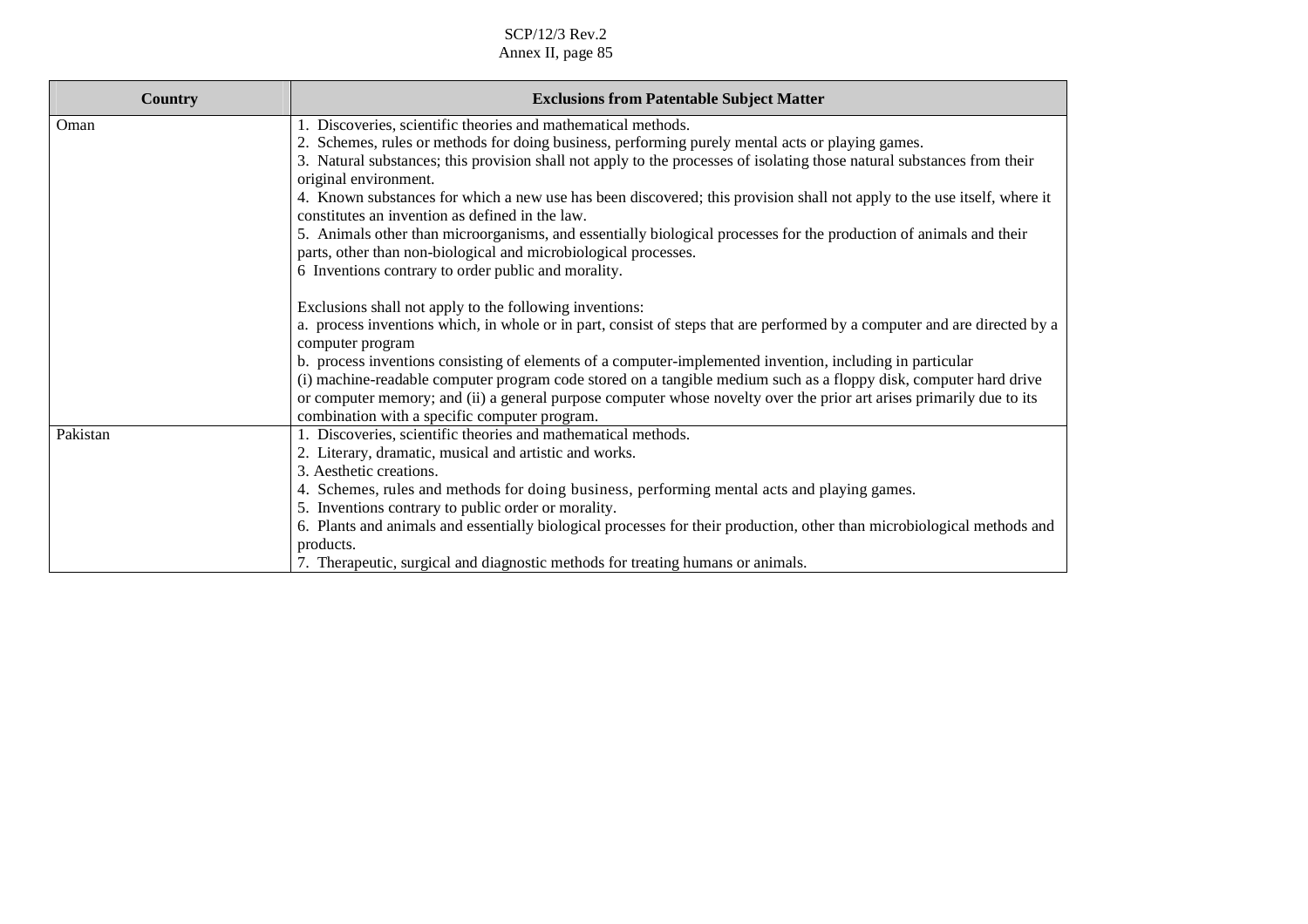| Country          | <b>Exclusions from Patentable Subject Matter</b>                                                                                                        |
|------------------|---------------------------------------------------------------------------------------------------------------------------------------------------------|
| Panama           | 1. Discoveries, theories and scientific principles.<br>2. Plans, schemes, principles and methods for economics, business, mental acts and games.        |
|                  |                                                                                                                                                         |
|                  | 3. Computer programs.<br>4. Presentation of information.                                                                                                |
|                  | 5. Aesthetic creations.                                                                                                                                 |
|                  | 6. Artistic and literary works.                                                                                                                         |
|                  | 7. Therapeutic, surgical and diagnostic methods for treating humans or animals.                                                                         |
|                  | 8. Combinations or alterations of known inventions and products which do not function separately or produce a non-                                      |
|                  | obvious industrial result.                                                                                                                              |
|                  | 9. Inventions contrary to national laws, health, public policy, morality, proper practice or State security.                                            |
|                  | 10. Essentially biological means of producing plants and animals contrary to morality or human integrity or dignity.<br>11. Plant and animal varieties. |
|                  | 12. Naturally occurring biological material.                                                                                                            |
|                  | 13. Live material forming part of the human body.                                                                                                       |
|                  |                                                                                                                                                         |
| Papua New Guinea | 1. Discoveries, scientific theories and mathematical methods.                                                                                           |
|                  | 2. Schemes, rules and methods for doing business performing mental acts and playing games.                                                              |
|                  | 3. Therapeutic, surgical and diagnostic methods for treating humans or animals.                                                                         |
|                  | 4. Inventions contrary to public order or morality or which seriously damage the environment                                                            |
|                  | 5. Presentation of information.                                                                                                                         |
| Peru             | 1. Discoveries, scientific theories and mathematical methods.                                                                                           |
|                  | 2. Natural biological materials.                                                                                                                        |
|                  | 3. Literary, artistic works and other works protected by copyright.                                                                                     |
|                  | 4. Plans, rules and methods for intellectual acts, playing games, or economic and business activities.                                                  |
|                  | 5. Computer programs and software.                                                                                                                      |
|                  | 6. Presentation of information.                                                                                                                         |
|                  | 7. Inventions contrary to public order or morality.                                                                                                     |
|                  | 8. Inventions whose commercial exploitation would be detrimental to human, animal life or health, plant preservation                                    |
|                  | or the environment                                                                                                                                      |
|                  | 9. Plants, animals and essentially biological processes for the production of plants or animals, other than non-biological                              |
|                  | and microbiological processes.                                                                                                                          |
|                  | 10. Surgical, therapeutic and diagnostic methods for treating humans or animals.                                                                        |
|                  | 11. New uses of patented products and processes.                                                                                                        |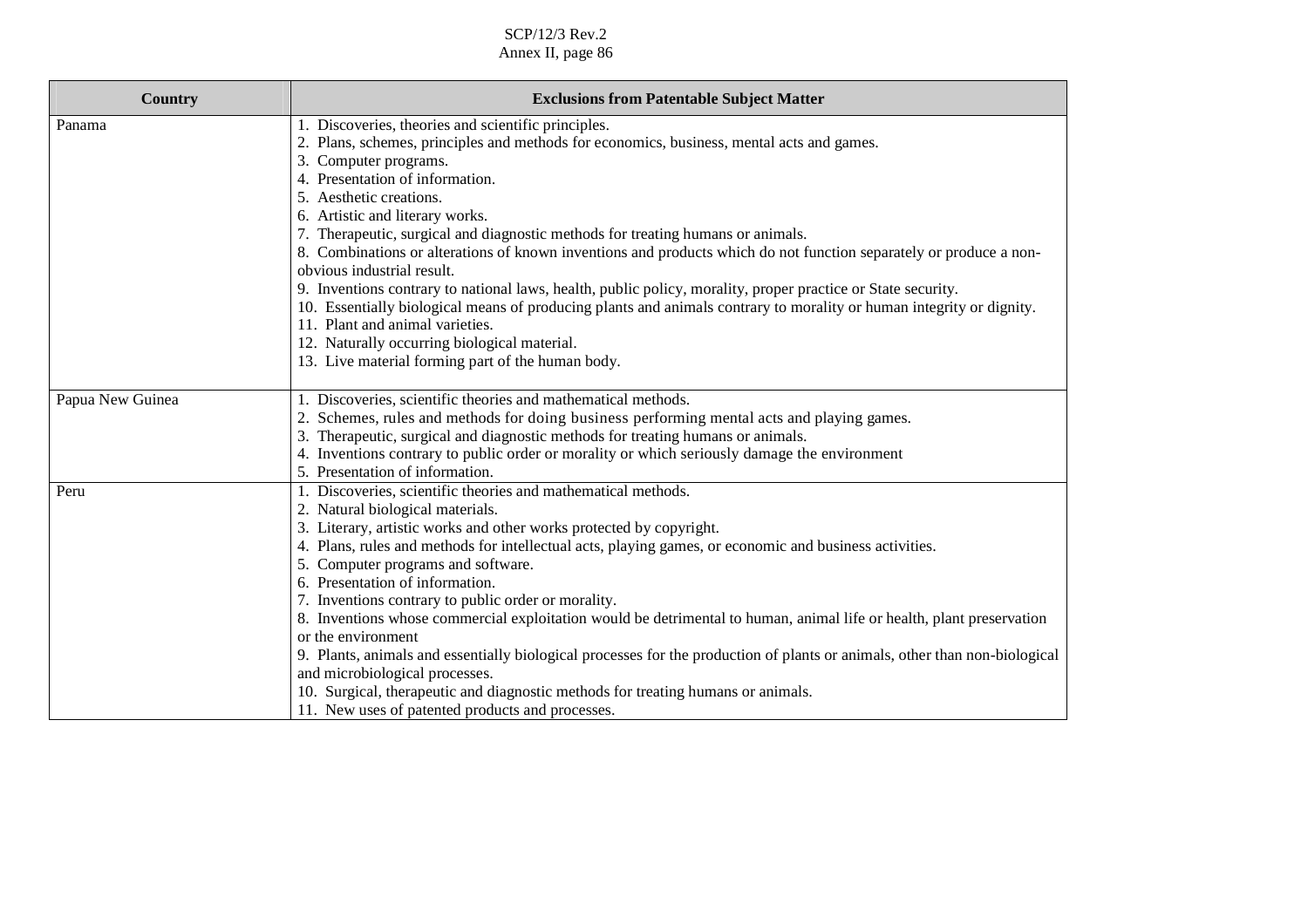| <b>Country</b> | <b>Exclusions from Patentable Subject Matter</b>                                                                       |
|----------------|------------------------------------------------------------------------------------------------------------------------|
| Philippines    | 1. Discoveries, scientific theories and mathematical methods.                                                          |
|                | 2. Schemes, rules and methods of performing mental acts, playing games or doing business, and programs for             |
|                | computers.                                                                                                             |
|                | 3. Therapeutic, surgical and diagnostic methods for treating humans or animals.                                        |
|                | 4. Plant and animal varieties and essentially biological processes for their production, other than microbiological    |
|                | methods and products.                                                                                                  |
|                | 5. Aesthetic creations.                                                                                                |
|                | 6. Inventions contrary to public order or morality.                                                                    |
| Poland         | 1. Discoveries, scientific theories and mathematical methods.                                                          |
|                | 2. Aesthetic creations.                                                                                                |
|                | 3. Schemes, rules and methods for performing mental acts, doing business and playing games.                            |
|                | 4. Creations contrary to generally accepted scientific principles.                                                     |
|                | 5. Comport programs.                                                                                                   |
|                | 6. Presentation of information.                                                                                        |
|                | 7. Inventions contrary to public order or morality.                                                                    |
|                | 8. Plant and animal varieties and essentially biological processes for their production, other than microbiological    |
|                | methods and products.                                                                                                  |
|                | 9. Therapeutic, surgical and diagnostic methods for treating humans or animals.                                        |
| Portugal       | 1. Discoveries, scientific theories and mathematical methods.                                                          |
|                | 2. Materials or substances which already exist in nature and nuclear substances.                                       |
|                | 3. Aesthetic creations.                                                                                                |
|                | 4. Schemes, rules and methods of intellectual activities for games or commercial activities and computer programs as   |
|                | such.                                                                                                                  |
|                | 5. Presentations of information.                                                                                       |
|                | 6. Patents shall not be granted in respect of inventions the commercial exploitation of which would be contrary to the |
|                | Law, ordre public, public health or morality, an exploitation not being deemed to be prohibited merely because it is   |
|                | prohibited by law or administrative regulation.                                                                        |
|                | 7. Processes for cloning human beings.                                                                                 |
|                | 8. Processes for modifying the germ line genetic identity of human beings.                                             |
|                | 9. Uses of human embryos for industrial or commercial purposes.                                                        |
|                | 10. Processes for modifying the genetic identity of animals which are likely to cause them suffering without any       |
|                | substantial medical benefit to man or animal, and also animals resulting from such processes.                          |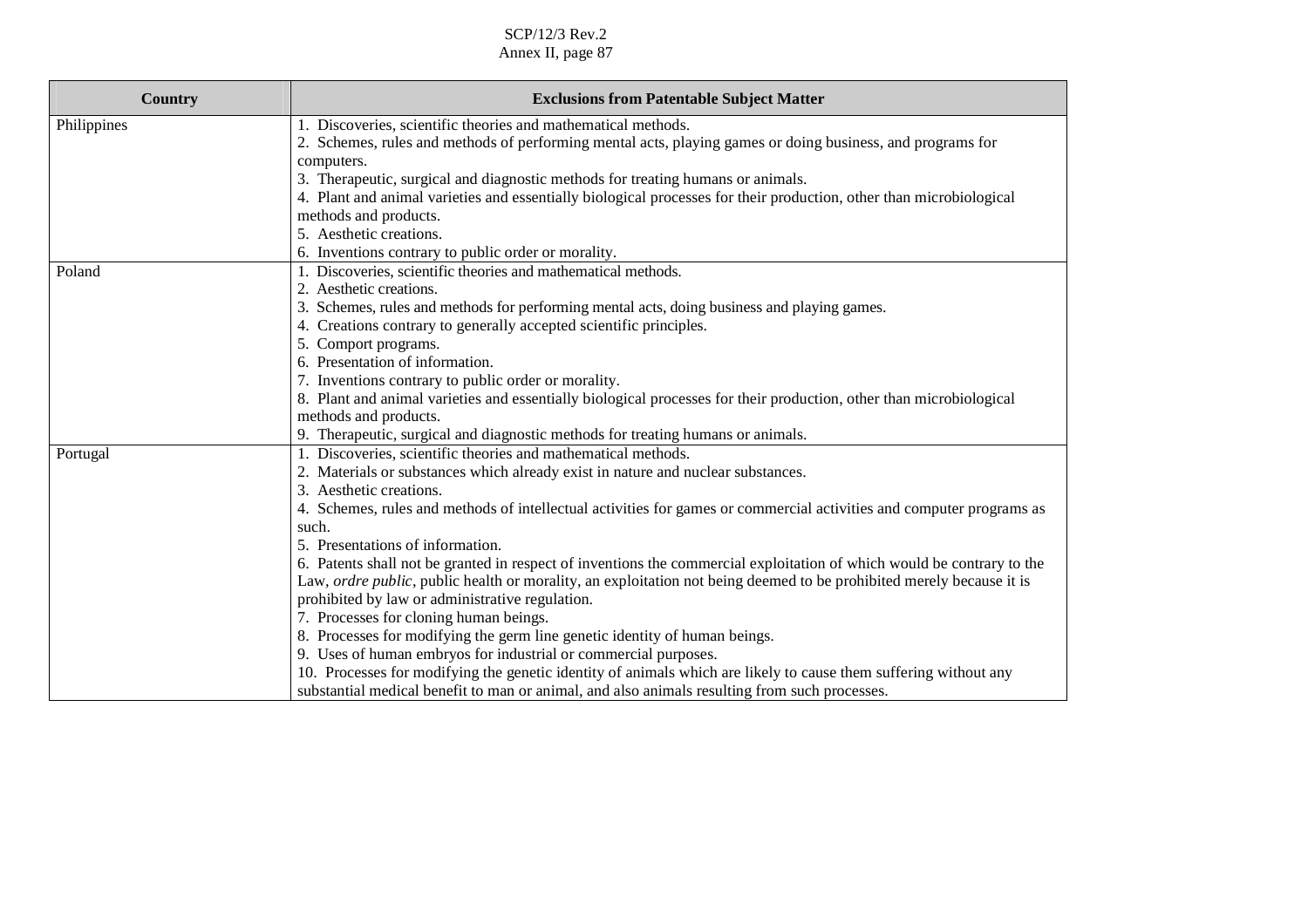| <b>Country</b>            | <b>Exclusions from Patentable Subject Matter</b>                                                                         |
|---------------------------|--------------------------------------------------------------------------------------------------------------------------|
| Portugal (cont'd.)        | 11. The human body, at the various stages of its formation and development, and the simple discovery of one of its       |
|                           | elements, including a sequence or partial sequence of a gene, cannot constitute patentable inventions.                   |
|                           | 12. Plant varieties or species of animals and essentially biological processes for the production of plants or animals.  |
|                           | 13. Methods for surgical or therapeutic treatment or for diagnosis, practiced on human beings or animals, shall not be   |
|                           | regarded as inventions, either. This provision shall not prevent the grant of patents for products, including substances |
|                           | and compounds, for use in any of such methods.                                                                           |
| Republic of Korea         | 1. Inventions contrary to public order or morality or damaging to public health.                                         |
|                           | 2. Inventions detrimental to public health.                                                                              |
| Romania                   | 1. Discoveries, scientific theories and mathematical methods.                                                            |
|                           | 2. Aesthetic creations.                                                                                                  |
|                           | 3. Schemes, rules and methods for performing mental acts, playing games or doing business.                               |
|                           | 4. Computer programs.                                                                                                    |
|                           | 5. Presentation of information.                                                                                          |
|                           | 6. Inventions, the exploitation of which would be contrary to public order or morality, including those being            |
|                           | detrimental to human, animal or plant life, or health or the environment, the exclusion not being deemed to be           |
|                           | prohibited merely because the exploitation is prohibited by law.                                                         |
|                           | 7. Plant and animal varieties and essentially biological processes for their production, other than microorganisms.      |
|                           | 8. Surgical, therapeutic and diagnostic methods for treating humans and animals.                                         |
|                           | 9. The human body, at any stage of its formation and the simple discovery of its elements, including the sequence or     |
|                           | partial sequence of a gene.                                                                                              |
| <b>Russian Federation</b> | 1. Discoveries, scientific theories and mathematical methods.                                                            |
|                           | 2. Aesthetic creations.                                                                                                  |
|                           | 3. Rules and methods of games, intellectual or business activities.                                                      |
|                           | 4. Computer software.                                                                                                    |
|                           | 5. Presentation of information.                                                                                          |
|                           | 6. Plant and animal varieties.                                                                                           |
|                           | 7. Integrated circuit topographies.                                                                                      |
|                           | 8. Inventions contrary to public interest, humanitarian principles or morality.                                          |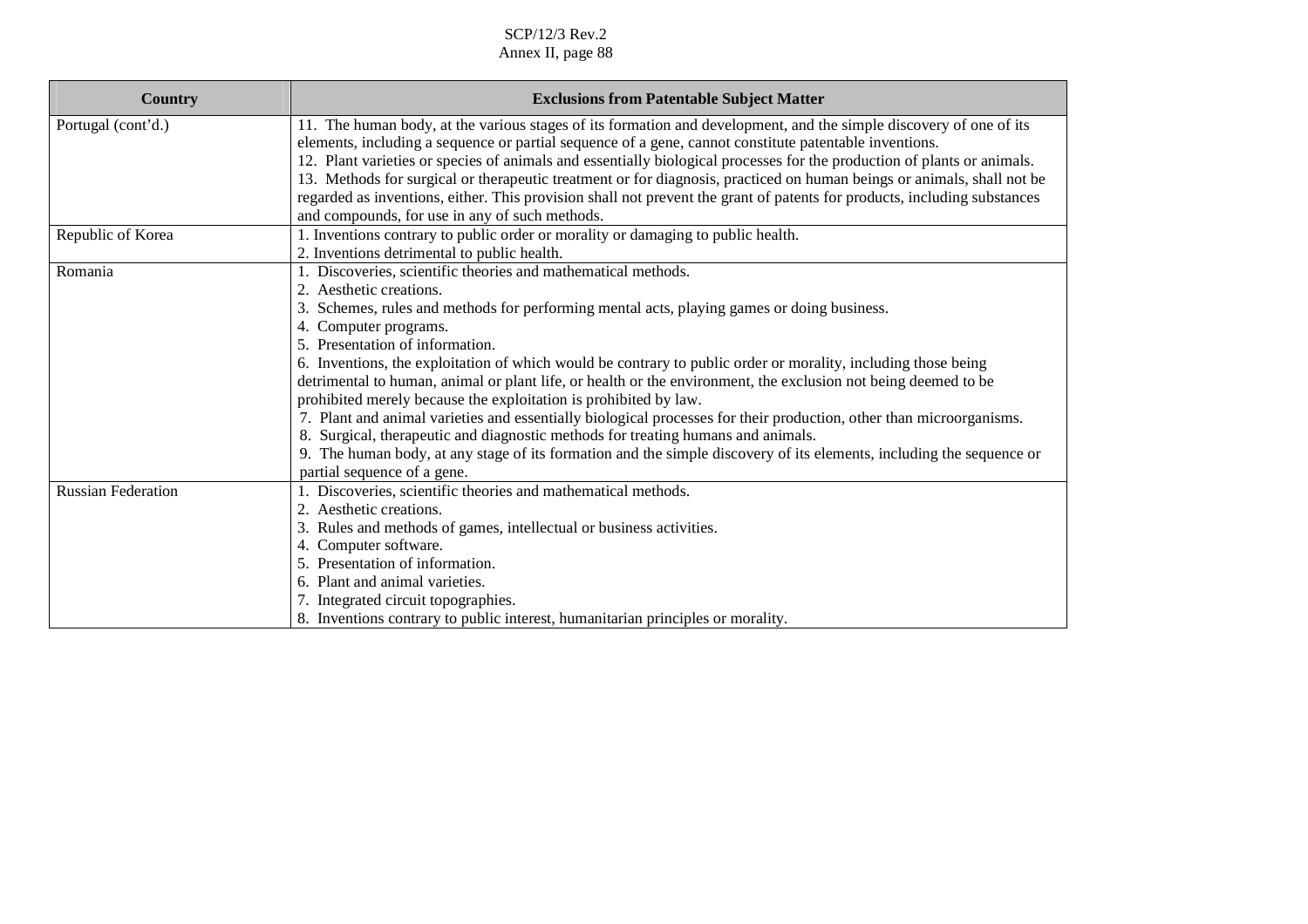| <b>Country</b>  | <b>Exclusions from Patentable Subject Matter</b>                                                                    |
|-----------------|---------------------------------------------------------------------------------------------------------------------|
| Saint Lucia     | 1. Discoveries, scientific theories and mathematical methods.                                                       |
|                 | 2. Literary, dramatic, musical and artistic works.                                                                  |
|                 | Aesthetic creations.<br>3.                                                                                          |
|                 | Schemes, rules and methods for performing mental acts, playing a game or doing business.                            |
|                 | Computer programs.<br>5.                                                                                            |
|                 | 6. Presentation of information.                                                                                     |
|                 | 7. Therapeutic, surgical and diagnostic methods for treating humans or animals.                                     |
| Serbia          | 1. Discoveries, scientific theories and mathematical methods.                                                       |
|                 | 2. Aesthetic creations.                                                                                             |
|                 | 3. Schemes, rules and methods for performing mental acts, playing games or doing business.                          |
|                 | 4. Computer programs.                                                                                               |
|                 | 5. Presentation of information.                                                                                     |
|                 | 6. The human body, at any stage of its formation and development, and the simple discovery of one of its elements,  |
|                 | including gene sequences of genes.                                                                                  |
|                 | 7. Therapeutic, surgical and diagnostic methods for treating humans or animals                                      |
|                 | 8. Inventions contrary to public order or morality, in particular: processes for cloning humans; modifying the germ |
|                 | line genetic identity of humans; uses of human embryos for industrial or commercial purposes; and processes for     |
|                 | modifying the genetic identity of animals which are likely to cause them suffering without any substantial medical  |
|                 | benefit, and animals resulting from such processes.                                                                 |
|                 | 9. Plant and animal varieties and essentially biological process for their production, other than.                  |
|                 | (a) biotechnological processes whose technical feasibility is not confined to a particular plant or animal variety; |
|                 | (b) microbiological and other technical process and products.                                                       |
| Singapore       | 1. Inventions encouraging offensive, immoral or anti-social behavior.                                               |
|                 | 2. Therapeutic, surgical and diagnostic methods for treating humans or animals.                                     |
| Slovak Republic | 1. Discoveries, scientific theories and mathematical methods.                                                       |
|                 | 2.<br>Aesthetic creations.                                                                                          |
|                 | Schemes, rules and methods for performing mental acts.<br>3.                                                        |
|                 | Computer programs.                                                                                                  |
|                 | 5. Presentation of information.                                                                                     |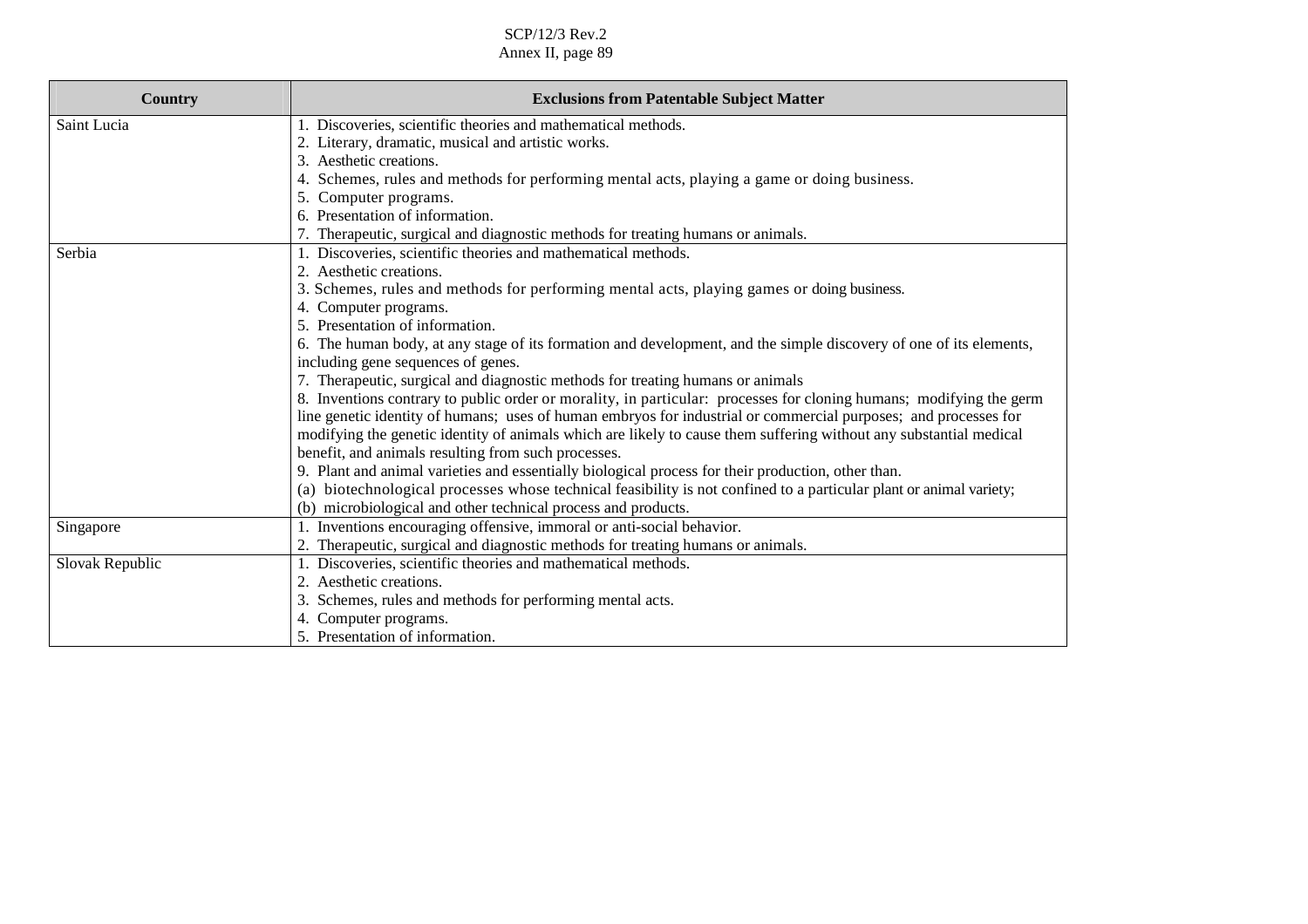| Country                   | <b>Exclusions from Patentable Subject Matter</b>                                                                                                                                                                                                                                                       |
|---------------------------|--------------------------------------------------------------------------------------------------------------------------------------------------------------------------------------------------------------------------------------------------------------------------------------------------------|
| Slovak Republic (cont'd.) | 6. Inventions contrary to public interest, including principles of humanity and morality.<br>7. Methods for prevention, diagnosis and treatment of human and animal disease.<br>8. Plant and animal varieties and biological processes for the production and improvement, other than biotechnological |
|                           | processes and products and industrial microorganisms.                                                                                                                                                                                                                                                  |
| Slovenia                  | 1. Discoveries, scientific theories and mathematical methods.                                                                                                                                                                                                                                          |
|                           | 2. Computer programs.                                                                                                                                                                                                                                                                                  |
|                           | 3. Rules, schemes, methods and processes for performing mental acts.                                                                                                                                                                                                                                   |
|                           | 4. Inventions contrary to law or morality.                                                                                                                                                                                                                                                             |
|                           | 5. Therapeutic, surgical and diagnostic methods for treating humans or animals.                                                                                                                                                                                                                        |
| South Africa              | 1. Discoveries, scientific theories and mathematical methods.                                                                                                                                                                                                                                          |
|                           | 2. Literary, dramatic, musical and artistic works.                                                                                                                                                                                                                                                     |
|                           | 3. Aesthetic creations.                                                                                                                                                                                                                                                                                |
|                           | 4. Schemes, rules and methods for performing mental acts, playing games or doing business.                                                                                                                                                                                                             |
|                           | 5. Computer programs.                                                                                                                                                                                                                                                                                  |
|                           | 6. Presentation of information.                                                                                                                                                                                                                                                                        |
|                           | 7. Inventions which encourage offensive or immoral behavior.                                                                                                                                                                                                                                           |
|                           | 8. Plant and animal varieties and essentially biological processes for their production, other than microbiological                                                                                                                                                                                    |
|                           | process and products.                                                                                                                                                                                                                                                                                  |
|                           | 9. Therapeutic, surgical and diagnostic methods for treating humans or animals.                                                                                                                                                                                                                        |
| Spain                     | 1. Discoveries, scientific theories and mathematical methods.                                                                                                                                                                                                                                          |
|                           | Literary or artistic works or any other aesthetic creation and scientific works.                                                                                                                                                                                                                       |
|                           | Schemes, rules or methods for intellectual activity, for games or for economic commercial activity.<br>3.                                                                                                                                                                                              |
|                           | 4. Computer programs.<br>5. Presentation of information.                                                                                                                                                                                                                                               |
|                           |                                                                                                                                                                                                                                                                                                        |
|                           | 6. Surgical, therapeutic and diagnostic methods for treating humans or animals.                                                                                                                                                                                                                        |
|                           | 7. Inventions contrary to public order or morality                                                                                                                                                                                                                                                     |
|                           | 8. Processes for cloning humans; modifying the germ line genetic identity of humans; uses of human embryos for                                                                                                                                                                                         |
|                           | industrial or commercial purposes; and processes for modifying the genetic identity of animals which are likely to<br>cause them suffering without any substantial medical benefit, and animals resulting from such processes.                                                                         |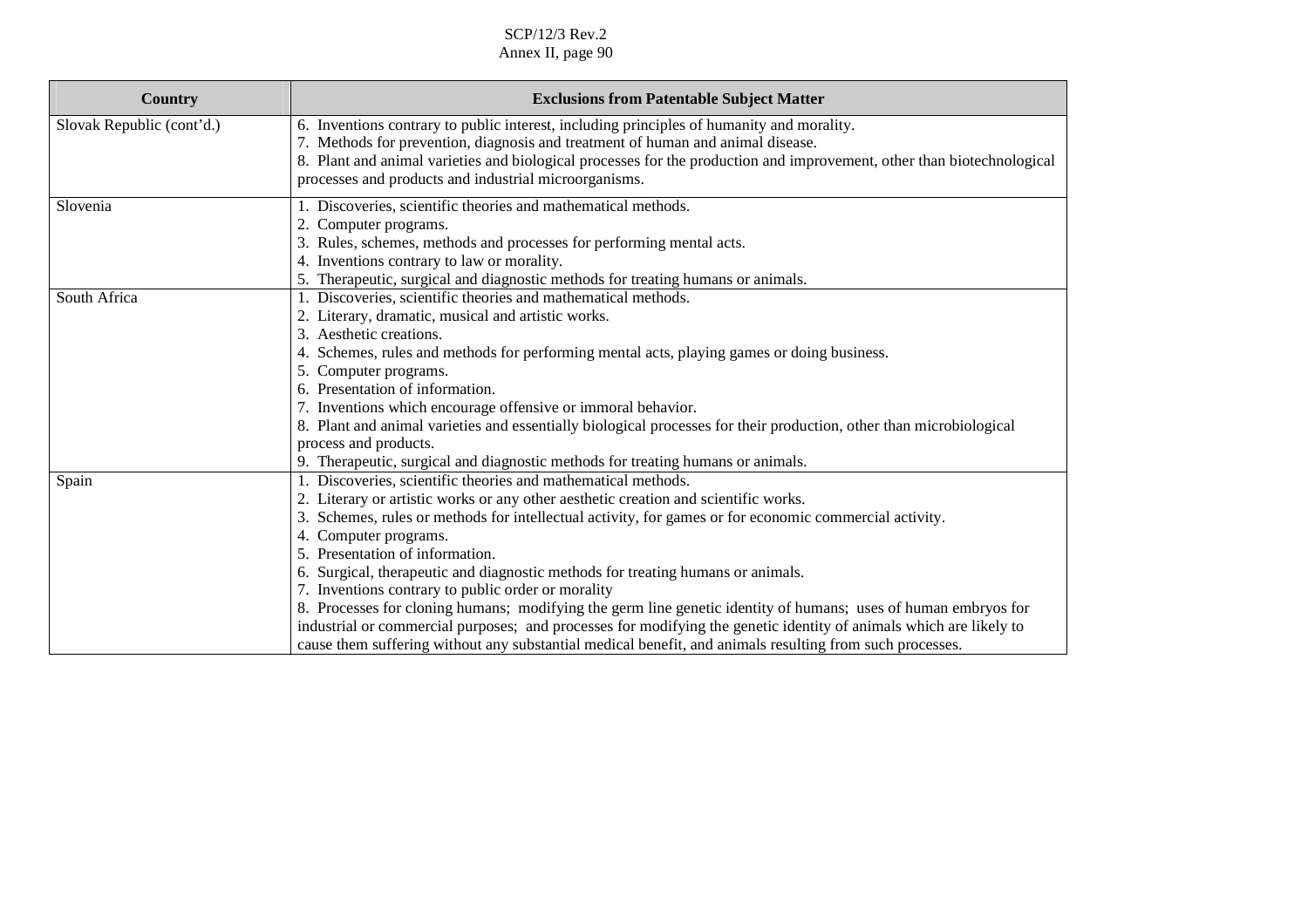| <b>Country</b>  | <b>Exclusions from Patentable Subject Matter</b>                                                                                                                                                                            |
|-----------------|-----------------------------------------------------------------------------------------------------------------------------------------------------------------------------------------------------------------------------|
| Spain (cont'd.) | 9. Plant and animal varieties and essentially biological processes for production of plants and animals, other than                                                                                                         |
|                 | microbiological and products thereof.                                                                                                                                                                                       |
|                 | 10. The human body, at any stage of its formation and development or the simple discovery of its elements, including                                                                                                        |
|                 | gene sequences, other than elements isolated from the human body or produced by a technical process.                                                                                                                        |
| Sri Lanka       | 1. Discoveries, scientific theories and mathematical methods.                                                                                                                                                               |
|                 | 2. Plant and animal varieties and essentially biological processes for their production, other than microbiological                                                                                                         |
|                 | methods and products.                                                                                                                                                                                                       |
|                 | 3. Schemes, rules, and methods for doing business, performing mental acts and playing games.                                                                                                                                |
|                 | 4. Therapeutic, surgical and diagnostic methods for treating humans or animals.                                                                                                                                             |
| Sweden          | 1. Discoveries, scientific theories and mathematical methods.                                                                                                                                                               |
|                 | 2. Aesthetic creations.                                                                                                                                                                                                     |
|                 | 3. Schemes, rules and methods for performing mental acts, playing games or doing business.                                                                                                                                  |
|                 | 4. Computer programs.                                                                                                                                                                                                       |
|                 | 5. Presentation of information.                                                                                                                                                                                             |
|                 | 6. Therapeutic, surgical and diagnostic methods for treating humans or animals.                                                                                                                                             |
|                 | 7. Inventions contrary to morality or public order.                                                                                                                                                                         |
|                 | 8. Plant and animal varieties and essentially biological processes for production of plants and animals, other than                                                                                                         |
|                 | microbiological processes and products.                                                                                                                                                                                     |
|                 | 9. The human body, at any stage of its formation and development or the simple discovery of its elements, including<br>gene sequences, other than elements isolated from the human body or produced by a technical process. |
|                 | 10. Processes for cloning humans; modifying the germ line genetic identity of humans; uses of human embryos for                                                                                                             |
|                 | industrial or commercial purposes; and processes for modifying the genetic identity of animals which are likely to                                                                                                          |
|                 | cause them suffering without any substantial medical benefit, and animals resulting from such processes.                                                                                                                    |
| Switzerland     | 1. Plant and animal varieties and essentially biological processes for their production, other than microbiological                                                                                                         |
|                 | methods and products.                                                                                                                                                                                                       |
|                 | 2. Inventions contrary to public order or morality.                                                                                                                                                                         |
|                 | 3. Therapeutic, surgical and diagnostic methods for treating humans or animals.                                                                                                                                             |
|                 | 4. Processes for forming chimeras and hybrids using human gametes or human totipotent cells; parthenogenic                                                                                                                  |
|                 | processes using germ line human material; processes for modifying the germ line genetic identity of humans clones,                                                                                                          |
|                 | hybrids, chimeras; parthenogenic offspring and germ line cells thus obtained; unmodified human stem cells and                                                                                                               |
|                 | unmodified lines of stem cells.                                                                                                                                                                                             |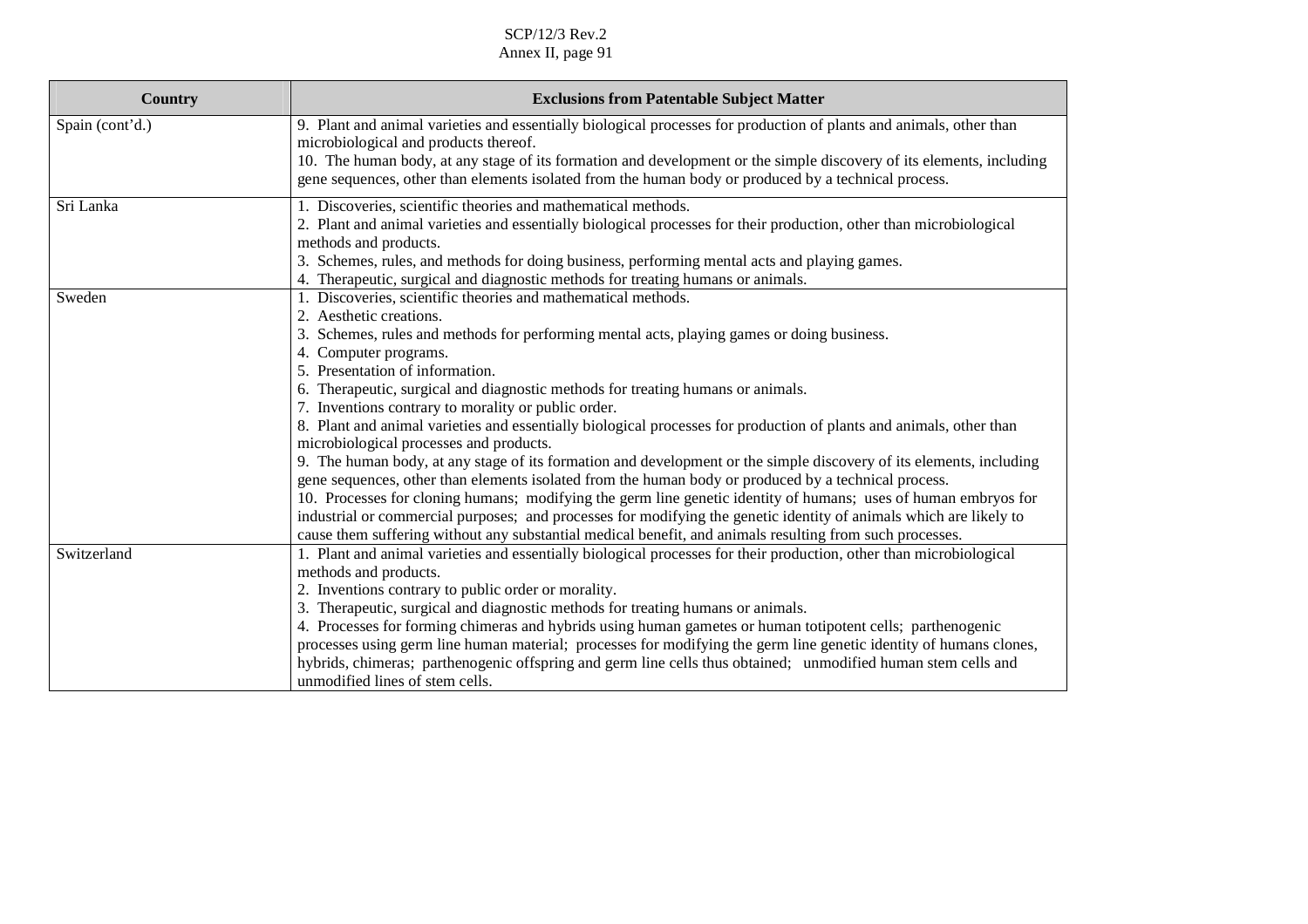| <b>Country</b>               | <b>Exclusions from Patentable Subject Matter</b>                                                                         |
|------------------------------|--------------------------------------------------------------------------------------------------------------------------|
| Syrian Arab Republic         | 1. The invention is not new.                                                                                             |
|                              | 2. The invention regards a purely theoretical or purely scientific method, without having a specific industrial          |
|                              | application.                                                                                                             |
|                              | 3. The title of the invention submitted by the inventor intentionally demonstrates something which is not the invention  |
|                              | <i>itself.</i>                                                                                                           |
|                              | 4. The invention's description, drawings, specifications and computations are not sufficient to put the invention into   |
|                              | use. An additional certificate unrelated to the original certificate is also considered invalid.                         |
|                              | 5. The certificate of invention shall not be granted on financial schemes, inventions openly violating the public order, |
|                              | ethics or constitutions and pharmaceutical combinations.                                                                 |
| Thailand                     | 1. Naturally occurring microorganisms and their components.                                                              |
|                              | 2. Animals, plants and extracts therefrom.                                                                               |
|                              | 3. Scientific or mathematical rules or theories.                                                                         |
|                              | 4. Computer programs.                                                                                                    |
|                              | 5. Methods of diagnosis, treatment or cure of human and animal diseases.                                                 |
|                              | 6. Inventions contrary to public order, morality, health or welfare.                                                     |
| The Former Yugoslav Republic | 1. Discoveries, scientific theories and mathematical methods.                                                            |
| of Macedonia                 | 2. Aesthetic creations.                                                                                                  |
|                              | 3. Plans, rules and procedures for performing intellectual activities, playing games and doing business.                 |
|                              | 4. Computer programs.                                                                                                    |
|                              | 5. Presentation of information.                                                                                          |
|                              | 6. Plant and animal varieties and essentially biological processes for their production, other than microbiological      |
|                              | methods and products.                                                                                                    |
|                              | 7. Therapeutic, surgical and diagnostic methods for treating humans or animals.                                          |
|                              | 8. Inventions contrary to public order or morality.                                                                      |
| Trinidad and Tobago          | 1. Discoveries, scientific theories and mathematical methods.                                                            |
|                              | 2. Literary, dramatic, musical and artistic works.                                                                       |
|                              | 3. Aesthetic creations.                                                                                                  |
|                              | 4. Schemes, rules and methods for performing mental acts, playing games or doing business.                               |
|                              | 5. Therapeutic, surgical and diagnostic methods for treating humans or animals.                                          |
|                              | 6. Presentation of information.                                                                                          |
|                              | 7. Inventions contrary to public order or morality.                                                                      |
|                              | 8. Inventions detrimental to human, animal or plant life or health or the environment.                                   |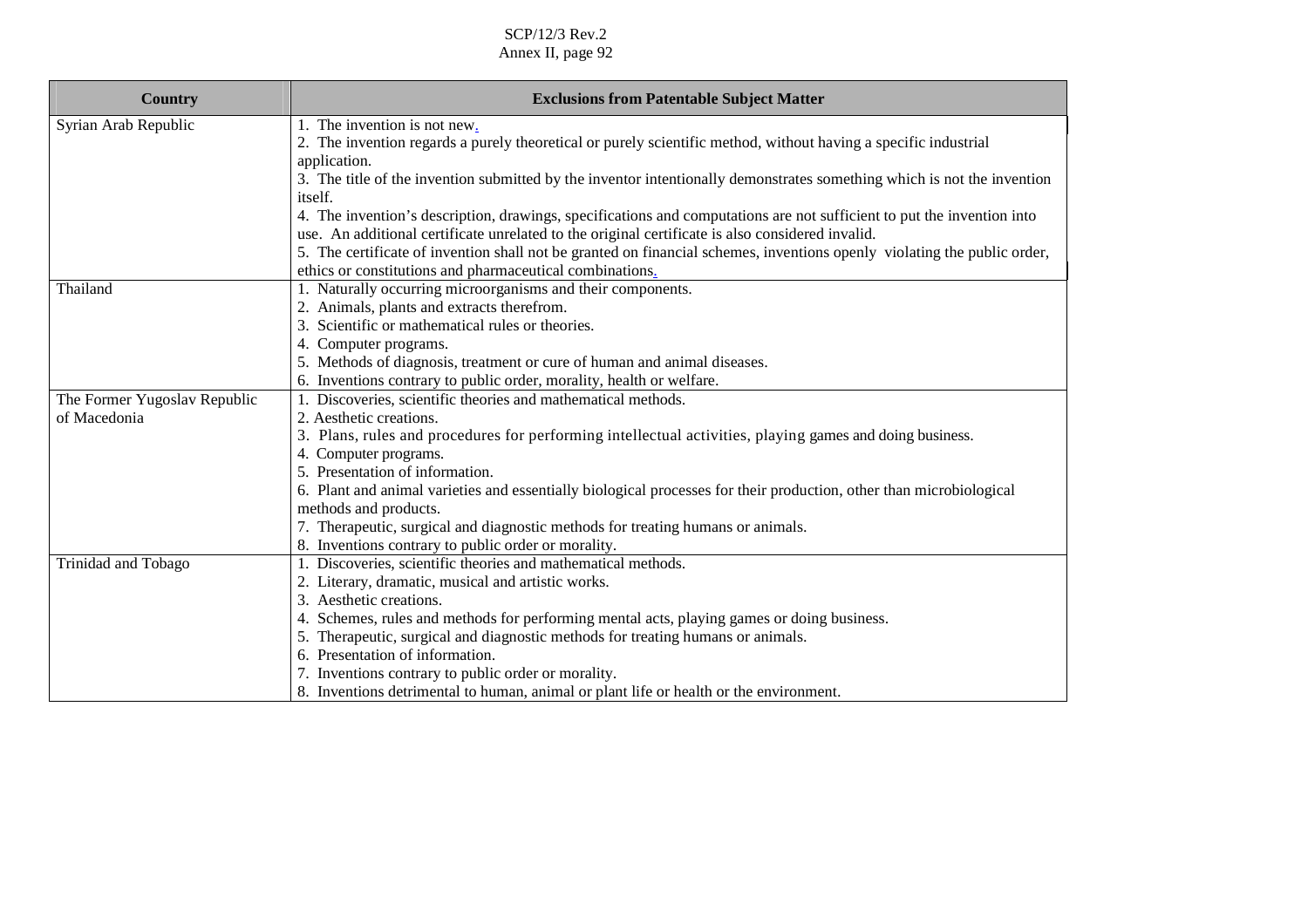SCP/12/3 Rev.2

Annex II, page 93

| Country        | <b>Exclusions from Patentable Subject Matter</b>                                                                                                               |
|----------------|----------------------------------------------------------------------------------------------------------------------------------------------------------------|
| Tunisia        | 1. Aesthetic creations.                                                                                                                                        |
|                | 2. Discoveries, scientific theories and mathematical methods.                                                                                                  |
|                | 3. Schemes, rules and methods for mental acts, games or economic activity.                                                                                     |
|                | 4. Software.                                                                                                                                                   |
|                | 5. Therapeutic, surgical and diagnostic methods for treating humans or animals.                                                                                |
|                | 6. Presentation of information.                                                                                                                                |
|                | 7. Live substances occurring in nature.                                                                                                                        |
|                | 8. Plant and animal varieties and essentially biological processes for their production, other than biological methods<br>used in medicine and their products. |
|                | 9. Inventions contrary to morality, public policy or whose exploitation is prejudicial to public health or the protection<br>of the environment.               |
| Turkey         | 1. Discoveries, scientific theories, mathematical methods.                                                                                                     |
|                | 2. Plans, methods and rules for performing mental acts, conducting business activities and playing games.                                                      |
|                | 3. Computer programs.                                                                                                                                          |
|                | 4. Literary and artistic works, scientific works,                                                                                                              |
|                | 5. Aesthetic creations.                                                                                                                                        |
|                | 6. Methods of collecting, arranging, presenting and transmitting information with no technical features.                                                       |
|                | 7. Therapeutic, surgical and diagnostic methods for treating humans or animals.                                                                                |
|                | 8. Inventions contrary to public policy or morality.                                                                                                           |
|                | 9. Plant and animal varieties and essentially biological processes for their production.                                                                       |
| Ukraine        | 1. Integrated circuits topographies.                                                                                                                           |
|                | 2. Aesthetic creations.                                                                                                                                        |
|                | 3. Plant and animal varieties.                                                                                                                                 |
|                | 4. Essentially biological processes for reproduction of plants and animals, other microbiological processes.                                                   |
| United Kingdom | 1. Discoveries, scientific theories and mathematical methods.                                                                                                  |
|                | 2. Literary, dramatic, musical and artistic works.                                                                                                             |
|                | 3. Aesthetic creations.                                                                                                                                        |
|                | 4. Schemes, rules and methods for performing mental acts, playing games or doing business.                                                                     |
|                | 5. Computer programs.                                                                                                                                          |
|                | 6. Presentation of information.                                                                                                                                |
|                | 7. Therapeutic, surgical and diagnostic methods for treating humans or animals.                                                                                |
|                | 8. Inventions contrary to public policy or morality.                                                                                                           |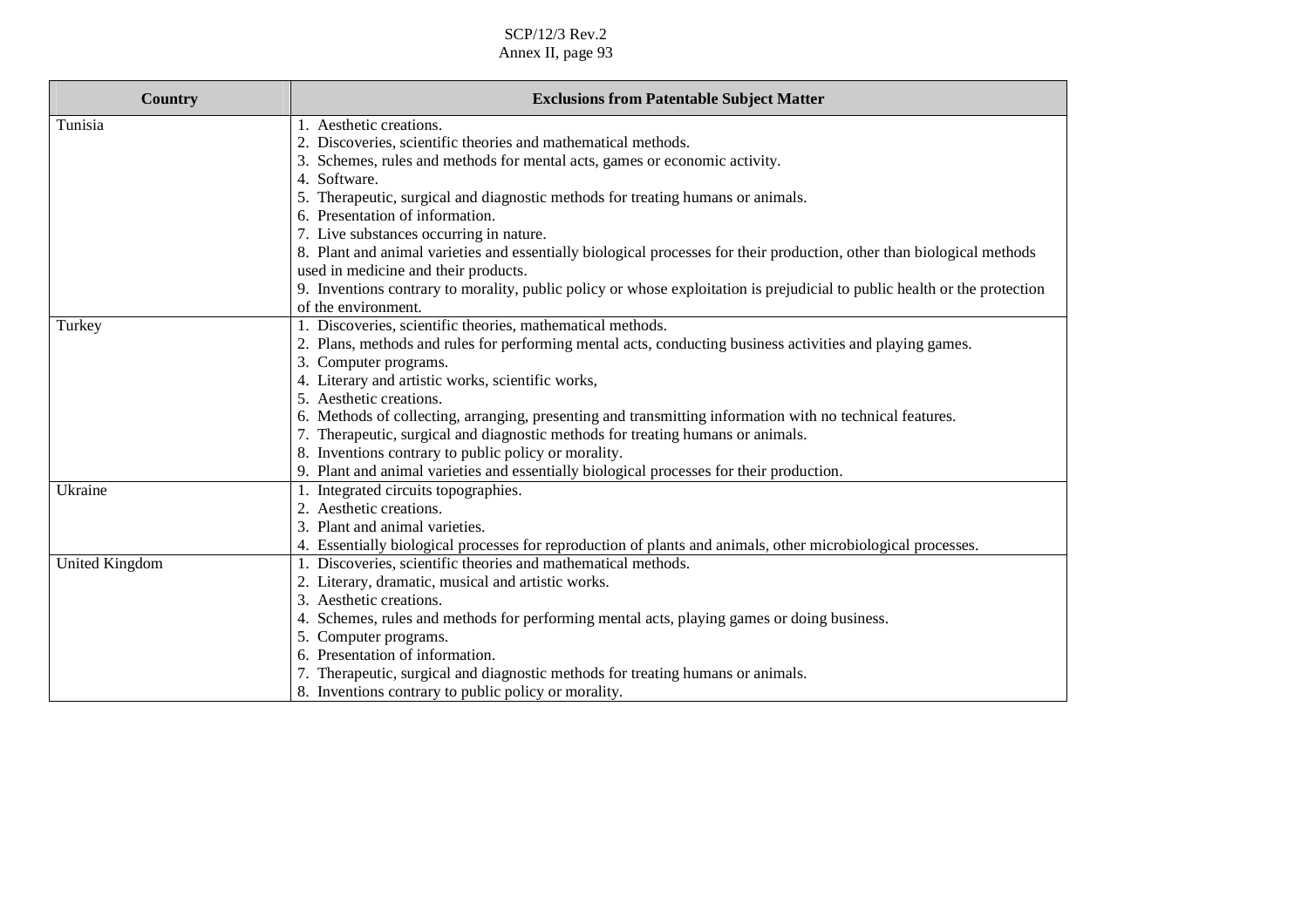| Country                         | <b>Exclusions from Patentable Subject Matter</b>                                                                                                                                                                                      |
|---------------------------------|---------------------------------------------------------------------------------------------------------------------------------------------------------------------------------------------------------------------------------------|
| United Kingdom (cont/d.)        | 9. Plant and animal varieties and essentially biological processes for their production, other than:                                                                                                                                  |
|                                 | microbiological methods and products;<br>(a)                                                                                                                                                                                          |
|                                 | inventions whose technical feasibility of the invention is not confined to a particular plant or animal variety;<br>(b)                                                                                                               |
|                                 | products consisting of or containing biological material;<br>(c)                                                                                                                                                                      |
|                                 | processes producing, processing or using biological material;<br>(d)                                                                                                                                                                  |
|                                 | biological material isolated from its natural environment or produced by a technical process, even if previously<br>(e)                                                                                                               |
|                                 | occurring in nature.                                                                                                                                                                                                                  |
|                                 | 10. The human body, at any stage of its formation and development or the simple discovery of its elements, including                                                                                                                  |
|                                 | gene sequences, other than elements isolated from the human body or produced by a technical process.                                                                                                                                  |
|                                 | 11. Processes for cloning humans; modifying the germ line genetic identity of humans; uses of human embryos for<br>industrial or commercial purposes; and processes for modifying the genetic identity of animals which are likely to |
|                                 | cause them suffering without any substantial medical benefit, and animals resulting from such processes.                                                                                                                              |
|                                 |                                                                                                                                                                                                                                       |
| <b>United States of America</b> | No expressly prescribed exclusions, but abstract ideas, natural phenomena and laws of nature excluded by case law.                                                                                                                    |
| Uruguay                         | 1. Discoveries, scientific theories and mathematical methods.                                                                                                                                                                         |
|                                 | 2. Schemes, plans, rules for playing games, business, accounting, financial, educational, publicity, lottery or taxation<br>principles or methods.                                                                                    |
|                                 | 3. Literary, artistic and scientific works.                                                                                                                                                                                           |
|                                 | 4. Aesthetic creations.                                                                                                                                                                                                               |
|                                 | 5. Computer programs.                                                                                                                                                                                                                 |
|                                 | 6. Methods of reproducing information.                                                                                                                                                                                                |
|                                 | 7. Plants and animals and essentially biological processes for their production, other than microbiological processes.                                                                                                                |
|                                 | 8. Biological or genetic material occurring in nature.                                                                                                                                                                                |
|                                 | 9. Diagnostic, therapeutic or surgical methods for treating persons or animals.                                                                                                                                                       |
|                                 | 10. Inventions contrary to public order or morality                                                                                                                                                                                   |
|                                 | 11. Inventions detrimental to public health, food supply, safety or the environment.                                                                                                                                                  |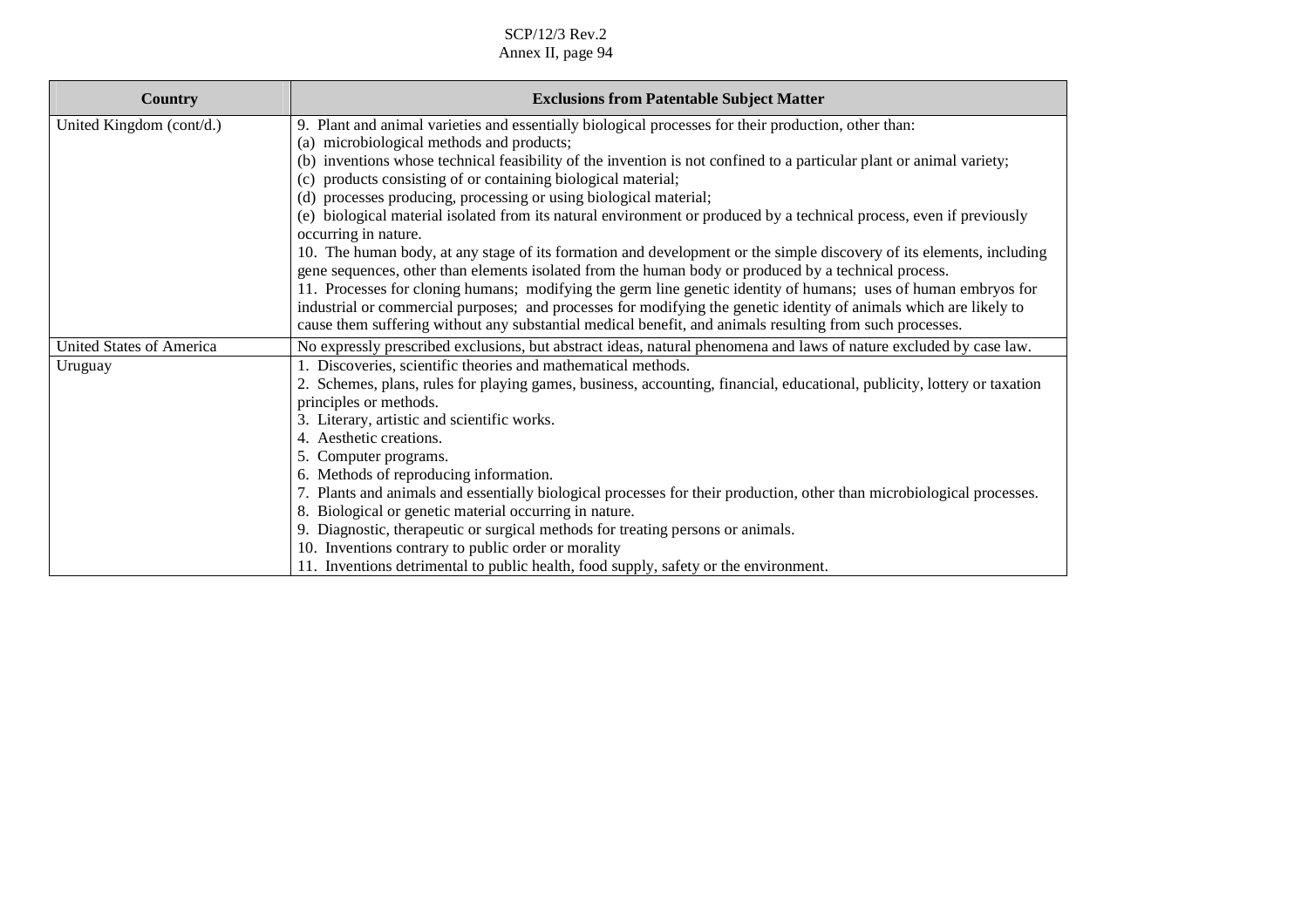| Country                              | <b>Exclusions from Patentable Subject Matter</b>                                                                           |
|--------------------------------------|----------------------------------------------------------------------------------------------------------------------------|
|                                      |                                                                                                                            |
| Uzbekistan                           | Scientific theories and mathematical methods.                                                                              |
|                                      | Organizational and management methods.                                                                                     |
|                                      | Designations, schedules and rules.<br>3.                                                                                   |
|                                      | Rules and methods for carrying out intellectual operations.                                                                |
|                                      | 5. Algorithms and computer programs.                                                                                       |
|                                      | 6. Plans and diagrams for buildings, constructions and land.                                                               |
|                                      | 7. Aesthetic creations.                                                                                                    |
|                                      | Topographies of integrated circuits.                                                                                       |
|                                      | 9. Plant and animal varieties.                                                                                             |
|                                      | 10. Inventions contrary to public interests, principles of humanity and morality.                                          |
| <b>Regional Offices</b>              | <b>Exclusions from Patentable Subject Matter</b>                                                                           |
| <b>African Intellectual Property</b> | 1. Inventions contrary to public policy or morality.                                                                       |
| Organization (OAPI)                  | 2. Discoveries, scientific theories and mathematical methods.                                                              |
|                                      | 3. Plant varieties, animal species and essentially biological processes for breeding plants or animals, other than         |
|                                      | microbiological processes and products.                                                                                    |
|                                      | 4. Schemes, rules and methods for doing business, performing mental acts or playing games.                                 |
|                                      | Therapeutic, surgical and diagnostic methods for treating humans or animals.                                               |
|                                      | Presentation of information.<br>6.                                                                                         |
|                                      | 7. Computer programs.                                                                                                      |
|                                      | 8. Ornamental works.                                                                                                       |
|                                      | 9. Literary, architectural and artistic works.                                                                             |
|                                      | 10. Aesthetic creations.                                                                                                   |
| African Regional Intellectual        | No prescribed exclusions but a designated State may, within six months from notification of grant, declare that the        |
| Property Organization (ARIPO)        | ARIPO patent has no effect in its territory because a patent for such inventions cannot be granted under its national law. |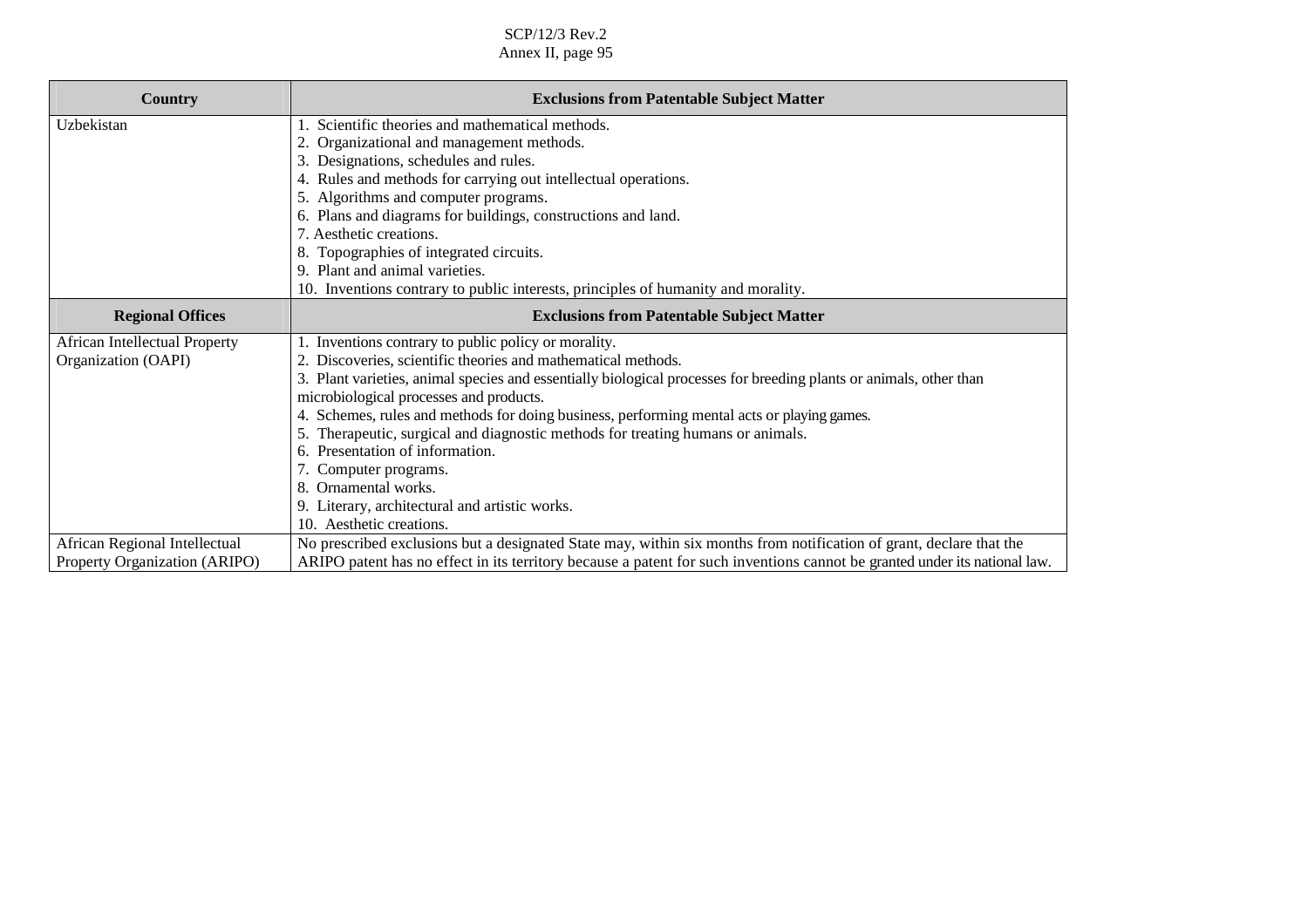| <b>Regional Offices</b>      | <b>Exclusions from Patentable Subject Matter</b>                                                                                |
|------------------------------|---------------------------------------------------------------------------------------------------------------------------------|
| Eurasian Patent Organization | 1. Discoveries, scientific theories and mathematical methods.                                                                   |
| (EAPO)                       | 2. Presentation of information.                                                                                                 |
|                              | 3. Methods of economic organization and management.                                                                             |
|                              | 4. Symbols, schedules and rules.                                                                                                |
|                              | 5. Methods for performing mental acts.                                                                                          |
|                              | 6. Algorithms and computer programs.                                                                                            |
|                              | 7. Topographies of integrated circuits.                                                                                         |
|                              | 8. Projects and plans for structures, buildings and land development.                                                           |
|                              | 9. Aesthetic creations.                                                                                                         |
|                              | 10. Plant and animal varieties.                                                                                                 |
|                              | 11. Inventions, the prevention of the commercial exploitation of which is necessary to protect <i>ordre public</i> or morality, |
|                              | including to protect human, animal or plant life or health, or to avoid serious prejudice to the environment.                   |
| European Patent Organisation | 1. Discoveries, scientific theories and mathematical methods.                                                                   |
| (EPO)                        | 2. Aesthetic creations.                                                                                                         |
|                              | Schemes, rules and methods for performing mental acts, playing games or doing business.<br>3.                                   |
|                              | 4. Programs for computers.                                                                                                      |
|                              | 5. Presentation of information.                                                                                                 |
|                              | 6. Inventions contrary to public order or morality.                                                                             |
|                              | 7. Plant or animal varieties and essentially biological processes for the production of plants or animals, other than           |
|                              | microbiological processes and products.                                                                                         |
|                              | 8. Therapeutic, surgical and diagnostic methods for treating humans or animals.                                                 |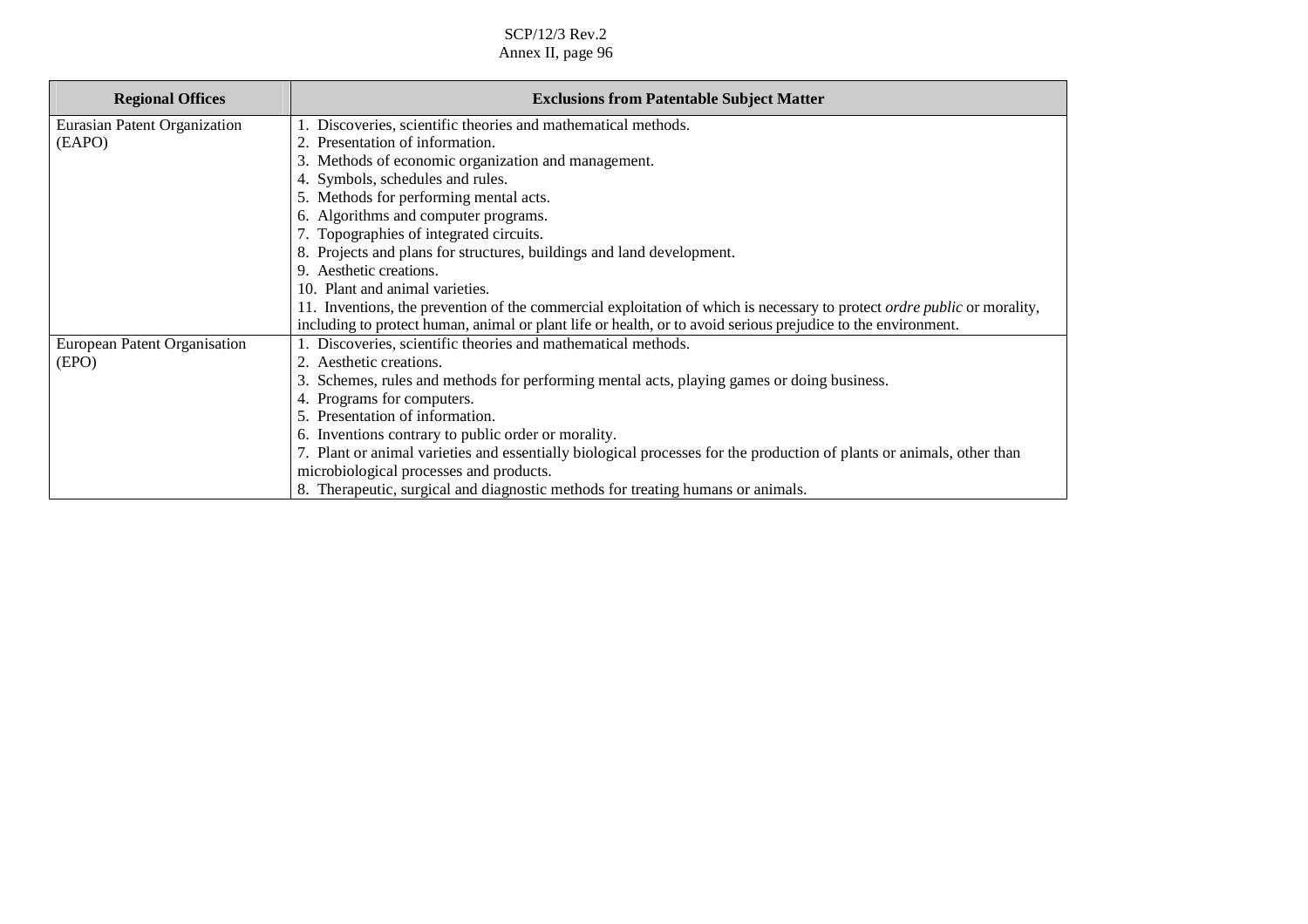# (7) Exceptions and Limitations of the Rights

| Country | <b>Exceptions and Limitations of the Rights</b>                                                                             |
|---------|-----------------------------------------------------------------------------------------------------------------------------|
| Albania | 1. Acts concerning products put on the market by, or with consent of, patent owner.                                         |
|         | 2. Private acts for non-commercial purposes.                                                                                |
|         | 3. Acts for experimental purposes or scientific research.                                                                   |
|         | 4. Preparation of prescribed medicines in pharmacies or by doctors, and acts concerning those medicines.                    |
|         | 5. Continued prior use by person who, in good faith before the filing date (priority date) was using the invention for      |
|         | commercial purposes in Albania, or was making effective and serious preparations for such purposes.                         |
|         | 6. Certain uses on foreign vessels, aircraft and land vehicles which temporarily or accidentally enter national territory.  |
|         | 7. Non-voluntary licenses.                                                                                                  |
|         | 8. Exploitation authorized by the Minister for the purposes of national security or public safety, subject to               |
|         | remuneration.                                                                                                               |
| Algeria | 1. Acts for non-commercial purposes.                                                                                        |
|         | 2. Acts for scientific research.                                                                                            |
|         | 3. Acts concerning products licitly put into commerce.                                                                      |
|         | 4. Use on foreign ships, spacecraft, aircraft and land vehicles which temporarily or accidentally enter national territory. |
|         | 5. Continued prior use by person who, in good faith before the filing date (priority date) made or used the invention, or   |
|         | had made serious preparations for that purpose.                                                                             |
|         | 6. Compulsory licenses.                                                                                                     |
| Andorra | 1. Acts concerning products put on the market in Andorra or other prescribed country by, or with the consent of, the        |
|         | patent owner.                                                                                                               |
|         | 2. Private acts for non-commercial purposes.                                                                                |
|         | 3. Acts for experimental purposes.                                                                                          |
|         | 4. Preparation of prescribed medicines in pharmacies or by doctors, and acts concerning those medicines.                    |
|         | 5. Use on foreign spacecraft, aircraft and land vehicles which temporarily or accidentally enter national territory.        |
|         | 6. Continued prior use by person who, in good faith before the filing date (priority date) was using the invention for      |
|         | business purposes, or had made serious preparations for such purposes.                                                      |
|         | 7. Compulsory licenses.                                                                                                     |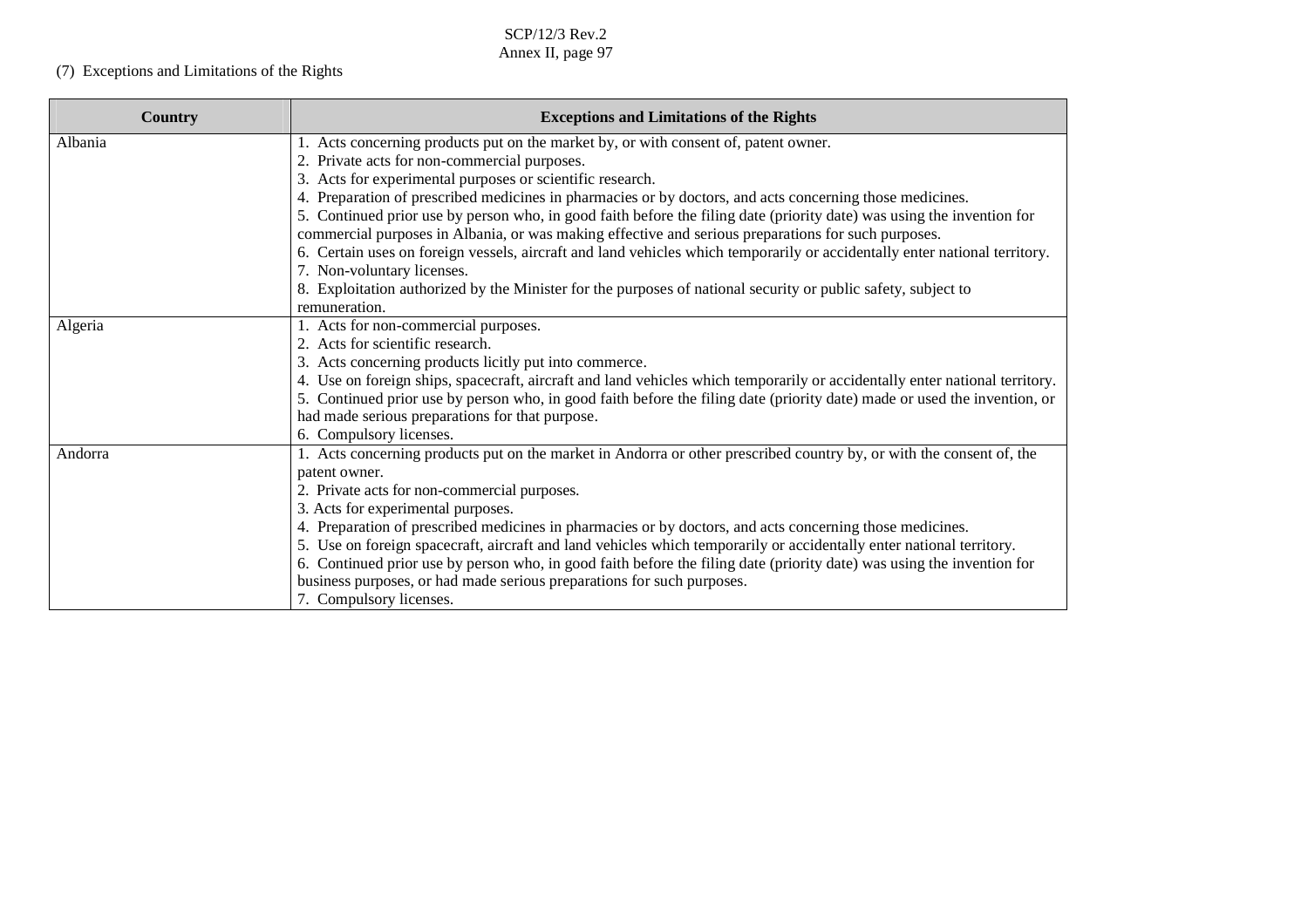| <b>Country</b> | <b>Exceptions and Limitations of the Rights</b>                                                                                                                                                                                                                                                                                                                                                                                                                                                                                                                                                                                                                                                                                                                                                                                                                                                                                   |
|----------------|-----------------------------------------------------------------------------------------------------------------------------------------------------------------------------------------------------------------------------------------------------------------------------------------------------------------------------------------------------------------------------------------------------------------------------------------------------------------------------------------------------------------------------------------------------------------------------------------------------------------------------------------------------------------------------------------------------------------------------------------------------------------------------------------------------------------------------------------------------------------------------------------------------------------------------------|
| Argentina      | 1. Private or academic scientific or technological research for non-profit making experimental, testing or teaching<br>purposes.<br>2. Preparation of prescribed drugs by an authorized professional person, and acts concerning those drugs.<br>3. Acts concerning products lawfully put on the market in any country by, or with the consent of, the patent owner.<br>4. Use on foreign vessels, aircraft and land vehicles temporarily or accidentally traveling on national territory.<br>5. Exploitation by an authorized third party to counter anti-competitive practices.<br>6. Exploitation ordered by the National Executive for purposes of health emergency or national security.<br>7. Other limited exceptions introduced by the Office at the reasoned request of a competent authority.<br>8. Exploitation by a third party allowed by the Office without the authority of patent owner, subject to remuneration. |
| Armenia        | 1. Acts for scientific experiment or research.<br>2. Preparation of prescribed medicines in pharmacies.<br>3. Certain uses concerning foreign vehicles temporarily or inadvertently located on national territory.<br>4. Personal use for non-profit making purposes.<br>5. Acts concerning products and processes introduced into Armenia or made available in another country by, or with<br>the consent of, the patent owner.<br>6. Continued prior use by person who, before the filing date (priority date), was using the invention in Armenia<br>independently of the inventor, or had made necessary preparations for that purpose.<br>7. Compulsory licenses.                                                                                                                                                                                                                                                            |
| Australia      | 1. Certain uses concerning foreign vessels, aircraft and land vehicles which temporarily or accidentally enter national<br>territory.<br>2. Continued prior use by person who, at the filing date (priority date), was using the invention in Australia<br>independently of the patent owner or his predecessor in title, or was taking definite steps for that purpose.<br>3. Acts for obtaining regulatory approval for pharmaceuticals.<br>4. Compulsory licenses where necessary to meet reasonable requirements of the public or to remedy other anti-<br>competitive practices, subject to remuneration.<br>5. Exploitation or acquisition by the Commonwealth where necessary for the proper provision of services or in the<br>interest of national security, subject to remuneration.                                                                                                                                    |
| Austria        | 1. Continued prior use by a person who, in good faith before the filing date (priority date), used the invention in<br>Austria, or had made necessary arrangements for that purpose.<br>2. Use on vehicles which temporarily enter national territory.<br>3. Expropriation by federal administrative authorities for the purposes of the armed forces, public welfare or other<br>compelling federal interest, subject to payment of remuneration.<br>4. Compulsory licenses.                                                                                                                                                                                                                                                                                                                                                                                                                                                     |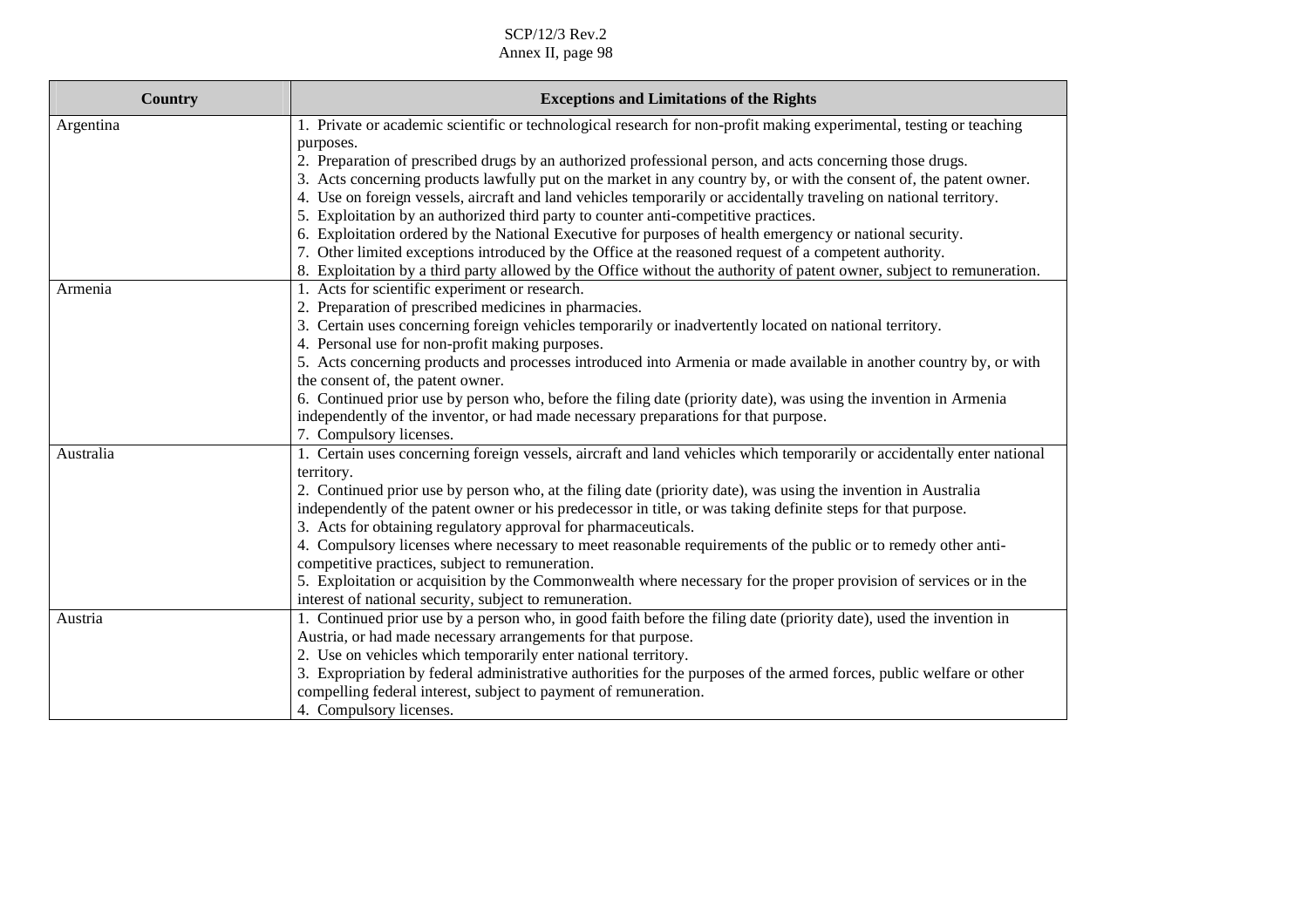| Country         | <b>Exceptions and Limitations of the Rights</b>                                                                            |
|-----------------|----------------------------------------------------------------------------------------------------------------------------|
| Bahrain         | 1. Private use for non-industrial and non-commercial purposes.                                                             |
|                 | 2. Use for scientific research.                                                                                            |
|                 | 3. Continued prior use by a person who, in good faith before the filing date (priority date), industrially exploited the   |
|                 | invention in Bahrain, or had made serious preparations for that purpose.                                                   |
|                 | 4. Certain uses on foreign vessels, aircraft and land vehicles which temporarily or accidentally enter national territory. |
|                 | 5. Acts for obtaining a license to market pharmaceutical products after patent expiration.                                 |
|                 | 6. Compulsory licenses.                                                                                                    |
| <b>Barbados</b> | 1. Acts for scientific research.                                                                                           |
|                 | 2. Acts concerning products put on the market in Barbados by, or with consent, of, the patent owner.                       |
|                 | 3. Continued prior use by a person who in good faith, before the filing date (priority date), used the invention, or had   |
|                 | made effective and serious preparations for that purpose.                                                                  |
|                 | 4. Certain uses concerning foreign vessels, aircraft or vehicles which accidentally or temporarily enter national          |
|                 | territory.                                                                                                                 |
|                 | 5. Exploitation authorized by the Minister in the interests of national security, national health, national nutrition,     |
|                 | development of an essential sector of the national economy, or other public interest, subject to remuneration.             |
|                 | 6. Exploitation authorized by the Minister to counter anti-competitive exploitation, subject to remuneration.              |
|                 | 7. Non-voluntary licenses.                                                                                                 |
| <b>Belarus</b>  | 1. Certain uses concerning foreign vessels, aircraft, spacecraft or land vehicles which temporarily or accidentally enter  |
|                 | national territory.                                                                                                        |
|                 | 2. Acts for scientific research or experimentation.                                                                        |
|                 | 3. Use in exceptional circumstances or force-majeure (subject to payment of remuneration).                                 |
|                 | 4. Private use for non-commercial purposes.                                                                                |
|                 | 5. Preparation of prescribed medicines in pharmacies.                                                                      |
|                 | 6. Acts concerning products lawfully put on the market in Belarus.                                                         |
|                 | 7. Continued prior use by a person who, in good faith before the filing date (priority date) devised or used the invention |
|                 | in Belarus, or had made necessary preparations to do so.                                                                   |
|                 | 8. Compulsory licenses.                                                                                                    |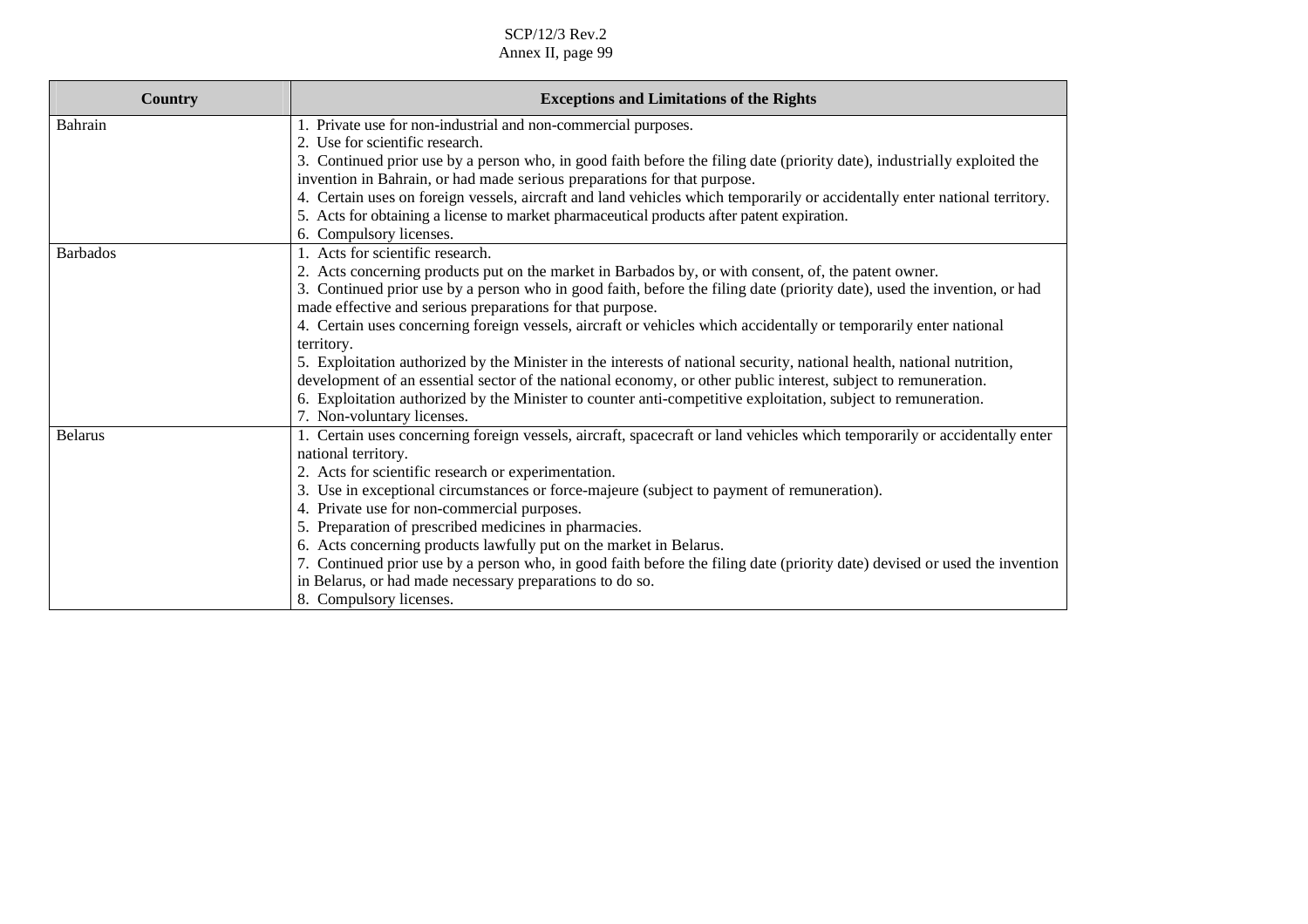| <b>Country</b> | <b>Exceptions and Limitations of the Rights</b>                                                                                                                                                                                                 |
|----------------|-------------------------------------------------------------------------------------------------------------------------------------------------------------------------------------------------------------------------------------------------|
| Belgium        | 1. Use of an essential element of the invention by a person unaware that it was for that purpose.                                                                                                                                               |
|                | 2. Private acts for non-commercial purposes.                                                                                                                                                                                                    |
|                | 3. Acts for experimental purposes.                                                                                                                                                                                                              |
|                | 4. Preparation of prescribed medicines in pharmacies, and acts concerning those medicines.                                                                                                                                                      |
|                | 5. Certain uses concerning foreign vessels, aircraft and land vehicles which temporarily or accidentally enter national                                                                                                                         |
|                | territory.                                                                                                                                                                                                                                      |
|                | 6. Acts concerning products put on the market in Belgium by, or with consent, of patent owner.                                                                                                                                                  |
|                | 7. Continued prior use by person who, in good faith before the filing date (priority date) used or possessed the                                                                                                                                |
|                | invention in Belgium.                                                                                                                                                                                                                           |
|                | 8. Compulsory licenses.                                                                                                                                                                                                                         |
| Belize         | 1. Acts concerning products put on the market in Belize by, or with consent, of the patent owner.                                                                                                                                               |
|                | 2. Use on foreign aircraft, land vehicles or vessels which temporarily or accidentally enter national territory.                                                                                                                                |
|                | 3. Acts for experimental purposes.                                                                                                                                                                                                              |
|                | 4. Preparation of prescribed medicines in pharmacies, and acts concerning those medicines.                                                                                                                                                      |
|                | 5. Continued prior use by a person who, in good faith before the filing date (priority date), used the invention in Belize,                                                                                                                     |
|                | or had made effective and serious preparations for that purpose.                                                                                                                                                                                |
|                | 6. Exploitation authorized by the Minister in the public interest, in particular national security, nutrition, health,                                                                                                                          |
|                | national nutrition and development of vital sectors of the national economy, subject to payment of remuneration.                                                                                                                                |
|                | 7. Exploitation authorized by the Minister to counter anti-competitive exploitation, subject to payment of remuneration.                                                                                                                        |
|                | 8. Non-voluntary licenses.                                                                                                                                                                                                                      |
| Bolivia        | 1. Private acts for non-profit making purposes.                                                                                                                                                                                                 |
|                | 2. Acts for experimentation, teaching or scientific or academic research.                                                                                                                                                                       |
|                | 3. Certain uses concerning foreign aircraft, land vehicles or vessels which temporarily or accidentally enter national                                                                                                                          |
|                | territory.                                                                                                                                                                                                                                      |
|                | 4. Acts concerning products put on the market in Bolivia or other country by, or with consent of, the patent owner.<br>5. Continued prior use by a person who, in good faith before the filing date (priority date), used the invention, or had |
|                |                                                                                                                                                                                                                                                 |
|                | made effective and serious preparations for that purpose.<br>6. Non-repeated use of biological material, other than plants, to obtain viable new material.                                                                                      |
|                | 7. Biological material obtained by reproduction, multiplication or propagation of the material put on the market by the                                                                                                                         |
|                | patent owner for that purpose, other than for multiplication or propagation purposes.                                                                                                                                                           |
|                |                                                                                                                                                                                                                                                 |
|                | 8. Compulsory licenses.                                                                                                                                                                                                                         |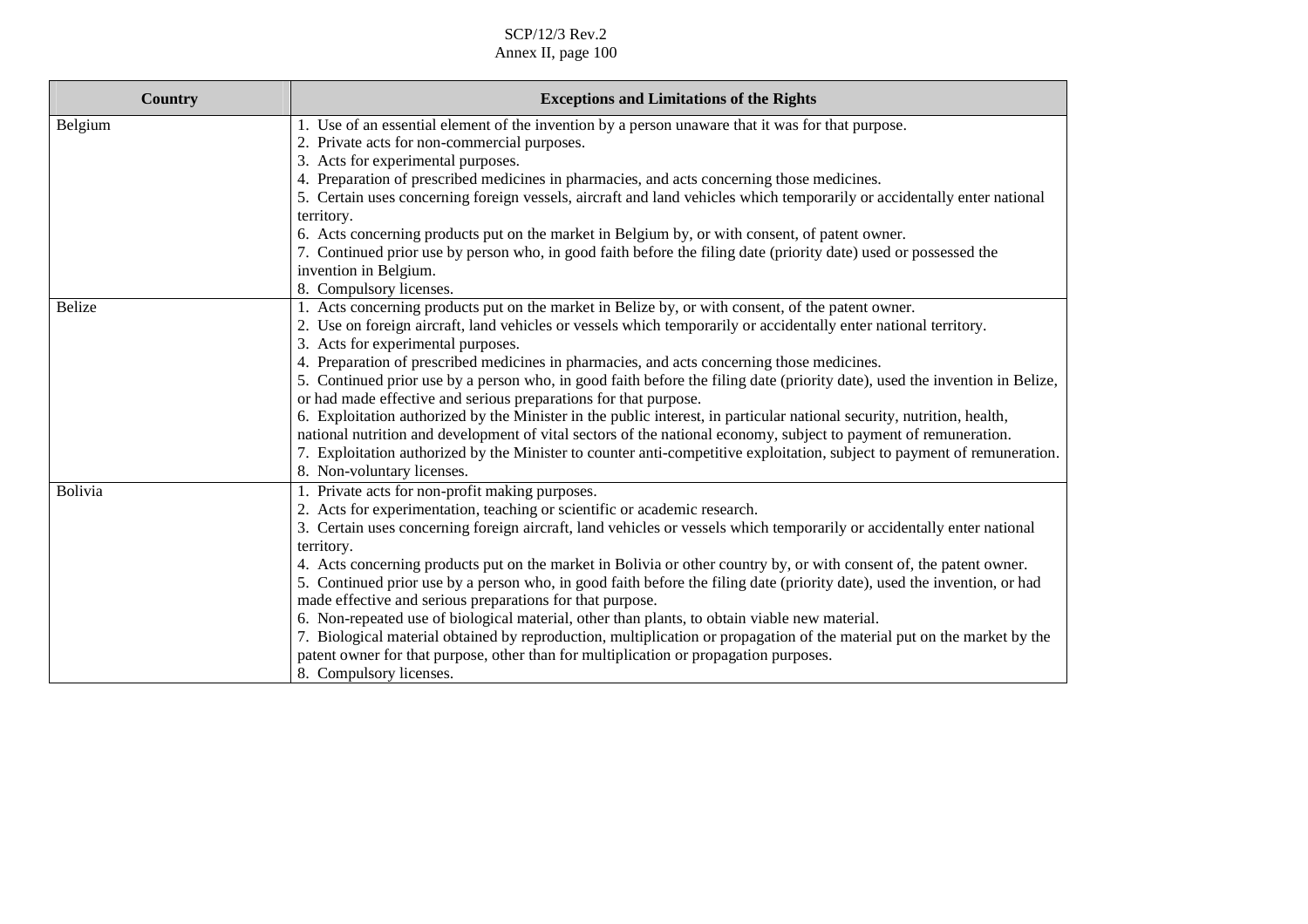| <b>Country</b>         | <b>Exceptions and Limitations of the Rights</b>                                                                                      |
|------------------------|--------------------------------------------------------------------------------------------------------------------------------------|
| Bosnia and Herzegovina | 1. Private acts for non-commercial purposes.                                                                                         |
|                        | 2. Acts for research and experimental purposes.                                                                                      |
|                        | 3. Preparation of prescribed medicines in pharmacies, and acts concerning those medicines.                                           |
|                        | 4. Certain uses concerning foreign aircraft, land vehicles or vessels which temporarily or accidentally enter national<br>territory. |
|                        | 5. Continued prior use by a person who, in good faith before the filing date (priority date), had exploited or                       |
|                        | manufactured the invention in Bosnia and Herzegovina, or made real and serious preparations for that purpose.                        |
|                        | 6. Acts concerning products put on the market in Bosnia and Herzegovina by, or with consent, of patent owner.                        |
|                        | 7. Compulsory licenses.                                                                                                              |
| <b>Brazil</b>          | 1. Private acts for non-commercial purposes not prejudicial to patent owner.                                                         |
|                        | 2. Experimental acts for scientific or technological study or research.                                                              |
|                        | 3. Preparation of prescribed medicines by a qualified person, and medicines so prepared.                                             |
|                        | 4. Acts concerning products put on the market in Brazil by, or with consent of, the patent owner.                                    |
|                        | 5. Non-commercial use of living material as an initial source of variation or propagation.                                           |
|                        | 6. Acts in respect of living material put on the market by the patent holder or licensee, other than for commercial                  |
|                        | multiplication or propagation of that living material.                                                                               |
|                        | 7. Continued prior use by a person who, in good faith, used the invention in Brazil before the filing date (priority date).          |
|                        | 8. Compulsory licenses.                                                                                                              |
| Bulgaria               | 1. Private acts for non-commercial purposes not prejudicial to patent owner.                                                         |
|                        | 2. Experimental acts for research or development.                                                                                    |
|                        | 3. Preparation of prescribed medicines in pharmacies.                                                                                |
|                        | 4. Certain uses concerning foreign aircraft, land vehicles or vessels which temporarily or accidentally enter national               |
|                        | territory.                                                                                                                           |
|                        | 5. Acts concerning products put on the market in Bulgaria by the patent owner or with his consent.                                   |
|                        | 6. Continued prior use by a person who, in good faith, used the invention before the filing date (priority date), or had             |
|                        | made necessary preparations for that purpose.                                                                                        |
|                        | 7. A person who, after the lapse of a patent, has used the invention, or has made the necessary preparation for such use,            |
|                        | mat continue to use the invention in the same volume after the renewal of the patent under Article $26(2)$ (reinstatement            |
|                        | of right after the lapse of a patent).                                                                                               |
|                        | 8. Compulsory licenses.                                                                                                              |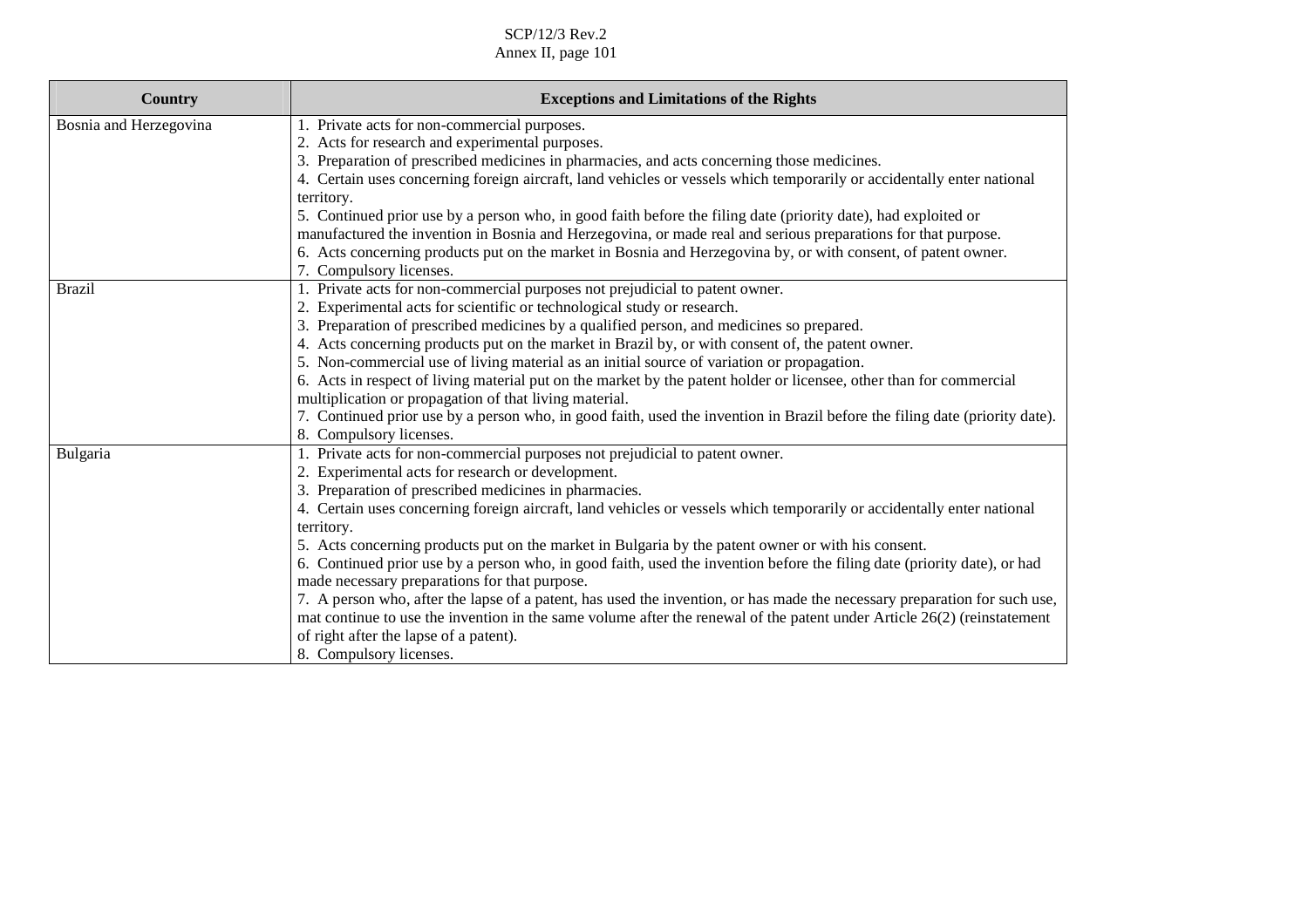| <b>Country</b> | <b>Exceptions and Limitations of the Rights</b>                                                                                                                                                                  |
|----------------|------------------------------------------------------------------------------------------------------------------------------------------------------------------------------------------------------------------|
| Canada         | 1. Certain uses concerning foreign aircraft, land vehicles or vessels which temporarily or accidentally enter national<br>territory.                                                                             |
|                | 2. Acts of obtaining required regulatory approval for manufacture, construction, use or sale of a product under<br>Canadian or foreign law.                                                                      |
|                | 3. Private non-commercial acts.                                                                                                                                                                                  |
|                | 4. Acts for experimental purposes.                                                                                                                                                                               |
|                | 5. Continued prior use or sale by a person who, before the filing date (priority date), purchased, constructed or acquired                                                                                       |
|                | the invention.                                                                                                                                                                                                   |
|                | 6. Compulsory licenses.                                                                                                                                                                                          |
| Chile          | 1. Commercial acts by third parties who adequately obtained a product which was legitimately introduced in the<br>market in any country by, or with consent of, the patent owner.                                |
|                | 2. Non-voluntary licenses.                                                                                                                                                                                       |
| China          | 1. Acts concerning products put on the market in China by, or with knowledge of, the patent owner.                                                                                                               |
|                | 2. Continued prior use by a person who, before the filing date (priority date), used the invention in China, or had made<br>effective and serious preparations for that purpose.                                 |
|                | 3. Certain uses in respect of foreign means of transport which temporarily enter national territory.                                                                                                             |
|                | 4. Use for scientific research and experimentation purposes.                                                                                                                                                     |
|                | 5. Use or sale of products obtained from a legitimate source but made and sold without authorization of patent owner.                                                                                            |
|                | 6. Compulsory licenses.                                                                                                                                                                                          |
| Colombia       | 1. Private acts for non-profit making purposes.                                                                                                                                                                  |
|                | 2. Acts for purposes of experimentation, teaching or scientific or academic research.                                                                                                                            |
|                | 3. Certain uses concerning foreign aircraft, land vehicles or vessels which temporarily or accidentally enter national                                                                                           |
|                | territory.                                                                                                                                                                                                       |
|                | 4. Acts concerning products put on the market in Colombia or other country by, or with consent of, the patent owner.                                                                                             |
|                | 5. Continued prior use by a person who, in good faith before the filing date (priority date), used the invention, or had                                                                                         |
|                | made effective and serious preparations for that purpose.                                                                                                                                                        |
|                | 6. Non-repeated use of biological material, other than plants, to obtain viable new material.                                                                                                                    |
|                | 7. Biological material obtained by reproduction, multiplication or propagation of the material put on the market by the<br>patent owner for that purpose, other than for multiplication or propagation purposes. |
|                | 8. Compulsory licenses.                                                                                                                                                                                          |
|                |                                                                                                                                                                                                                  |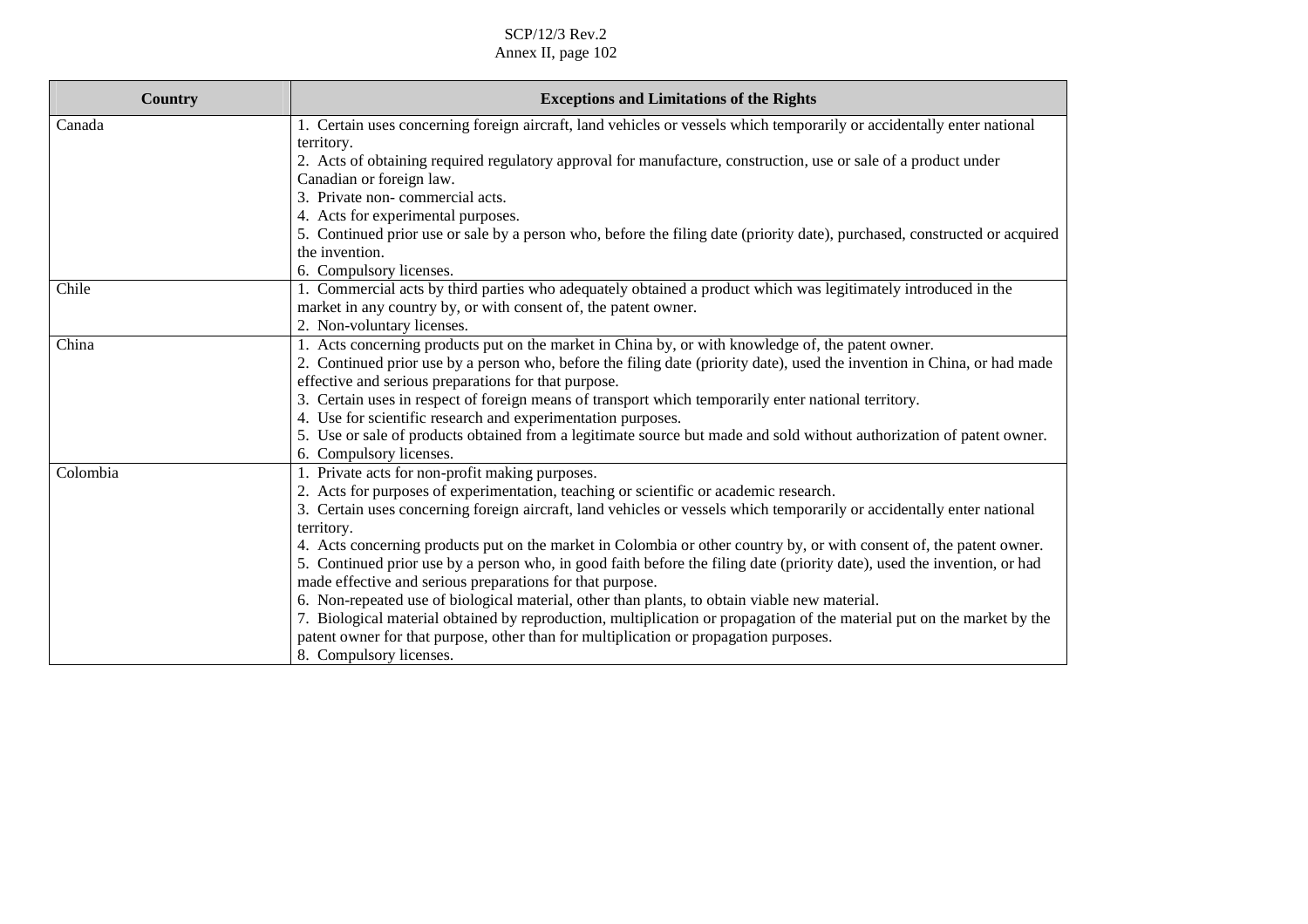| <b>Country</b> | <b>Exceptions and Limitations of the Rights</b>                                                                                                                                                                                                                                                                                                                                                                                                                                                                                                                                                                                                                                                                                                                                                                                                                                                                                                                                                                                                                                                                                                                                                                                                                                      |
|----------------|--------------------------------------------------------------------------------------------------------------------------------------------------------------------------------------------------------------------------------------------------------------------------------------------------------------------------------------------------------------------------------------------------------------------------------------------------------------------------------------------------------------------------------------------------------------------------------------------------------------------------------------------------------------------------------------------------------------------------------------------------------------------------------------------------------------------------------------------------------------------------------------------------------------------------------------------------------------------------------------------------------------------------------------------------------------------------------------------------------------------------------------------------------------------------------------------------------------------------------------------------------------------------------------|
| Costa Rica     | In the case the following exceptions do not compromise in a unjustifiable manner the normal exploitation of the patent<br>nor do they cause unjustifiable damage to the legitimate interests of the patent holder or his licensee, the rights granted<br>by the patent do not extend to:<br>1. Legal acts of any nature done in a private environment and for non-commercial purposes<br>2. Acts done for experimental purposes relating to the subject-matter of the patented invention<br>3. Acts done exclusively for the purpose of teaching or scientific or academic investigation with respect to the<br>subject-matter of the patented invention<br>4. Acts of sale, offering for sale, use, usufruct, import or any way of commercialization of a patent-protected product or<br>obtained by a patented process once it has been put on the market of any country with the patent holder's or the license<br>holder's consent<br>5. The necessary use for investigation, processing or any other requirements for obtaining sanitary approval with a<br>view to commercialize the product following patent expiration<br>6. Continued use prior to the filing date of the application, or prior to the date of granted priority exploited or<br>manufactured in the country |
| Croatia        | 7. Compulsory licenses<br>1. Private acts for non-commercial purposes.<br>2. Acts for research and development.<br>3. Acts for obtaining registration of the medical, veterinary and plant protection products.<br>4. Preparation of prescribed medicines in pharmacies, and acts concerning those medicines.<br>5. Continued prior use by a person who, in good faith before the filing date (priority date), exploited or manufactured<br>the invention in Croatia for business purposes, or had made real and serious preparations for such purposes.<br>6. Certain uses concerning foreign aircraft, land vehicles or vessels which temporarily or accidentally enter national<br>territory.<br>7. Acts concerning products put on the market in Croatia by, or with consent of, the patent owner.<br>8. Compulsory licenses.                                                                                                                                                                                                                                                                                                                                                                                                                                                    |
| Cyprus         | 1. Acts concerning products put on the market in Cyprus by, or with consent of, the patent owner.<br>2. Private acts for non-commercial purposes not prejudicial to patent owner.<br>3. Acts for experimental purposes or scientific research.<br>4. Preparation of prescribed medicines in pharmacies, and acts concerning those medicines.<br>5. Non-voluntary licenses.                                                                                                                                                                                                                                                                                                                                                                                                                                                                                                                                                                                                                                                                                                                                                                                                                                                                                                           |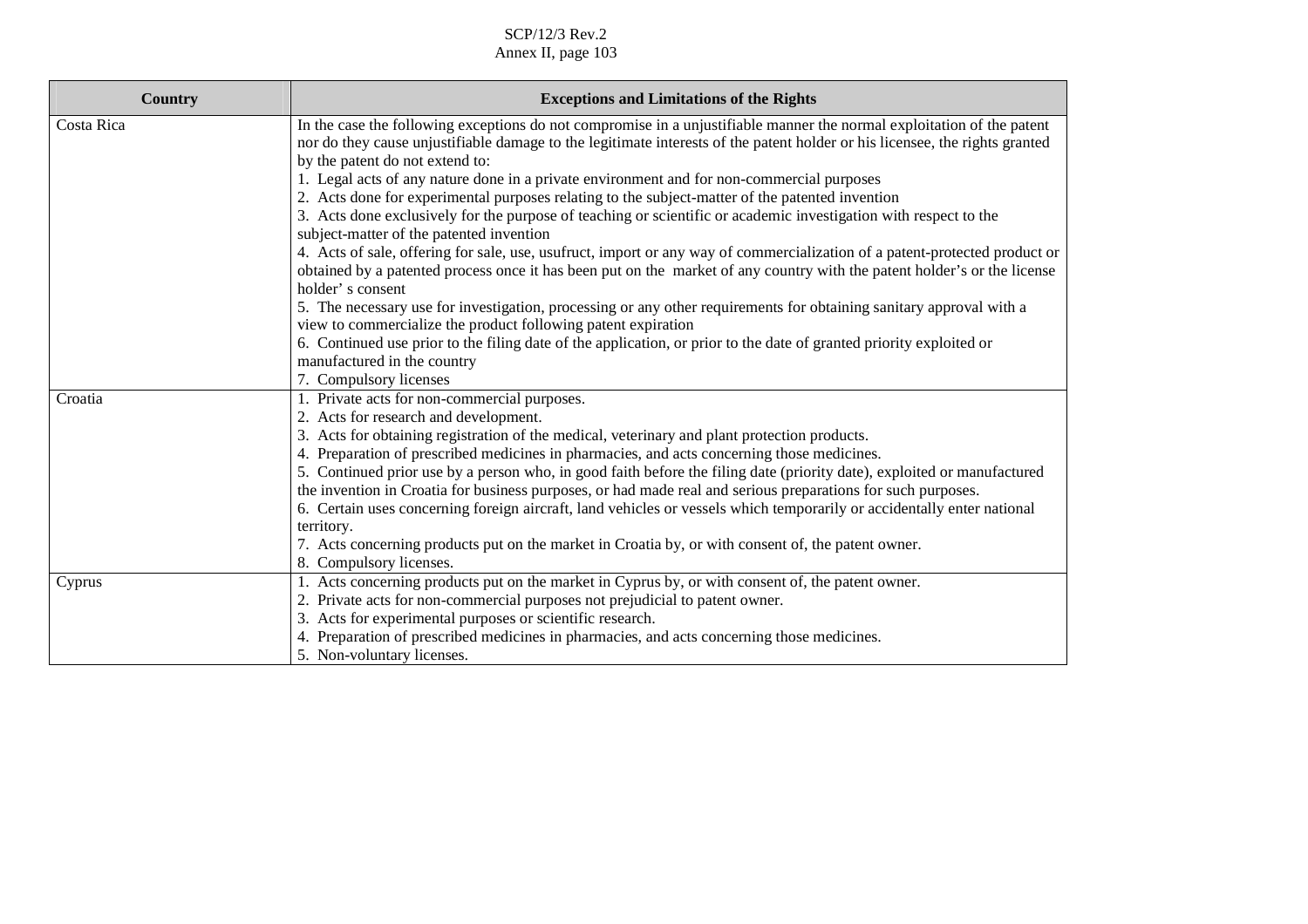| <b>Country</b> | <b>Exceptions and Limitations of the Rights</b>                                                                                                                                               |
|----------------|-----------------------------------------------------------------------------------------------------------------------------------------------------------------------------------------------|
| Czech Republic | 1. Acts concerning products put on the market in Czech Republic by, or with consent of, the patent owner, unless                                                                              |
|                | patent right is extended to those acts.<br>2. Continued prior use by a person who, before the filing date (priority date), had worked the invention independently                             |
|                | of the inventor, or made preparation for that purpose.                                                                                                                                        |
|                | 3. Certain uses concerning foreign aircraft, land vehicles or vessels which temporarily or accidentally enter national                                                                        |
|                | territory.                                                                                                                                                                                    |
|                | 4. Preparation of prescribed medicines in pharmacies, and acts concerning those medicines.                                                                                                    |
|                | 5. Acts for non-commercial purposes.                                                                                                                                                          |
|                | 6. Acts relating to the subject matter of the invention done for experimental purposes including experiments and tests                                                                        |
|                | necessary, pursuant to the special legal regulation, before placing a medicine on the market.                                                                                                 |
|                | 7. Compulsory licenses.                                                                                                                                                                       |
| Denmark        | 1. Acts for non-commercial purposes.                                                                                                                                                          |
|                | 2. Acts concerning products put on the market in the European Economic Area by, or with consent of, the patent                                                                                |
|                | owner.                                                                                                                                                                                        |
|                | 3. Acts for experimental purposes.                                                                                                                                                            |
|                | 4. Preparation of prescribed medicines in pharmacies, and acts concerning those medicines.                                                                                                    |
|                | 5. Biological material obtained by multiplication or propagation of material put on the market by the patent owner for<br>that purpose, other than for further multiplication or propagation. |
|                | 6. Use by farmers of harvested plant propagating material for multiplication or propagation on own farm.                                                                                      |
|                | 7. Use by farmers of breeding stock or other animal reproductive material for own agricultural activity, but not sale for                                                                     |
|                | commercial reproduction.                                                                                                                                                                      |
|                | 8. Continued prior use by a person who, at the filing date (priority date), was exploiting the invention commercially in                                                                      |
|                | Denmark, or had made substantial preparation for that purpose.                                                                                                                                |
|                | 9. Certain uses concerning foreign aircraft, vehicles or vessels which temporarily or accidentally enter national                                                                             |
|                | territory.                                                                                                                                                                                    |
|                | 10. Compulsory licenses.                                                                                                                                                                      |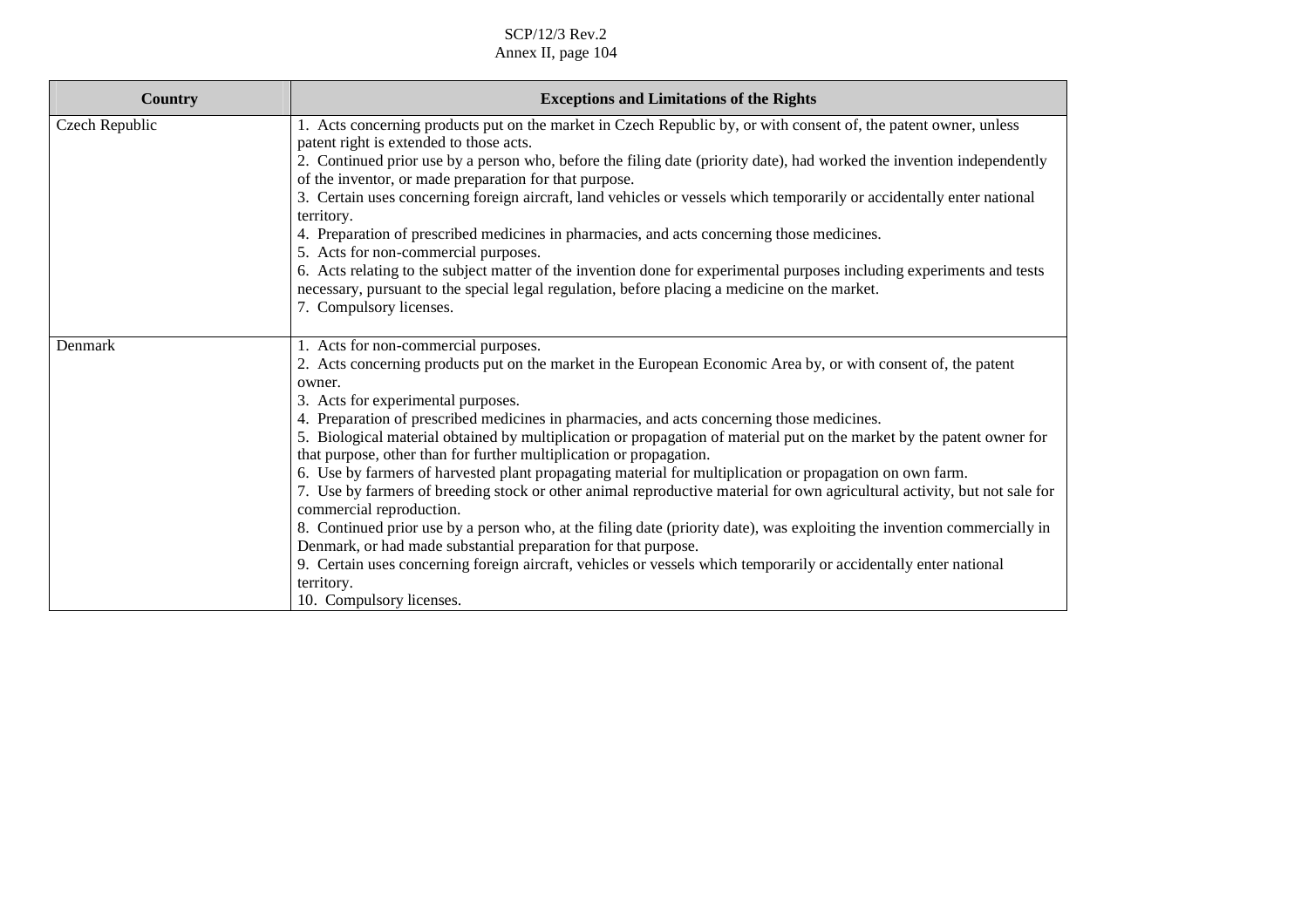| Country  | <b>Exceptions and Limitations of the Rights</b>                                                                                                                                                                                                                                                                                                                                                                                                                                                                                                                                                                                                                                                                                                                                                                                                                                                                                                                                         |
|----------|-----------------------------------------------------------------------------------------------------------------------------------------------------------------------------------------------------------------------------------------------------------------------------------------------------------------------------------------------------------------------------------------------------------------------------------------------------------------------------------------------------------------------------------------------------------------------------------------------------------------------------------------------------------------------------------------------------------------------------------------------------------------------------------------------------------------------------------------------------------------------------------------------------------------------------------------------------------------------------------------|
| Dominica | 1. Acts in respect of products put on the market in Dominica by, or with consent of, the patent owner.<br>2. Use of articles on foreign aircraft, vehicles or vessels which temporarily or accidentally enter national territory.<br>3. Acts for experimental purposes.<br>4. Preparation of prescribed medicines in pharmacies, and acts concerning those medicines.<br>5. Continued prior use by a person who, in good faith before the filing date (priority date), was using the invention<br>commercially in Dominica, or had made effective and substantial preparations for that purpose.<br>6. Exploitation authorized by the Minister in the public interest, in particular for national security, nutrition, health or<br>development of vital sectors of the national economy.<br>7. Exploitation authorized by the Minister to counter anti-competitive exploitation.<br>8. Use of an essential element of the invention by person who was unaware it was for that purpose. |
| Ecuador  | 9. Non-voluntary licenses.<br>1. Private acts for non-profit making purposes.<br>2. Acts for purposes of experimentation, teaching or scientific or academic research.<br>3. Certain uses concerning foreign aircraft, land vehicles or vessels which temporarily or accidentally enter national<br>territory.<br>4. Acts concerning products put on the market in Ecuador or other country by, or with consent of, the patent owner.<br>5. Continued prior use by a person who, in good faith before the filing date (priority date), used the invention, or had<br>made effective and serious preparations for that purpose.<br>6. Non-repeated use of biological material, other than plants, to obtain viable new material.<br>7. Biological material obtained by reproduction, multiplication or propagation of material put on the market by the<br>patent owner for that purpose, other than for multiplication or propagation purposes.<br>8. Compulsory licenses.              |
| Egypt    | 1. Acts in respect of products put on the market in any country by, or with the authorization of, the patent owner.<br>2. Acts for scientific research purposes.<br>3. Continued prior use by a person who, in good faith before the filing date, used the invention in Egypt, or had made<br>effective and serious preparations for that purpose.<br>4. Indirect uses of production processes to obtain other products.<br>5. Certain uses concerning foreign aircraft, land vehicles or vessels which temporarily or accidentally enter national<br>territory.<br>6. Acts for obtaining a license to market a product after patent expiration.<br>7. Acts not prejudicial to normal exploitation of the patent, or the interests of patent owner and third parties.<br>8. Non-voluntary licenses.<br>9. Expropriation approved by ministerial committee for the purposes of national defense or in cases of emergency.                                                                |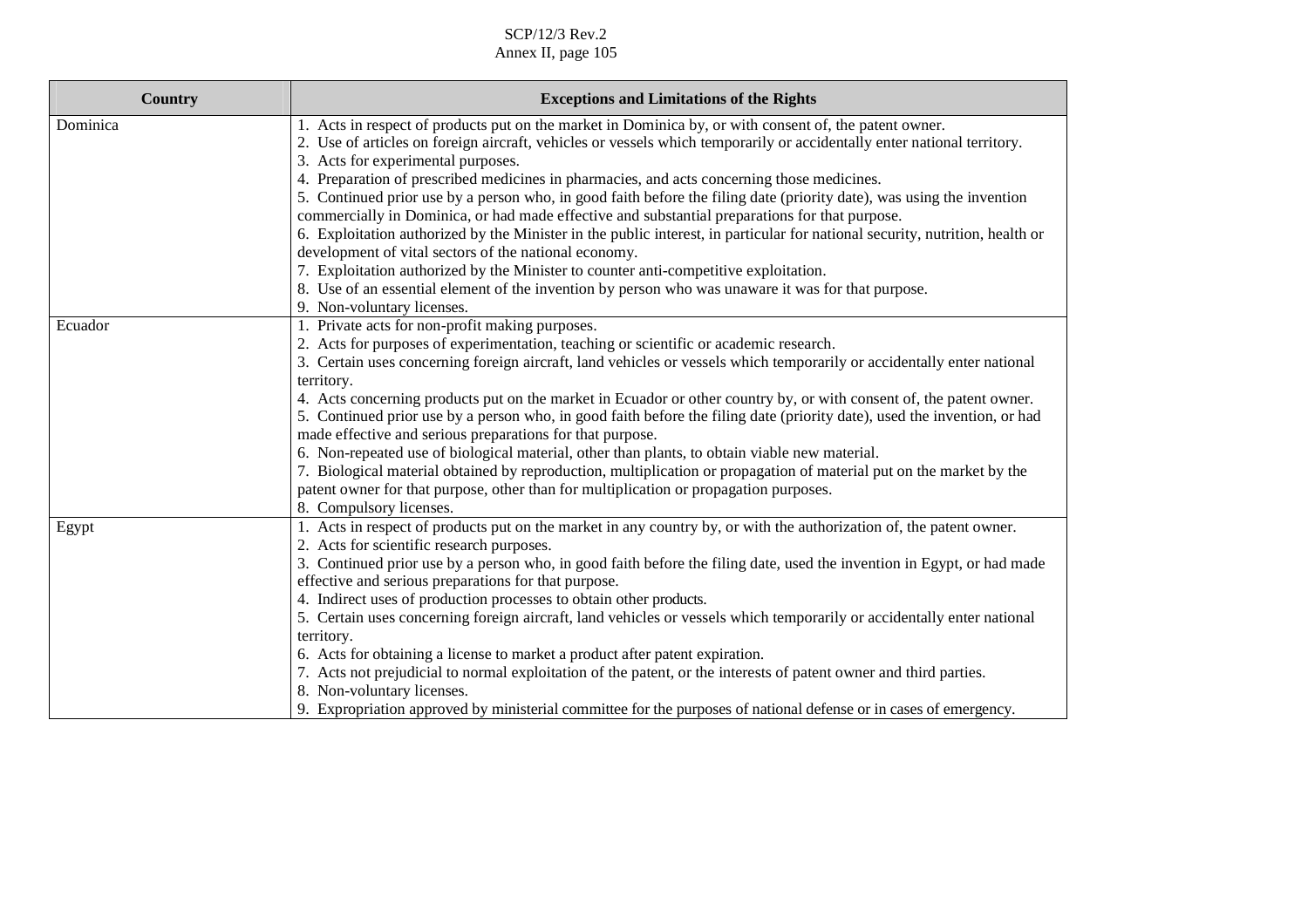| <b>Country</b> | <b>Exceptions and Limitations of the Rights</b>                                                                        |
|----------------|------------------------------------------------------------------------------------------------------------------------|
| El Salvador    | 1. Objects and goods in transit through national territory, but not put on the market there.                           |
|                | 2. Private acts for non-commercial purposes.                                                                           |
|                | 3. Acts for experimental purposes or scientific, academic or educational research.                                     |
|                | 4. Marketing or use of products legally placed on the market in El Salvador.                                           |
|                | 5. Continued prior use by a person who, in good faith before the filing date (priority date), used the invention in El |
|                | Salvador, or had made effective and serious preparations for that purpose.                                             |
|                | 6. Compulsory licenses.                                                                                                |
| Estonia        | 1. Certain uses concerning foreign aircraft, vehicles or vessels which temporarily or accidentally enter national      |
|                | territory.                                                                                                             |
|                | 2. Experimental use.                                                                                                   |
|                | 3. Preparation of prescribed medicines in pharmacies, and use of those medicines.                                      |
|                | 4. Private non-commercial use not prejudicial to patent owner.                                                         |
|                | 5. Use, distribution, sale or offering for sale in Estonia by, or with consent of patent owner.                        |
|                | 6. Propagation or multiplication of biological material put on the market by, or with consent of, the patent owner for |
|                | that purpose, other than for other multiplication or propagation purposes, and biological material derived therefrom.  |
|                | 7. Continued prior use by a person who, in good faith before the filing date (priority date), industrially used the    |
|                | invention in Estonia, or had made effective and serious preparations for that purpose.                                 |
|                | 8. Use of products put on the market in the European Economic Area by, or with consent, of patent owner.               |
|                | 9. Compulsory licenses.                                                                                                |
| Finland        | 1. Use of an essential element of the invention by person who was unaware it was for carrying out the invention.       |
|                | 2. Non-commercial use.                                                                                                 |
|                | 3. Use of products put on the market in the European Economic Area by, or with consent, of patent owner.               |
|                | 4. Experimental use.                                                                                                   |
|                | 5. Preparation of prescribed medicines in pharmacies, and acts concerning those medicines.                             |
|                | 6. Propagation or multiplication of biological material put on the market in the European Economic Area by, or with    |
|                | consent of, the patent owner for that purpose, other than for other multiplication or propagation purposes.            |
|                | 7. Use by farmers of harvested plant propagating material for multiplication or propagation on own farm.               |
|                | 8. Use by farmers of breeding stock or other animal reproductive material for pursuing own agricultural activity, but  |
|                | not sale for commercial reproduction.                                                                                  |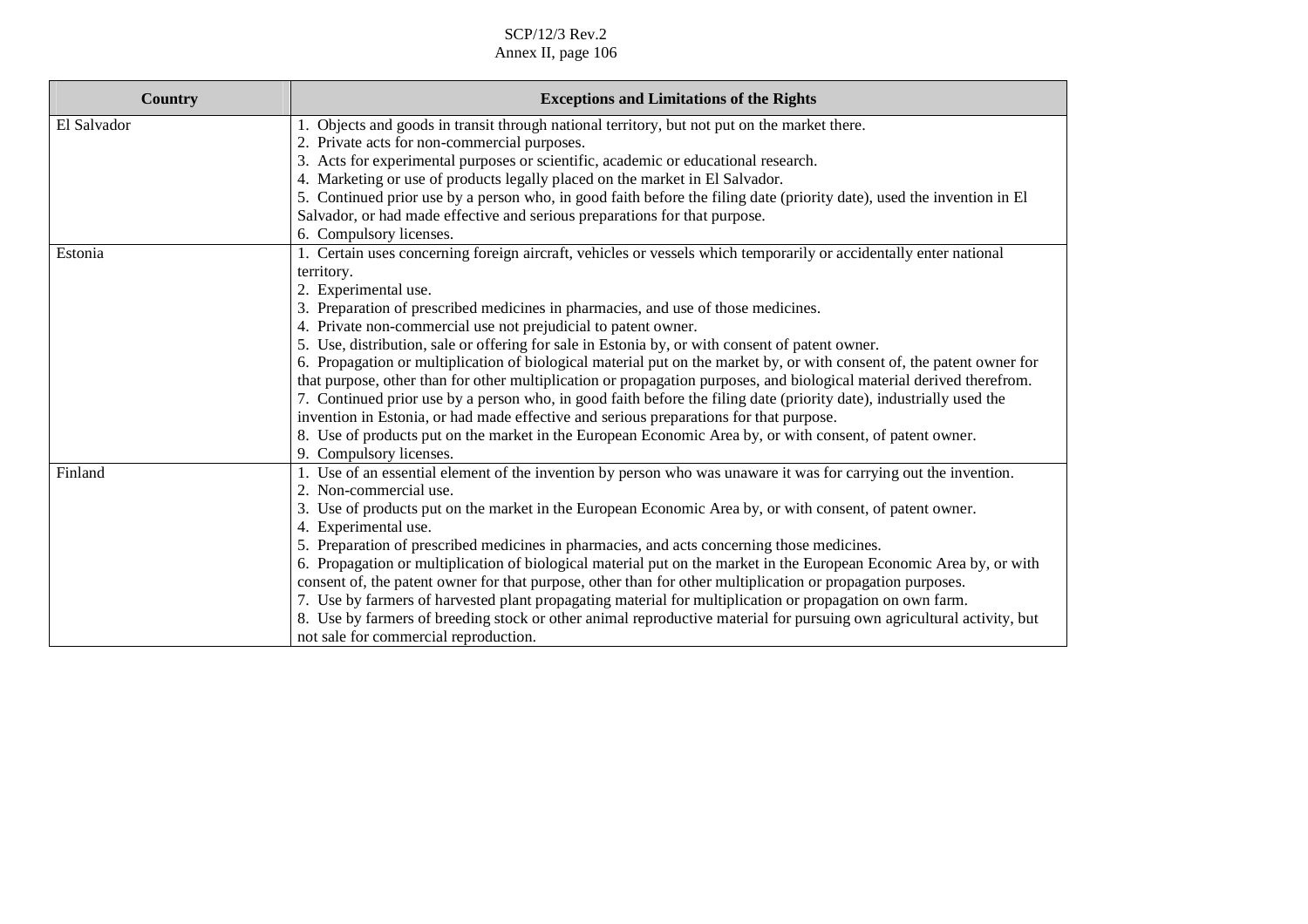| Country           | <b>Exceptions and Limitations of the Rights</b>                                                                                                                                                     |
|-------------------|-----------------------------------------------------------------------------------------------------------------------------------------------------------------------------------------------------|
| Finland (cont'd). | 9. Continued prior use by a person who, at the filing date (priority date), was exploiting the invention commercially in                                                                            |
|                   | Finland, or had made substantial preparation for that purpose.                                                                                                                                      |
|                   | 10. Certain uses concerning foreign vessels, aircraft or other means of transport which temporarily enter national                                                                                  |
|                   | territory.                                                                                                                                                                                          |
|                   | 11. Compulsory licenses.                                                                                                                                                                            |
| France            | 1. Private acts for non-commercial purposes.                                                                                                                                                        |
|                   | 2. Acts for experimental purposes.                                                                                                                                                                  |
|                   | 3. Preparation of prescribed medicines in pharmacies, and acts concerning those medicines.                                                                                                          |
|                   | 4. Studies and papers required to obtain authorization for placing the medicinal product on the market, as well as the<br>actions that are necessary to carry them out and to obtain authorization. |
|                   | 5. Acts concerning products put in circulation in the European Economic Area by, or with consent of, the patent owner.                                                                              |
|                   | 6. Continued prior use by a person who was, in good faith, in possession of the invention before the filing date (priority                                                                          |
|                   | date).                                                                                                                                                                                              |
|                   | 7. Compulsory licenses.                                                                                                                                                                             |
|                   | 8. Use by farmers of harvested plant propagating material for propagation on their own farm.                                                                                                        |
|                   | 9. Use by farmers of breeding stock or other animal reproductive material for their own agricultural activity, but not for                                                                          |
|                   | commercial reproduction.                                                                                                                                                                            |
|                   | 10. Objects to be launched into space from French national territory.                                                                                                                               |
| Georgia           | 1. Products put into economic circulation by, or with consent, of the patent owner.                                                                                                                 |
|                   | 2. Private use for non-commercial purposes.                                                                                                                                                         |
|                   | 3. Certain uses concerning marine, air and land transport facilities which temporarily or casually enter national                                                                                   |
|                   | territory.                                                                                                                                                                                          |
|                   | 4. Use in natural calamity, catastrophe, epidemic or other emergency situation.                                                                                                                     |
|                   | 5. Continued prior use by a person who, before the filing date (priority date), used the invention, or had made                                                                                     |
|                   | preparation for that purpose.                                                                                                                                                                       |
|                   | 6. Compulsory licenses.                                                                                                                                                                             |
| Germany           | 1. Private acts for non-commercial purposes.                                                                                                                                                        |
|                   | 2. Acts done for experimental purposes relating to the subject matter of the patented invention.                                                                                                    |
|                   | 3. Use of biological material for the purpose of breeding, discovery and development of new variety of plants.                                                                                      |
|                   | 4. Studies and trials necessary for obtaining pharmaceutical marketing authorization.                                                                                                               |
|                   | 5. Preparation of prescribed medicines in pharmacies, and acts concerning those medicines.                                                                                                          |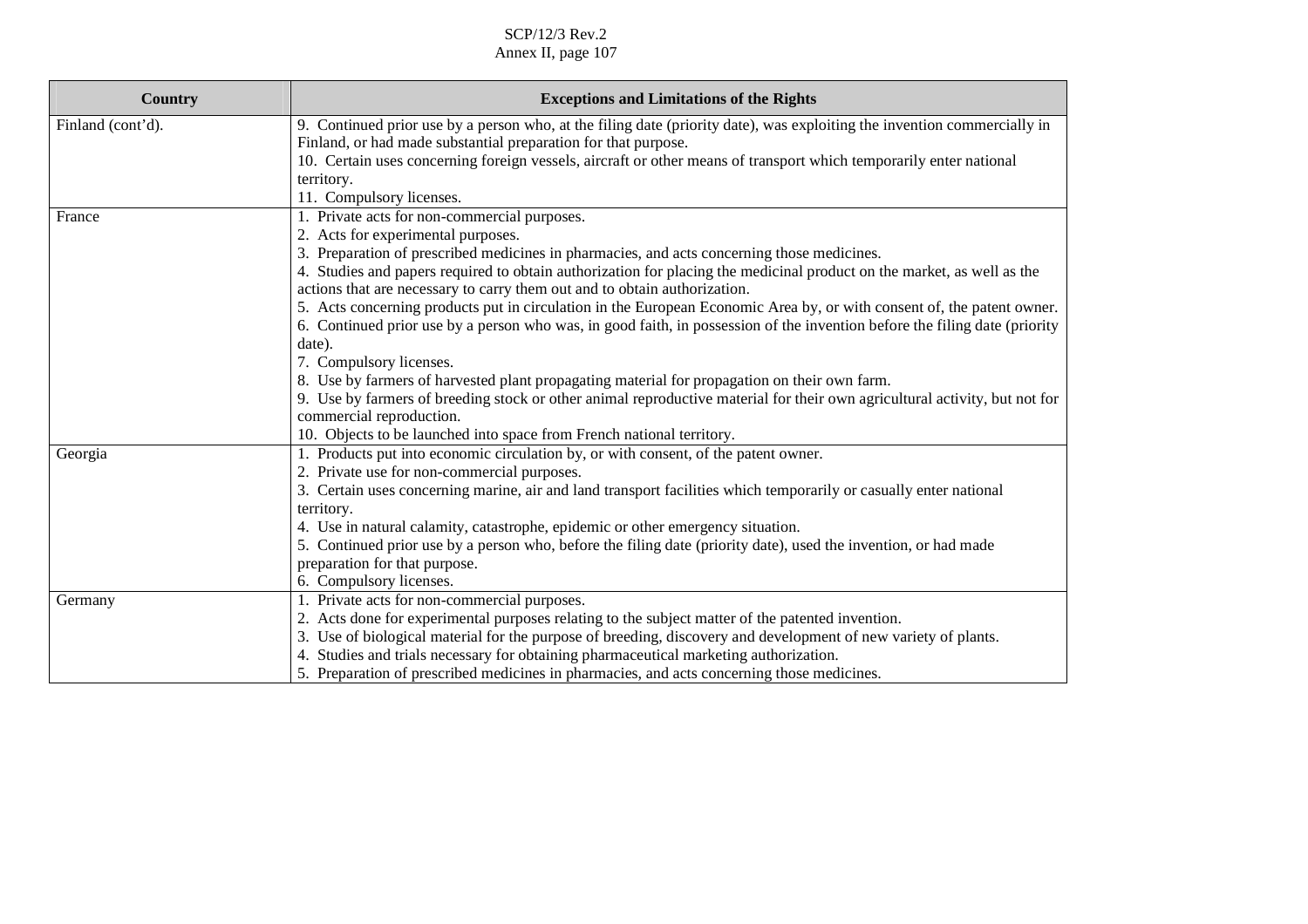| Country                    | <b>Exceptions and Limitations of the Rights</b>                                                                                                                                                                             |
|----------------------------|-----------------------------------------------------------------------------------------------------------------------------------------------------------------------------------------------------------------------------|
| Germany (cont'd.)<br>Ghana | 6. Certain uses concerning foreign aircraft, land vehicles or vessels which temporarily or accidentally enter national                                                                                                      |
|                            | territory.                                                                                                                                                                                                                  |
|                            | 7. Continued prior use by a person who, at the filing date (priority date), had used the invention in Germany, or made                                                                                                      |
|                            | arrangements for that purpose.                                                                                                                                                                                              |
|                            | 8. Exploitation in the interest of public welfare or security ordered by the Federal Government or by, or on the                                                                                                            |
|                            | instruction of, a supreme federal authority, subject to remuneration.                                                                                                                                                       |
|                            | 9. Compulsory licenses.                                                                                                                                                                                                     |
|                            | 1. Acts for non-industrial and non-commercial purposes.<br>2. Scientific research;                                                                                                                                          |
|                            |                                                                                                                                                                                                                             |
|                            | 3. Acts in respect of articles put on the market in Ghana by, or with the consent of, the patent owner.<br>4. Use on foreign aircraft, land vehicles or vessels which temporarily or accidentally enter national territory. |
|                            | 5. Exploitation by, or on behalf of a government agency, in the public interest, in particular, national security, health or                                                                                                |
|                            | development of vital sectors of the national economy.                                                                                                                                                                       |
|                            | 6. Compulsory licenses.                                                                                                                                                                                                     |
| Greece                     | 1. Use for non-professional or research purposes.                                                                                                                                                                           |
|                            | 2. Certain uses concerning automobiles, trains, vessels or airplanes which temporarily enter national territory.                                                                                                            |
|                            | 3. Preparation of prescribed medicines in pharmacies, and acts concerning those medicines.                                                                                                                                  |
|                            | 4. Continued prior use by a person who, at the filing date (priority date), had used the invention in Greece, or made                                                                                                       |
|                            | arrangements for that purpose.                                                                                                                                                                                              |
|                            | 5. Non-contractual licenses.                                                                                                                                                                                                |
| Guatemala                  | 1. Acts done in a private environment and for non-commercial purposes                                                                                                                                                       |
|                            | 2. Acts done exclusively for the purpose of experiments relating to the subject-matter of the patented invention                                                                                                            |
|                            | 3. Acts done exclusively for the purpose of teaching or scientific or academic investigation, without commercial                                                                                                            |
|                            | purposes, with respect to the subject-matter of the patented invention                                                                                                                                                      |
|                            | 4. Acts referred to in article 5ter of the Paris Convention                                                                                                                                                                 |
|                            | 5. Acts concerning products once it has been put on the market of any country with the patent holder's or the license                                                                                                       |
|                            | holder's consent                                                                                                                                                                                                            |
|                            | 6. Biological material obtained by multiplication or propagation of the patented biological material put on the market                                                                                                      |
|                            | of any country with the patent holder's or the license holder's consent with a condition that the multiplication or                                                                                                         |
|                            | propagation necessarily results from the application for which the material was introduced to the commerce and that the                                                                                                     |
|                            | material derived from such application is not used for the purpose of multiplication and propagation                                                                                                                        |
|                            | 7. Compulsory licenses                                                                                                                                                                                                      |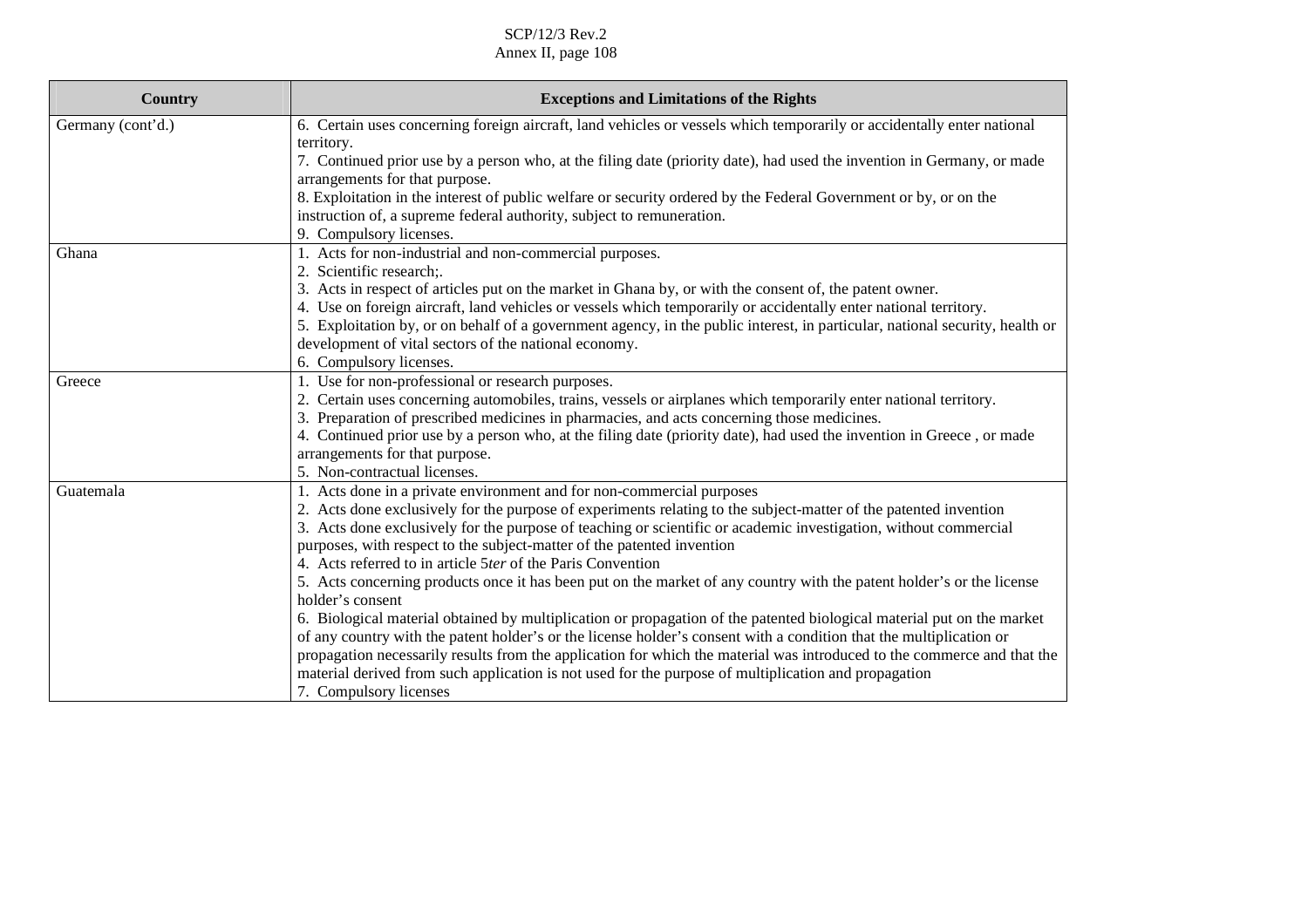| <b>Country</b> | <b>Exceptions and Limitations of the Rights</b>                                                                                                                                                                                                                                                                                                                                                                                                                                                                                                                                                                                                                                                                                                                                                                                                                                                                                                                                                 |
|----------------|-------------------------------------------------------------------------------------------------------------------------------------------------------------------------------------------------------------------------------------------------------------------------------------------------------------------------------------------------------------------------------------------------------------------------------------------------------------------------------------------------------------------------------------------------------------------------------------------------------------------------------------------------------------------------------------------------------------------------------------------------------------------------------------------------------------------------------------------------------------------------------------------------------------------------------------------------------------------------------------------------|
| Hungary        | 1. Private acts for non-economic activities.<br>2. Acts for experimental purposes, including experiments and tests necessary for the registration of medicines.<br>3. Preparation of prescribed medicines in pharmacies, and acts concerning those medicines.<br>4. Continued prior use by a person who, in good faith at the filing date (priority date), had made or used the invention<br>for commercial purposes in Hungary, or made serious preparations for such purposes.<br>5. Certain uses concerning means of communication and transport in transit in national territory, and foreign goods not<br>intended to be put on the market there.<br>6. Acts in respect of products put on the market in Hungary by, or with the consent of, the patent owner.<br>7. Compulsory licenses.                                                                                                                                                                                                  |
| Iceland        | 1. Non-commercial use.<br>2. Use of products put on the market within the European Economic Area by, or with consent, of the patent owner.<br>3. Experimental use.<br>4. Preparation of prescribed medicines in pharmacies, and acts concerning those medicines.<br>5. Continued prior use by a person who, at the filing date (priority date), was exploiting the invention commercially in<br>Iceland, or had made substantial preparation for that purpose.<br>6. Certain uses concerning foreign aircraft, vehicles or vessels which enter national territory temporarily or by chance.<br>7. Exploitation by the State or other party directed by the Minister, in event of an emergency due to natural disaster,<br>war or imminent risk of war, subject to remuneration.<br>8. Compulsory licenses.                                                                                                                                                                                      |
| India          | 1. The grant of a patent is subject to the following conditions:<br>(a) importation or manufacture of articles and uses of processes by, or on behalf of the Government for its own use;<br>(b) importation of medicines and drugs by the Government for its own use or for distribution in dispensaries, hospitals<br>or other medical institutions maintained by, on behalf of or specified by the Government;<br>(c) use for purposes merely of experiment or research, including the imparting of instructions to pupils.<br>2. Act of making, constructing, using, selling or importing a patented invention solely for uses reasonably related to the<br>development or submission of information required under any law that regulates the manufacture, construction, use,<br>sale or importation of any product.<br>3. Importation of patented products from a person who is duly authorized under the law to produce and sell or<br>distribute the product.<br>4. Compulsory licenses. |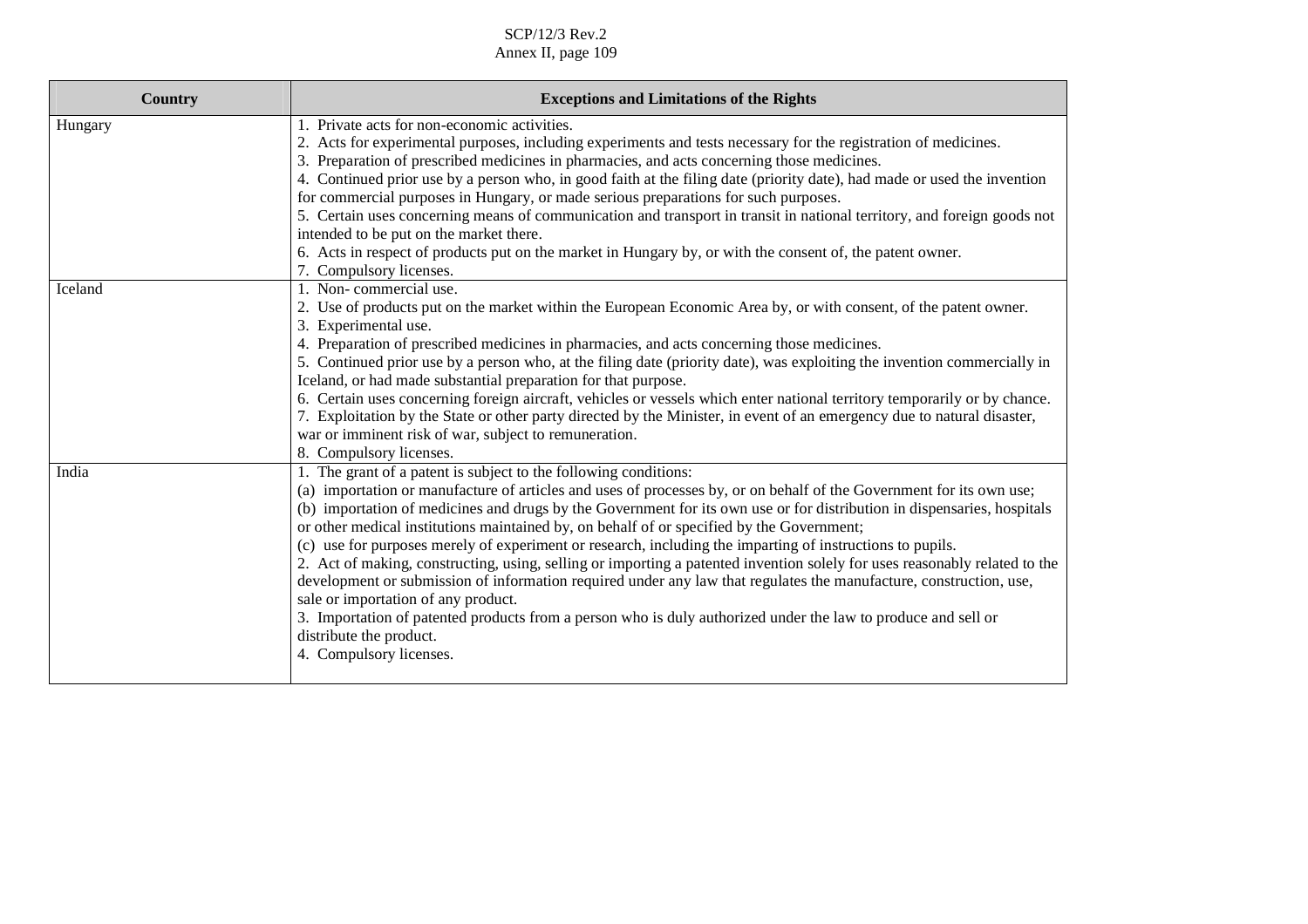| <b>Country</b> | <b>Exceptions and Limitations of the Rights</b>                                                                                                                                                                                                                                                                                                                                                                                                                                                                                                                                                                                                                                                                                         |
|----------------|-----------------------------------------------------------------------------------------------------------------------------------------------------------------------------------------------------------------------------------------------------------------------------------------------------------------------------------------------------------------------------------------------------------------------------------------------------------------------------------------------------------------------------------------------------------------------------------------------------------------------------------------------------------------------------------------------------------------------------------------|
| Indonesia      | 1. Continued prior use by a person who was exploiting the invention at the filing date (priority date).<br>2. Use for purposes of education, research, experiment or analysis not prejudicial to the patent owner.<br>3. Exploitation by the Government by Presidential Decree for the purposes of the defense and security of the State or<br>urgent public interest.<br>4. Compulsory licenses.                                                                                                                                                                                                                                                                                                                                       |
| Ireland        | 1. Private acts for non-commercial purposes.<br>2. Acts for experimental purposes.<br>3. Preparation of prescribed medicines in pharmacies, and acts concerning those medicines.<br>4. Certain uses concerning foreign aircraft, land vehicles or vessels which temporarily or accidentally enter national<br>territory.<br>5. Acts which cannot be prevented by the patent owner under European Communities law.<br>6. Continued prior use by a person who, in good faith at the filing date (priority date), had used the invention for<br>commercial purposes in Ireland, or made serious preparations for such purposes.<br>7. Assignment by a Minister on behalf of the State, subject to remuneration.<br>8. Compulsory licenses. |
| Israel         | 1. Non-commercial acts.<br>2. Experimental acts for obtaining a marketing license after patent expiration.<br>3. Continued prior use by a person who, in good faith at the filing date (priority date), exploited the invention in Israel,<br>or had made actual preparations for that purpose.<br>4. Exploitation, authorized by the minister, by a Government departments or State contractor in the interests of national<br>security or maintenance of essential supplies and services, subject to remuneration.<br>5. Compulsory licenses.                                                                                                                                                                                         |
| Italy          | 1. Private acts for non-commercial purposes or experimental purposes.<br>2. Preparation of prescribed medicines in pharmacies, and medicines so prepared.<br>3. Continued prior use by a person who used the invention in his business in the 12 months preceding the filing date<br>(priority date).<br>4. Exploitation, by Presidential decree, by the State, for national military defense or other public interest reasons,<br>subject to remuneration.<br>5. Compulsory licenses.                                                                                                                                                                                                                                                  |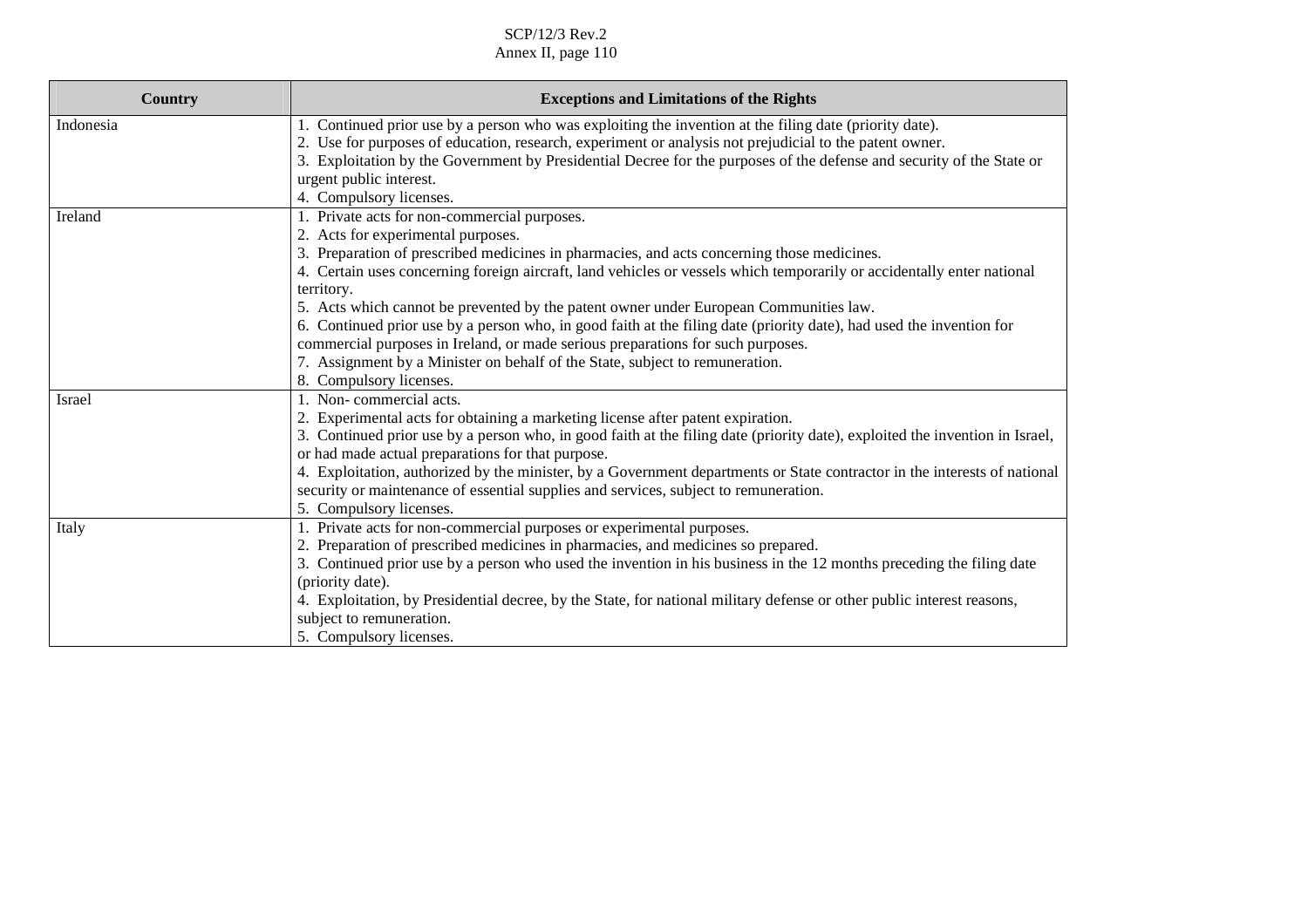| 6. Non-exclusive license available as of right in the case of prior use or working of the invention prior to the filing date                                                                                                                                                                                                                        |
|-----------------------------------------------------------------------------------------------------------------------------------------------------------------------------------------------------------------------------------------------------------------------------------------------------------------------------------------------------|
|                                                                                                                                                                                                                                                                                                                                                     |
|                                                                                                                                                                                                                                                                                                                                                     |
|                                                                                                                                                                                                                                                                                                                                                     |
|                                                                                                                                                                                                                                                                                                                                                     |
|                                                                                                                                                                                                                                                                                                                                                     |
| 2. Continued prior use by a person who, in good faith at the filing date (priority date), was using the invention for                                                                                                                                                                                                                               |
|                                                                                                                                                                                                                                                                                                                                                     |
|                                                                                                                                                                                                                                                                                                                                                     |
|                                                                                                                                                                                                                                                                                                                                                     |
|                                                                                                                                                                                                                                                                                                                                                     |
| 6. Use on foreign aircraft, land vehicles or vessels which temporarily or accidentally enter the territory of Kenya.                                                                                                                                                                                                                                |
| 7. Variants or mutants of living forms or replicable living matter which are distinctively different from the patented                                                                                                                                                                                                                              |
|                                                                                                                                                                                                                                                                                                                                                     |
| 8. Exploitation, ordered or authorized by the Minister, by a Government Ministry, Department, agency or other person,                                                                                                                                                                                                                               |
| in the public interest (in particular, national security, nutrition, health, environmental conservation, or development of                                                                                                                                                                                                                          |
|                                                                                                                                                                                                                                                                                                                                                     |
|                                                                                                                                                                                                                                                                                                                                                     |
| 1. Use for research or scientific experimentation purposes and manufacture, experimentation and testing of prototypes.                                                                                                                                                                                                                              |
|                                                                                                                                                                                                                                                                                                                                                     |
|                                                                                                                                                                                                                                                                                                                                                     |
|                                                                                                                                                                                                                                                                                                                                                     |
|                                                                                                                                                                                                                                                                                                                                                     |
|                                                                                                                                                                                                                                                                                                                                                     |
| 5. Continued prior use by a person who, before the filing date (priority date), had independently conceived and used                                                                                                                                                                                                                                |
|                                                                                                                                                                                                                                                                                                                                                     |
|                                                                                                                                                                                                                                                                                                                                                     |
| 5. Preparation of patented medicines by mixing two or more medicines in accordance with the prescription of<br>2. Certain uses concerning foreign means of transport (by sea, river, air, land or in space) which temporarily or<br>3. Use in exceptional circumstances (natural disasters, catastrophes, serious accidents), subject to payment of |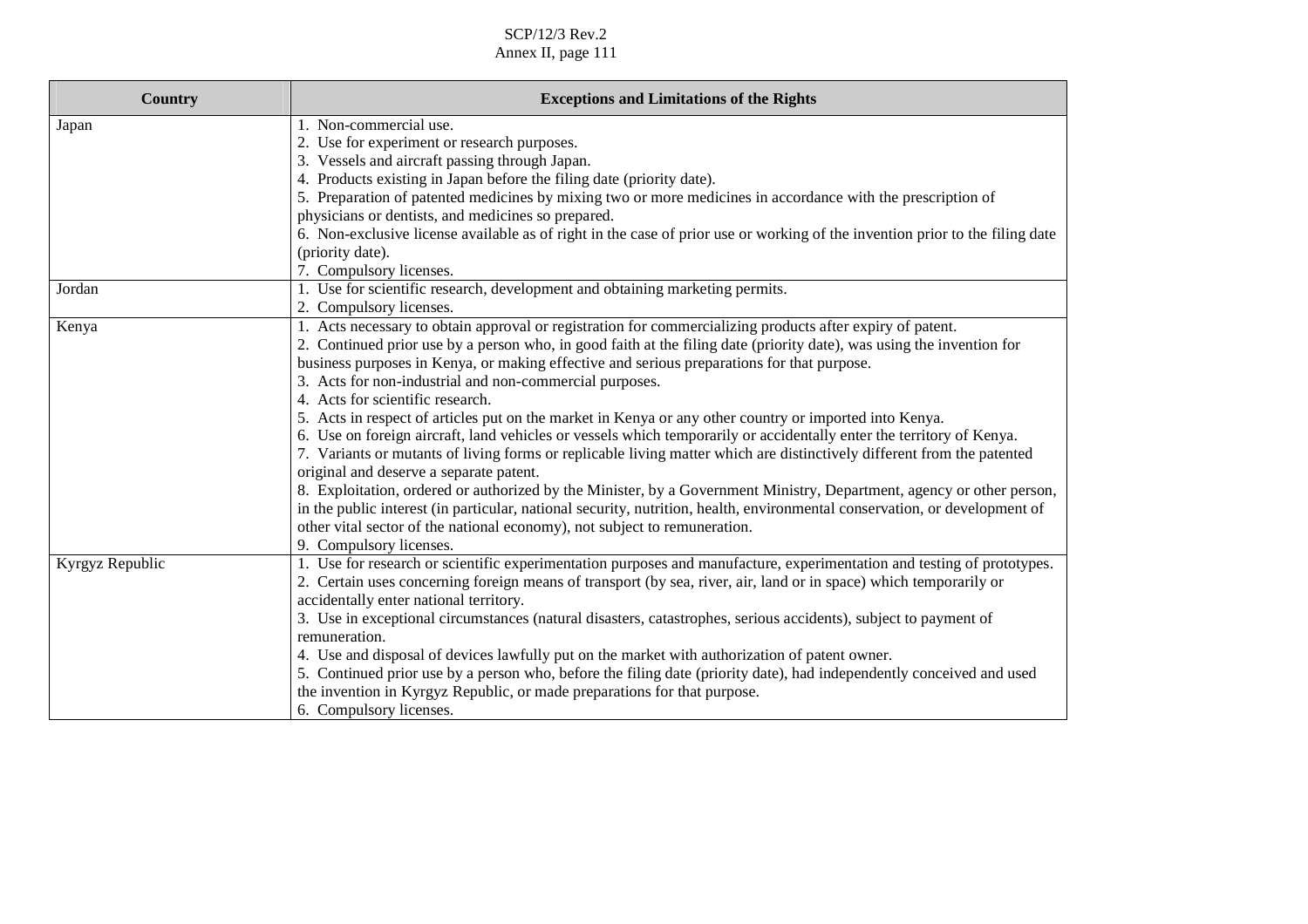| <b>Country</b> | <b>Exceptions and Limitations of the Rights</b>                                                                             |
|----------------|-----------------------------------------------------------------------------------------------------------------------------|
| Latvia         | 1. Use not for commercial purposes or profit.                                                                               |
|                | 2. Use for scientific experiments or research purposes, and testing the invention.                                          |
|                | 3. Preparation of prescribed medicines in a pharmacy.                                                                       |
|                | 4. Exploitation of products put into economic circulation in Latvia by patent owner or licensee.                            |
|                | 5. Certain uses relating to foreign means of transport which temporarily or accidentally enter national territory.          |
|                | 6. Continued prior use by a person who, in good faith before the filing date (priority date), was using the invention for   |
|                | business purposes in Latvia, or making and serious preparations for such purposes.                                          |
|                | 7. Compulsory licenses.                                                                                                     |
| Liechtenstein  | 1. Continued prior use by a person who, in good faith before the filing date (priority date), had used the invention in     |
|                | Liechtenstein, or made special preparations for that purpose.                                                               |
|                | 2. Certain uses relating to foreign vehicles temporarily located in Liechtenstein.                                          |
|                | 3. Exploitation by order of the Federal Council in the public interest.                                                     |
|                | 4. Compulsory licenses.                                                                                                     |
|                | (in accordance with the agreements with Switzerland and the European Economic Area (EEA))                                   |
| Lithuania      | 1. Private non-commercial acts not prejudicial to patent owner.                                                             |
|                | 2. Acts for experimental purposes or scientific research.                                                                   |
|                | 3. Preparation of prescribed medicines in pharmacies, and use of those medicines.                                           |
|                | 4. Continued prior use by a person who, in good faith before the filing date (priority date), was using the invention, or   |
|                | making effective and serious preparations for that purpose.                                                                 |
|                | 5. Certain uses concerning foreign vessels or air or land carriers which temporarily or accidentally enter national         |
|                | territory.                                                                                                                  |
|                | 6. Exploitation, authorized by Government resolution, by a central or local government institution, natural or legal        |
|                | person or enterprise without legal personality for the purposes of public need, national security, public health protection |
|                | or development of an economically important sector, subject to remuneration.                                                |
|                | 7. Compulsory licenses.                                                                                                     |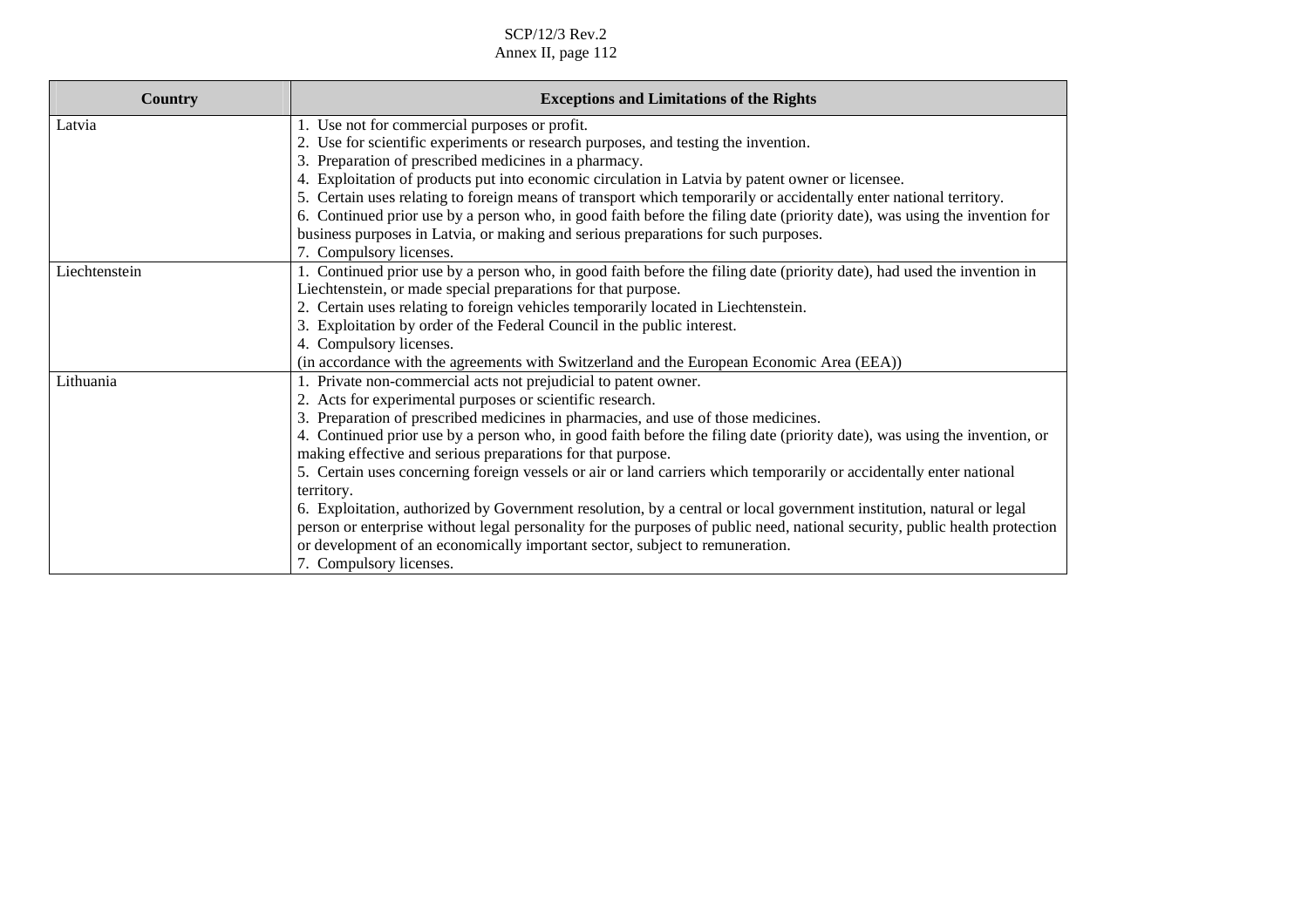| <b>Country</b> | <b>Exceptions and Limitations of the Rights</b>                                                                                       |
|----------------|---------------------------------------------------------------------------------------------------------------------------------------|
| Luxembourg     | 1. Private acts for non-commercial purposes.                                                                                          |
|                | 2. Acts for experimental purposes.                                                                                                    |
|                | 3. Preparation of prescribed medicines in pharmacies, and acts concerning those medicines.                                            |
|                | 4. Certain uses concerning foreign vessels, aircraft and land vehicles which temporarily or accidentally enter national<br>territory. |
|                | 5. Continued prior use by a person who, in good faith before the filing date (priority date), possessed in Luxembourg a               |
|                | justified right in the prior use of the invention, and acts concerning the products thereof.                                          |
|                | 6. Acts concerning products put on the market in the European Economic Community by, or with the consent of, the                      |
|                | patent owner.                                                                                                                         |
|                | 7. Exploitation, licensed by Grand Ducal Order, in the public interest, subject to remuneration.                                      |
|                | 8. Compulsory licenses.                                                                                                               |
| Malaysia       | 1. Acts for non-industrial and non-commercial purposes.                                                                               |
|                | 2. Acts for scientific research.                                                                                                      |
|                | 3. Acts in respect of products put on the market by the patent owner or other authorized person.                                      |
|                | 4. Use on foreign vessels, aircraft, spacecraft or land vehicles temporarily in Malaysia.                                             |
|                | 5. Continued prior use by a person who, in good faith at the filing date (priority date), was using the invention in                  |
|                | Malaysia, or had made serious preparations for that purpose.                                                                          |
|                | 6. Acts related to development and submission of information to drug regulatory authority.                                            |
|                | 7. Exploitation by Federal or State Government, Ministry or Government department or any person authorized thereby,                   |
|                | subject to remuneration.                                                                                                              |
|                | 8. Compulsory licenses.                                                                                                               |
| Malta          | 1. Acts concerning products put on the market in Malta or other specified territory by, or with consent of, the patent                |
|                | owner, or with his express consent.                                                                                                   |
|                | 2. Private non-commercial acts not prejudicial to patent owner.                                                                       |
|                | 3. Acts for experimental purposes or scientific research.                                                                             |
|                | 4. Preparation of prescribed medicines in pharmacies, and acts concerning those medicines.                                            |
|                | 5. Continued prior use by a person who, in good faith at the filing date (priority date), was using the invention in Malta            |
|                | for business purposes, or had made effective and serious preparations for such purposes.                                              |
|                | 6. Exploitation, authorized by the Minister, by a Government agency or designated person for national security or                     |
|                | public safety, subject to remuneration.                                                                                               |
|                | 7. Non-voluntary licenses.                                                                                                            |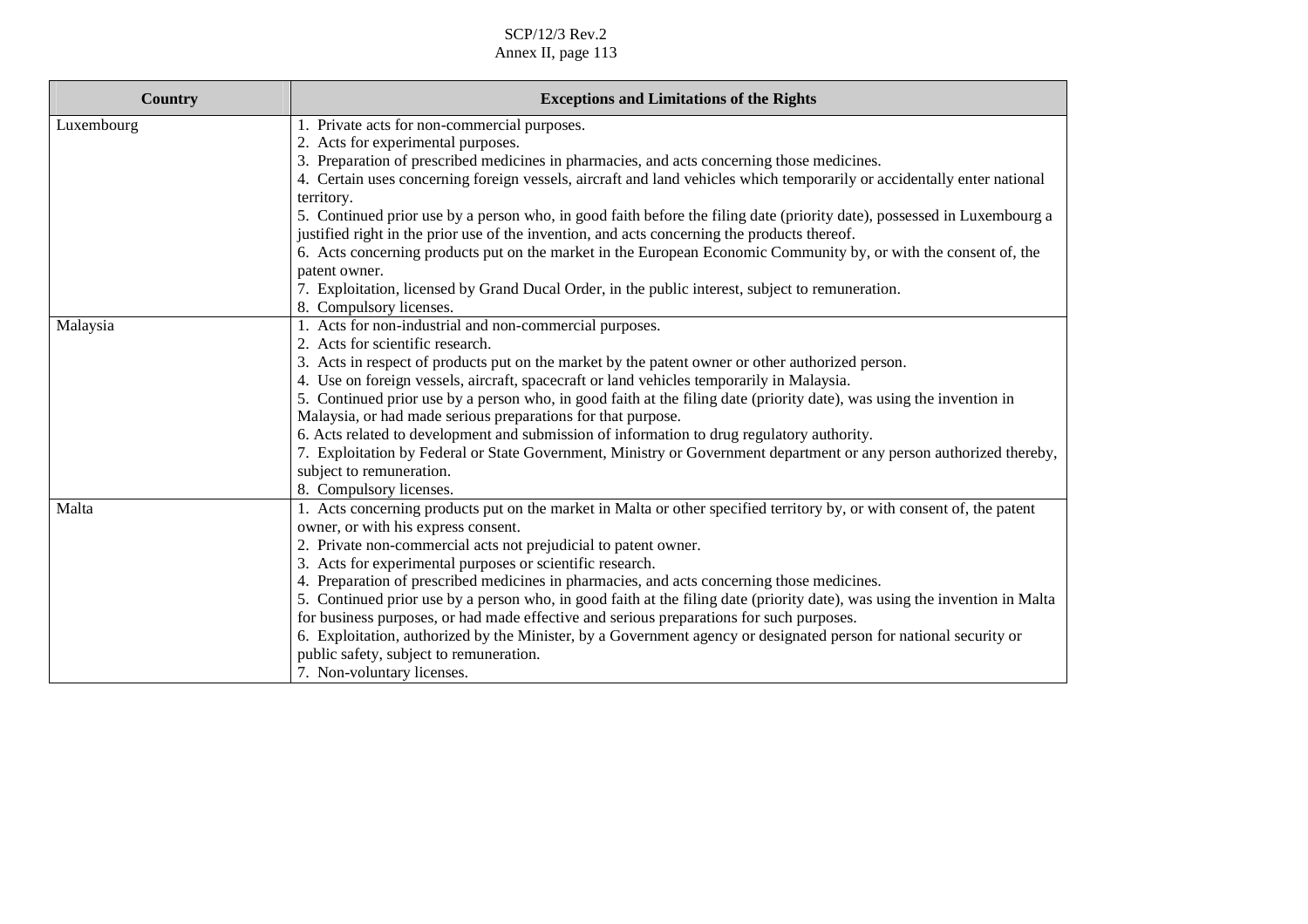| Country   | <b>Exceptions and Limitations of the Rights</b>                                                                                                                                                                                                                                                                                                                                                                                                                                                                                                                                                                                                                                                                                                                                                                                                                                                                                                                                                                                                                                                                                                                                                                                                                                                                                                                                                                                                                                                                                                                                         |
|-----------|-----------------------------------------------------------------------------------------------------------------------------------------------------------------------------------------------------------------------------------------------------------------------------------------------------------------------------------------------------------------------------------------------------------------------------------------------------------------------------------------------------------------------------------------------------------------------------------------------------------------------------------------------------------------------------------------------------------------------------------------------------------------------------------------------------------------------------------------------------------------------------------------------------------------------------------------------------------------------------------------------------------------------------------------------------------------------------------------------------------------------------------------------------------------------------------------------------------------------------------------------------------------------------------------------------------------------------------------------------------------------------------------------------------------------------------------------------------------------------------------------------------------------------------------------------------------------------------------|
| Mauritius | 1. Acts in respect of articles put on the market in Mauritius or in any other country by, or with consent, of patent owner<br>or other authorized party.<br>2. Acts in respect of articles put on the market in Mauritius or in any other country or imported into Mauritius.<br>3. Use on foreign ships, aircraft and land vehicles which temporarily or accidentally enter national territory.<br>4. Acts for research and experimental purposes.<br>5. Continued prior use by a person who, in good faith at the filing date (priority date) was using the invention in<br>Mauritius, or made effective and serious preparations for that purpose.<br>6. Exploitation, authorized by the competent authority, by a Government agency or third person in the public interest<br>(including, national security, nutrition, health or the development of other vital sectors of the national economy),<br>subject to remuneration.<br>7. Non-voluntary licenses.                                                                                                                                                                                                                                                                                                                                                                                                                                                                                                                                                                                                                        |
| Mexico    | The right conferred by a patent shall not have any effect against:<br>1. A third party who, in the private or academic sphere and for non-commercial purposes, engages in scientific or<br>technological research activities for purely experimental, testing or teaching purposes, and to that end manufactures or<br>uses a product or a process identical to the one patented<br>2. Any person who markets, acquires or uses the patented product or the product obtained by the patented process after<br>the said product has been lawfully placed on the market;<br>3. Any person who, prior to the filing date (priority date), uses the patented process, manufactures the patented product<br>or has made the necessary preparations for such use or manufacture;<br>4. The use of the patented invention in transportation vehicles of other countries when it forms part of such vehicles<br>and when the vehicles are in transit on the national territory;<br>5. A third party who, in the case of patents relating to live material, makes use of the patented product as an initial<br>source of variation or propagation to obtain other products, except where such use is made in repeated form;<br>6. A third party who, in the case of patents relating to products consisting of live material, uses, brings into circulation<br>or markets the patented products for purposes other than multiplication or propagation, after the said products have<br>been properly placed on the market by the owner of the patent or by a licensee<br>7. Compulsory licenses. |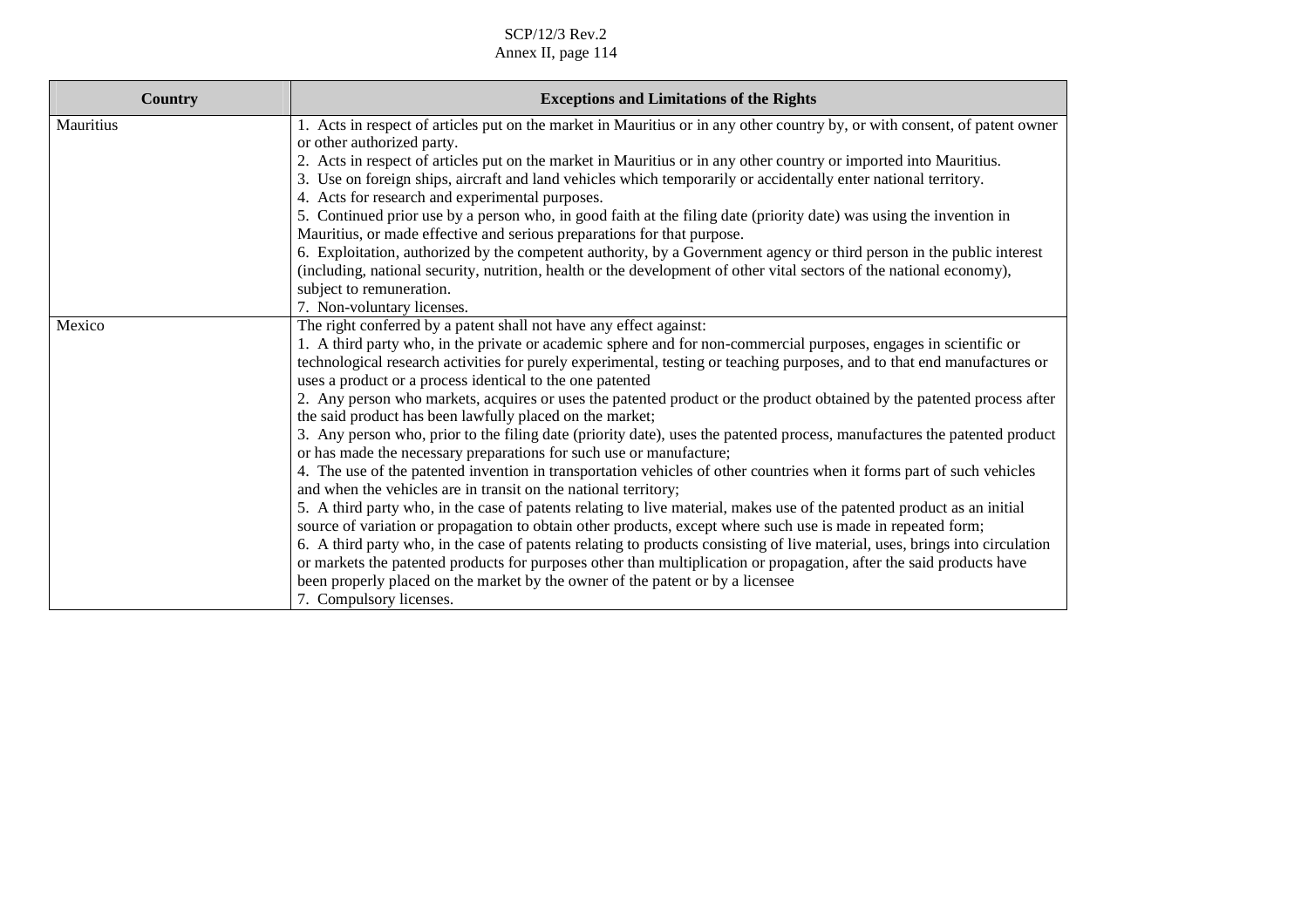| <b>Country</b>        | <b>Exceptions and Limitations of the Rights</b>                                                                                                   |
|-----------------------|---------------------------------------------------------------------------------------------------------------------------------------------------|
| Moldova (Republic of) | 1. Certain uses concerning foreign means of transport which temporarily or accidentally enter national territory.                                 |
|                       | 2. Use for research or scientific experimentation.                                                                                                |
|                       | 3. Use for non-commercial purposes.                                                                                                               |
|                       | 4. Use in extraordinary cases, such as natural disasters, catastrophes and epidemics or other circumstances of extreme                            |
|                       | urgency.                                                                                                                                          |
|                       | 5. Preparation of prescribed medicines.                                                                                                           |
|                       | 6. Use for private non-profit making purposes.<br>7. Acts in good faith by public authorities related to enforcement of industrial property laws. |
|                       | 8. Continued prior use by a person who, at the filing date (priority date), had exploited the invention independently of                          |
|                       | the inventor, or made necessary preparations for that purpose.                                                                                    |
|                       | 9. Compulsory licenses.                                                                                                                           |
| Mongolia              | 1. Use of articles put on the market in Mongolia by, or with consent of, the patent owner.                                                        |
|                       | 2. Use for scientific research or experimental purposes.                                                                                          |
|                       | 3. Use on a foreign means of transport which temporarily or accidentally enters national territory.                                               |
|                       | 4. Continued prior use by a person who, before the filing date (priority date), was using the invention, or making                                |
|                       | effective and serious preparations for that purpose.                                                                                              |
|                       | 5. Compulsory licenses.                                                                                                                           |
| Morocco               | 1. Private non-commercial acts.                                                                                                                   |
|                       | 2. Experimental acts.                                                                                                                             |
|                       | 3. Preparation of prescribed medicines in pharmacies, and acts concerning those medicines.                                                        |
|                       | 4. Acts in respect of articles put on the market in Morocco by, or with consent of, the patent owner.                                             |
|                       | 5. Certain uses concerning foreign vessels, aircraft and land vehicles which temporarily or accidentally enter national                           |
|                       | territory.                                                                                                                                        |
|                       | 6. Continued prior use by a person who, in good faith at the filing date (priority date), was using the invention in                              |
|                       | Morocco, or had made effective and serious preparations for that purpose.                                                                         |
|                       | 7. Exploitation, authorized by the competent authority, for the purposes of public health or the national economy.                                |
|                       | 8. Compulsory licenses.                                                                                                                           |
|                       | 9. Expropriation by order of the President of the Statutory Tribunal.                                                                             |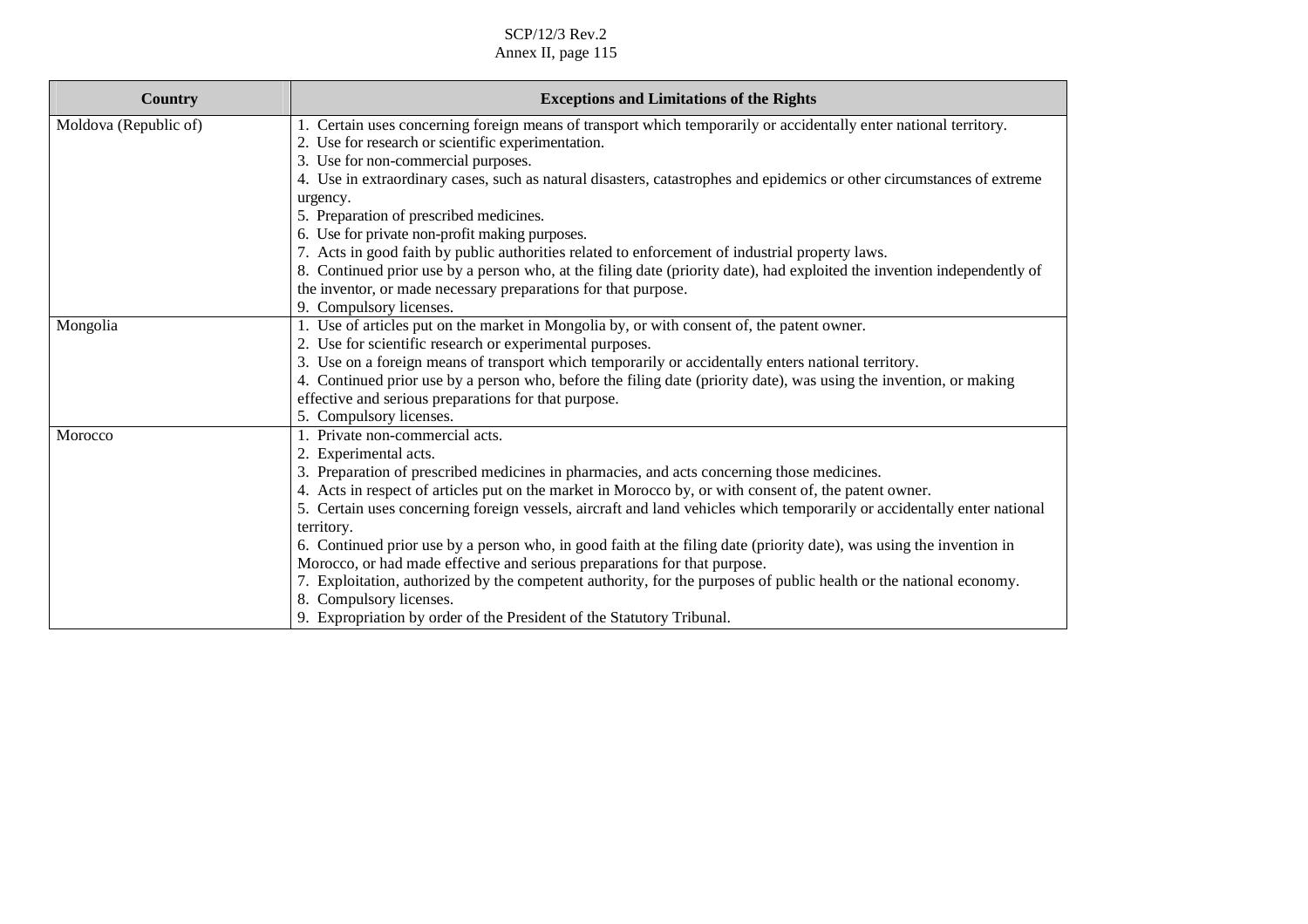| Country     | <b>Exceptions and Limitations of the Rights</b>                                                                                                                                                                                                                                                                                                                                                                                                                                                                                                                                                                                                                                                                                                                                                                               |
|-------------|-------------------------------------------------------------------------------------------------------------------------------------------------------------------------------------------------------------------------------------------------------------------------------------------------------------------------------------------------------------------------------------------------------------------------------------------------------------------------------------------------------------------------------------------------------------------------------------------------------------------------------------------------------------------------------------------------------------------------------------------------------------------------------------------------------------------------------|
| Mozambique  | 1. Acts for purposes of scientific research.<br>2. Acts related to products placed on the market in Mozambique by, or with consent of, patent owner.<br>3. Use on foreign aircraft, vehicles or vessels temporarily or accidentally entering national territory.<br>4. Continued prior use by a person who, in good faith, at the filing date (priority date) was using the invention, or<br>making effective and serious preparations for that purpose.<br>5. Compulsory licenses.                                                                                                                                                                                                                                                                                                                                           |
| Netherlands | 1. Acts for purposes of scientific research.<br>2. Preparation of prescribed medicines in pharmacies, and acts concerning those medicines.<br>3. Certain acts concerning products put on the market in the European Union, the European Economic Area or the<br>Netherlands Antilles by, or with consent, of patent owner.<br>4. Certain uses concerning foreign vessels, aircraft and land vehicles which temporarily or accidentally enter national<br>territory.<br>5. Continued use of products manufactured before grant of the patent.<br>6. Continued prior use by a person who, at the filing date (priority date), was using the invention for business purposes<br>independently of the applicant, or had made preparations for that purpose.<br>7. Exploitation, authorized by Royal Decree, for national defense. |
| New Zealand | 1. Development and submission of information for regulatory approval.<br>2. Use for services of the Crown by, or authorized by, a Government Department, in particular for the purposes of<br>national defense, security or emergency, subject to remuneration.<br>3. Compulsory licenses.                                                                                                                                                                                                                                                                                                                                                                                                                                                                                                                                    |
| Nicaragua   | 1. Private acts for non-commercial purposes.<br>2. Acts for experimentation.<br>3. Acts for teaching or scientific or academic research purposes in relation to the subject matter of the patented<br>invention.<br>4. Certain uses concerning foreign vessels, aircraft and land vehicles which temporarily or accidentally enter national<br>territory.<br>5. Acts in relation to products put on the market by, or with consent of, the patent owner or person economically<br>connected with him.<br>6. Continued prior use by a person who, in good faith before the filing date (priority date), was using the invention for<br>business purposes, or had made genuine and effective preparations for that purpose, unless the knowledge was obtained<br>unlawfully.                                                    |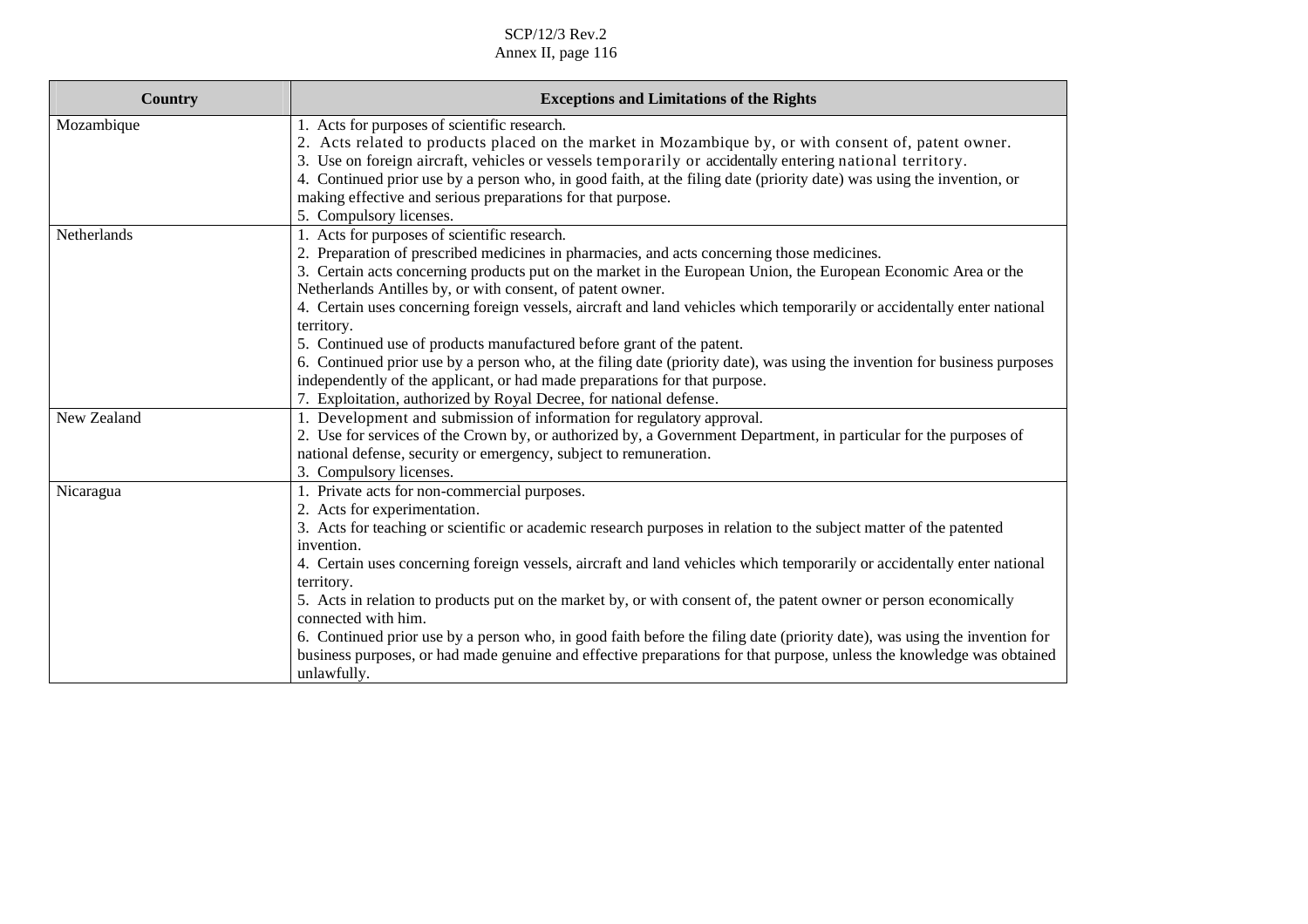| <b>Country</b>      | <b>Exceptions and Limitations of the Rights</b>                                                                                                                                                                                                                                                                                                                                                                                                                                                                                                                                                                                                                                                                                                                                                                                                                                                                                                                                                                                                                                                                                                                                                                                                                                                                                                                                                                                                                                                                                                   |
|---------------------|---------------------------------------------------------------------------------------------------------------------------------------------------------------------------------------------------------------------------------------------------------------------------------------------------------------------------------------------------------------------------------------------------------------------------------------------------------------------------------------------------------------------------------------------------------------------------------------------------------------------------------------------------------------------------------------------------------------------------------------------------------------------------------------------------------------------------------------------------------------------------------------------------------------------------------------------------------------------------------------------------------------------------------------------------------------------------------------------------------------------------------------------------------------------------------------------------------------------------------------------------------------------------------------------------------------------------------------------------------------------------------------------------------------------------------------------------------------------------------------------------------------------------------------------------|
| Nicaragua (cont'd.) | 7. Non-repeated use of biological material for producing viable new biological material.<br>8. Reproduction or propagation by farmers on their farms of products obtained from reproductive or vegetative<br>propagating material, and marketing of those products for agricultural use or human consumption.<br>9. Biological material obtained by multiplication or propagation of the material put on the market by the patent owner<br>for that purpose, but not used for multiplication or propagation purposes.<br>10. Compulsory licenses.                                                                                                                                                                                                                                                                                                                                                                                                                                                                                                                                                                                                                                                                                                                                                                                                                                                                                                                                                                                                 |
| Nigeria             | 1. Acts for non-industrial and non-commercial purposes.<br>2. Acts in relation to products lawfully sold in Nigeria, other than acts specially provided for in the patent.<br>3. Continued prior use by a person who, in good faith before the filing date (priority date), was using the invention for<br>business purposes, or had made serious preparations for such purposes.<br>4. Exploitation, authorized by the Minister, for the service of a government agency, in particular in a period of<br>emergency.<br>5. Compulsory licenses.                                                                                                                                                                                                                                                                                                                                                                                                                                                                                                                                                                                                                                                                                                                                                                                                                                                                                                                                                                                                   |
| Norway              | 1. Acts for non-commercial purposes.<br>2. Exploitation of products put on the market in the European Economic Area by, or with the consent of, the patent<br>owner.<br>3. Experimental use which concerns the invention.<br>4. Preparation of prescribed medicines in pharmacies, and acts concerning those medicines.<br>5. Biological material obtained by multiplication or propagation of the material put on the market in the European<br>Economic Area by the patent owner for that purpose, other than for multiplication or propagation purposes.<br>6. Use by farmers of harvested plant propagating material for multiplication or propagation on own farm.<br>7. Use by farmers of breeding stock or other animal reproductive material for agriculture purposes on own farm, but<br>not sale for commercial reproduction.<br>8. Use of biological material already existing in nature which is not necessary for the industrial application specified in<br>the patent.<br>9. Continued prior use by a person who, at the filing date (priority date), was exploiting the invention commercially in<br>Norway, or had made substantial preparation for that purpose.<br>10. Certain uses concerning foreign aircraft, vehicles or vessels which temporarily or accidentally enter national<br>territory.<br>11. Assignment of the patent by the King to the Government or other designated party because of war or danger of war<br>and crisis situations connected therewith, subject to remuneration.<br>12. Compulsory licenses. |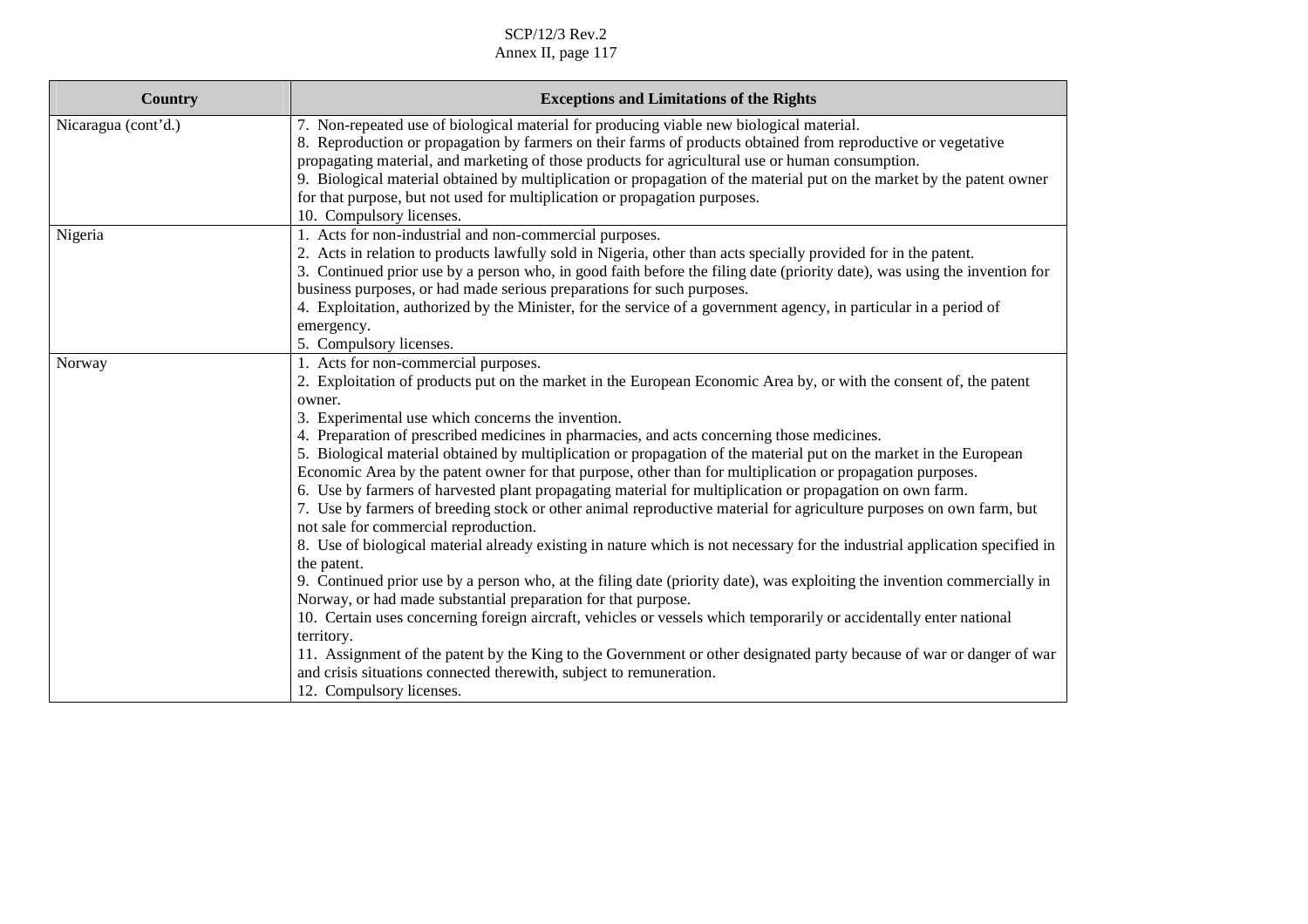| <b>Country</b> | <b>Exceptions and Limitations of the Rights</b>                                                                                                                                                                                                                                                                                                                                                                                                                                                                                                                                                                                                                                                                                                                                                                                                                                                                                                                                                                                                                                                                                                                                                                                                                                                                                                                                                                                                                                                                                                                                                                        |
|----------------|------------------------------------------------------------------------------------------------------------------------------------------------------------------------------------------------------------------------------------------------------------------------------------------------------------------------------------------------------------------------------------------------------------------------------------------------------------------------------------------------------------------------------------------------------------------------------------------------------------------------------------------------------------------------------------------------------------------------------------------------------------------------------------------------------------------------------------------------------------------------------------------------------------------------------------------------------------------------------------------------------------------------------------------------------------------------------------------------------------------------------------------------------------------------------------------------------------------------------------------------------------------------------------------------------------------------------------------------------------------------------------------------------------------------------------------------------------------------------------------------------------------------------------------------------------------------------------------------------------------------|
| Oman           | 1. Acts in respect of articles which have been put on the market in Oman by the owner of the patent or with his<br>consent, consequently exhausting the patent owner's rights. However, the Minister shall have the authority, ex officio<br>or at the request of any interested party, of declaring the patent rights exhausted, and thus of authorizing others to<br>import the patented product or a product manufactured directly or indirectly by means of the patented invention from<br>another territory under certain conditions.<br>2. Certain uses concerning foreign aircraft, land vehicles or vessels which temporarily or accidentally enter national<br>airspace, territory or water.<br>3. Acts done only for experimental purposes relating to a patented invention.<br>4. Continued prior use by a person who, in good faith before the filing date (priority date), used the invention in Oman,<br>or had made serious preparations for that purpose.<br>5. Acts of making, constructing, using, or selling the patented invention solely for uses reasonably related to the<br>development and submission of information required under any law of Oman or a cou7ntry other than Oman that<br>regulates the manufacture, construction, use or sale of any product, provided that any product produced under such<br>authority shall not be made, used, or sold in Oman other than for purposes related to generating such information, and<br>that the product shall only be exported outside Oman for purposes of meeting marketing approval requirements of<br>Oman.<br>6. Compulsory licenses. |
|                | With respect to patents granted for plants and plant varieties, the rights shall not extend to:<br>(i) acts done privately and for non-commercial purposes; (ii) acts done for experimental purposes;<br>(iii) acts done for the purpose of breeding other varieties, including essentially derived varieties;<br>(iv) within reasonable limits and safeguarding of the legitimate interests of the patent owner, any acts practiced by<br>farmers to use for propagating purposes, on their own holdings, the product of the harvest which they have obtained by<br>planting, on their own holdings, the patented variety or an essentially derived variety.                                                                                                                                                                                                                                                                                                                                                                                                                                                                                                                                                                                                                                                                                                                                                                                                                                                                                                                                                          |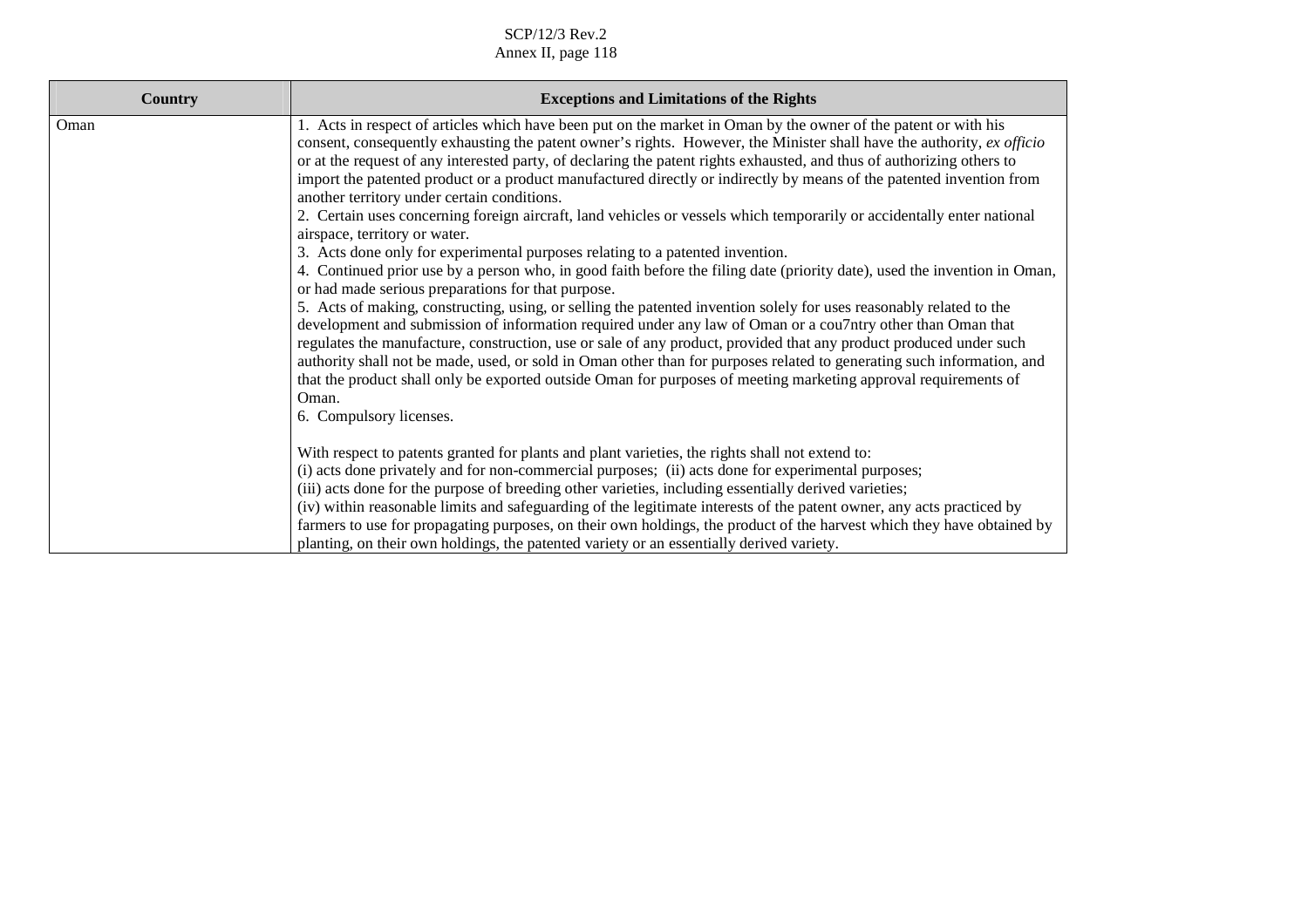| Country          | <b>Exceptions and Limitations of the Rights</b>                                                                                                                                          |
|------------------|------------------------------------------------------------------------------------------------------------------------------------------------------------------------------------------|
| Pakistan         | 1. Acts in respect of articles put on the market by, or with the consent of, the patent owner.                                                                                           |
|                  | 2. Use of articles on foreign aircraft, vehicles or vessels which temporarily or accidentally enter national territory.                                                                  |
|                  | 3. Acts for experimental purposes.                                                                                                                                                       |
|                  | 4. Continued prior use by a person who, in good faith before the filing date (priority date), was using the invention, or<br>making effective and serious preparations for that purpose. |
|                  | 5. Exploitation, authorized by the Minister, by a Government agency or other person in the public interest (in                                                                           |
|                  | particular national security, nutrition, health, or development of vital sectors of the national economy), subject to<br>remuneration.                                                   |
|                  | 6. Exploitation authorized by the Minister to counter anti-competitive practices, subject to remuneration.                                                                               |
|                  | 7. Compulsory licenses.                                                                                                                                                                  |
| Panama           | 1. Private acts for non-commercial purposes.                                                                                                                                             |
|                  | 2. Use for experimental purposes or scientific or educational research.                                                                                                                  |
|                  | 3. Acts concerning products lawfully put on the market.                                                                                                                                  |
|                  | 4. Continued prior use by a person who, in good faith before the filing date (priority date), had used the invention, or                                                                 |
|                  | made necessary preparations for that purpose.                                                                                                                                            |
| Papua New Guinea | 1. Acts in respect of articles been put on the market in Papua New Guinea by, or with the consent of, the patent<br>owner.                                                               |
|                  | 2. Certain uses relating to foreign aircraft, land vehicles or vessels which temporarily or accidentally enter<br>national territory.                                                    |
|                  | 3. Acts for experimental purposes.                                                                                                                                                       |
|                  | 4. Continued prior use by a person who, in good faith before the filing date (priority date), was exploiting the invention                                                               |
|                  | in Papua New Guinea, or making effective and serious preparations for that purpose.                                                                                                      |
|                  | 5. Acts performed by any person who proves that he was unaware, that the patent existed.                                                                                                 |
|                  | 6. Exploitation, authorized by the Minister, by a Government agency or other person in the public interest (in                                                                           |
|                  | particular national security, nutrition, health, or development of other sectors of the national economy), subject to                                                                    |
|                  | remuneration.                                                                                                                                                                            |
|                  | 7. Exploitation authorized by the Minister to counter anti-competitive practices, subject to remuneration.                                                                               |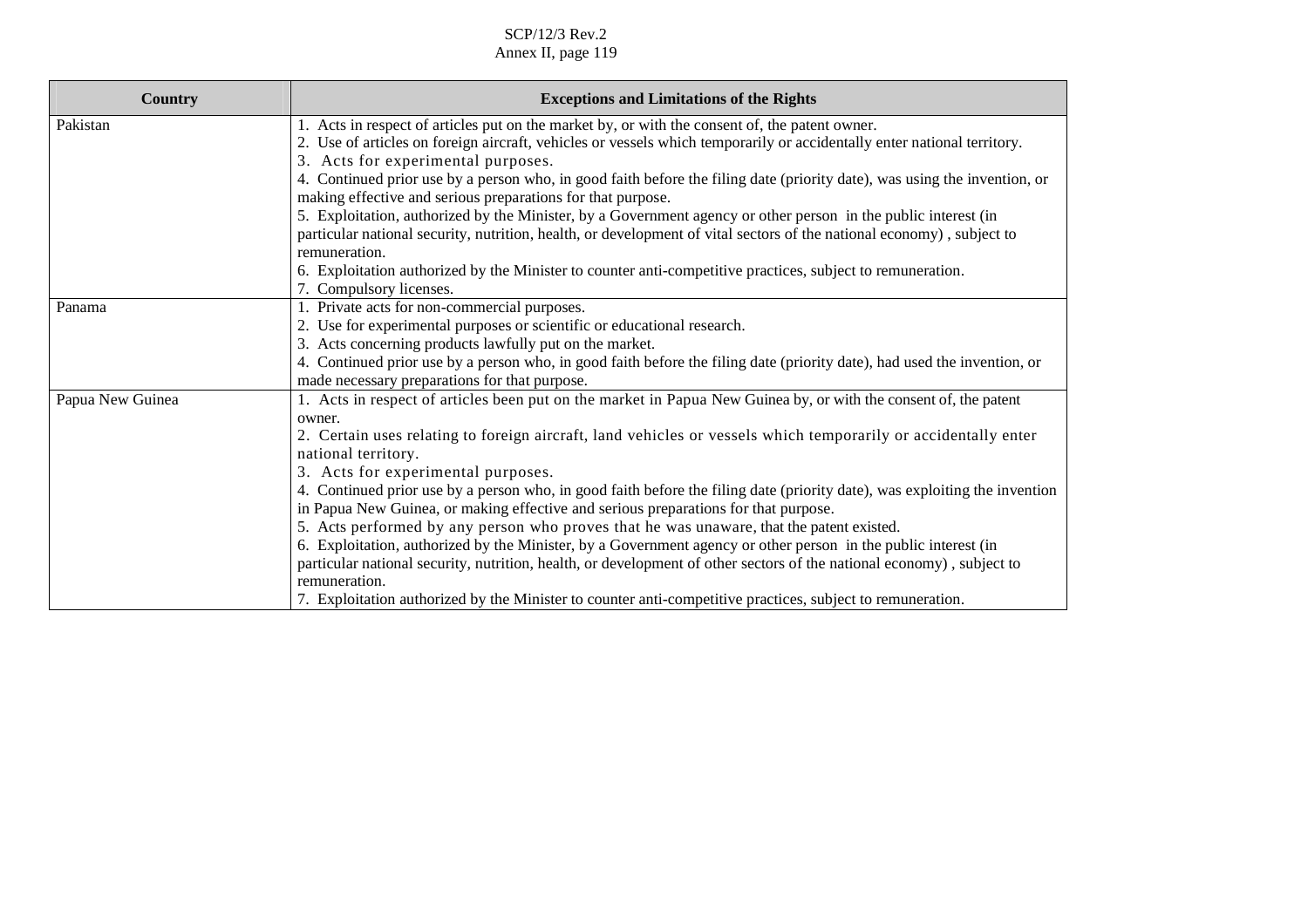| Country     | <b>Exceptions and Limitations of the Rights</b>                                                                                                                                                                                                                                                                                                                                                                                                                                                                                                                                                                                                                                                                                                                                                                                                                                                                                                                                                                                                                                                          |
|-------------|----------------------------------------------------------------------------------------------------------------------------------------------------------------------------------------------------------------------------------------------------------------------------------------------------------------------------------------------------------------------------------------------------------------------------------------------------------------------------------------------------------------------------------------------------------------------------------------------------------------------------------------------------------------------------------------------------------------------------------------------------------------------------------------------------------------------------------------------------------------------------------------------------------------------------------------------------------------------------------------------------------------------------------------------------------------------------------------------------------|
| Peru        | 1. Private acts for non-profit making purposes.<br>2. Acts for purposes of experimentation, teaching or scientific or academic research.<br>3. Certain uses concerning foreign aircraft, land vehicles or vessels which temporarily or accidentally enter national<br>territory.<br>4. Acts concerning products put on the market in Peru or other country by, or with consent of, the patent owner.<br>5. Continued prior use by a person who, in good faith before the filing date (priority date), used the invention, or had<br>made effective and serious preparations for that purpose.<br>6. Non-repeated use of biological material, other than plants, to obtain viable new material.                                                                                                                                                                                                                                                                                                                                                                                                           |
|             | 7. Biological material obtained by reproduction, multiplication or propagation of the material put on the market by the<br>patent owner for that purpose, other than for multiplication or propagation purposes.<br>8. Compulsory licenses.                                                                                                                                                                                                                                                                                                                                                                                                                                                                                                                                                                                                                                                                                                                                                                                                                                                              |
| Philippines | 1. Use of products put on the market in the Philippines by, or with consent of, the product owner.<br>2. Private non-commercial acts not prejudicial to the patent owner.<br>3. Acts for the purpose of experiments.<br>4. Preparation of prescribed medicines in pharmacies or by medical professionals, and acts concerning those<br>medicines.<br>5. Certain uses concerning foreign aircraft, land vehicles or vessels which temporarily or accidentally enter national<br>territory.<br>6. Continued prior use by a person who, in good faith before the filing date (priority date), was using the invention for<br>business purposes, or had made serious preparations for such purposes.<br>7. Exploitation, authorized by the Government, by a Government agency or other person in the public interest (in<br>particular national security, nutrition, health, or development of other sectors of the national economy), subject to<br>remuneration.<br>8. Exploitation authorized by the Government to counter anti-competitive practices subject to remuneration.<br>9. Compulsory licenses. |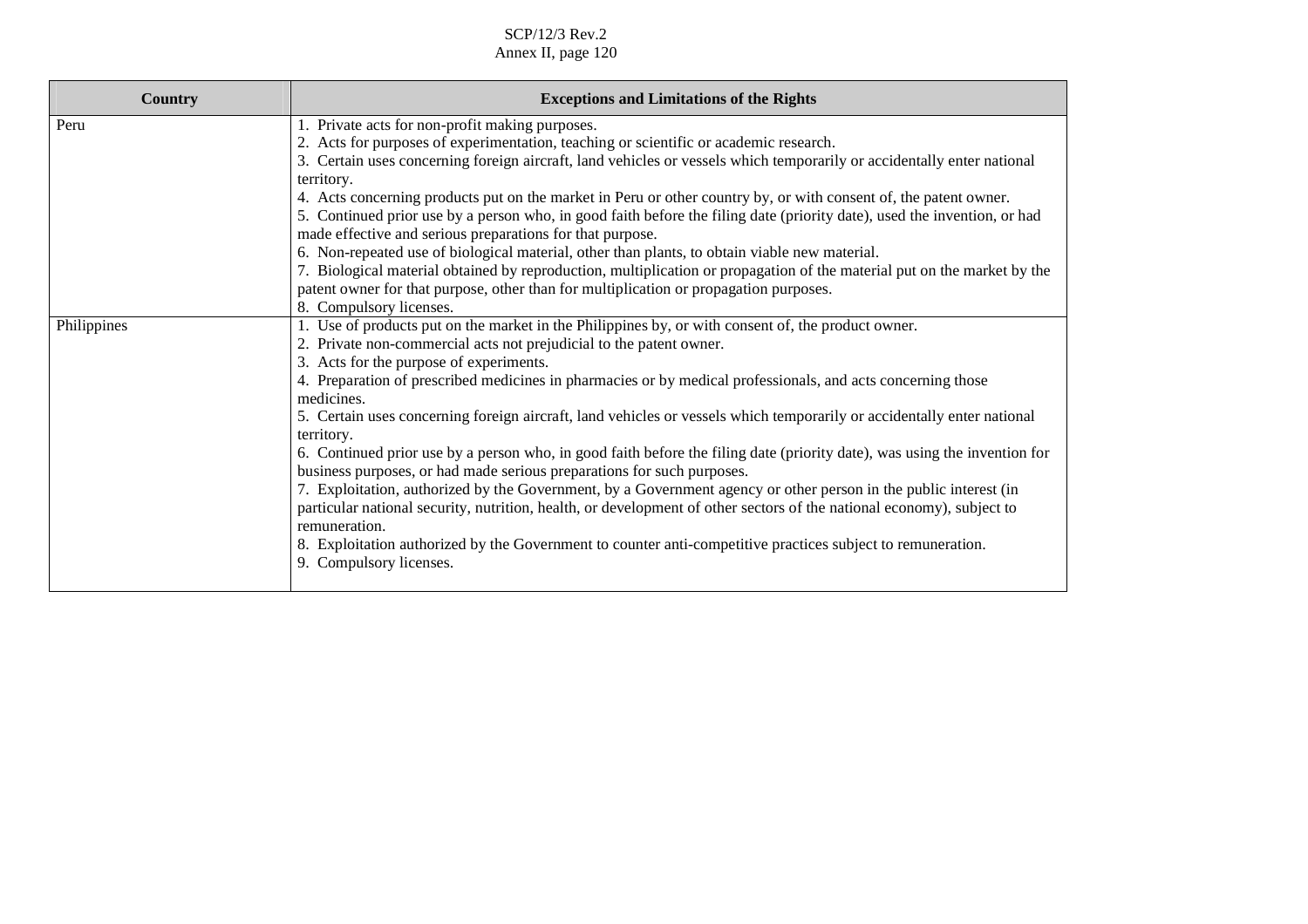| <b>Exceptions and Limitations of the Rights</b>                                                                                                                                                                                                    |
|----------------------------------------------------------------------------------------------------------------------------------------------------------------------------------------------------------------------------------------------------|
| 1. Exploitation by any person in the public interest, after three years from patent grant, where the supply to home<br>market is of inadequate quality or quantity or excessively expensive.                                                       |
| 2. Certain uses concerning means of transport temporarily located on national territory.                                                                                                                                                           |
| 3. Articles in transit through national territory.                                                                                                                                                                                                 |
| 4. Exploitation for national purposes to prevent or eliminate a state of emergency relating to vital State interests (in                                                                                                                           |
| particular security or public order), subject to remuneration.                                                                                                                                                                                     |
| 5. Use for purposes of research, experiment, evaluation, analysis or teaching.                                                                                                                                                                     |
| 6. Use for registration or marketing authorization, in particular for pharmaceutical products.<br>7. Preparation of prescribed medicines in pharmacies or by medical professionals.                                                                |
| 8. Acts in relation to products lawfully put on the market in Poland or other prescribed State by, or with consent of, the                                                                                                                         |
| patent owner or person economically connected with him.                                                                                                                                                                                            |
| 9. Continued prior use by a person who, in good faith before the filing date (priority date), had exploited the invention                                                                                                                          |
| in Poland, or made substantial preparations for that purpose.                                                                                                                                                                                      |
| 10. Compulsory licenses.                                                                                                                                                                                                                           |
| 1. Private acts done for non-commercial purposes.                                                                                                                                                                                                  |
| 2. Preparation in a pharmacy of a medicinal product according to a prescription in individual cases or acts concerning<br>the medicinal product so prepared.                                                                                       |
| 3. Acts done for experimental purposes relating to the subject-matter of the patented invention including those for the<br>preparation of the necessary administrative procedures for approval by the competent authorities, without, however, the |
| ability to start industrial or commercial exploitation before verification of patent expiration.                                                                                                                                                   |
| 4. Use on board of vessels of other Union or WTO members of the patented invention in the vessel's body, machinery,                                                                                                                                |
| tackle and other accessories when it temporarily or accidentally enters this country provided that such invention is used                                                                                                                          |
| exclusively for the needs of the vessel.                                                                                                                                                                                                           |
| 5. Use of the subject of the patent in the construction or operation of aircraft or land vehicles of other Union or WTO<br>members, or of accessories of such aircraft or land vehicles, when those aircraft or land vehicles temporarily or       |
| accidentally enter national territory.                                                                                                                                                                                                             |
| 6. Acts provided for in art 27 of the Convention of International Civil Aviation of 7 December 1944 if they concern                                                                                                                                |
| aircrafts of another state to whom, however, the provision of the referred article are applied.                                                                                                                                                    |
|                                                                                                                                                                                                                                                    |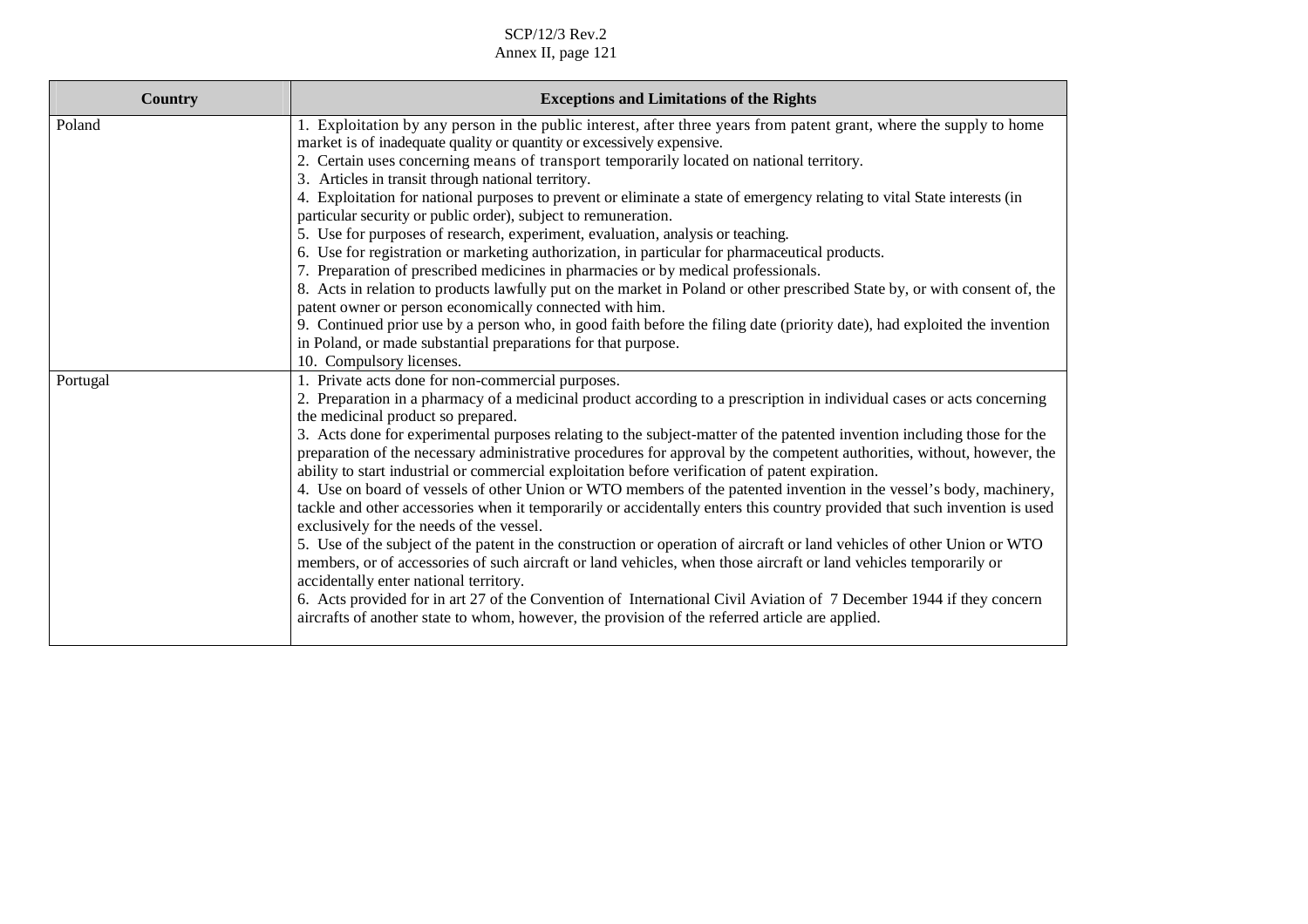| Country                   | <b>Exceptions and Limitations of the Rights</b>                                                                           |
|---------------------------|---------------------------------------------------------------------------------------------------------------------------|
| Republic of Korea         | 1. Use for non-industrial and non-commercial purposes.                                                                    |
|                           | 2. Use for purposes of research or experiment.                                                                            |
|                           | 3. Certain uses concerning vessels, aircraft or vehicles passing through national territory.                              |
|                           | 4. Articles existing in the Republic of Korea at the filing date (priority date).                                         |
|                           | 5. Manufacture of medicines in accordance with national law, and medicines so manufactured.                               |
|                           | 6. Non-exclusive license for continued prior use by a person who, in good faith at the filing date (priority date), was   |
|                           | commercially working the invention in the Republic of Korea, or had made preparations for that purpose.                   |
|                           | 7. Exploitation by, or authorized by, the Government for national defense or other emergency, subject to remuneration.    |
|                           | 8. Non-exclusive licenses in the public interest.                                                                         |
| Romania                   | 1. Certain uses concerning foreign aircraft, land vehicles or vessels which temporarily or accidentally enter national    |
|                           | territory.                                                                                                                |
|                           | 2. Continued prior use by a person who, in good faith before the filing date (priority date), used the invention in       |
|                           | Romania, independently of the patent owner, or had taken real and effective steps for that purpose.                       |
|                           | 3. Private use for non-commercial purposes.                                                                               |
|                           | 4. Commercialization or offering for sale within the European Union territory of specimens of the product subject         |
|                           | matter of the invention, previously sold by, or with the consent of the patent owner.                                     |
|                           | 5. Experimental purposes.                                                                                                 |
|                           | 6. Exploitation in good faith or taking real and effective steps towards exploiting the invention by third parties in the |
|                           | interval between the patent owner's loss of rights and the reinstatement of the patent.                                   |
|                           | 7. Exploitation by third parties of the invention or part of the invention in respect of which protection has been        |
|                           | renounced.                                                                                                                |
|                           | 8. Compulsory licences.                                                                                                   |
| <b>Russian Federation</b> | 1. Certain uses concerning foreign vehicles (river and marine, air, automobile and railway transport, spacecraft) which   |
|                           | are temporarily or accidentally located on national territory.                                                            |
|                           | 2. Scientific research or experiments.                                                                                    |
|                           | 3. Use in emergency situations (natural calamities, catastrophes, accidents), subject to payment of remuneration.         |
|                           | 4. Use for private, family, domestic or other non-business purposes not for profit.                                       |
|                           | 5. Preparation of prescribed medicines in pharmacies.                                                                     |
|                           | 6. Certain uses of products put on the market in the Russian Federation by, or with authorization of, the owner.          |
|                           | 7. Continued prior use by a person who, in good faith before the filing date (priority date) independently of the         |
|                           | inventor, had conceived and was using the invention in the Russian Federation, or making necessary preparations for       |
|                           | that purpose.                                                                                                             |
|                           | 8. Compulsory licenses.                                                                                                   |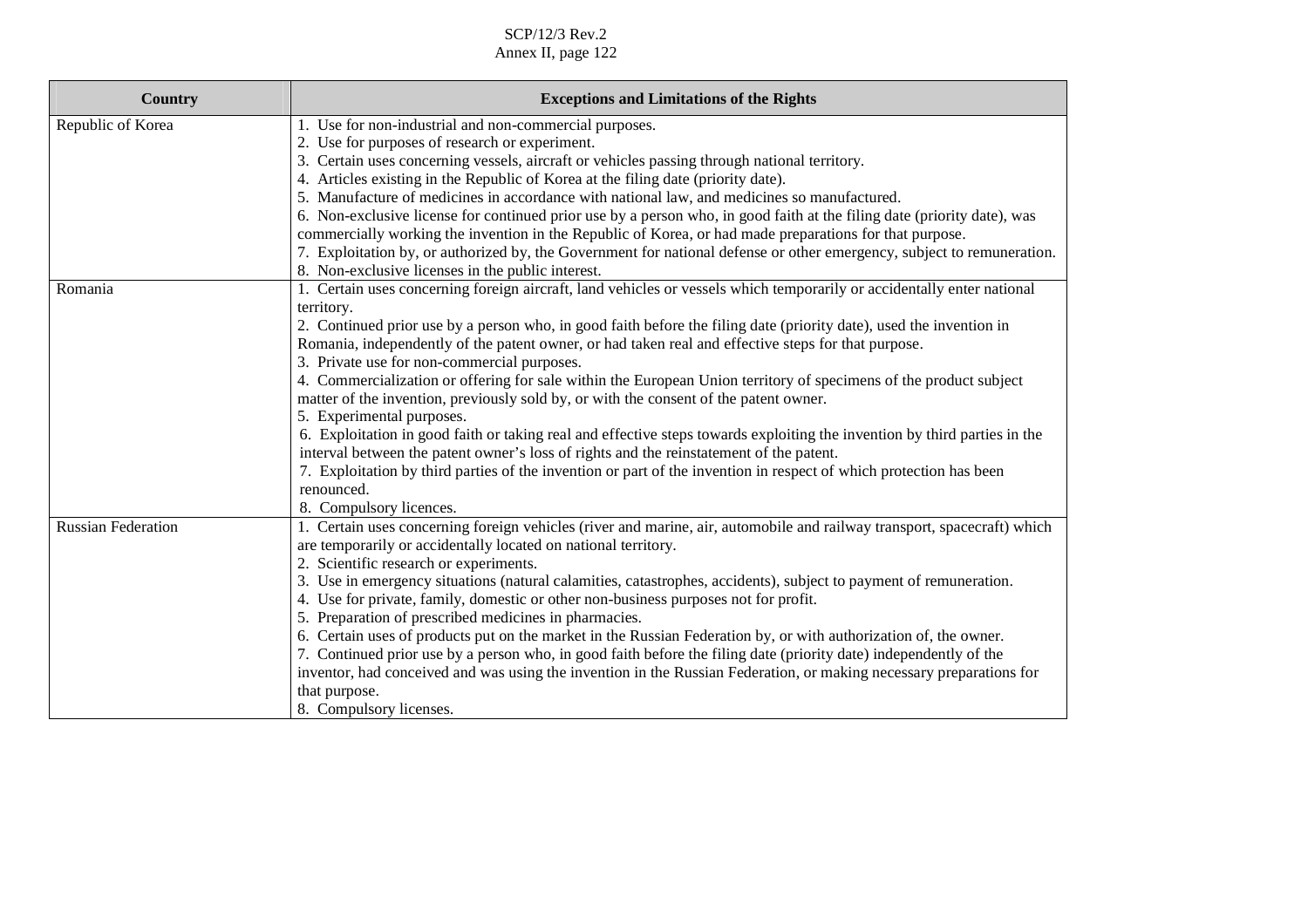| <b>Country</b> | <b>Exceptions and Limitations of the Rights</b>                                                                                                                                                                                                                                                                                                                                                                                                                                                                                                                                                                                                                                                                                                                                |
|----------------|--------------------------------------------------------------------------------------------------------------------------------------------------------------------------------------------------------------------------------------------------------------------------------------------------------------------------------------------------------------------------------------------------------------------------------------------------------------------------------------------------------------------------------------------------------------------------------------------------------------------------------------------------------------------------------------------------------------------------------------------------------------------------------|
| Saint Lucia    | 1. Private acts for non-commercial purposes.                                                                                                                                                                                                                                                                                                                                                                                                                                                                                                                                                                                                                                                                                                                                   |
|                | 2. Acts for experimental purposes.                                                                                                                                                                                                                                                                                                                                                                                                                                                                                                                                                                                                                                                                                                                                             |
|                | 3. Preparation of prescribed medicines in pharmacies or by medical professionals, and acts concerning those<br>medicines.                                                                                                                                                                                                                                                                                                                                                                                                                                                                                                                                                                                                                                                      |
|                | 4. Certain uses concerning foreign ships, aircraft, hovercraft or vehicles which temporarily or accidentally enter<br>national territory.                                                                                                                                                                                                                                                                                                                                                                                                                                                                                                                                                                                                                                      |
|                | 5. Certain acts in relation to products produced by or with the consent, of the patent owner or licensee in any country.                                                                                                                                                                                                                                                                                                                                                                                                                                                                                                                                                                                                                                                       |
|                | 6. Continued prior use by a person who, in good faith before the filing date (priority date), was exploiting the invention<br>in Saint Lucia, or had made effective and serious preparations for that purpose.                                                                                                                                                                                                                                                                                                                                                                                                                                                                                                                                                                 |
|                | 7. Exploitation by, or authorized, by a Government department, in particular for the purposes of public health, defense                                                                                                                                                                                                                                                                                                                                                                                                                                                                                                                                                                                                                                                        |
|                | or atomic energy.                                                                                                                                                                                                                                                                                                                                                                                                                                                                                                                                                                                                                                                                                                                                                              |
|                | 8. Compulsory licenses.                                                                                                                                                                                                                                                                                                                                                                                                                                                                                                                                                                                                                                                                                                                                                        |
| Serbia         | 1. Biological material obtained by multiplication or propagation of the material put on the market by the patent owner<br>for that purpose, but not used for multiplication or propagation purposes without authorization.<br>2. Use for personal, non-commercial purposes.<br>3. Acts related to research and development, including acts obtaining an authorization to market drugs and medicinal<br>products.<br>4. Preparation of prescribed drugs in pharmacies and placement of such drug on the market.<br>5. Use and disposal of product is placed on the market in Serbia and Montenegro by, or with the consent of, the<br>patent owner.<br>6. Continued prior use by a person who, in good faith before the filing date (priority date), exploited the invention in |
|                | Serbia and Montenegro, or made all necessary preparations for that purpose.<br>7. Certain uses concerning foreign ships, aircraft, hovercraft or vehicles which temporarily or accidentally enter<br>national territory.<br>8. Compulsory licenses.                                                                                                                                                                                                                                                                                                                                                                                                                                                                                                                            |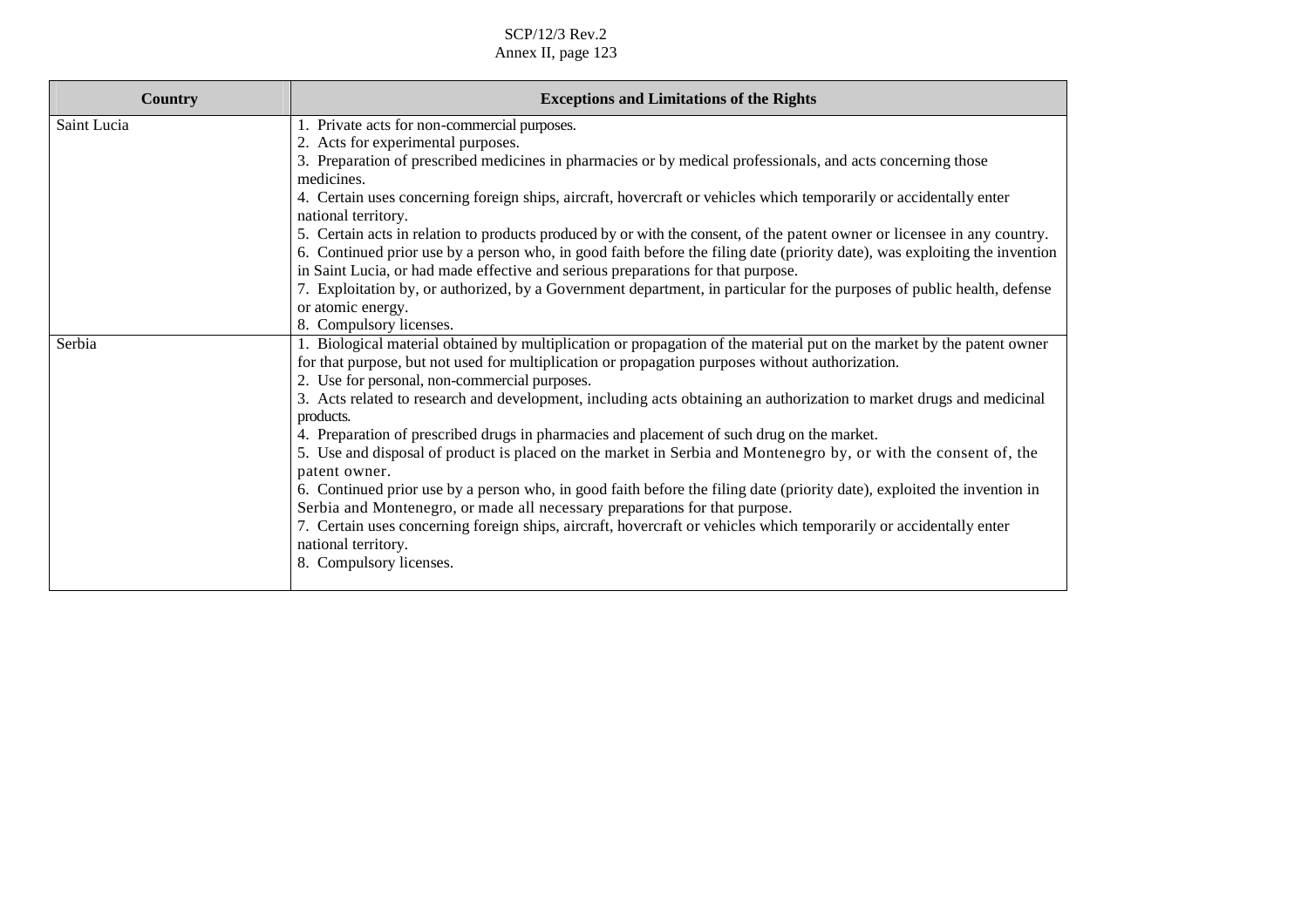| <b>Country</b>  | <b>Exceptions and Limitations of the Rights</b>                                                                                           |
|-----------------|-------------------------------------------------------------------------------------------------------------------------------------------|
| Singapore       | 1. Private acts for non-commercial purposes.                                                                                              |
|                 | 2. Acts for experimental purposes.                                                                                                        |
|                 | 3. Preparation of prescribed medicines in pharmacies, and dealings with those medicines.                                                  |
|                 | 4. Certain uses concerning foreign ships, aircraft, hovercraft or vehicles which temporarily or accidentally enter<br>national territory. |
|                 | 5. Certain acts in relation to products produced by or with the consent, of the patent owner or licensee in any country.                  |
|                 | 6. Exploitation authorized by a Government department, in particular in respect of national security, defense or civil                    |
|                 | defense emergency, subject to remuneration.                                                                                               |
|                 | 7. Continued prior use by a person who, in good faith before the filing date (priority date), exploited the invention in                  |
|                 | Singapore, or made effective and serious preparations for that purpose.                                                                   |
|                 | 8. Compulsory licenses.                                                                                                                   |
| Slovak Republic | 1. Continued prior use by a person who, before the filing date (priority date), had already worked the invention                          |
|                 | independently, or made preparations for that purpose.                                                                                     |
|                 | 2. Certain uses concerning foreign vessels, aircraft or land vehicles which temporarily or accidentally enter national                    |
|                 | territory.                                                                                                                                |
|                 | 3. Preparation of prescribed medicines in pharmacies or by medical professionals.                                                         |
|                 | 4. Compulsory licenses.                                                                                                                   |
| Slovenia        | 1. Private acts for non-commercial purposes.                                                                                              |
|                 | 2. Acts for research and experimental purposes.                                                                                           |
|                 | 3. Preparation of prescribed medicines in pharmacies or by medical professionals, and acts concerning those<br>medicines.                 |
|                 | 4. Certain uses concerning foreign vessels, aircraft or land vehicles which temporarily or accidentally enter national                    |
|                 | territory.                                                                                                                                |
|                 | 5. Compulsory licenses.                                                                                                                   |
| South Africa    | 1. Certain uses concerning foreign vessels, aircraft or land vehicles which temporarily or accidentally enter national                    |
|                 | territory.                                                                                                                                |
|                 | 2. Acts solely for the purposes reasonably related to the obtention, development and submission of information                            |
|                 | required under any law that regulates the manufacture, production, distribution, use or sale of any product.                              |
|                 | 3. Exhaustion                                                                                                                             |
|                 | 4. Compulsory assignment to the Minister of Defense of inventions relating to armaments.                                                  |
|                 | 5. Compulsory licenses.                                                                                                                   |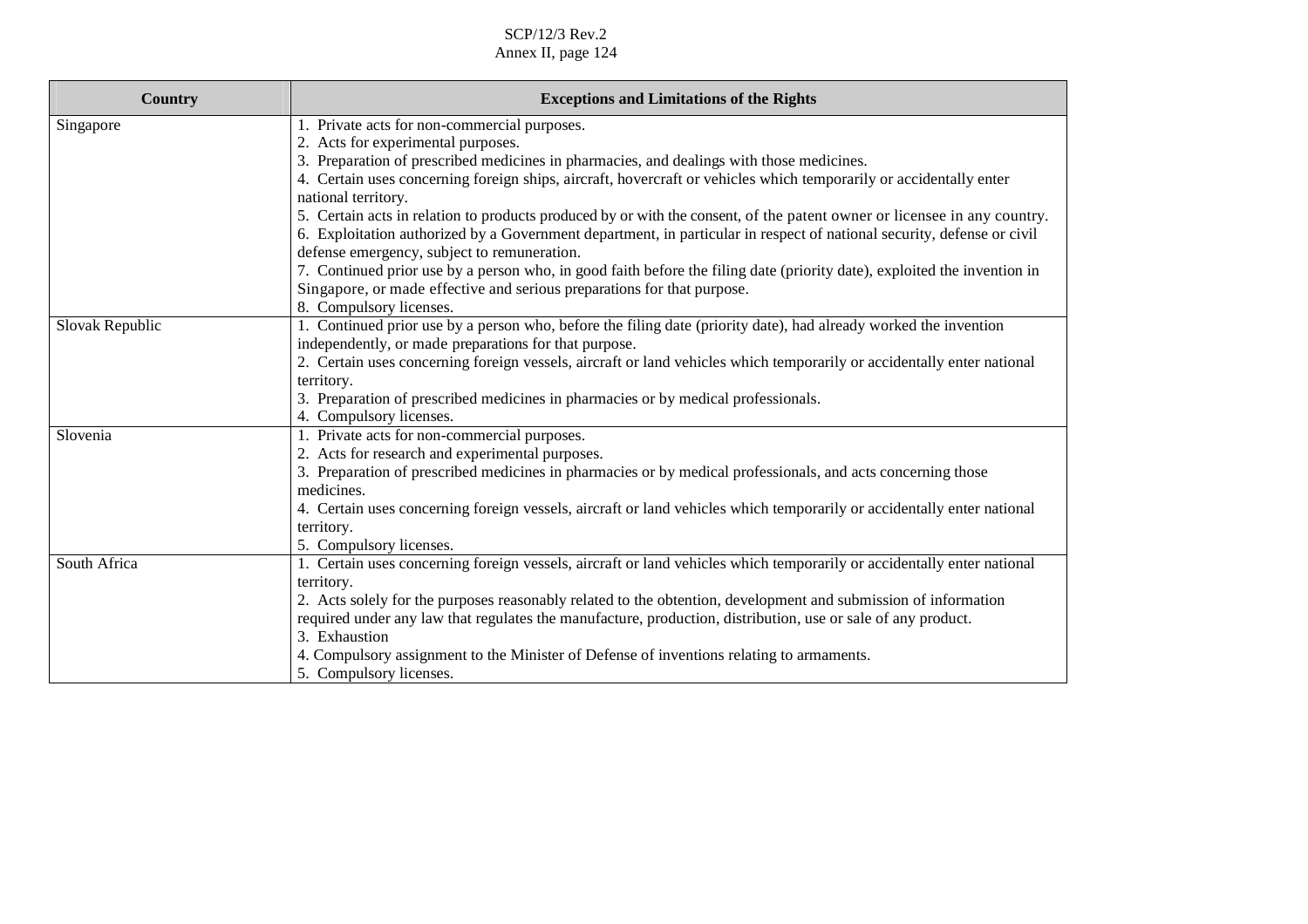| <b>Country</b> | <b>Exceptions and Limitations of the Rights</b>                                                                                                   |
|----------------|---------------------------------------------------------------------------------------------------------------------------------------------------|
| Spain          | 1. Acts carried out in private and not for any commercial purpose.                                                                                |
|                | 2. Acts carried out for experimental purposes.                                                                                                    |
|                | 3. The extemporaneous preparation of medicines in pharmacies carried out singly in making up a prescription and acts                              |
|                | related to the medicines thus prepared.                                                                                                           |
|                | 4. Certain acts concerning foreign vessels, aircraft, spacecraft, or land vehicles which temporarily or accidentally enter<br>national territory. |
|                | 5. Exploitation of products put on the market in Spain by, or with his consent of, the patent owner.                                              |
|                | 6. Continued prior use by a person who, at the filing date (priority date) was using the invention commercially in                                |
|                | Spain, or had made substantial preparations for that purpose.                                                                                     |
|                | 7. Compulsory licenses.                                                                                                                           |
| Sri Lanka      | 1. Acts for non-industrial and non-commercial purposes.                                                                                           |
|                | 2. Acts for purposes of scientific research.                                                                                                      |
|                | 3. Certain acts concerning foreign vessels, aircraft, spacecraft, or land vehicles which temporarily or accidentally enter                        |
|                | national territory.                                                                                                                               |
|                | 4. Continued prior use by a person who, in good faith before the filing date (priority date), exploited the invention in                          |
|                | Sri Lanka, or had made serious preparations for that purpose.                                                                                     |
| Sweden         | 1. Non-commercial acts.                                                                                                                           |
|                | 2. Acts for experimental purposes.                                                                                                                |
|                | 3. Preparation of prescribed medicines in pharmacies, and acts concerning those medicines.                                                        |
|                | 4. Exploitation of products put on the market in the European Economic Area by, or with consent of, the patent owner.                             |
|                | 5. Multiplication or propagation of biological material put on the market by the patent owner for that purpose, other                             |
|                | than for further multiplication or propagation.                                                                                                   |
|                | 6. Biological material obtained by multiplication or propagation of the material put on the market in the European                                |
|                | Economic Area by the patent owner for that purpose, other than for multiplication or propagation purposes.                                        |
|                | 7. Use by farmers of harvested plant propagating material for multiplication or propagation on own farm.                                          |
|                | 8. Use by farmers of breeding stock or other animal reproductive material for agriculture purposes on own farm, but                               |
|                | not sale for commercial reproduction.                                                                                                             |
|                | 9. Continued prior use by a person who, at the filing date (priority date) was using the invention commercially in                                |
|                | Sweden, or had made substantial preparations for that purpose.                                                                                    |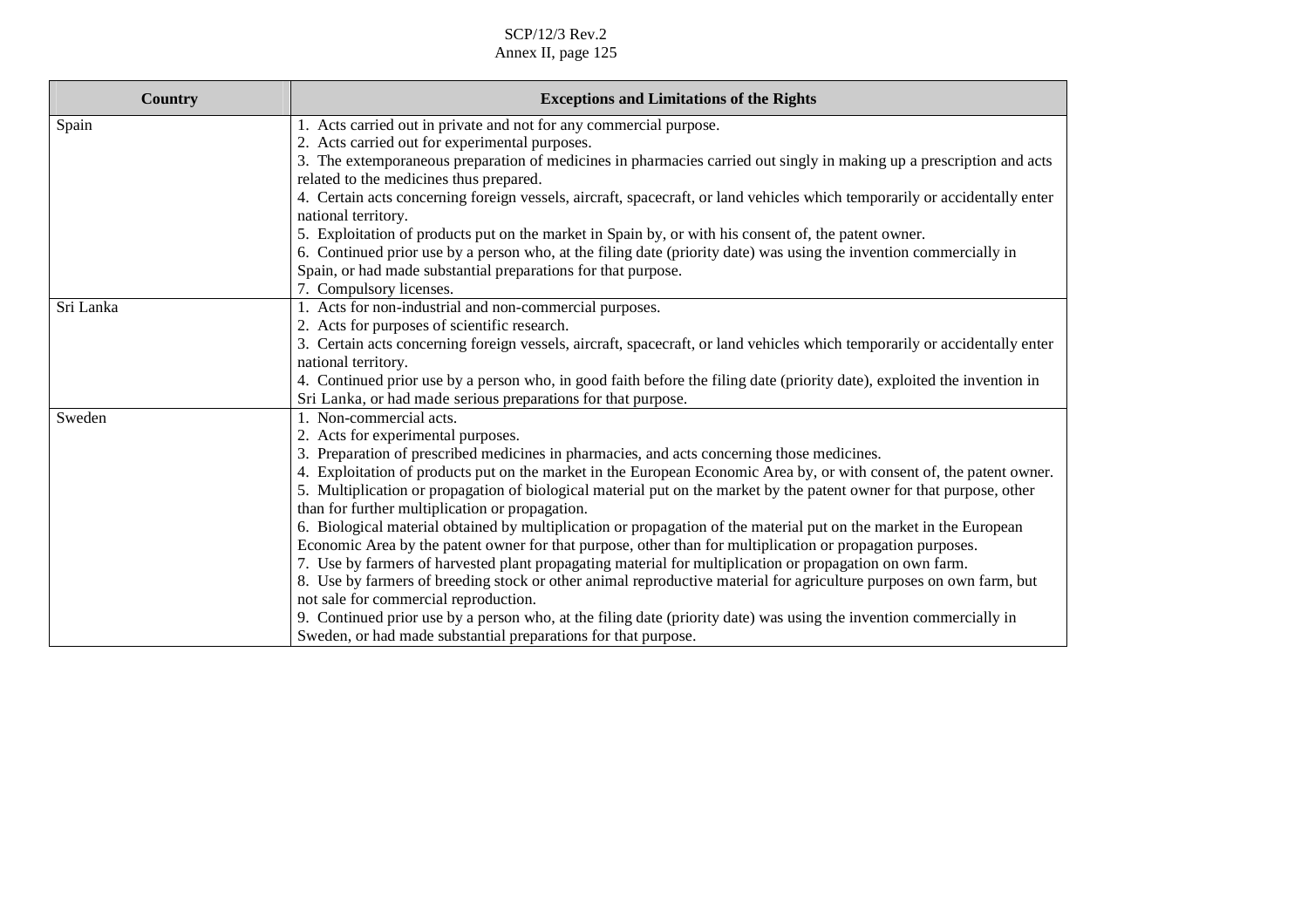| Country              | <b>Exceptions and Limitations of the Rights</b>                                                                             |
|----------------------|-----------------------------------------------------------------------------------------------------------------------------|
| Sweden (cont/d.)     | 10. Certain uses concerning foreign vessels, aircraft or other means of communication which temporarily enter national      |
|                      | territory.                                                                                                                  |
|                      | 11. Surrender of patent right, by Government decree, to the State or other designated party, in case of war or danger of    |
|                      | war, subject to remuneration.                                                                                               |
|                      | 12. Compulsory licenses.                                                                                                    |
| Switzerland          | 1. Acts in the private sphere for non-commercial purposes.                                                                  |
|                      | 2. Acts for experimental and research purposes to obtain knowledge about the subject of the invention including its         |
|                      | possible uses; in particular all scientific research concerning the object of the invention is permitted.                   |
|                      | 3. Acts for obtaining a marketing authorization for pharmaceutical products.                                                |
|                      | 4. Use of the invention for the purpose of teaching in educational establishments.                                          |
|                      | 5. Use of biological material for the purposes of production, discovery or development of a plant variety.                  |
|                      | 6. Biological material obtained in the field of agriculture by chance or through an unavoidable technical process.          |
|                      | 7. Continued prior use by a person who, before the filing date (priority date), was using the invention professionally in   |
|                      | Switzerland, or had made special preparations for that purpose.                                                             |
|                      | 8. Farmers who acquired plant propagated material placed on the market by the patentee or with his consent may              |
|                      | propagate on own farm the harvested product obtained from such material.                                                    |
|                      | 9. Farmers who acquired animals or animal reproductive material placed on the market by the patentee or with his            |
|                      | consent may reproduce on own farm the animal raised from such acquired animals or material.                                 |
|                      | 10. Vehicles temporarily in Switzerland and their equipment.                                                                |
|                      | 11. Expropriation of the patent by the Federal Council in the public interest.                                              |
|                      | 12. Compulsory licenses.                                                                                                    |
| Syrian Arab Republic | 1. Acts that take place under special and non-commercial purposes and business-related purposes of scientific research.     |
|                      | 2. Preparation of medicine in pharmacy immediately and individually on the basis of medical prescription and work on        |
|                      | formulas in this way.                                                                                                       |
|                      | 3. A person who has been manufacturing a product, using a method of making a particular product or arranging serious        |
|                      | preparations for that purpose in Syria, in good faith, prior to the date of submission of a patent application from another |
|                      | person on the same product or method of manufacture may, despite the issuance of the patent right, continue to do so.       |
|                      | The above benefit applies continued use in its business, only in doing the same work without expansion, and the prior       |
|                      | user may not waive the right to carry out these acts or may transfer this right only with other elements of the business.4. |
|                      | Indirect uses of patented methods of production to obtain other products.                                                   |
|                      | 4. Indirect uses of patented methods of production to obtain other products.                                                |
|                      |                                                                                                                             |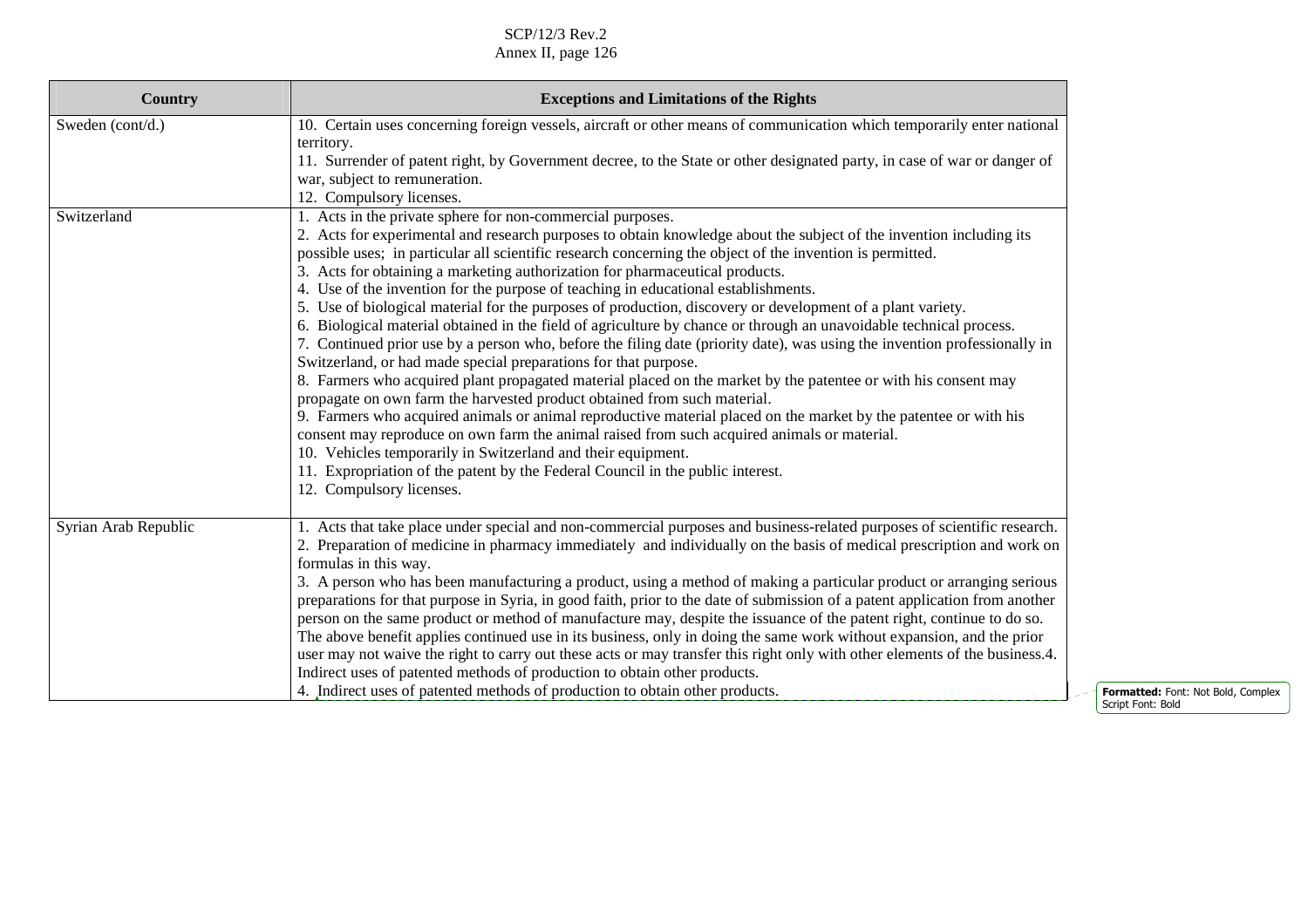| Country                        | <b>Exceptions and Limitations of the Rights</b>                                                                                                                                                                                                                     |                                                         |  |
|--------------------------------|---------------------------------------------------------------------------------------------------------------------------------------------------------------------------------------------------------------------------------------------------------------------|---------------------------------------------------------|--|
| Syrian Arab Republic (cont'd.) | 5. Use of the invention in the means of road, sea or air transport of a State or entity members of the convention of<br>industrial property in force in Syria or of a State under reciprocity, if any of these means temporarily or accidentally                    | Formatted: Font: Not Bold, Complex<br>Script Font: Bold |  |
|                                | entered in Syria.<br>6. To manufacture, install, use or sell a product during the term of protection in order to obtain a license to market the                                                                                                                     | Formatted: Font: Not Bold, Complex                      |  |
|                                | product in Syria after the expiry of patent protection.7. Actions by third parties other than the above, provided they do                                                                                                                                           | Script Font: Bold                                       |  |
|                                | not unreasonably conflict with the normal use of the patent, and not unreasonably harm the legitimate interests of the<br>patent holder, taking into account the legitimate interests of others.                                                                    | Deleted: ¶                                              |  |
| Thailand                       | 1. Acts committed before patent grant unless the application was already published, or the person concerned knew, or<br>had been informed in writing, that the application had been filed.<br>2. Acts for purposes of study, research, experimentation or analysis. |                                                         |  |
|                                | 3. Continued prior use by a person who, in good faith before the filing date (priority date), had used the invention, or<br>acquired equipment for that purpose.                                                                                                    |                                                         |  |
|                                | 4. Preparation of prescribed medicines by pharmacist or medical practitioner, and acts concerning those medicines.<br>5. Acts for registering pharmaceutical products for production, distribution or importation after patent expiration.                          |                                                         |  |
|                                | 6. Certain uses concerning foreign vessels, aircraft or land vehicles which temporarily or accidentally enter national<br>territory.                                                                                                                                |                                                         |  |
| Thailand (cont'd.)             | 7. Certain acts concerning products produced or sold with consent of patent owner.<br>8. Expropriation by the Prime Minister with the approval of the Cabinet, for the purposes of national defense or                                                              |                                                         |  |
|                                | security, subject to remuneration.<br>9. Compulsory licenses.                                                                                                                                                                                                       |                                                         |  |
| The Former Yugoslav Republic   | 1. Private acts for non-commercial purposes.                                                                                                                                                                                                                        |                                                         |  |
| of Macedonia                   | 2. Acts for purposes of research and development.                                                                                                                                                                                                                   |                                                         |  |
|                                | 3. Acts for registration of medical, veterinary and plant protection products.                                                                                                                                                                                      |                                                         |  |
|                                | 4. Preparation of prescribed medicines in pharmacies, and acts concerning those medicines.                                                                                                                                                                          |                                                         |  |
|                                | 5. Continued prior use by a person who, in good faith before the filing date (priority date), had used the invention                                                                                                                                                |                                                         |  |
|                                | non-publicly in the Former Yugoslav Republic of Macedonia, or made necessary preparations for that purpose.<br>6. Certain uses concerning foreign ships, airplanes or road vehicles which temporarily or accidentally enter national                                |                                                         |  |
|                                | territory.                                                                                                                                                                                                                                                          |                                                         |  |
|                                | 7. Compulsory licenses.                                                                                                                                                                                                                                             |                                                         |  |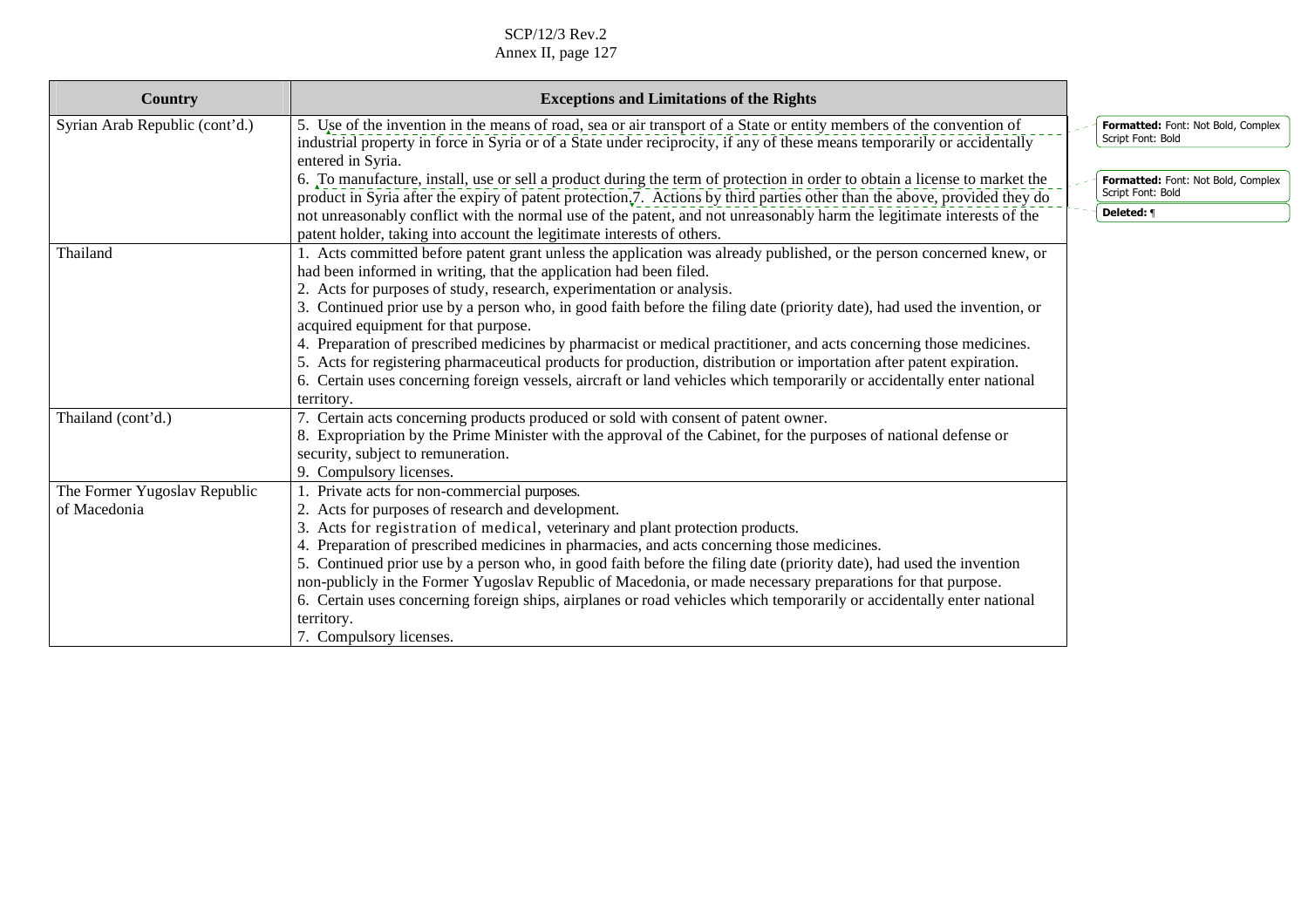| <b>Country</b>      | <b>Exceptions and Limitations of the Rights</b>                                                                                                                                                                                                                                                                                                                                                                                                                                                                                                                                                                                                                                                                                                                                                                                                                                                                                                         |
|---------------------|---------------------------------------------------------------------------------------------------------------------------------------------------------------------------------------------------------------------------------------------------------------------------------------------------------------------------------------------------------------------------------------------------------------------------------------------------------------------------------------------------------------------------------------------------------------------------------------------------------------------------------------------------------------------------------------------------------------------------------------------------------------------------------------------------------------------------------------------------------------------------------------------------------------------------------------------------------|
| Trinidad and Tobago | 1. Private acts done privately and for non-commercial purposes.<br>2. Acts for experimental purposes.<br>3. Preparation of prescribed medicines in pharmacies, and acts concerning those medicines.<br>4. Use on foreign aircraft, land vehicles or vessels which temporarily or accidentally enter national territory.<br>5. Acts in respect of articles put on the market in Trinidad and Tobago by, or with consent of, the patent owner.<br>6. Exploitation, by a State agency or other person authorized by the Minister, for the services of the State in an national<br>emergency or other circumstance of extreme urgency, subject to remuneration.<br>7. Exploitation authorized by the Minister to counter anti-competitive practices, subject to remuneration.<br>8. Non-voluntary licenses.                                                                                                                                                 |
| Tunisia             | 1. Private acts for non-commercial purposes.<br>2. Acts for experimental purposes.<br>3. Preparation of prescribed medicines in pharmacies, and acts concerning those medicines.<br>4. Certain acts concerning products lawfully put on the market by, or with consent of, the patent owner.<br>5. Acts relating to manufacture generic drugs for commercial exploitation after patent expiration.<br>6. Use of objects on foreign aircraft, land vehicles and vessels which temporarily or accidentally enter national<br>territory.<br>7. Continued prior use by a person who, in good faith before the filing date (priority date), was using the invention in<br>Tunisia, or had made serious preparations for that purpose.<br>8. Exploitation, by third parties authorized or ordered by the Minister, in the public interest (in particular, the national<br>economy, safeguarding the environment or public health).<br>9. Compulsory licenses. |
| Turkey              | 1. Acts for non-industrial and non-commercial purposes.<br>2. Acts for experimental purposes.<br>3. Preparation of prescribed medicines in pharmacies, and acts concerning those medicines.<br>4. Certain acts concerning foreign vessels, spacecraft, aircraft or land vehicles which temporarily or accidentally enter<br>national territory.<br>5. Acts concerning products placed on sale in Turkey by, or with consent of, the patent owner.                                                                                                                                                                                                                                                                                                                                                                                                                                                                                                       |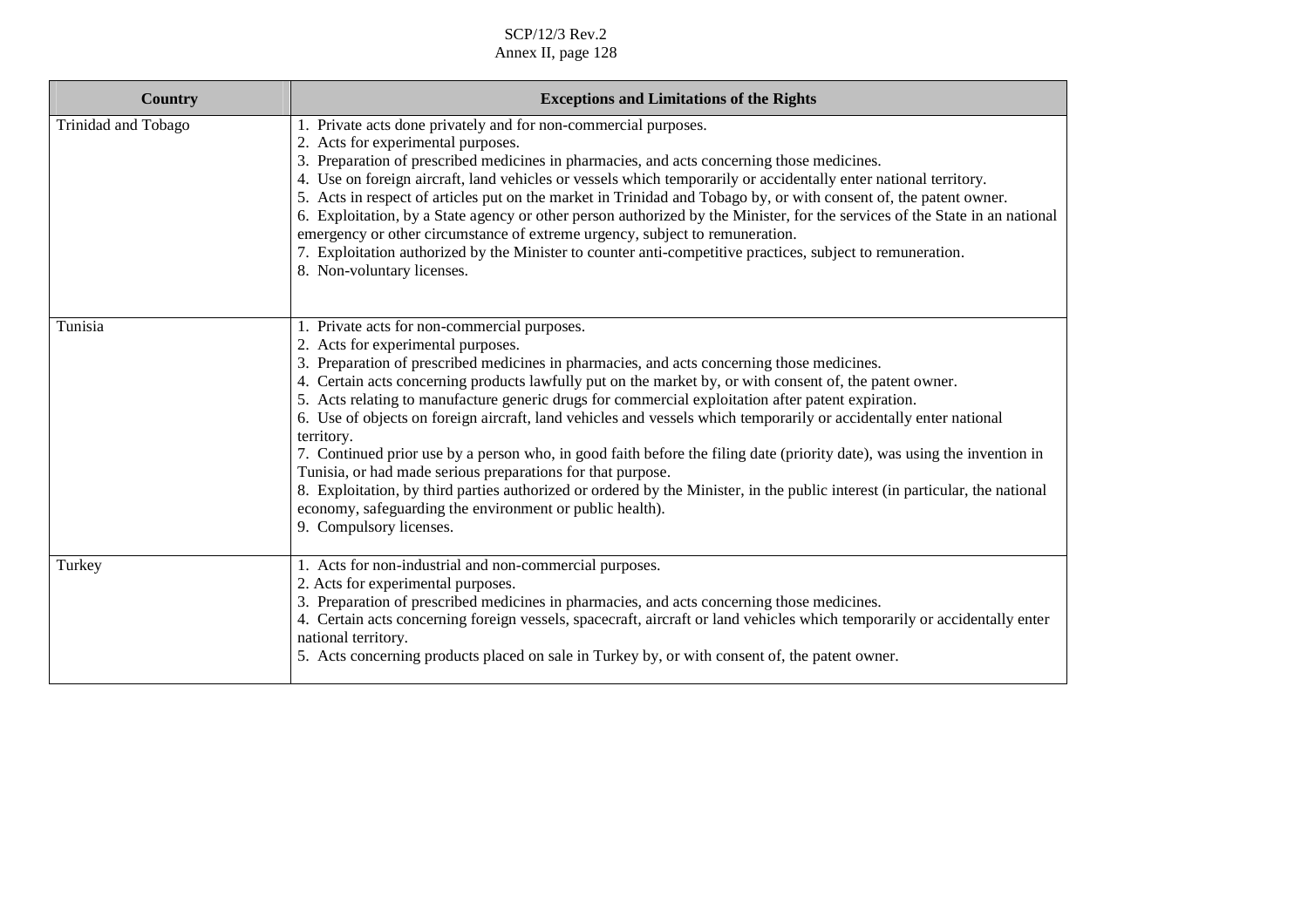| <b>Country</b>        | <b>Exceptions and Limitations of the Rights</b>                                                                                                                                                                  |
|-----------------------|------------------------------------------------------------------------------------------------------------------------------------------------------------------------------------------------------------------|
| Turkey (cont'd.)      | 6. Continued prior use by a person who in good faith, between the filing date and the priority date, worked the<br>invention in Turkey, or had made genuine and effective preparations for that purpose.         |
|                       | 7. Acts for obtaining a license to market medicines after patent expiration.<br>8. Compulsory licenses.                                                                                                          |
| Ukraine               | 1. Continued prior use by a person who, in good faith before the filing date (priority date), had commercially used the<br>invention, or made serious preparations for that purpose.                             |
|                       | 2. Certain acts concerning foreign vehicles temporarily or occasionally situated in national territory.<br>3. Use for non-commercial purposes.                                                                   |
|                       | 4. Use for scientific or experimental purposes.                                                                                                                                                                  |
|                       | 5. Use in emergency conditions (natural disaster, accident, epidemic etc.)<br>6. Acts relating to products manufactured or put on the market by, or with permission of, the patent owner.                        |
|                       | 7. Use, by a person authorized by the Cabinet of Ministers, to protect the health of population, ecological safety or                                                                                            |
|                       | other public interests.                                                                                                                                                                                          |
|                       | 8. Compulsory licenses.                                                                                                                                                                                          |
| <b>United Kingdom</b> | 1. Acts which cannot be prevented by the patent owner under provisions of the Community Patent Convention relating                                                                                               |
|                       | to exhaustion of the rights.                                                                                                                                                                                     |
|                       | 2. Private acts for non-commercial purposes.                                                                                                                                                                     |
|                       | 3. Acts for experimental purposes.                                                                                                                                                                               |
|                       | 4. Preparation of prescribed medicines in pharmacies, and acts concerning those medicines.<br>5. Certain uses concerning foreign ships, aircraft, hovercraft or vehicles which temporarily or accidentally enter |
|                       | national territory.                                                                                                                                                                                              |
|                       | 6. Use by farmers of harvested plant propagating material for multiplication or propagation on own holding.                                                                                                      |
|                       | 7. Use by farmers of breeding stock or other animal reproductive material for own agricultural activity, but not sale for<br>commercial reproduction.                                                            |
|                       | 8. Continued prior use by a person who, in good faith at the filing date (priority date), had used the invention in the<br>United Kingdom, or made effective or serious preparations for that purpose.           |
|                       | 9. Exploitation, by a government department or other person authorized by the Secretary of State, in particular for the<br>purposes of defense, medicines, atomic energy, war or other emergency.                |
|                       | 10. Compulsory licenses.                                                                                                                                                                                         |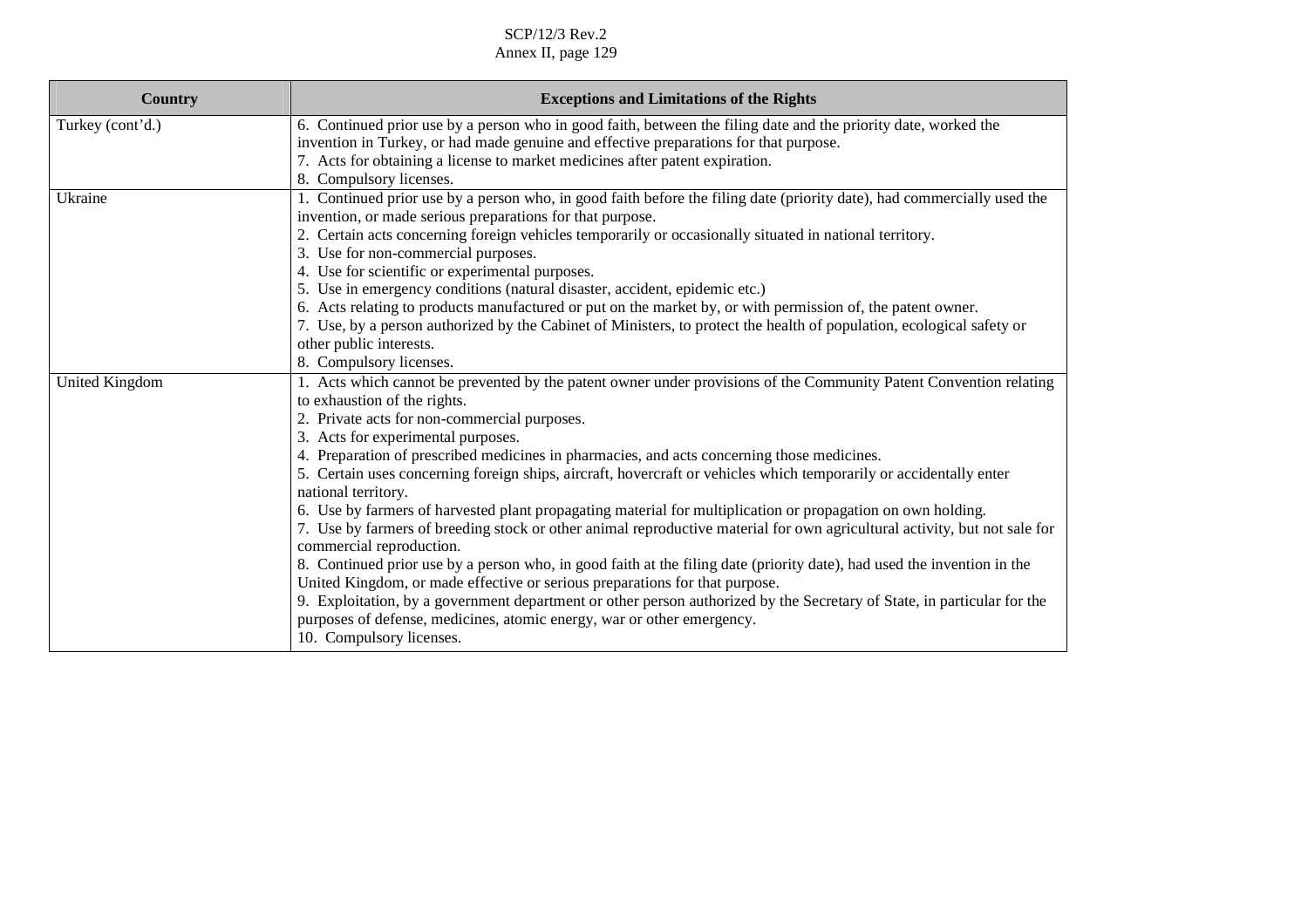| <b>Country</b>                  | <b>Exceptions and Limitations of the Rights</b>                                                                                                                                                                                                                                                                                                                                                                                   |
|---------------------------------|-----------------------------------------------------------------------------------------------------------------------------------------------------------------------------------------------------------------------------------------------------------------------------------------------------------------------------------------------------------------------------------------------------------------------------------|
| <b>United States of America</b> | 1. Solely for uses reasonably related to the development and submission of information under the Federal law which<br>regulates the manufacture, use or sale of drugs and veterinary biological products, other than those products primarily<br>manufactured using certain genetic manipulation techniques.<br>2. Certain uses concerning foreign vessels, aircraft or vehicles which temporarily or accidentally enter national |
|                                 | territory.                                                                                                                                                                                                                                                                                                                                                                                                                        |
|                                 | 3. As regards business method patents, continued use by a person who in good faith, had put the invention into practice<br>at least one year before the filing date (priority date) and commercially used it before that date.                                                                                                                                                                                                    |
| Uruguay                         | 1. Private acts for non-industrial and non-commercial purposes not prejudicial to patent owner.<br>2. Preparation of prescribed medicines under the supervision of authorized professionals.                                                                                                                                                                                                                                      |
|                                 | 3. Acts for experimental purposes (including acts anticipating future commercial exploitation) carried out within year<br>before patent expiry.                                                                                                                                                                                                                                                                                   |
|                                 | 4. Acts for teaching, scientific or academic research purposes.                                                                                                                                                                                                                                                                                                                                                                   |
|                                 | 5. Importation or entry of small quantities of non-commercial goods in personal effects of passengers or sent in small<br>packages.                                                                                                                                                                                                                                                                                               |
|                                 | 6. Acts relating to products manufactured or put on the market in Uruguay by, or with consent of, the patent owner or<br>with legal authorization.                                                                                                                                                                                                                                                                                |
|                                 | 7. Continued prior use by a person who in good faith, before the filing date (priority date), had exploited the invention<br>in Uruguay, or had made serious preparations for that purpose.                                                                                                                                                                                                                                       |
|                                 | 8. Expropriation by the State in accordance with prescribed rules, in particular for the needs of the State.                                                                                                                                                                                                                                                                                                                      |
|                                 | 9. Exploitation, by persons authorized by a special resolution of the Executive, in special situations (in particular, the<br>general interest, defense or national security, the economic, social and technological development of strategic sectors<br>strategic, urgent health reasons or other public interest reasons), subject to remuneration.                                                                             |
|                                 | 10. Compulsory licenses.                                                                                                                                                                                                                                                                                                                                                                                                          |
| Uzbekistan                      | 1. Certain uses concerning foreign means of transport temporarily or accidentally located on national territory.                                                                                                                                                                                                                                                                                                                  |
|                                 | 2. Use for purposes of scientific research or an experiment.                                                                                                                                                                                                                                                                                                                                                                      |
|                                 | 3. Use in cases of natural calamities, disasters, epidemics and other exceptional circumstances.                                                                                                                                                                                                                                                                                                                                  |
|                                 | 4. Use of products lawfully introduced into civilian circulation.                                                                                                                                                                                                                                                                                                                                                                 |
|                                 | 5. Non-profit use for personal reasons.                                                                                                                                                                                                                                                                                                                                                                                           |
|                                 | 6. Preparation of prescribed medicines in pharmacies.                                                                                                                                                                                                                                                                                                                                                                             |
|                                 | 7. Continued prior use by a person who in good faith before the filing date (priority date), had used the invention<br>independently of the inventor, or made necessary preparations for that purpose.                                                                                                                                                                                                                            |
|                                 | 8. Compulsory licenses.                                                                                                                                                                                                                                                                                                                                                                                                           |